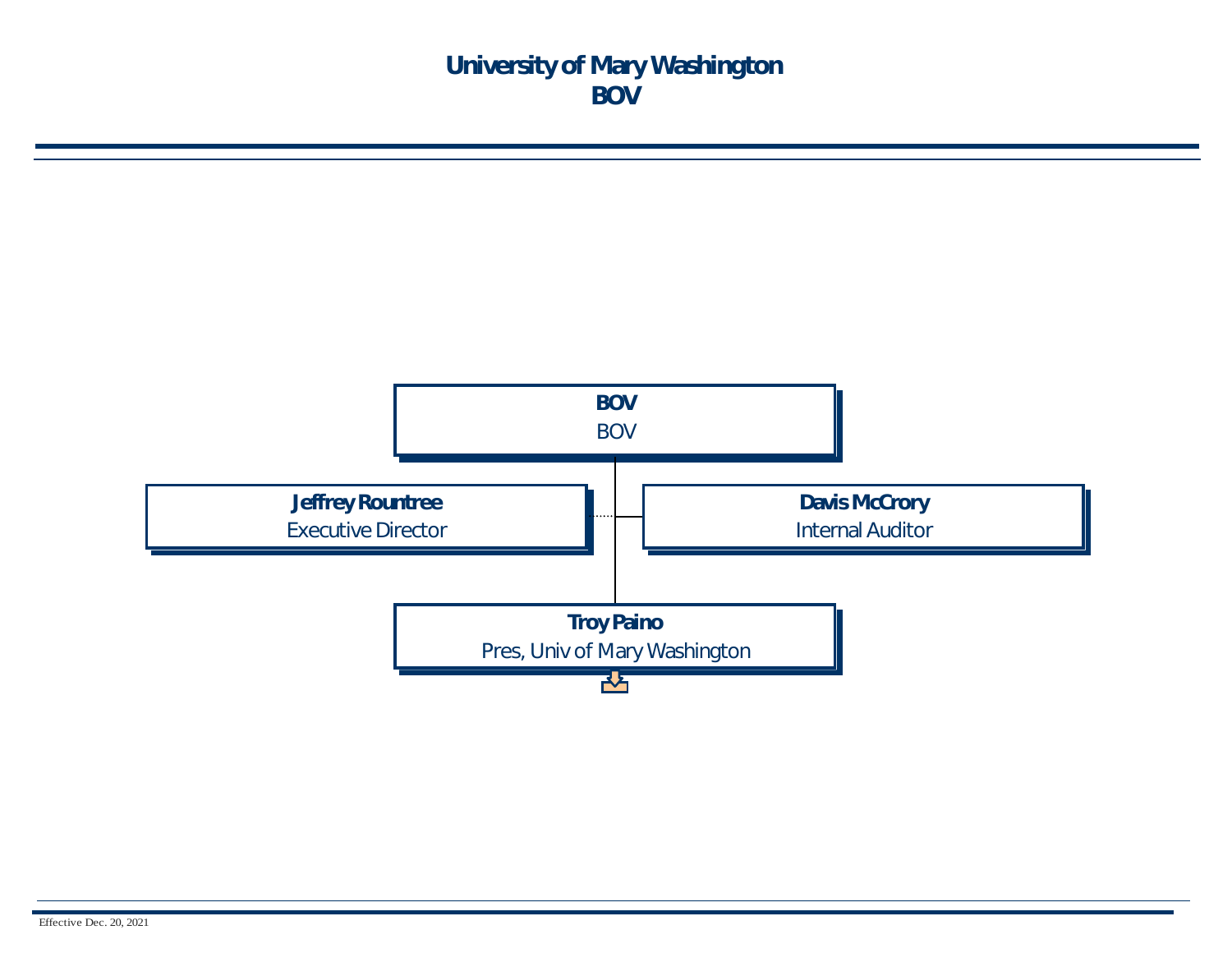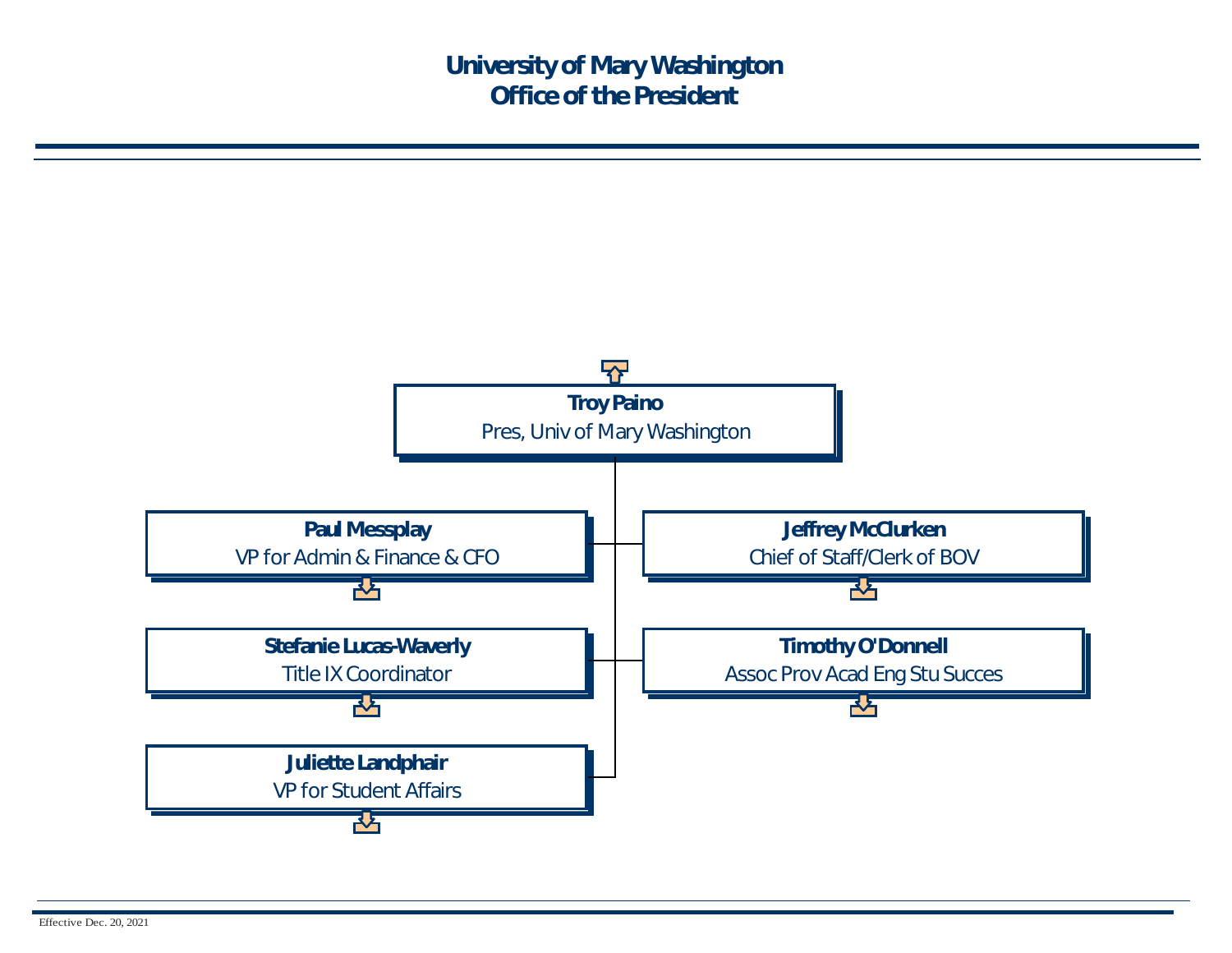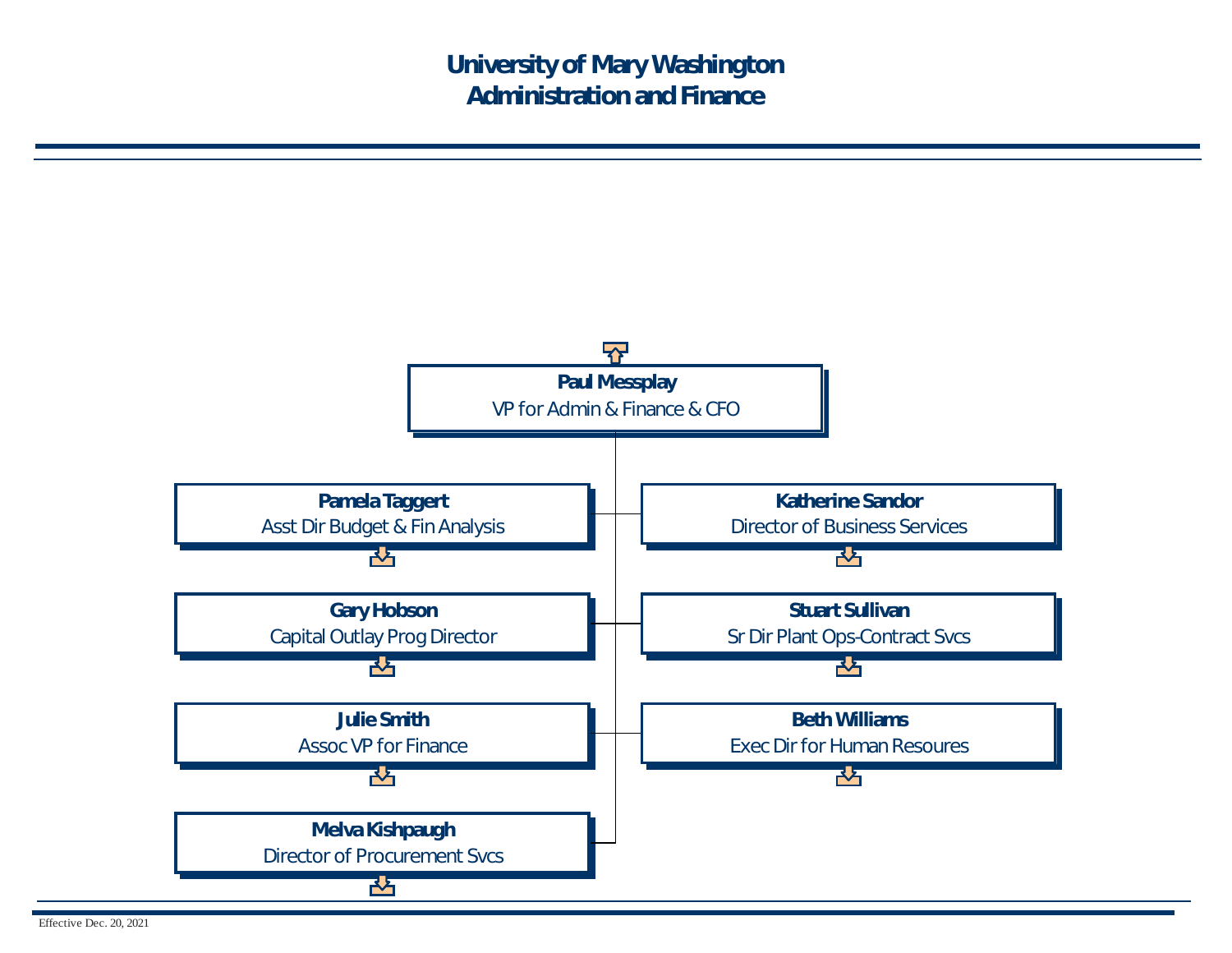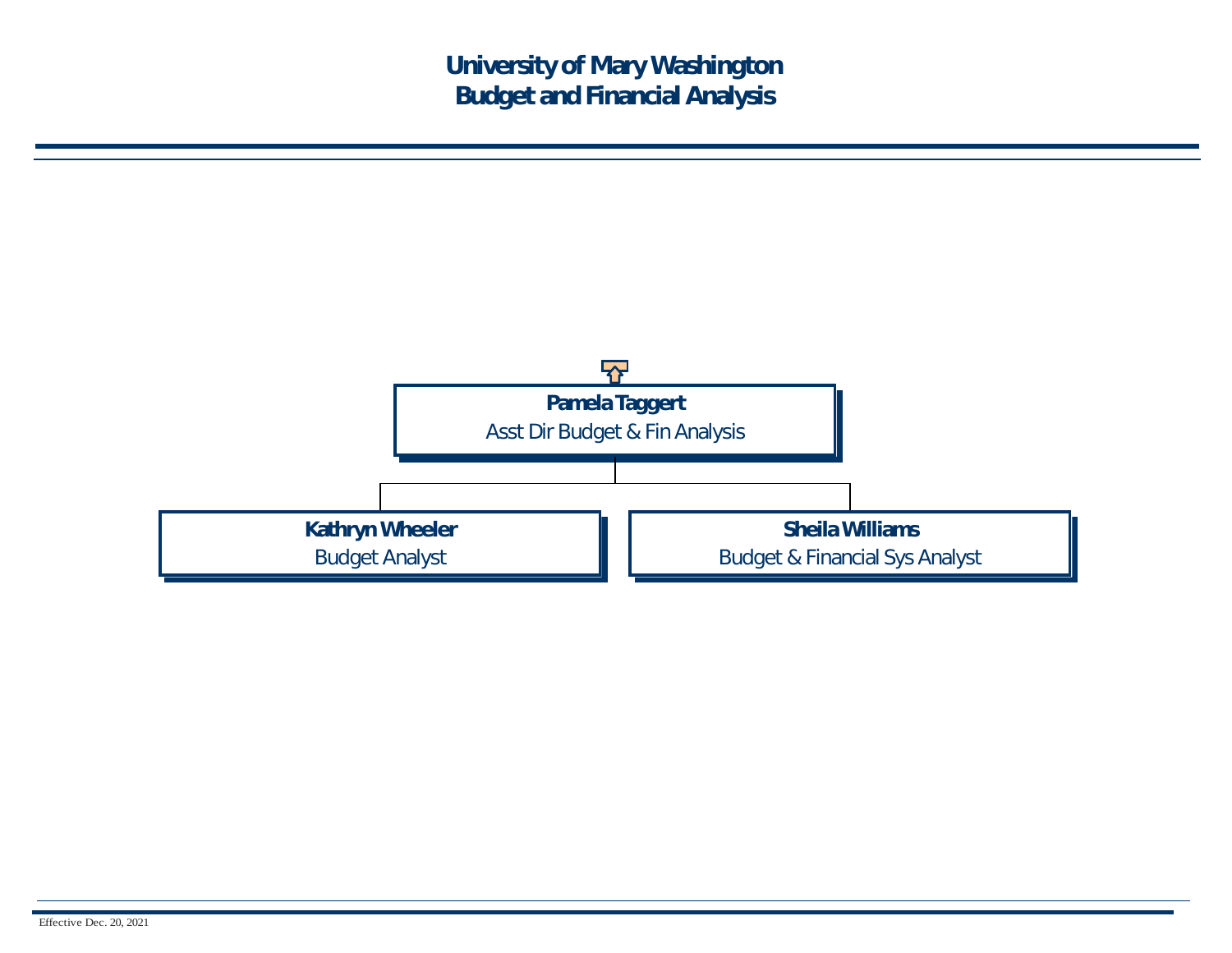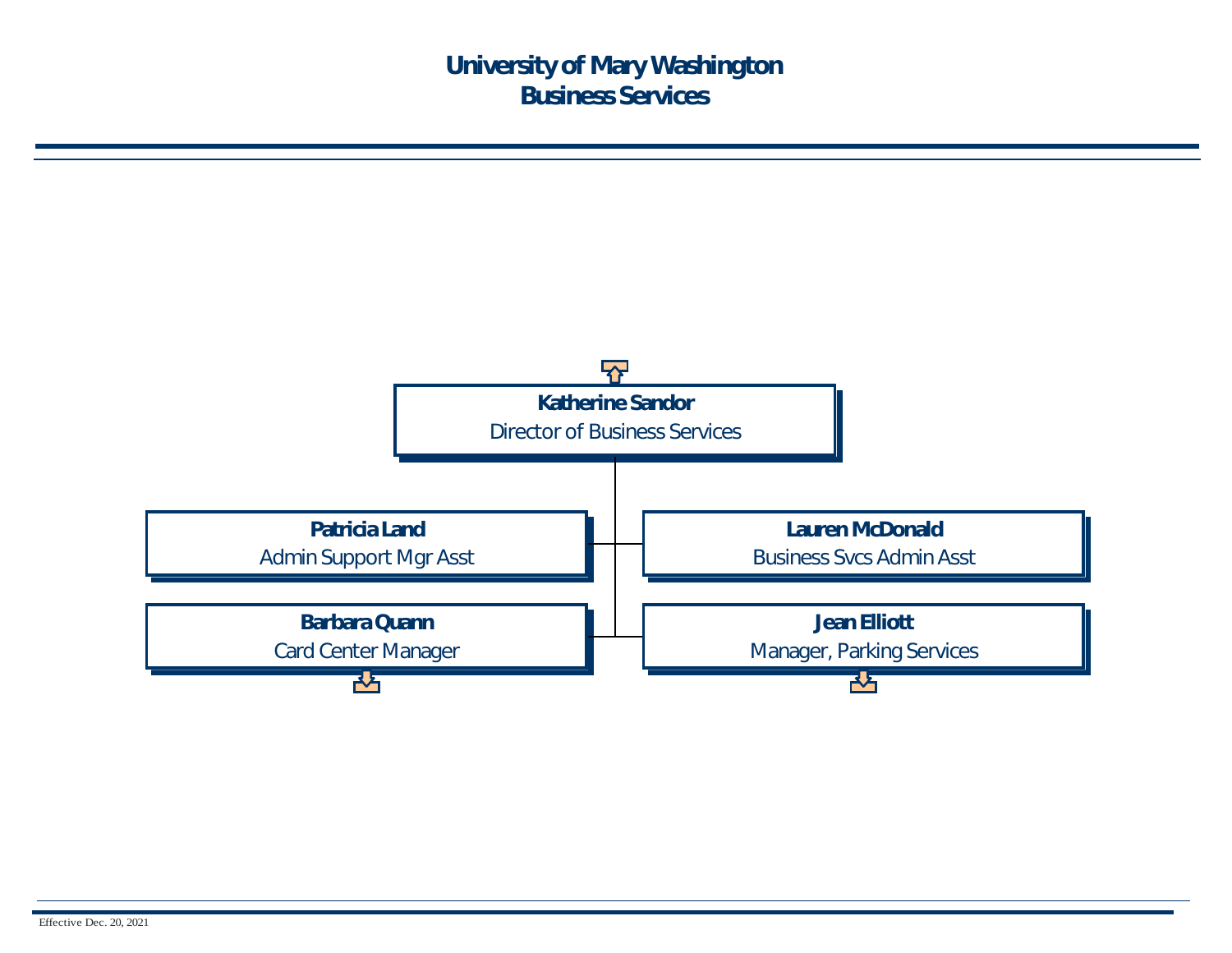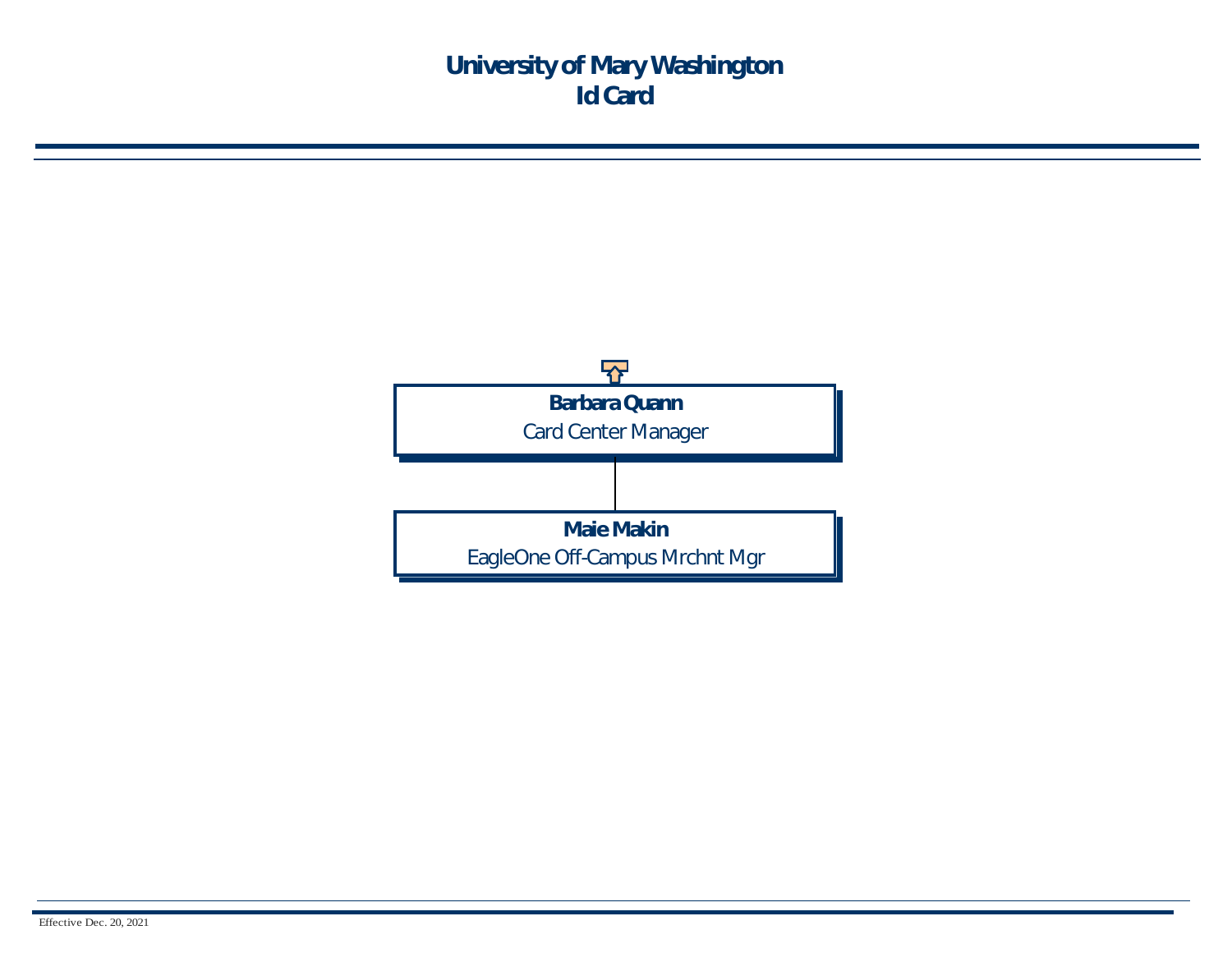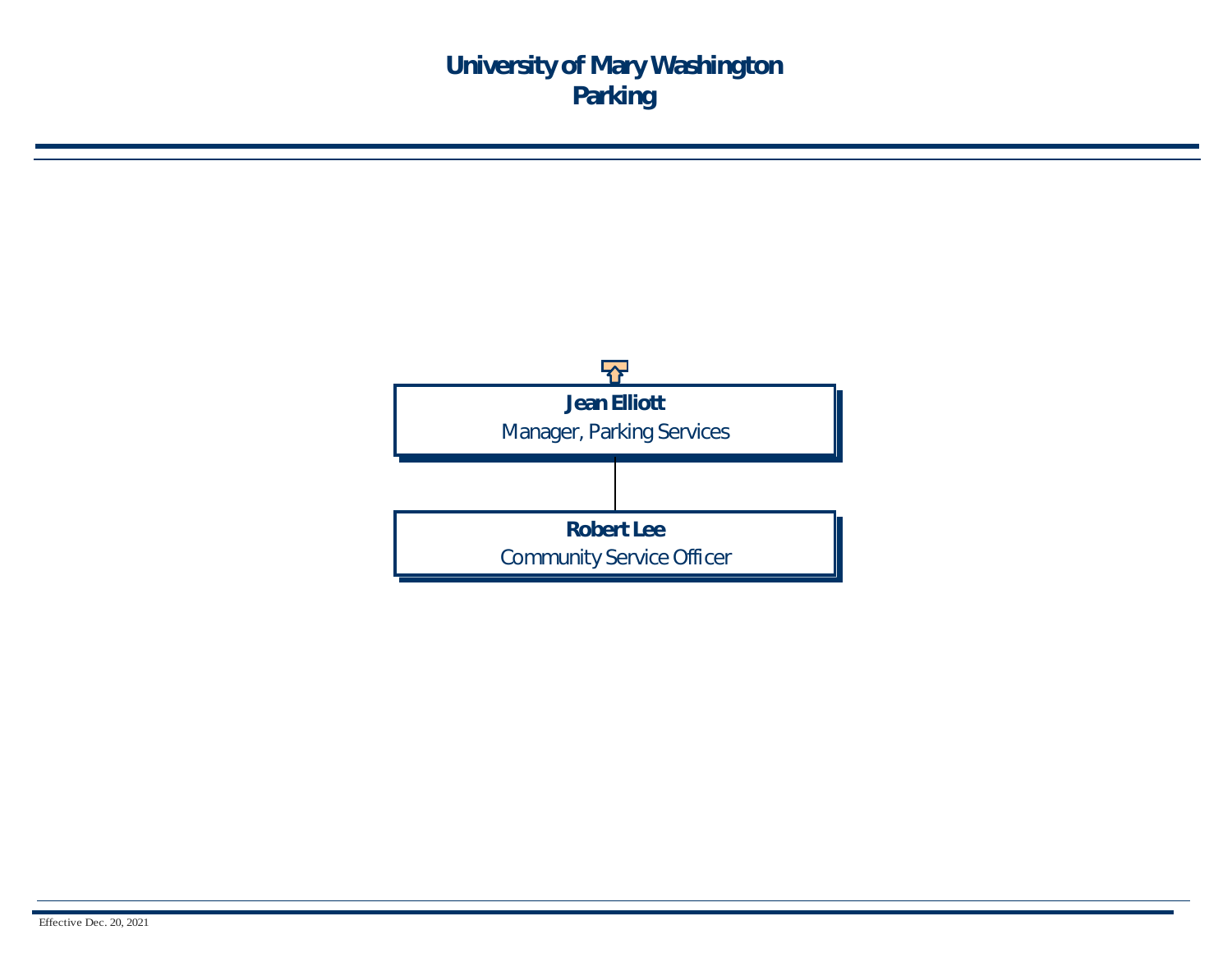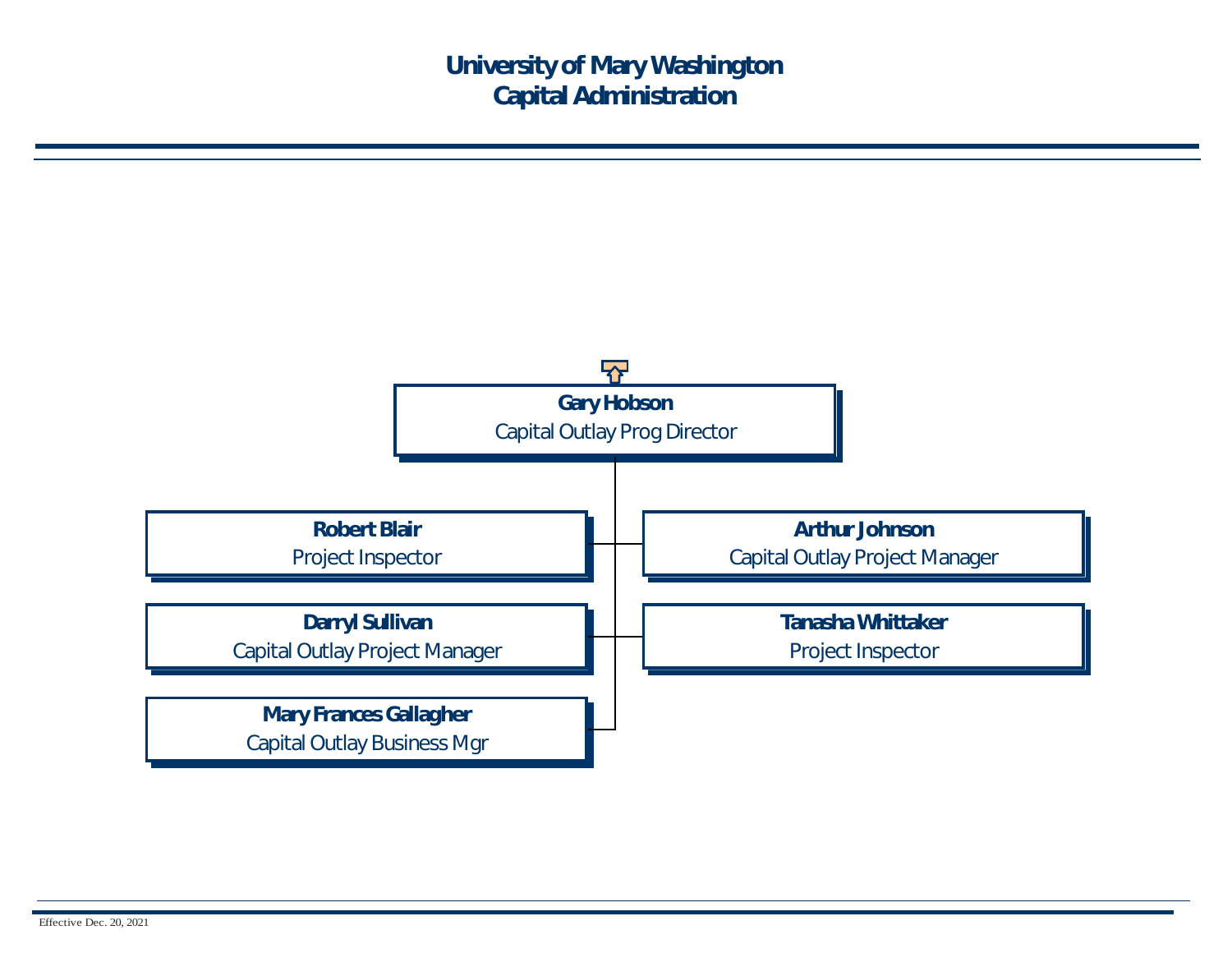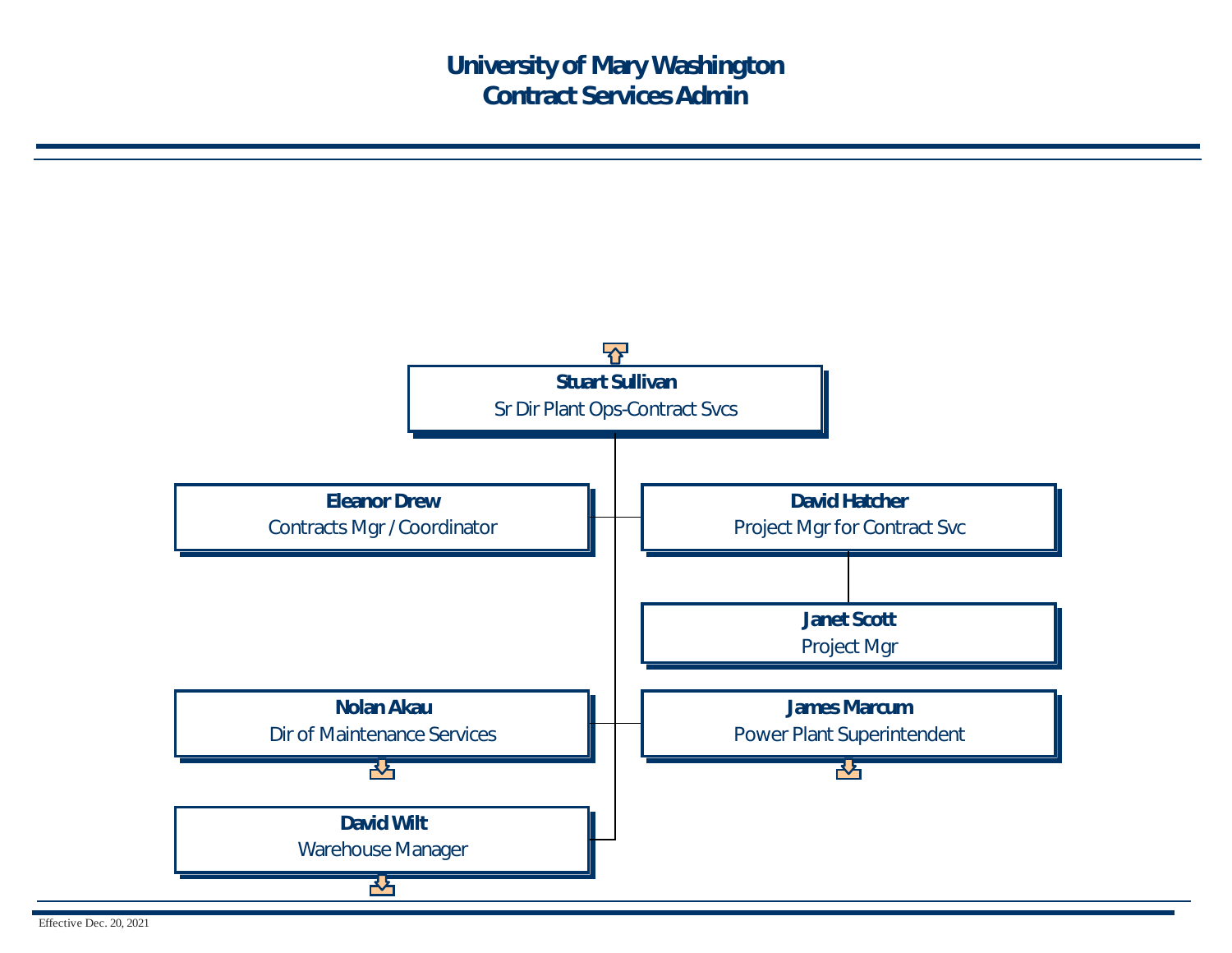

Effective Dec. 20, 2021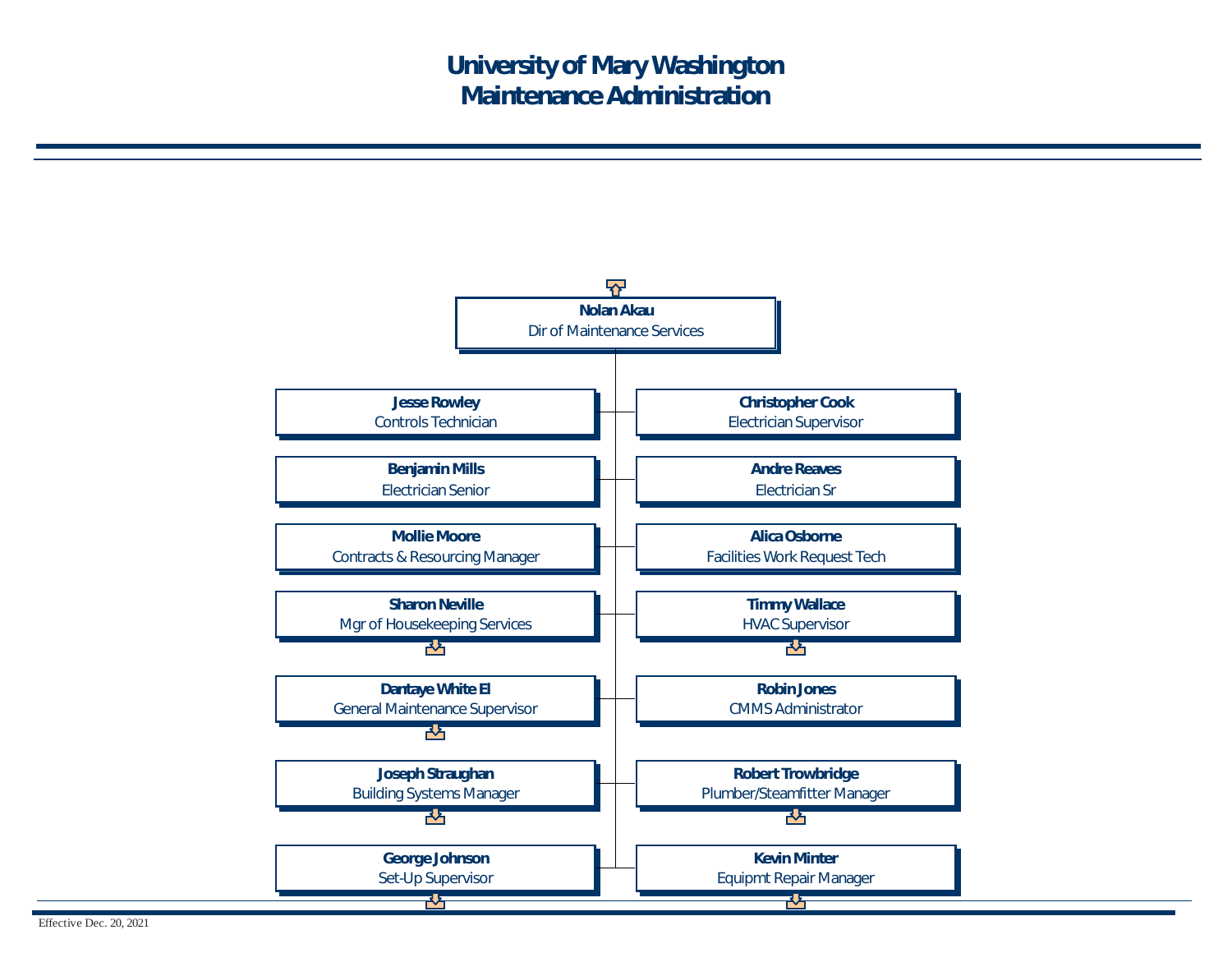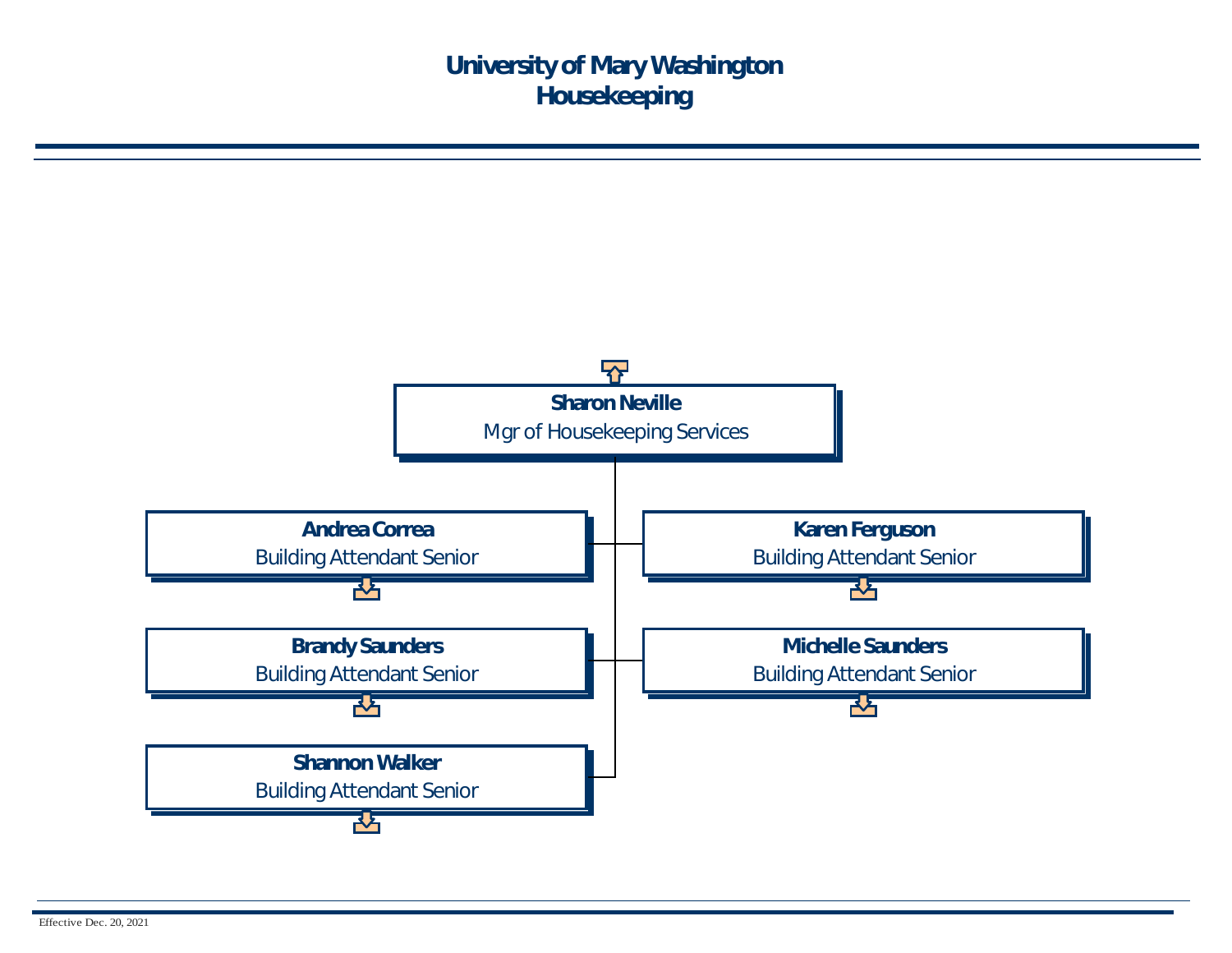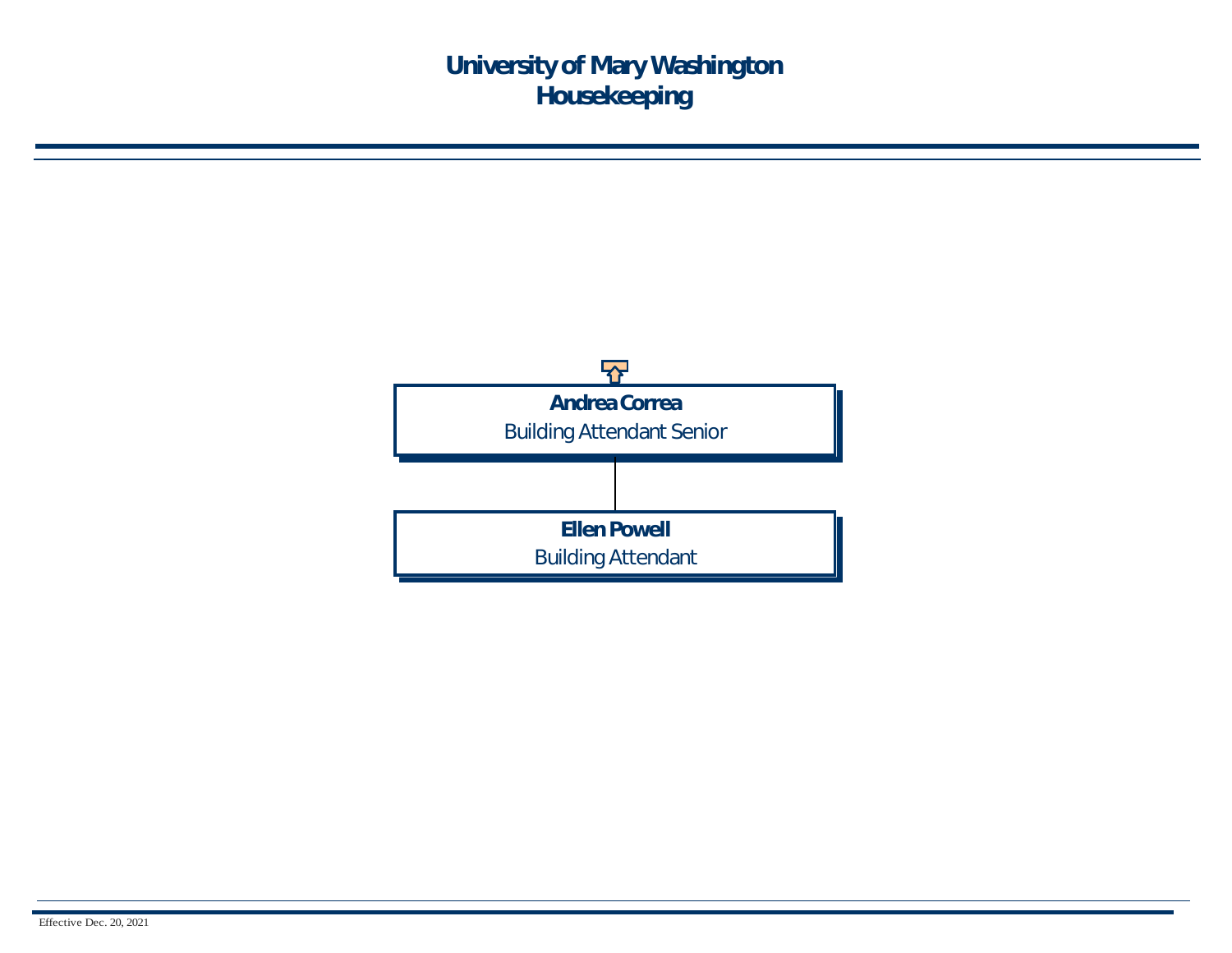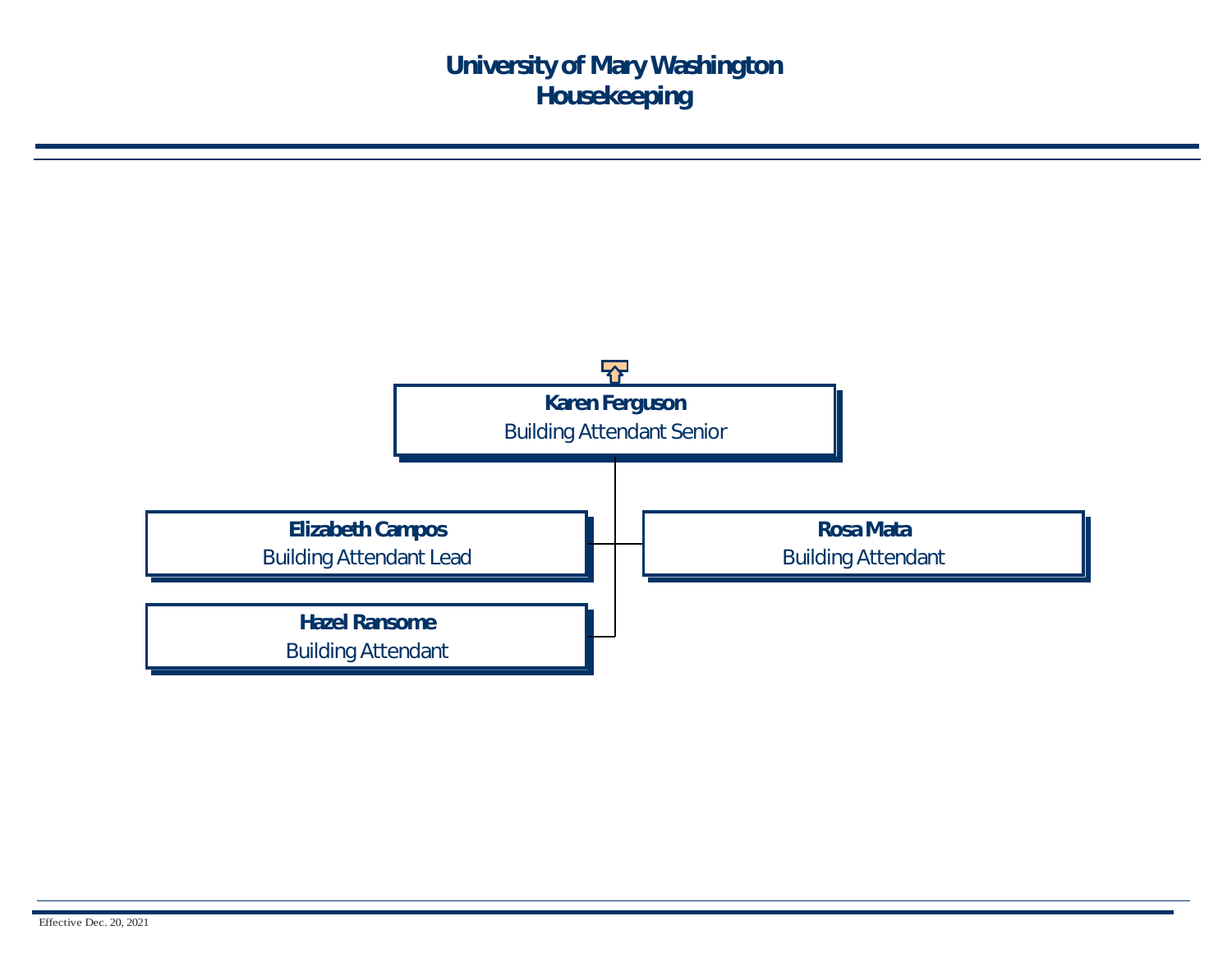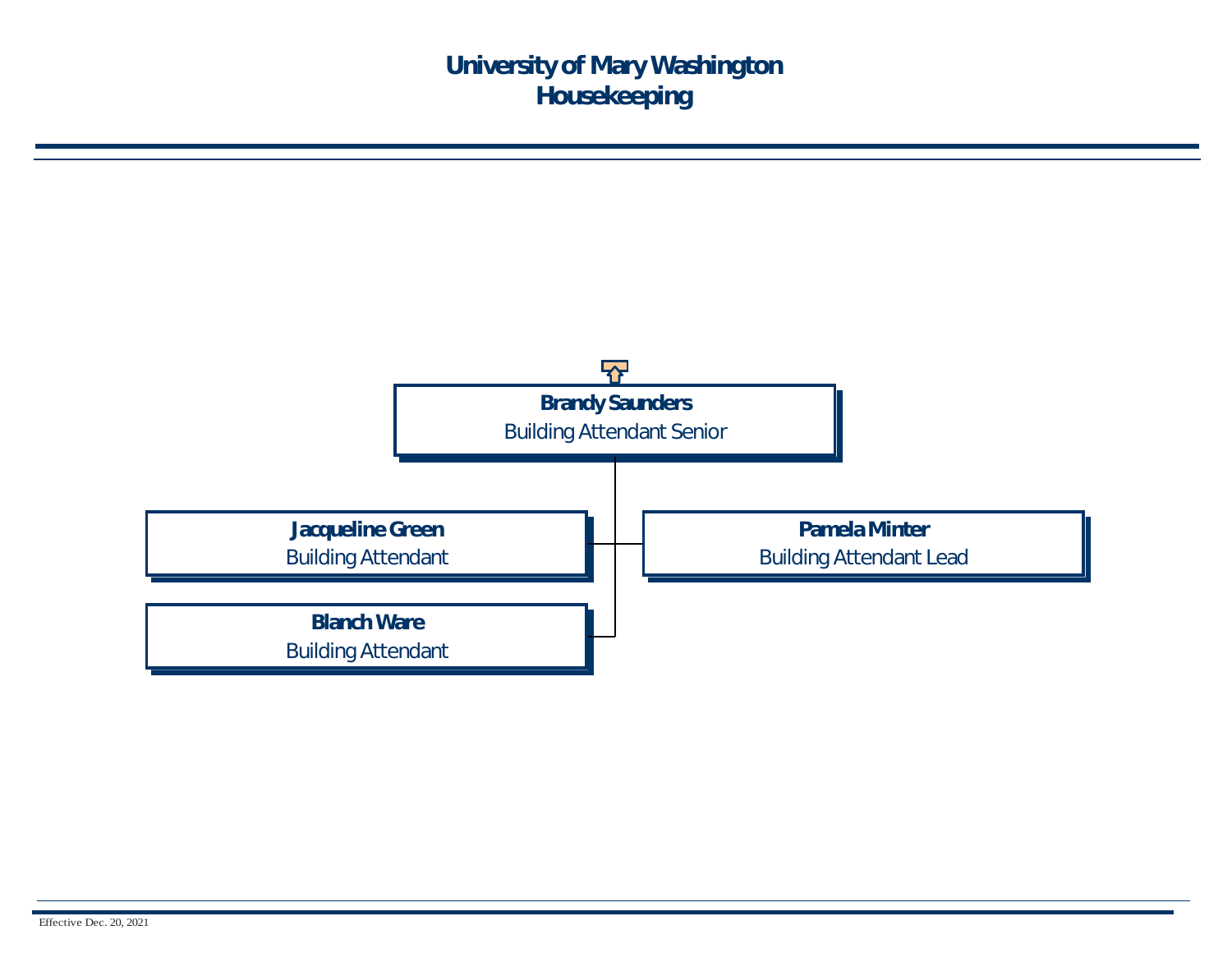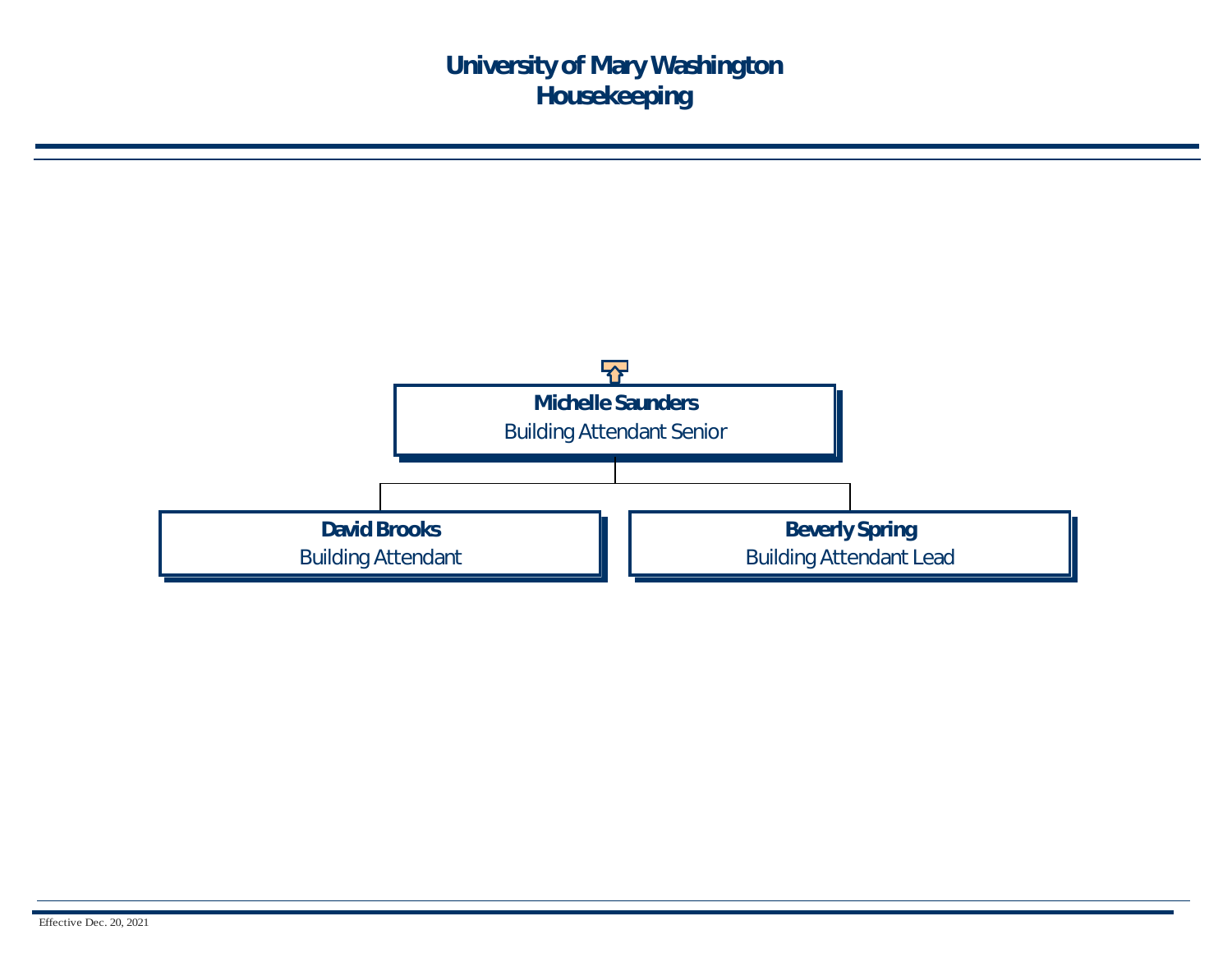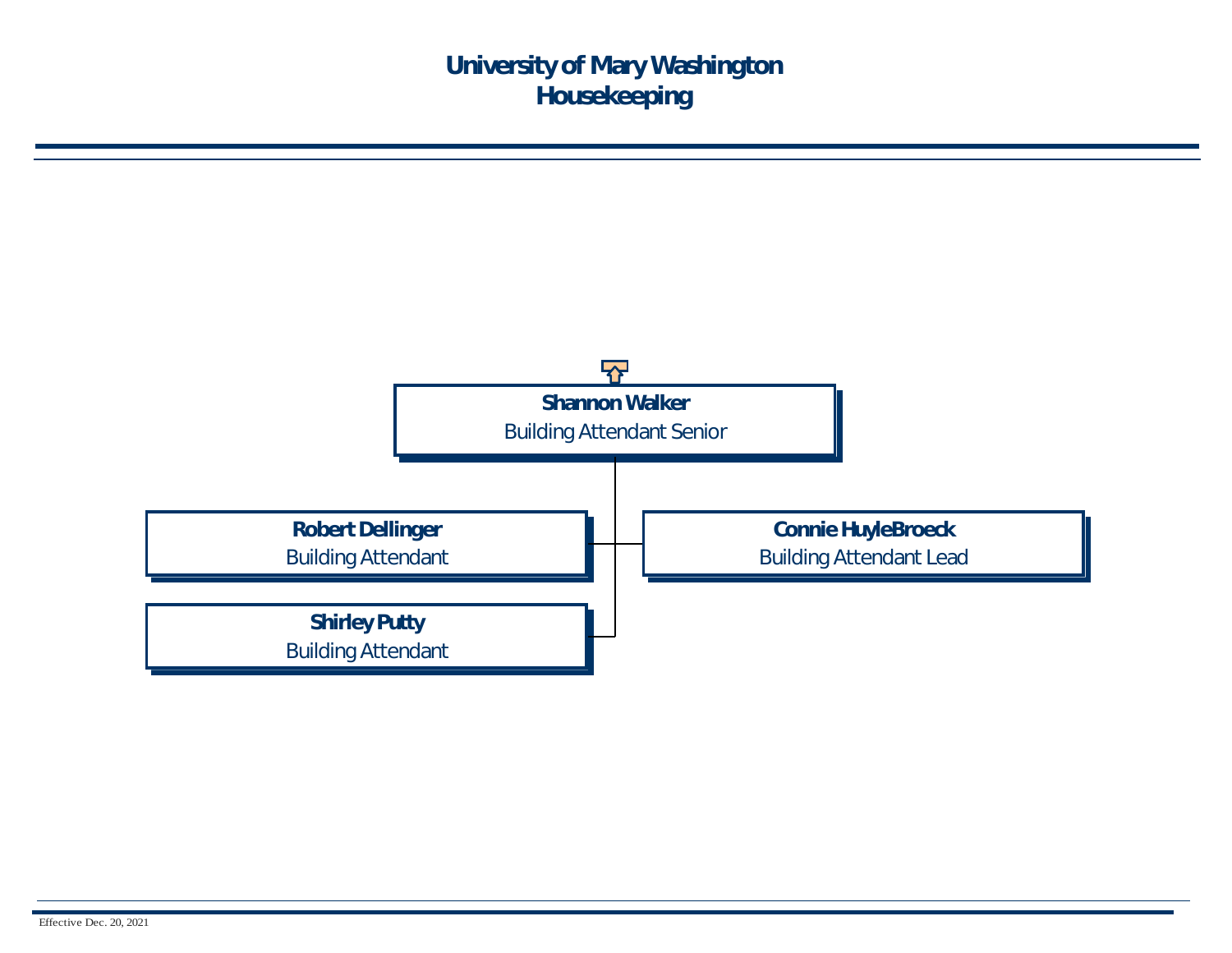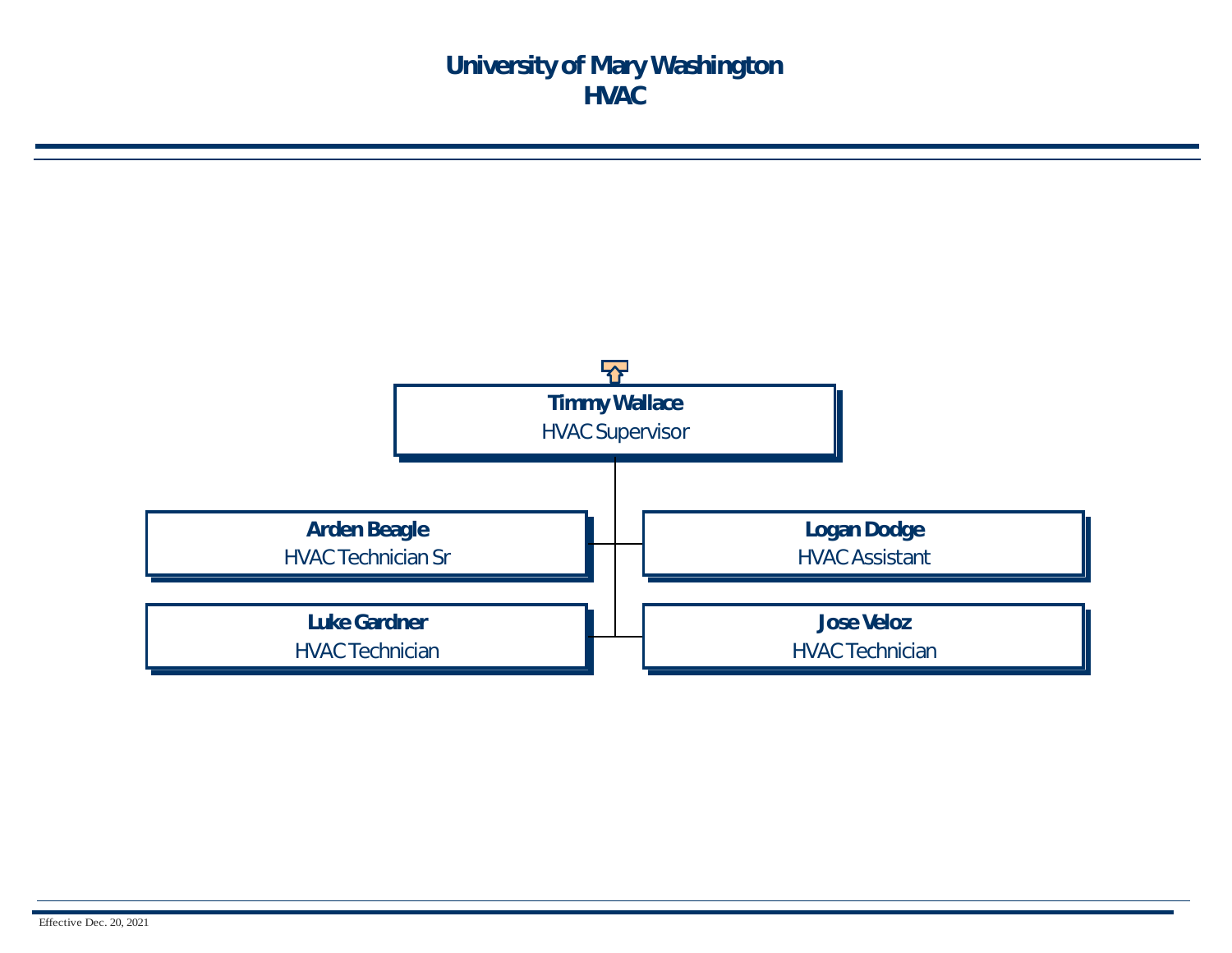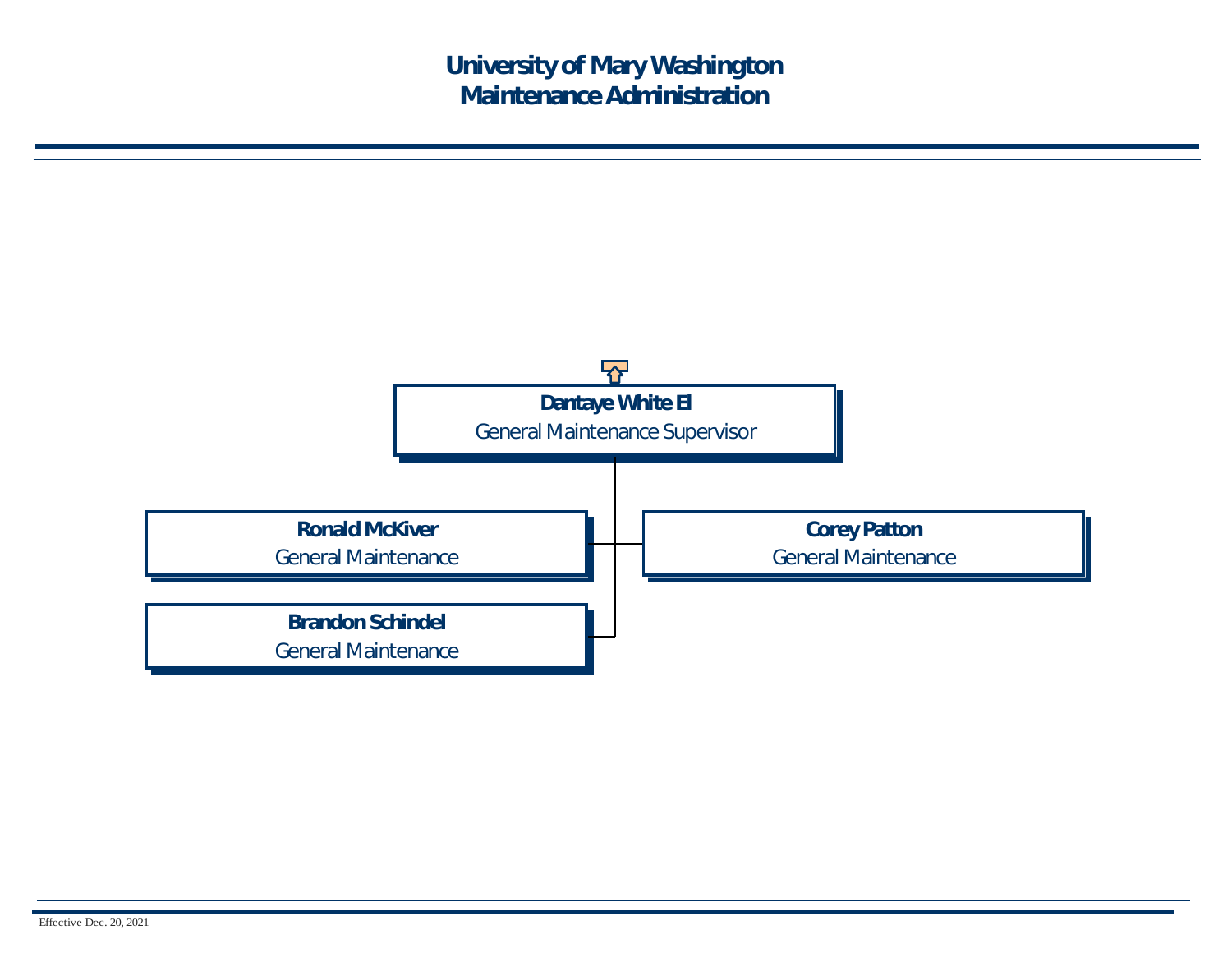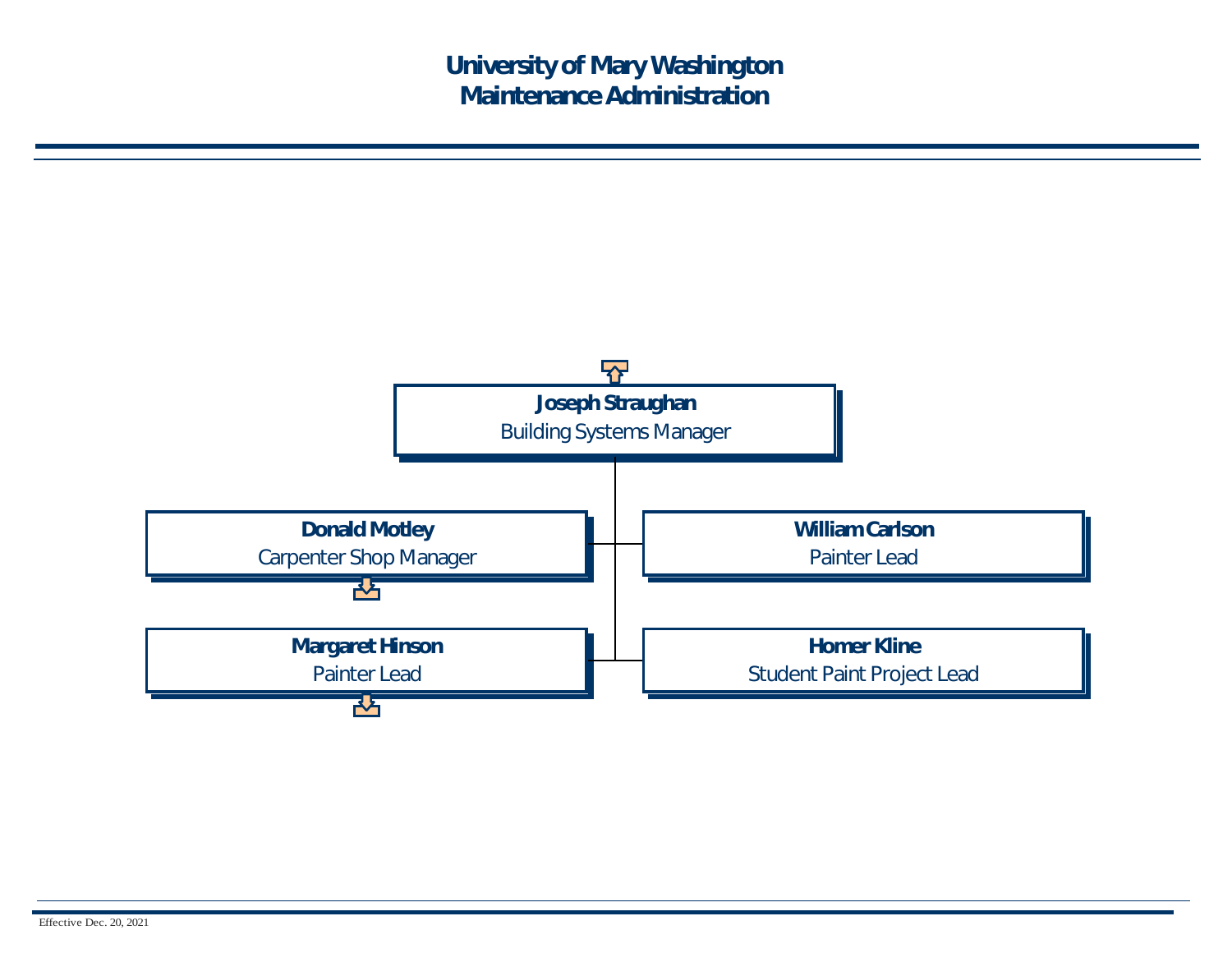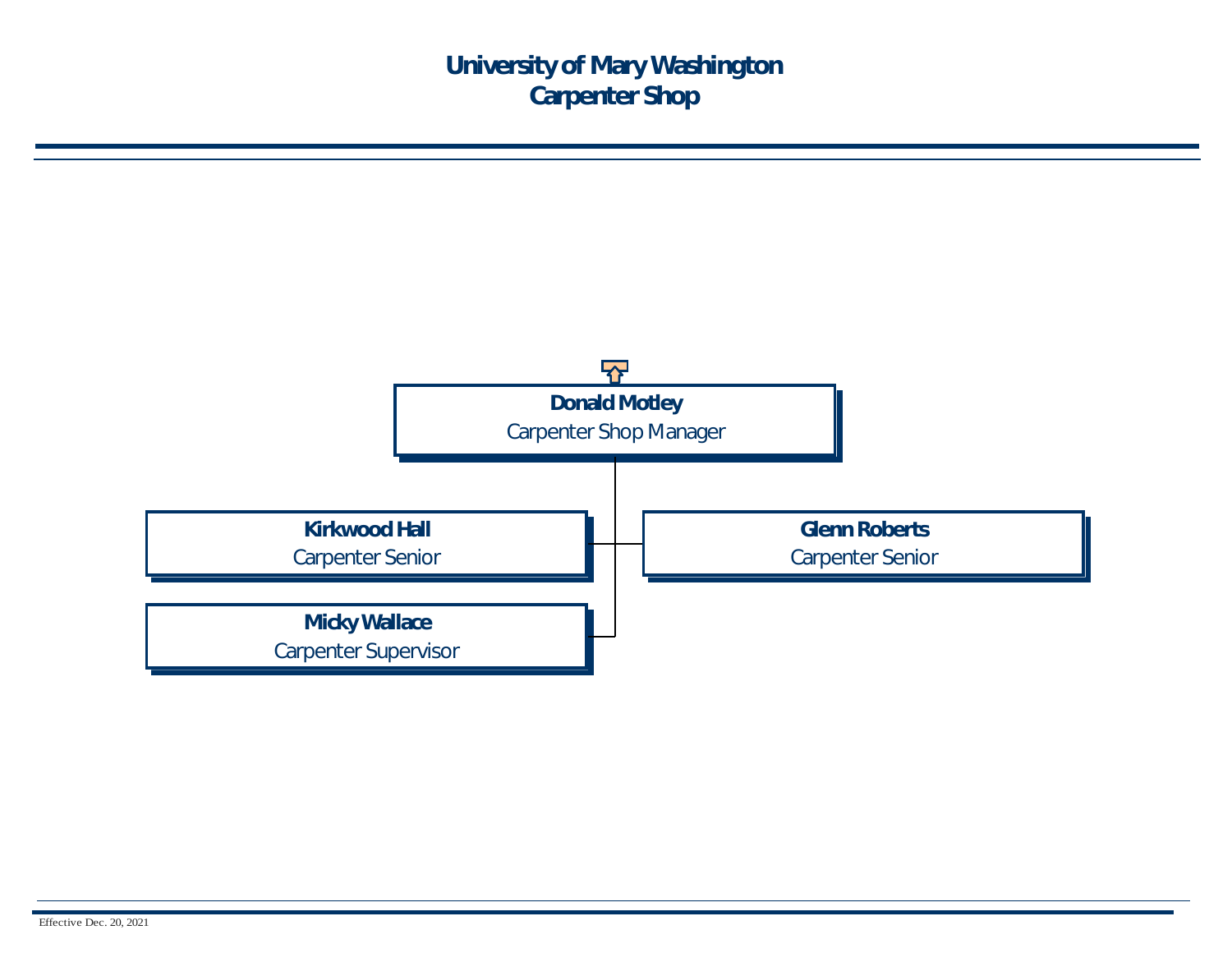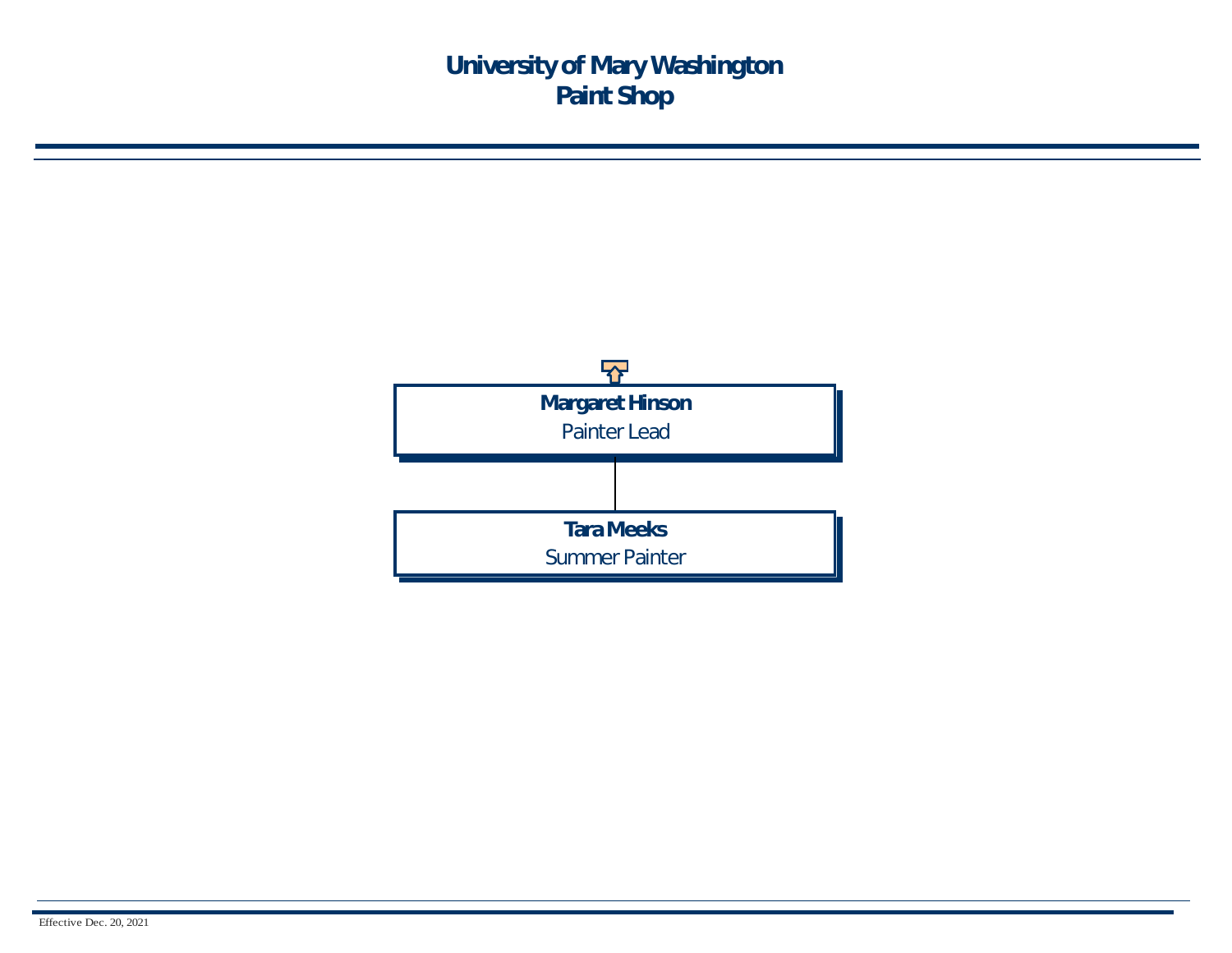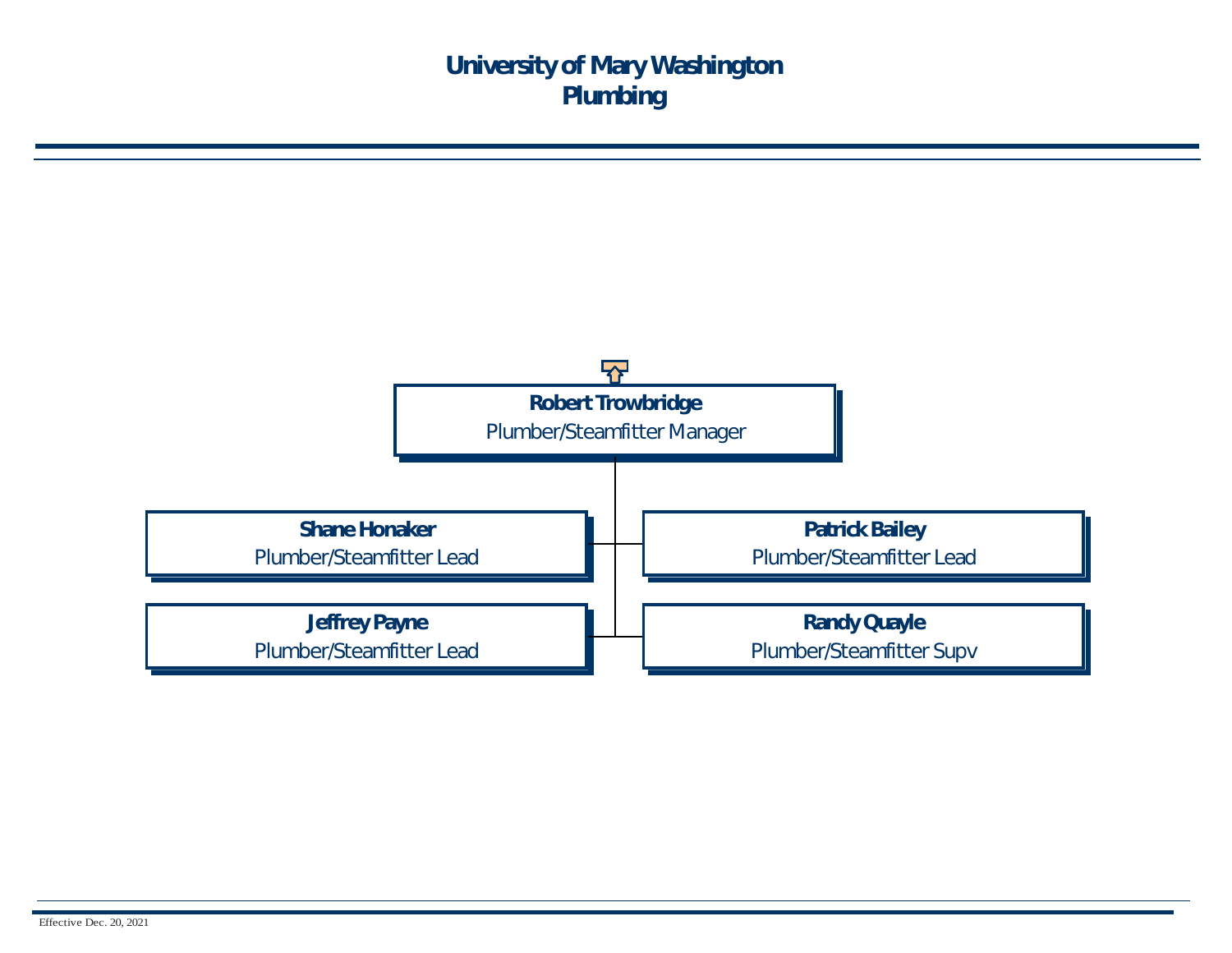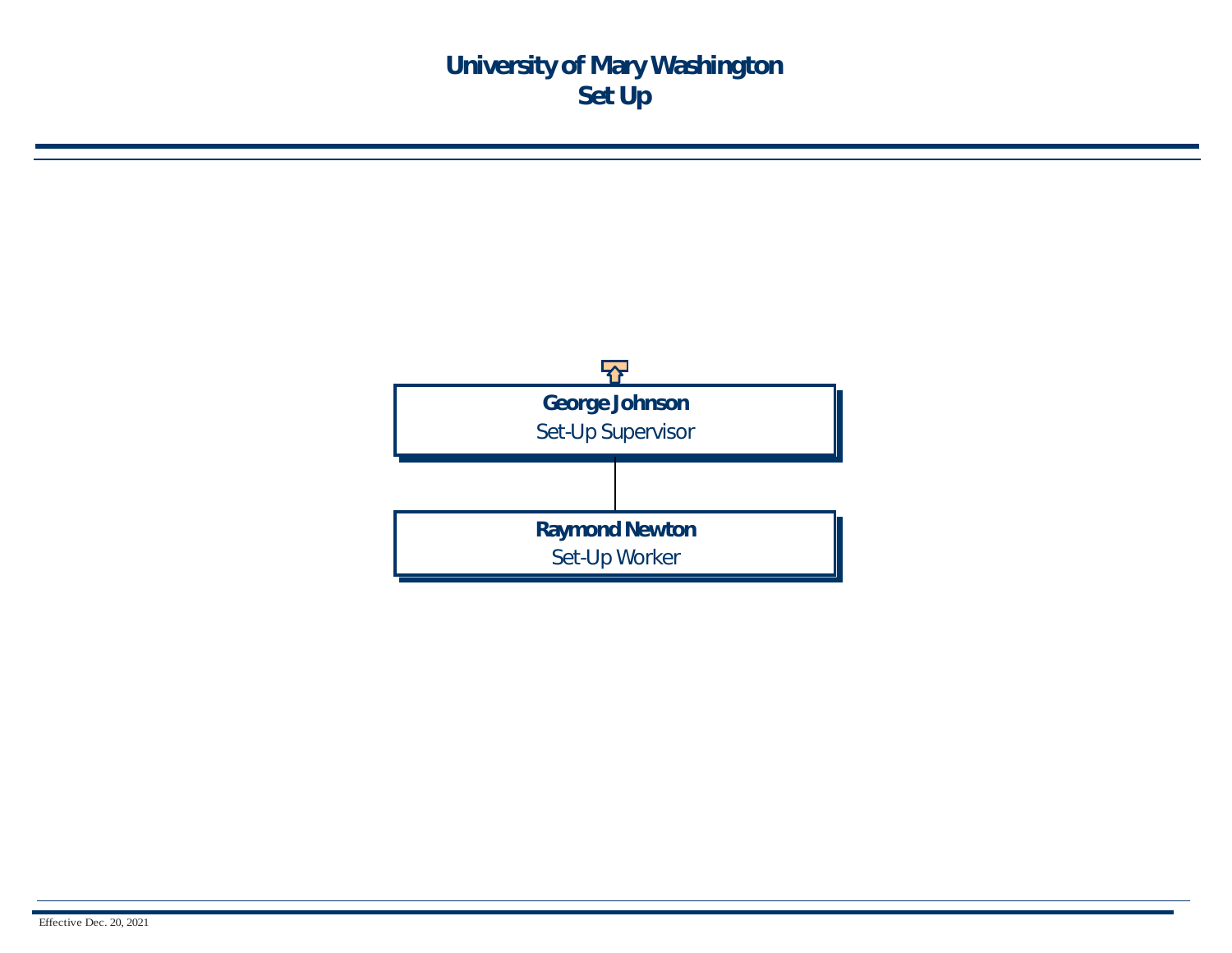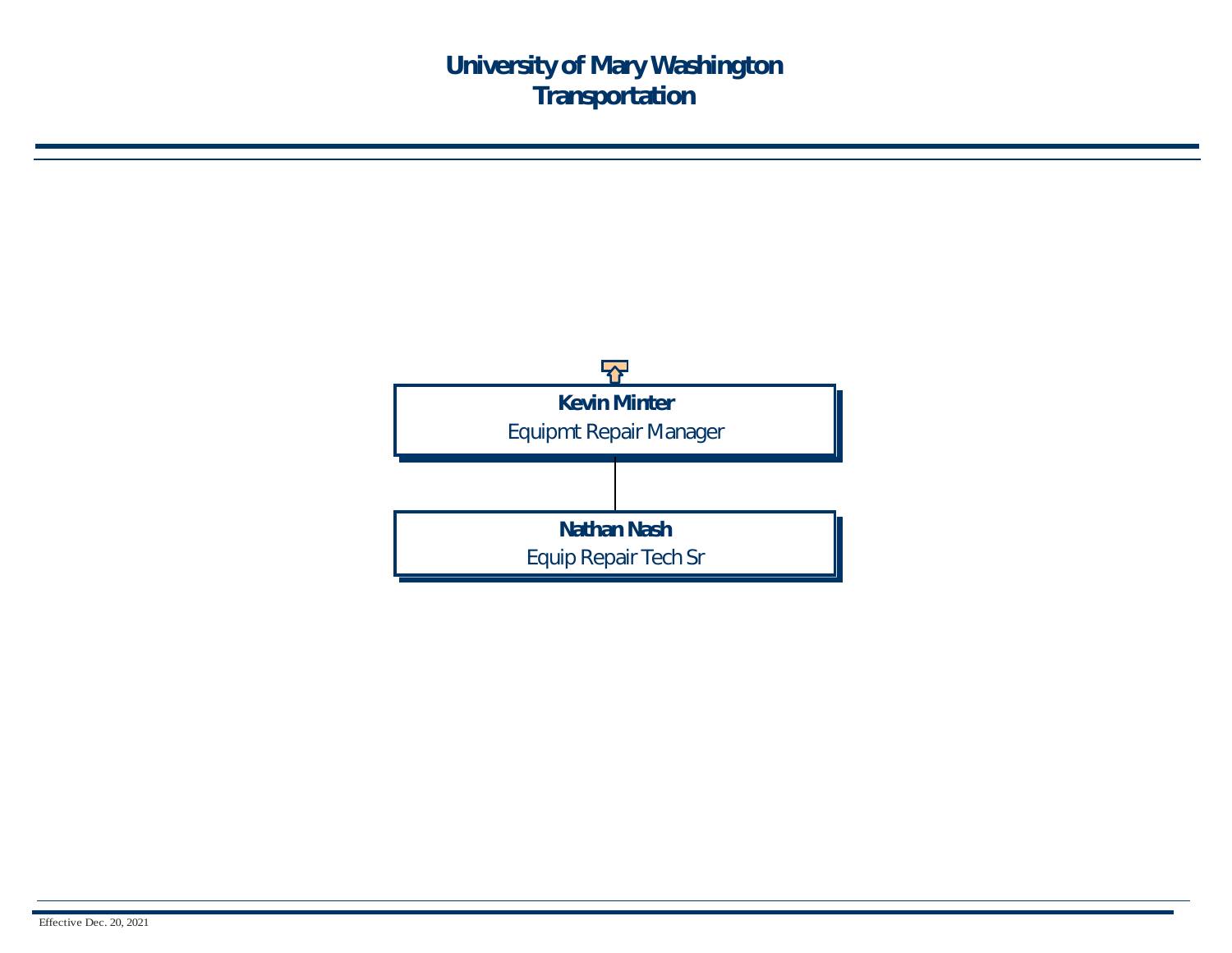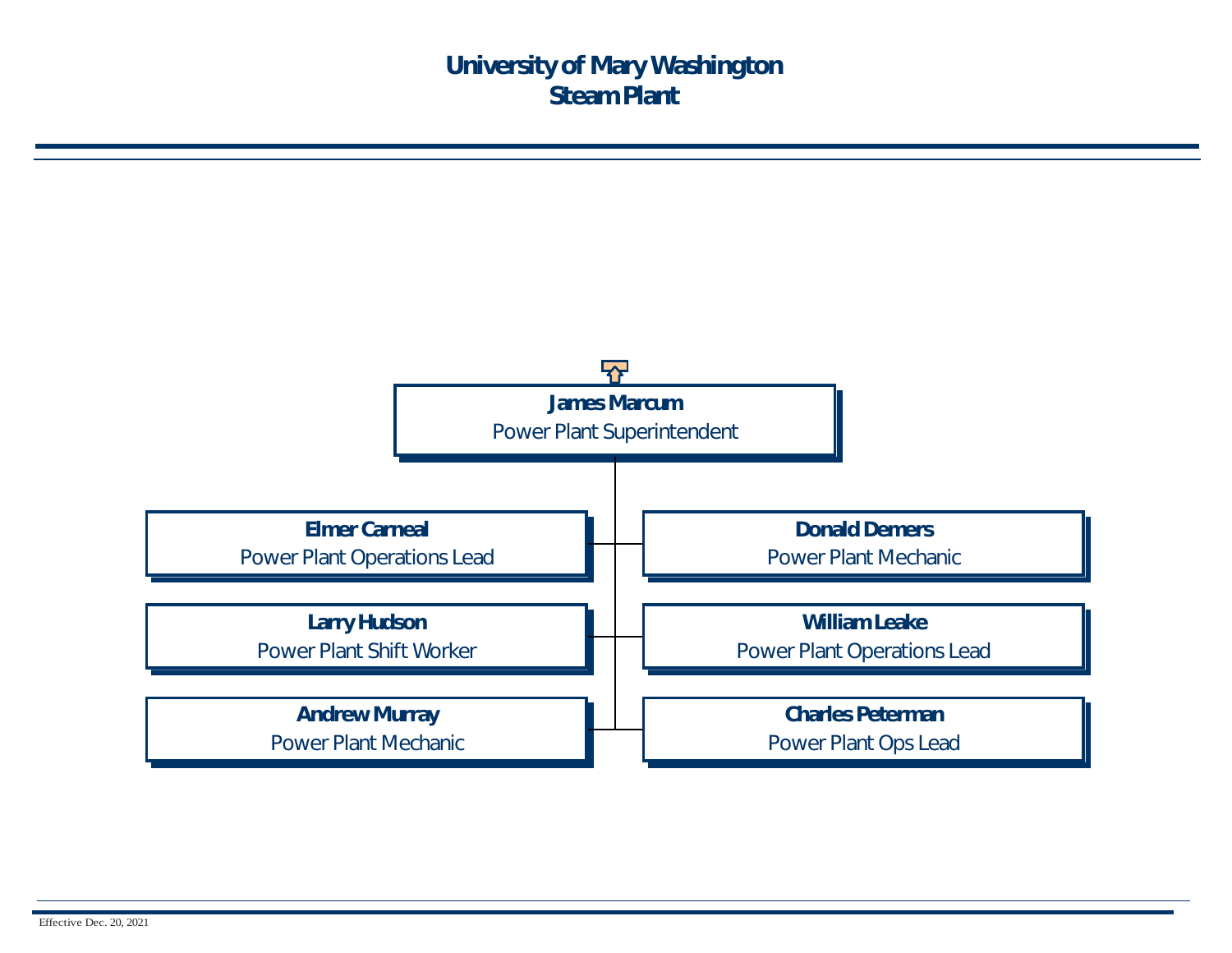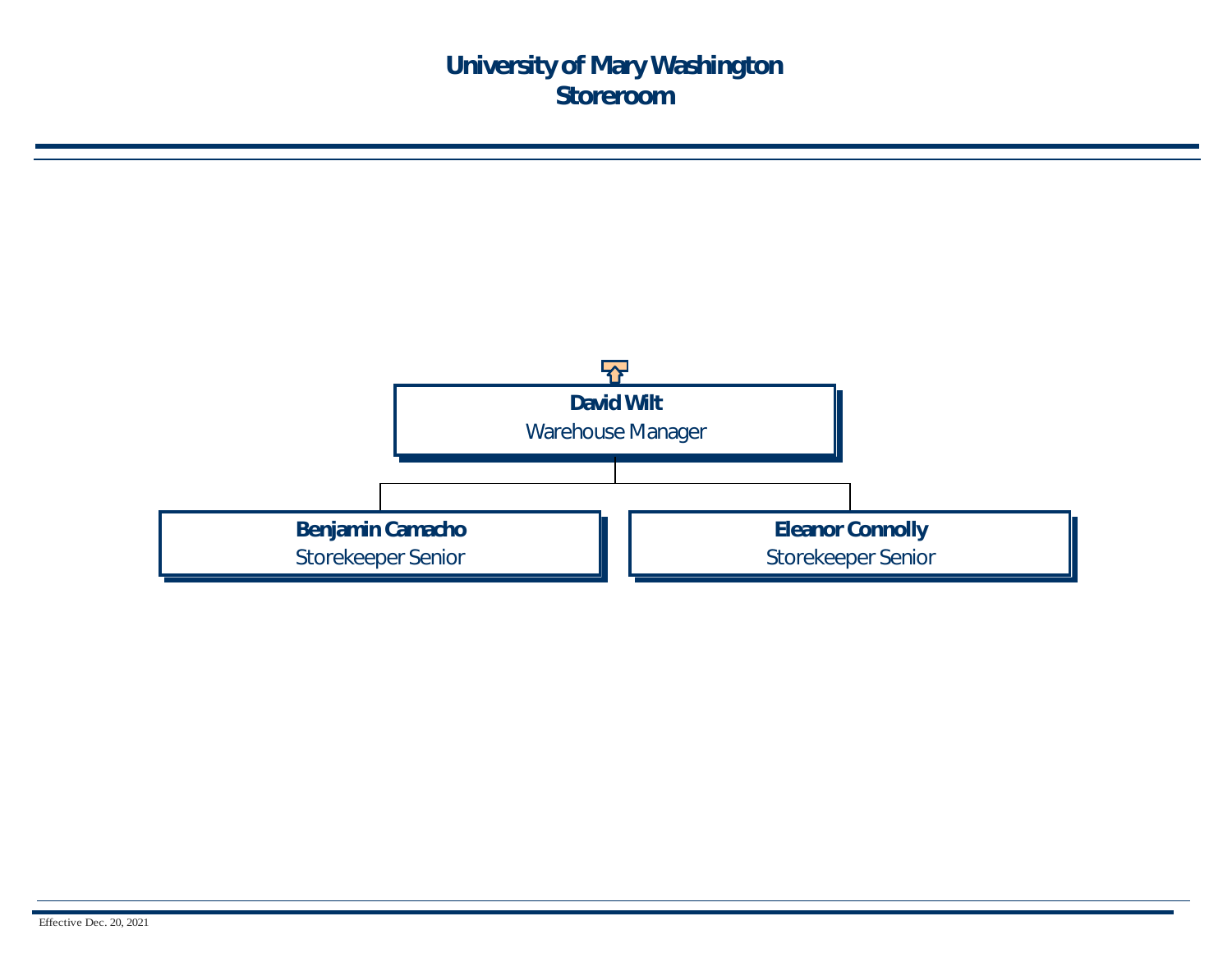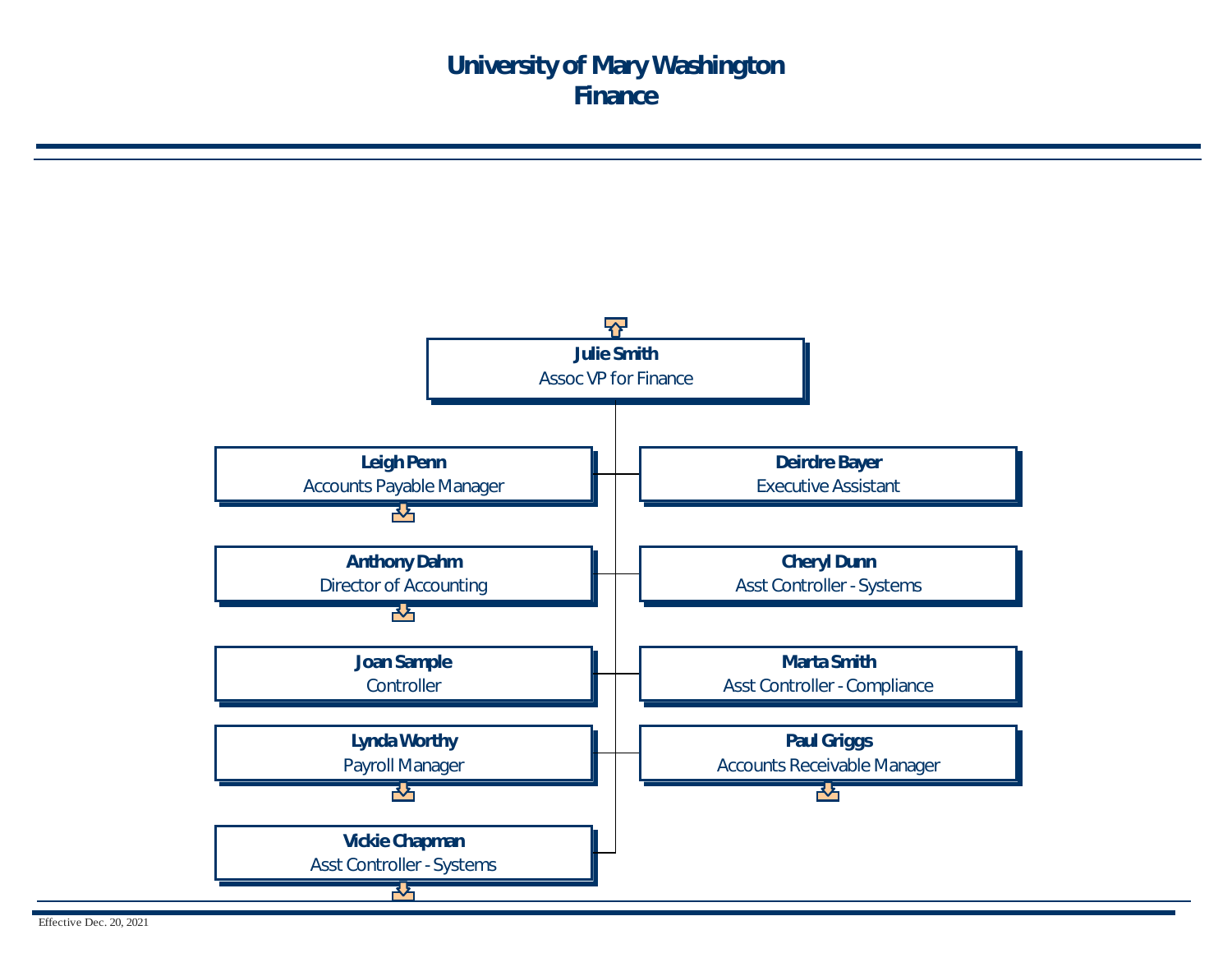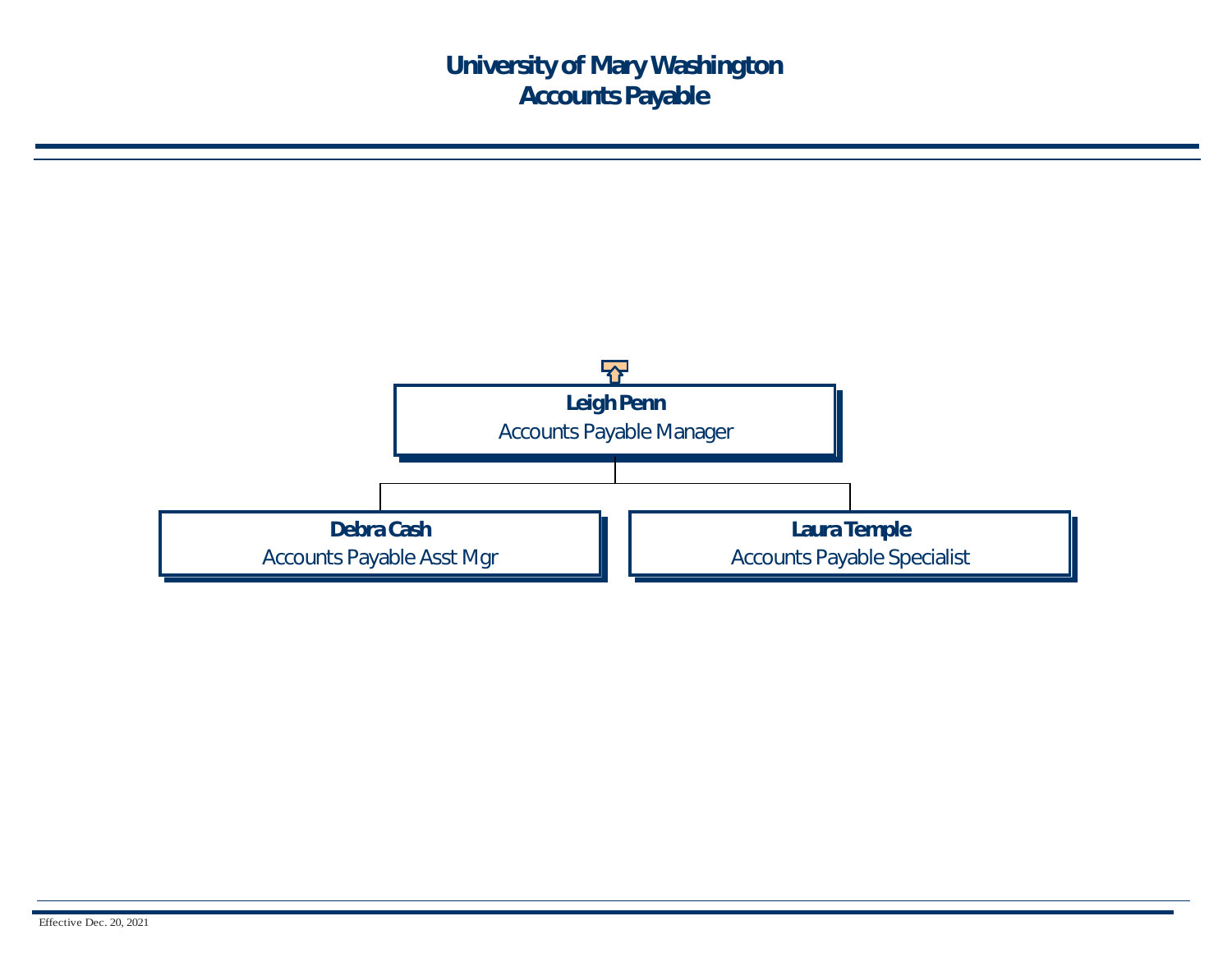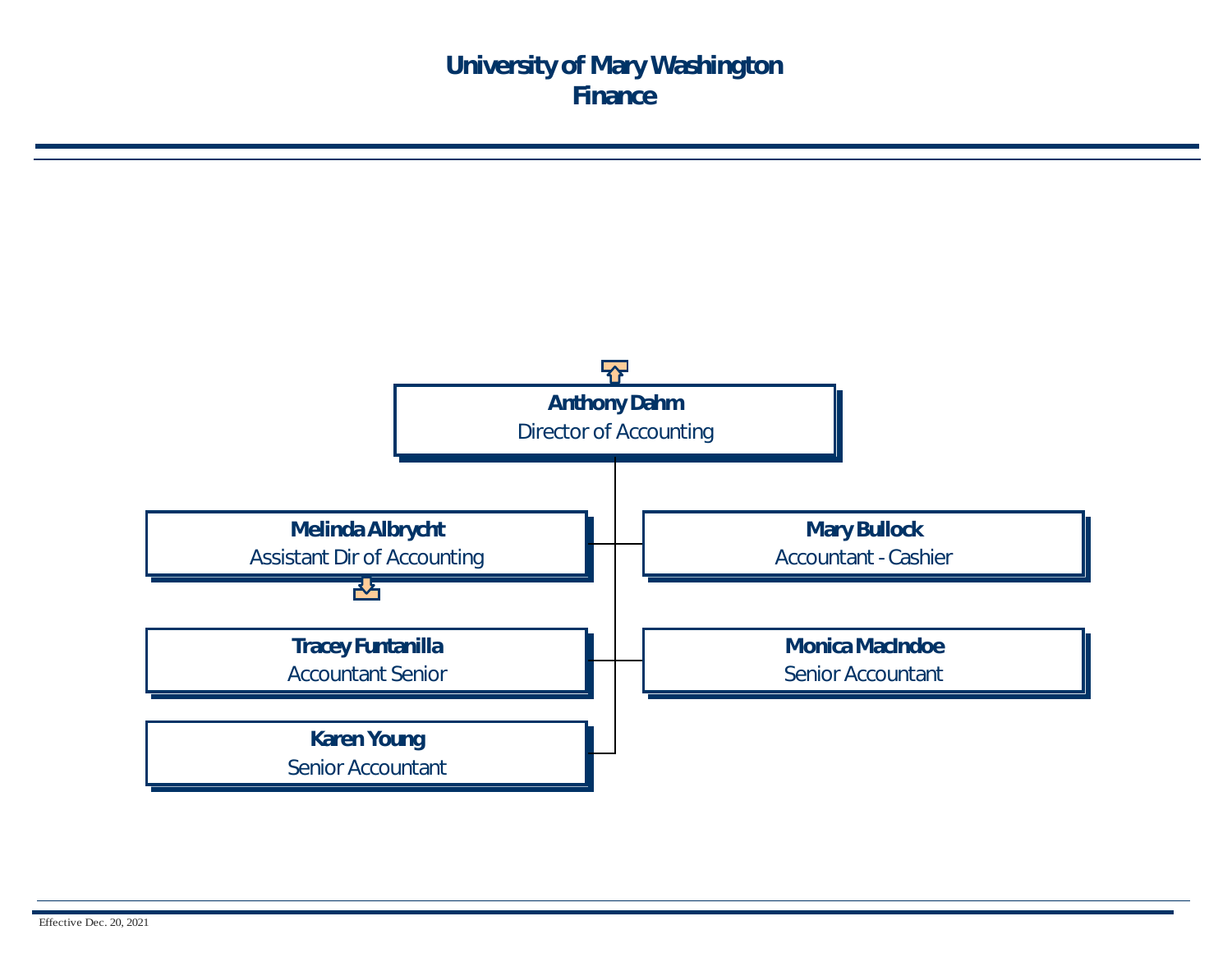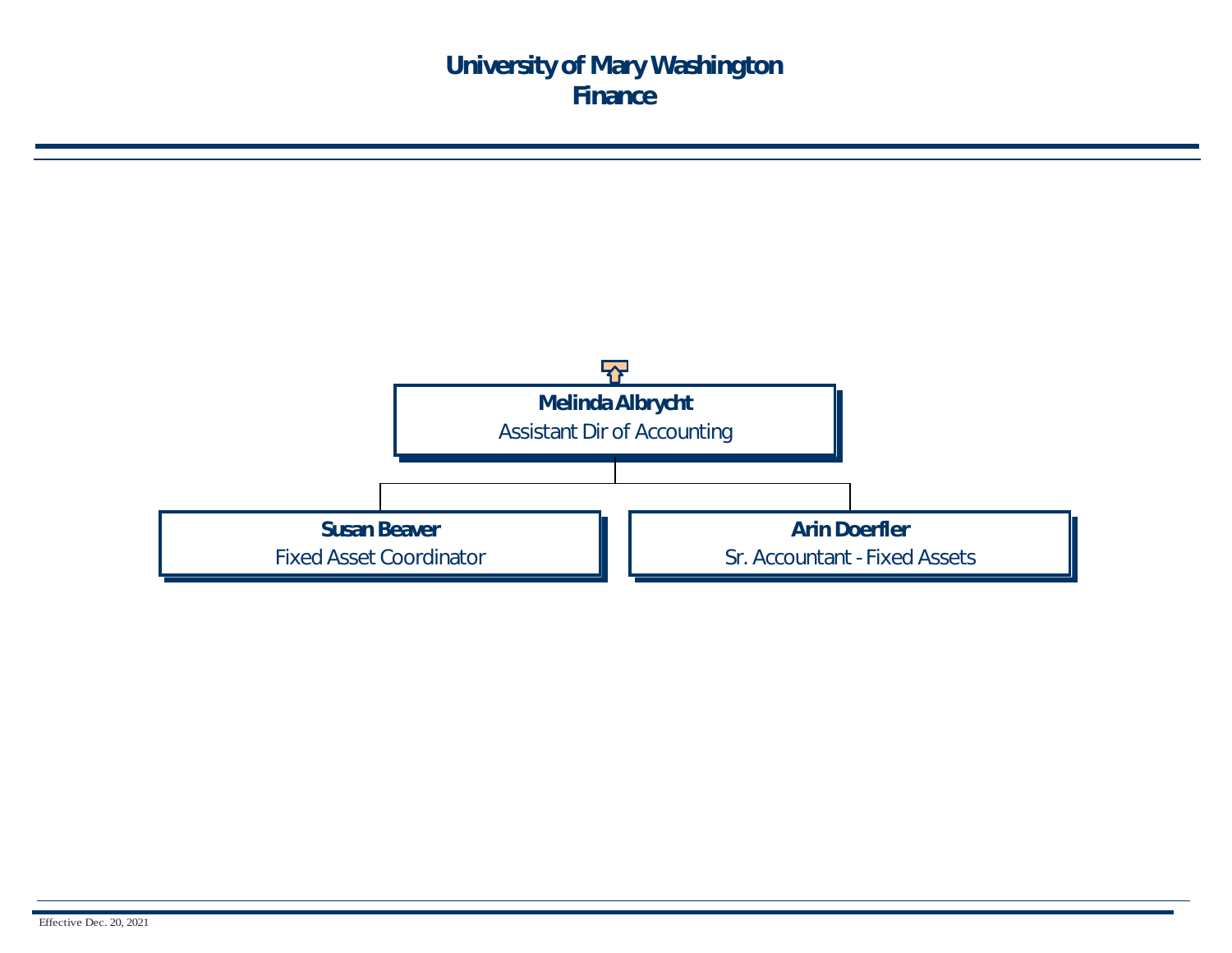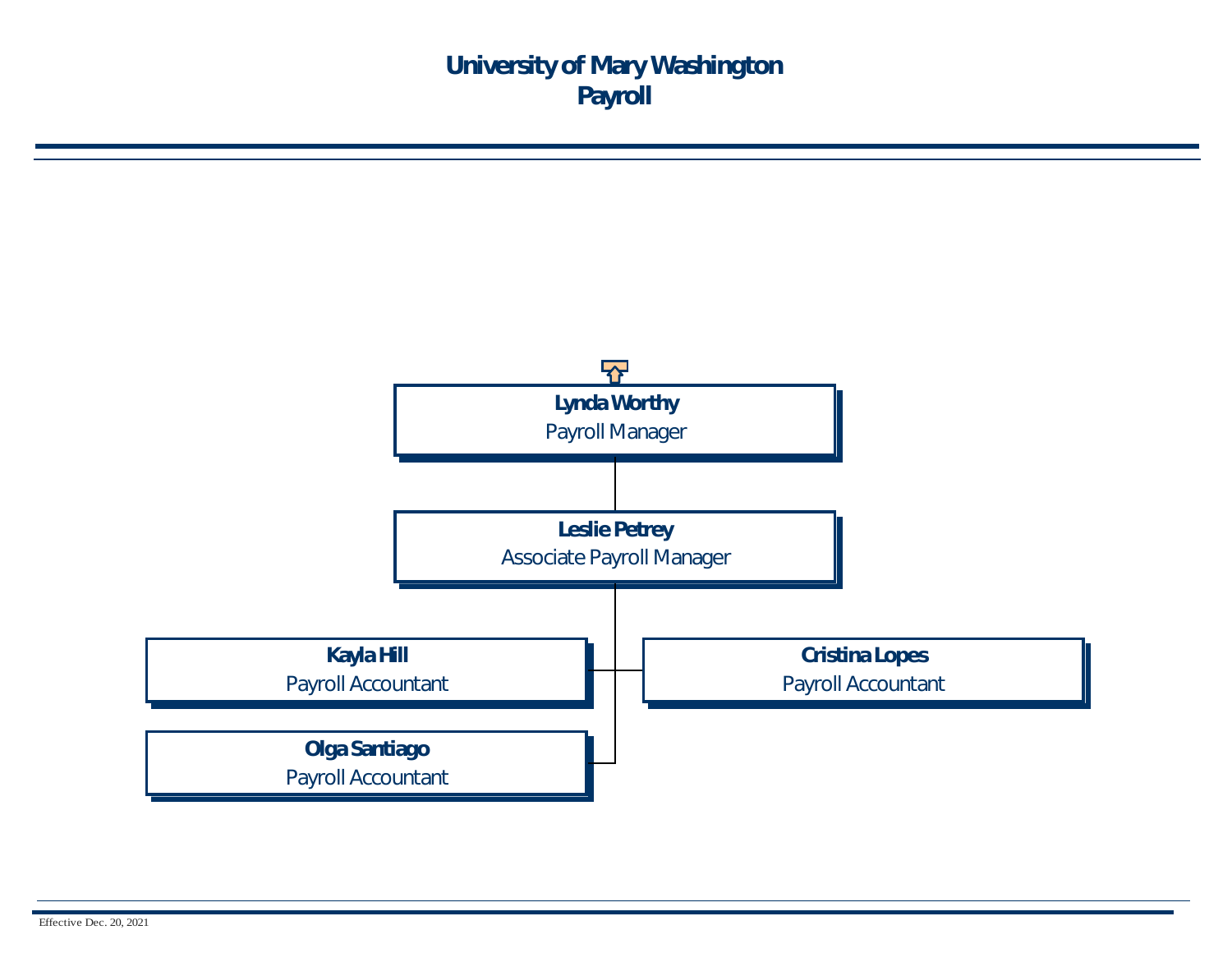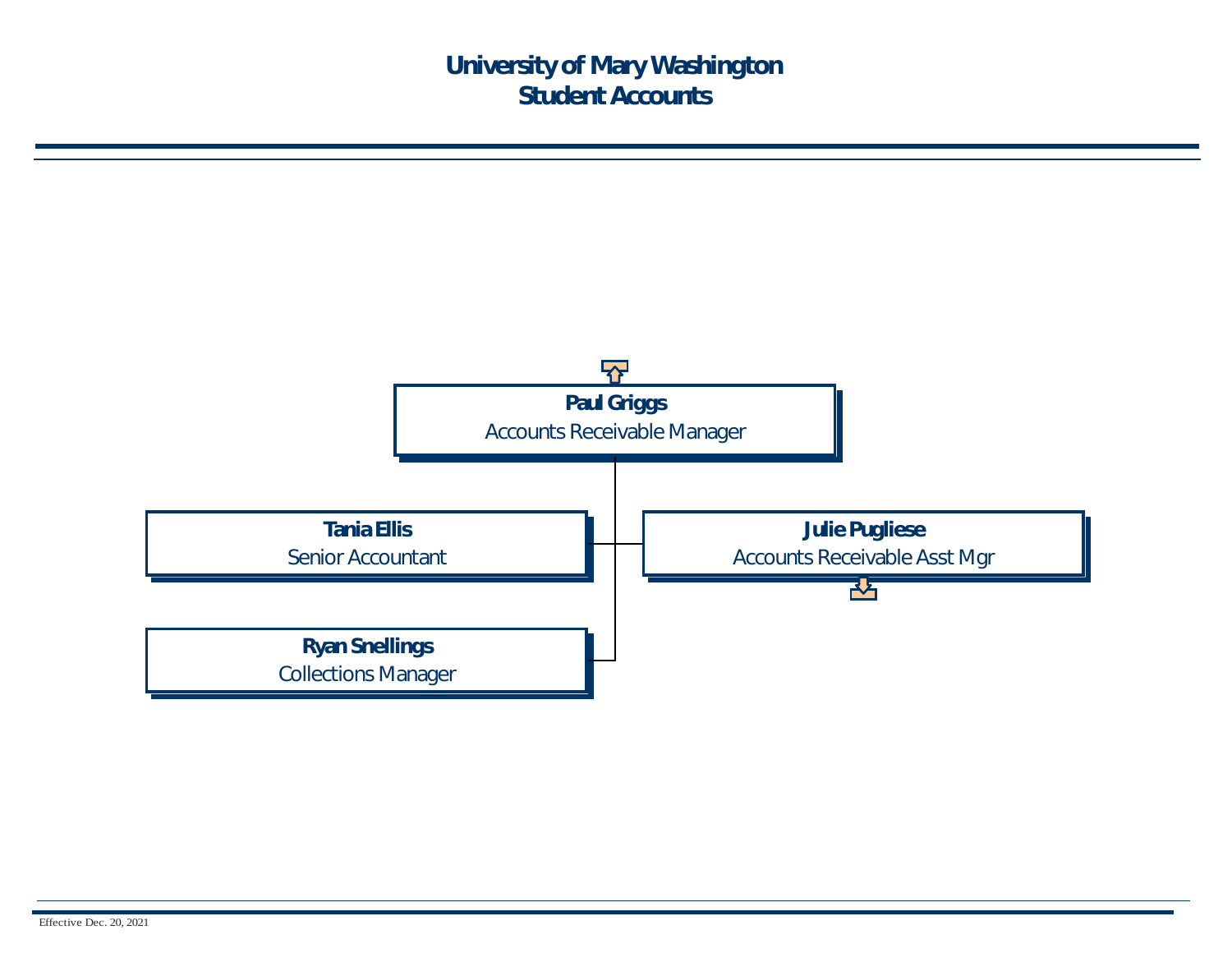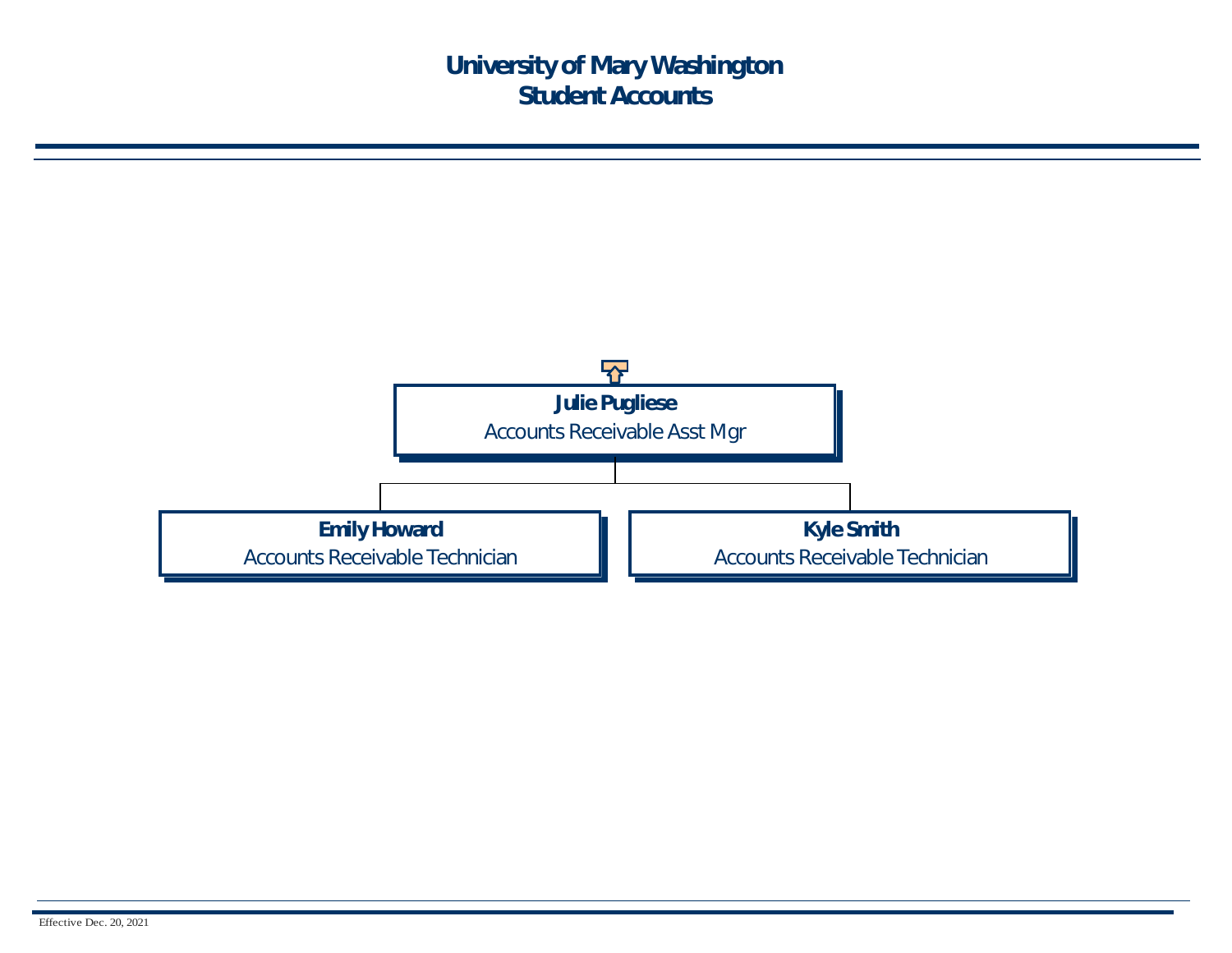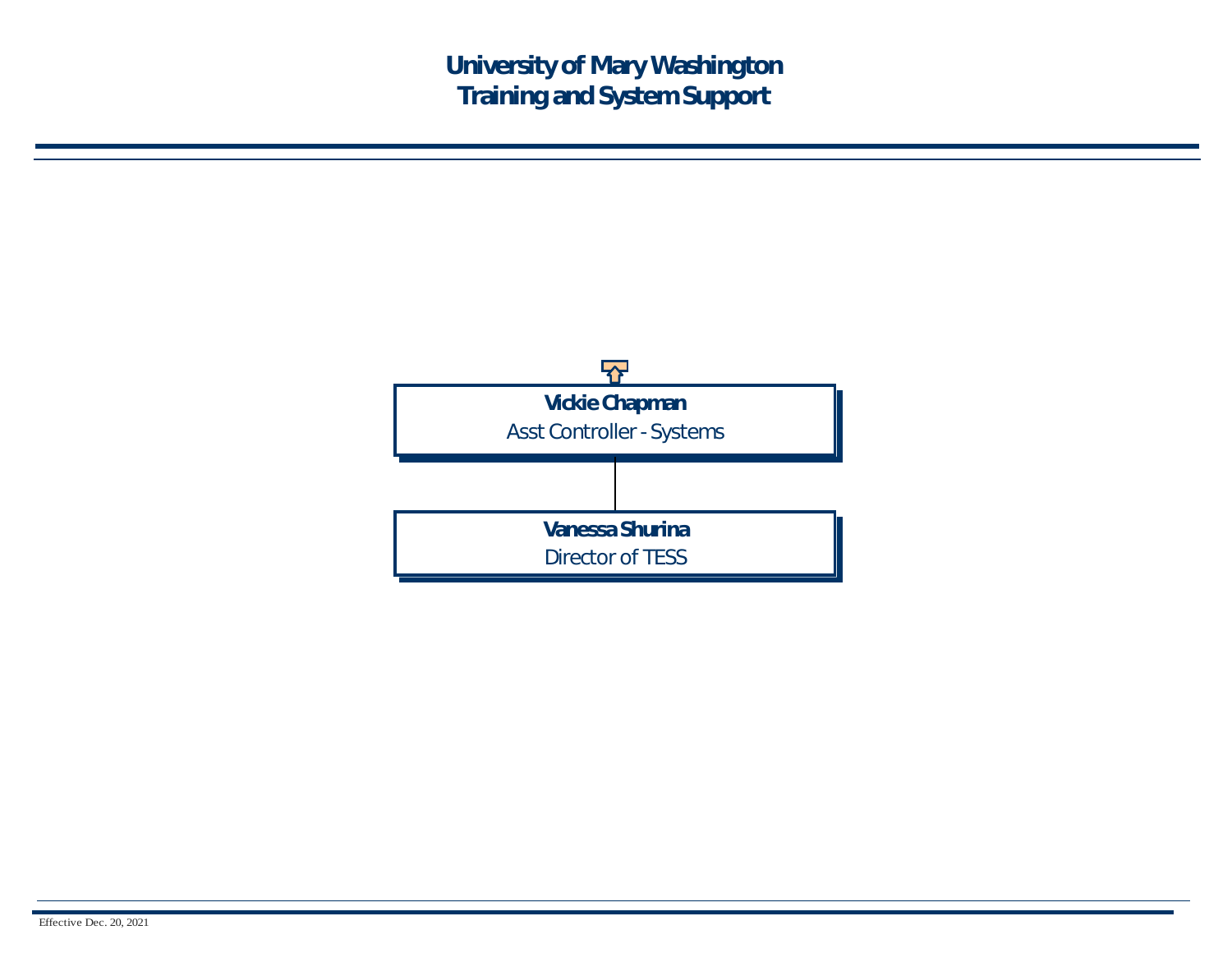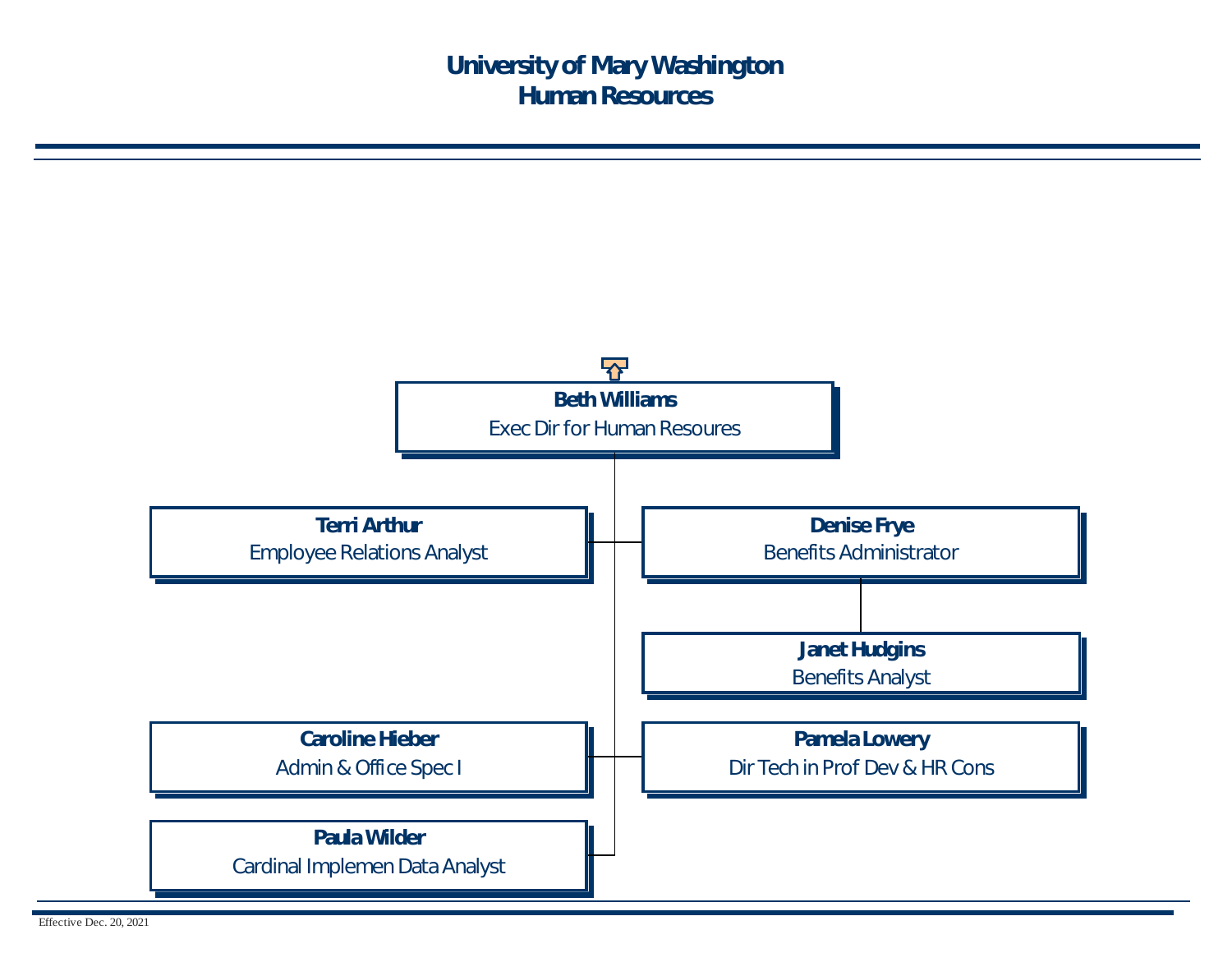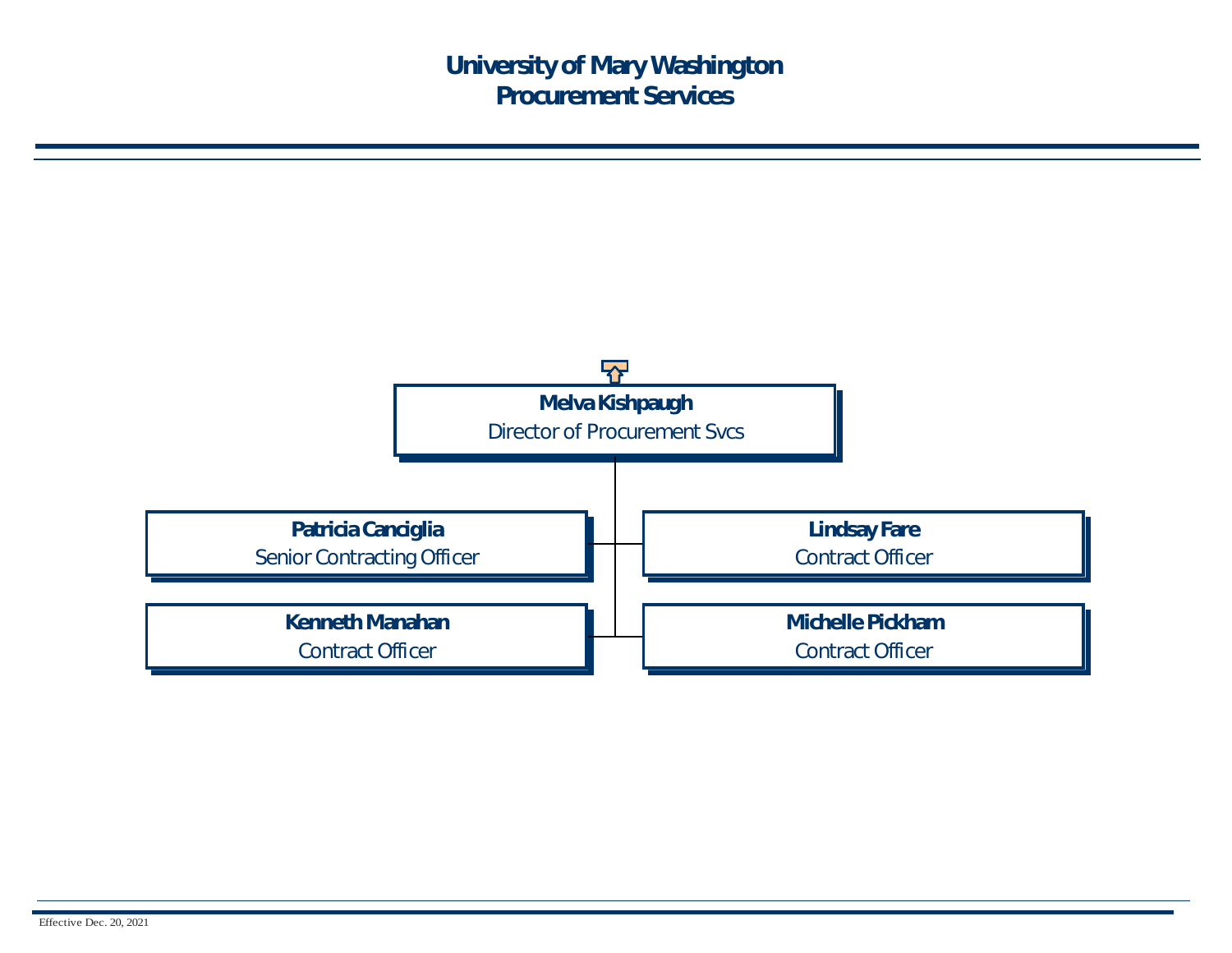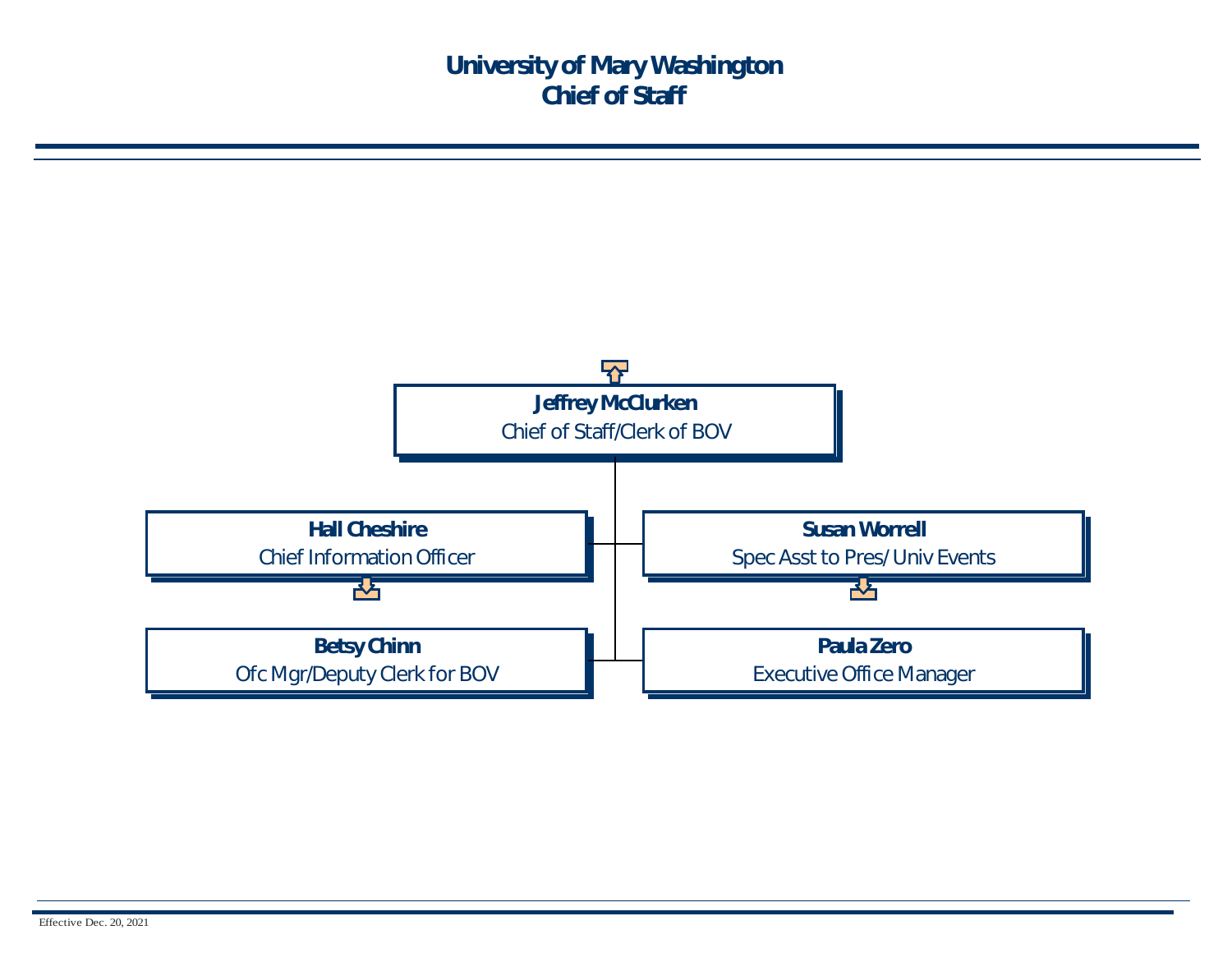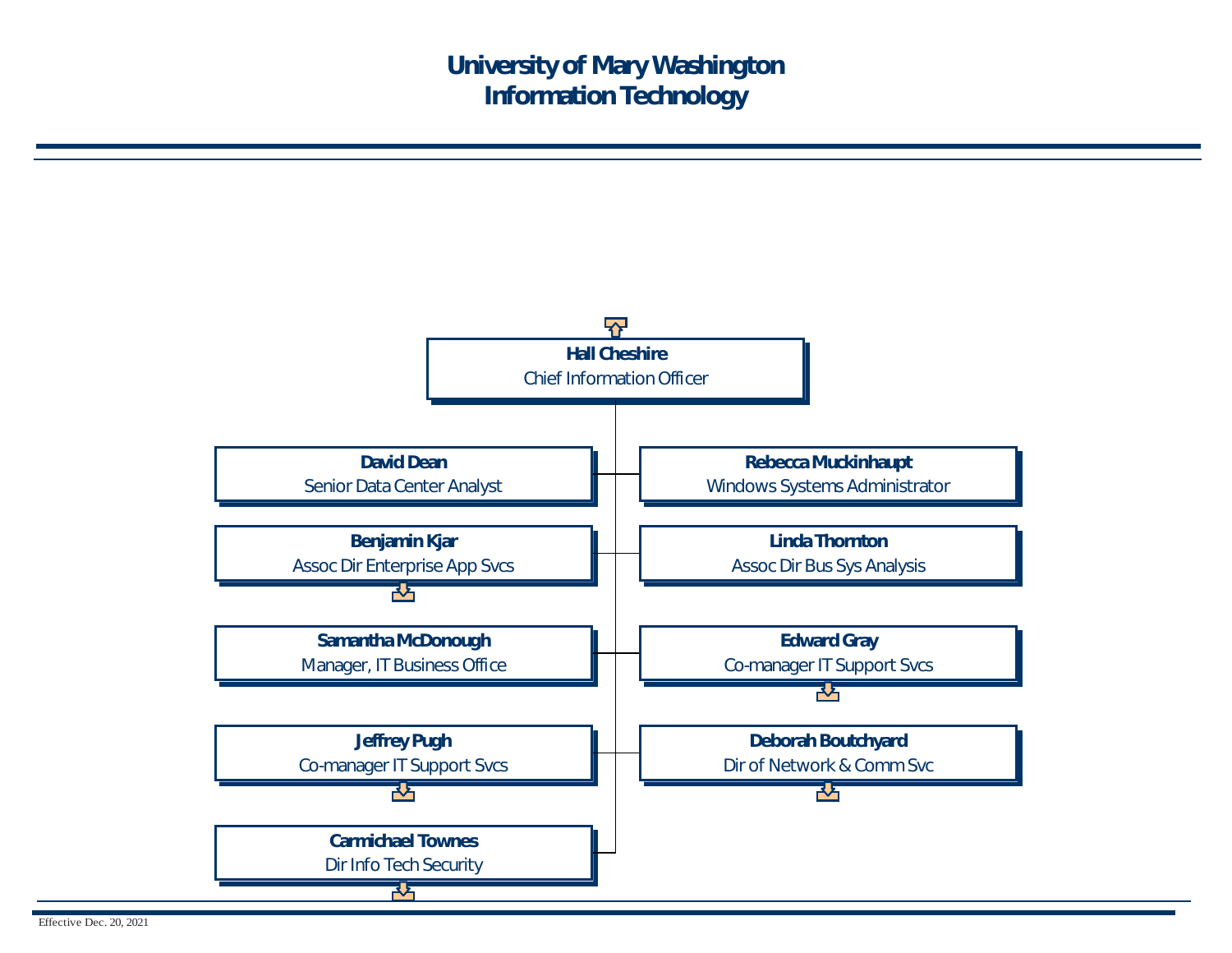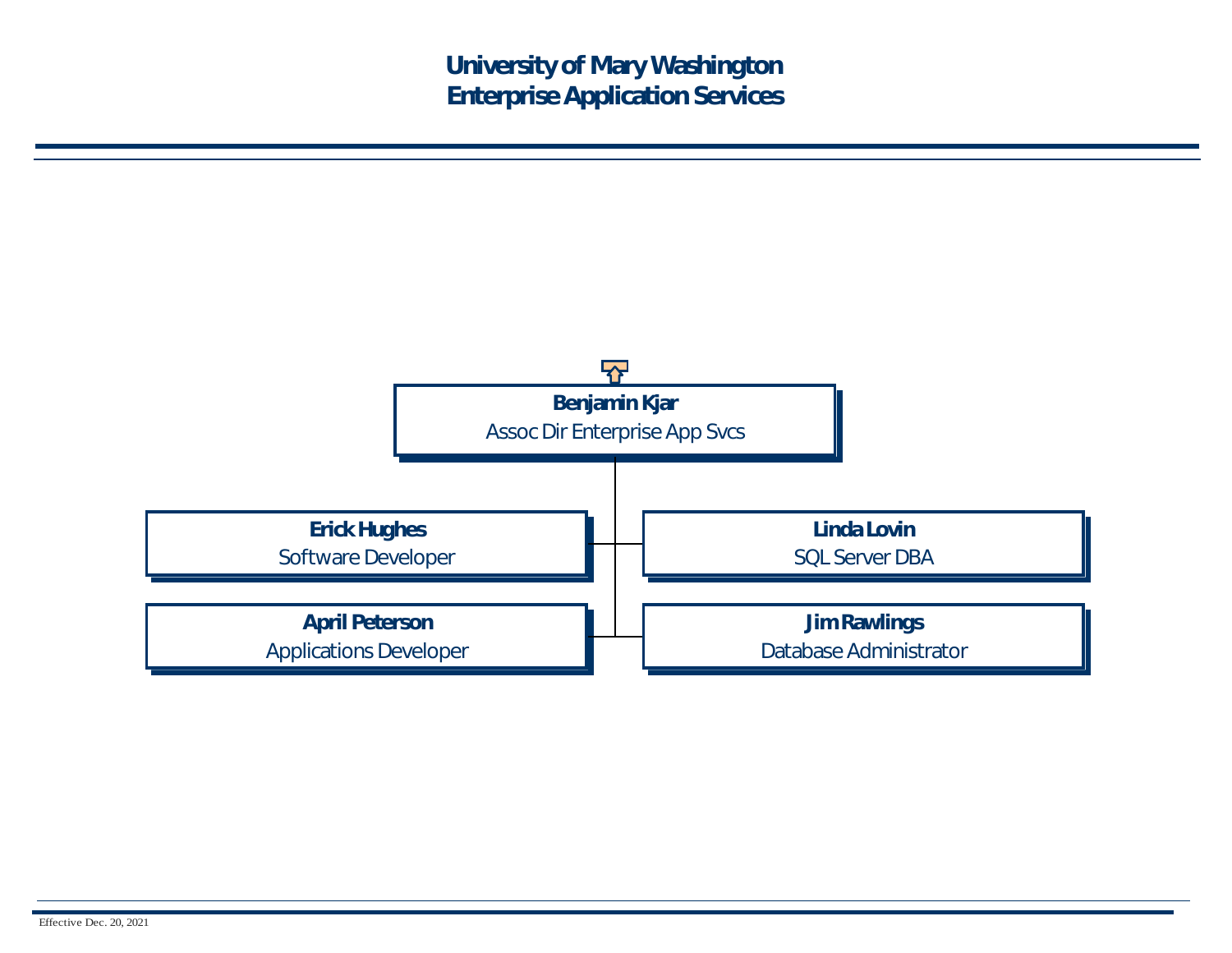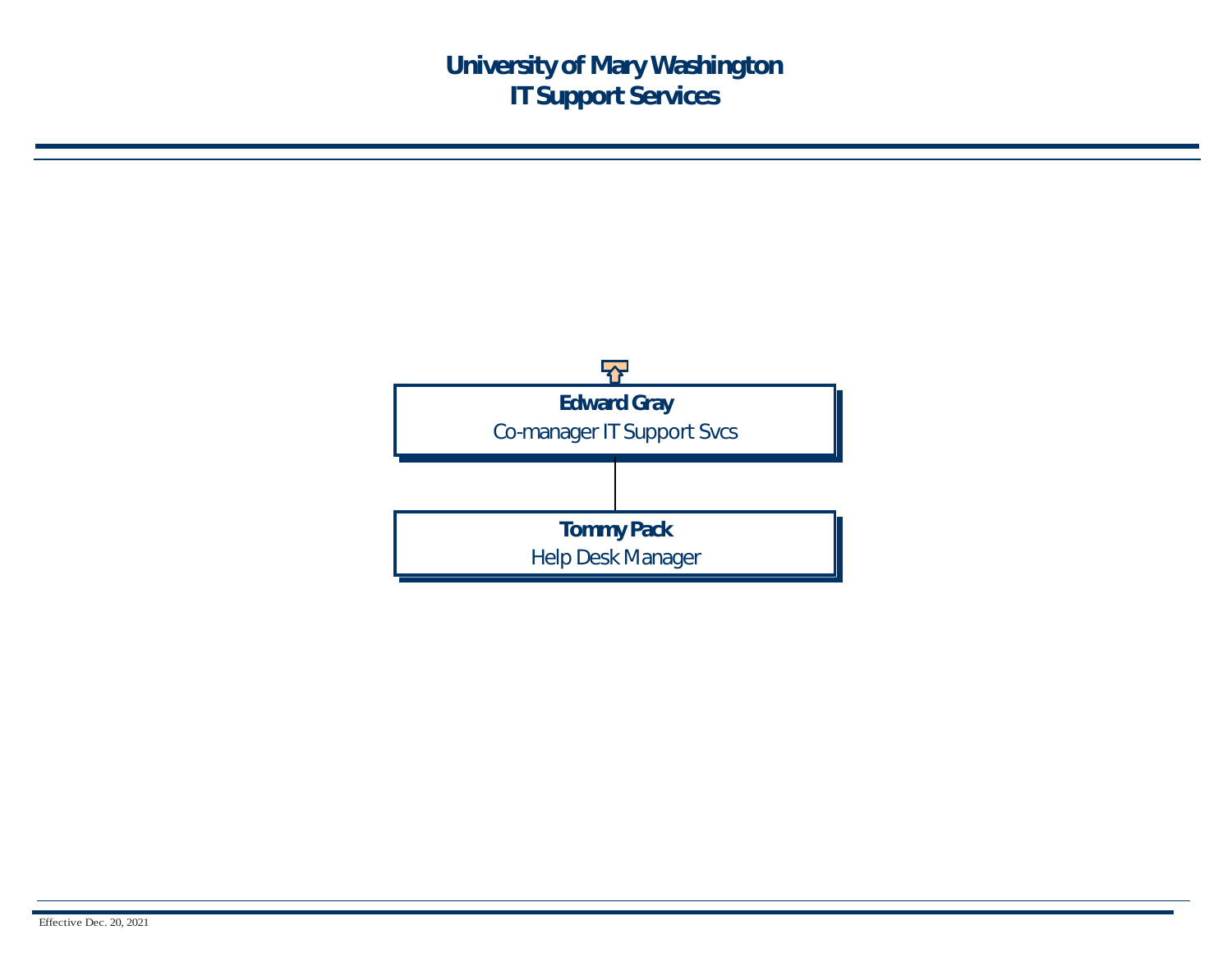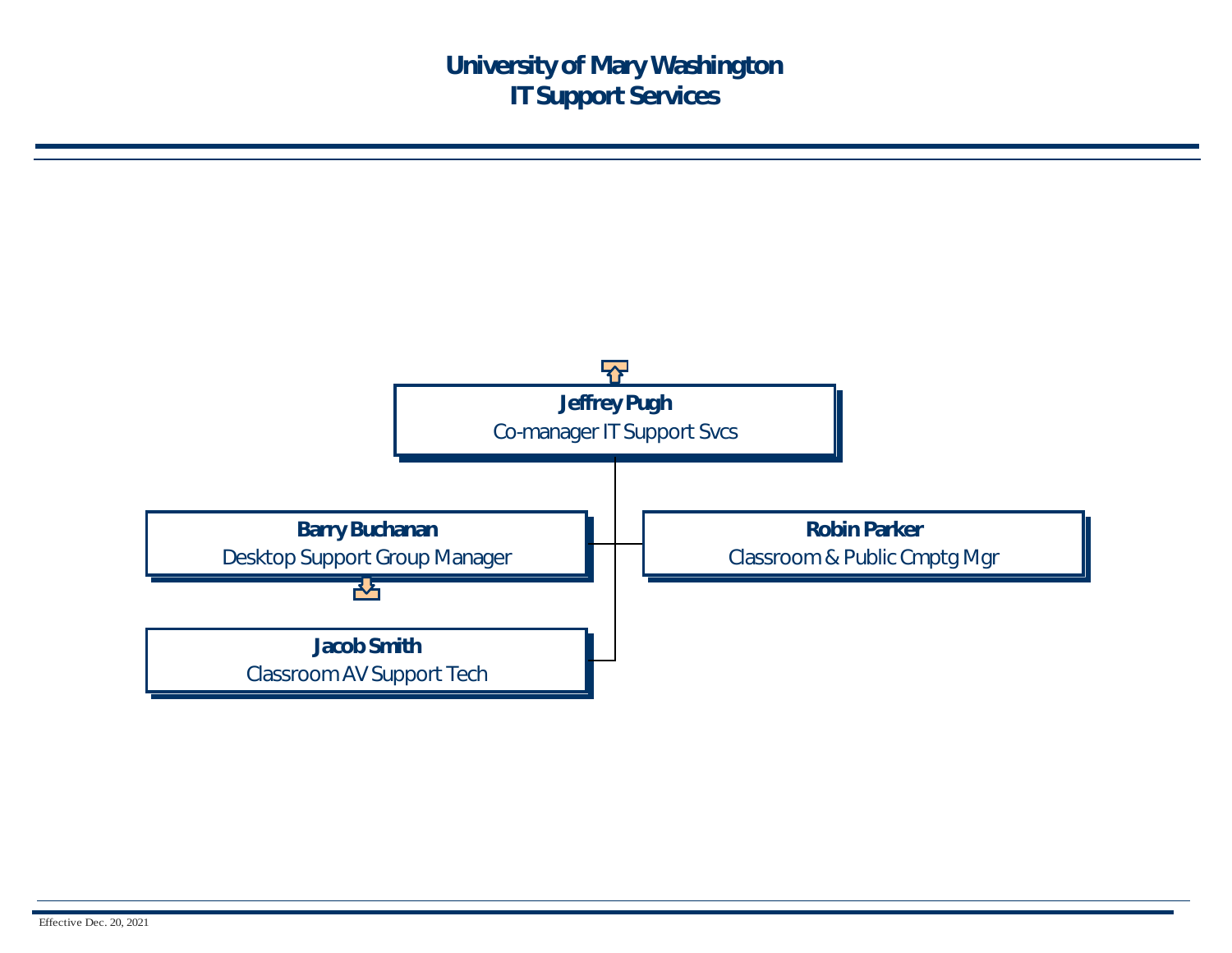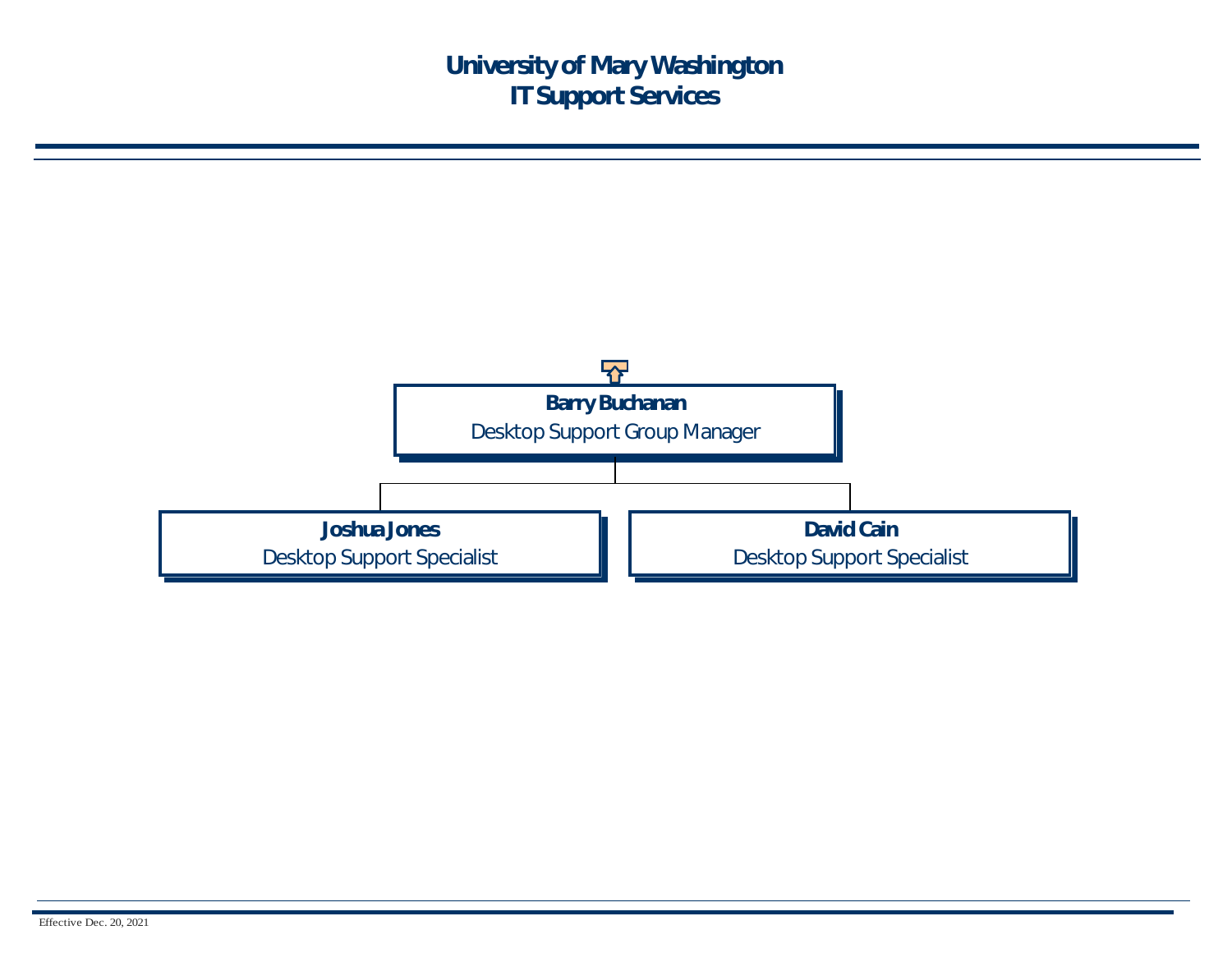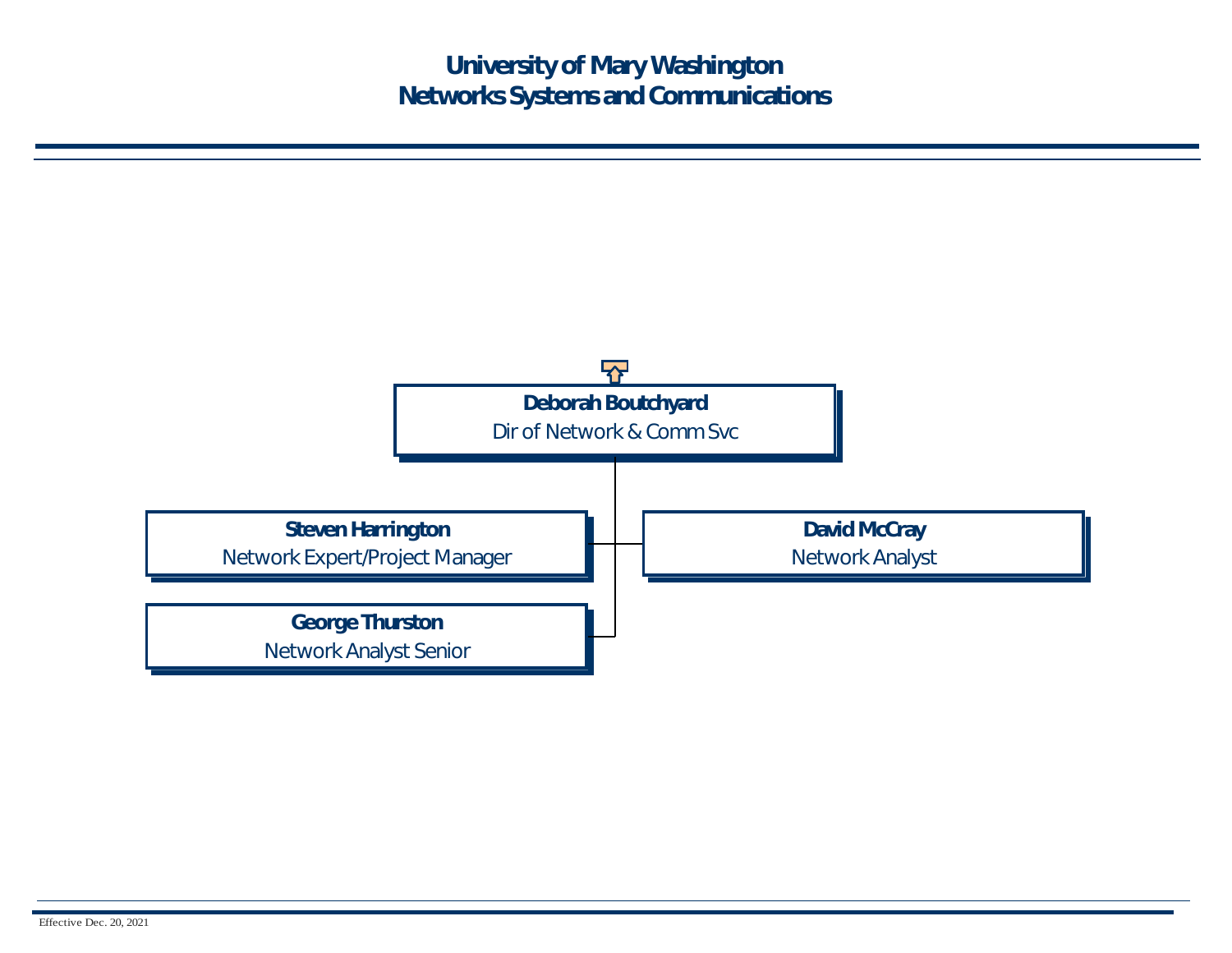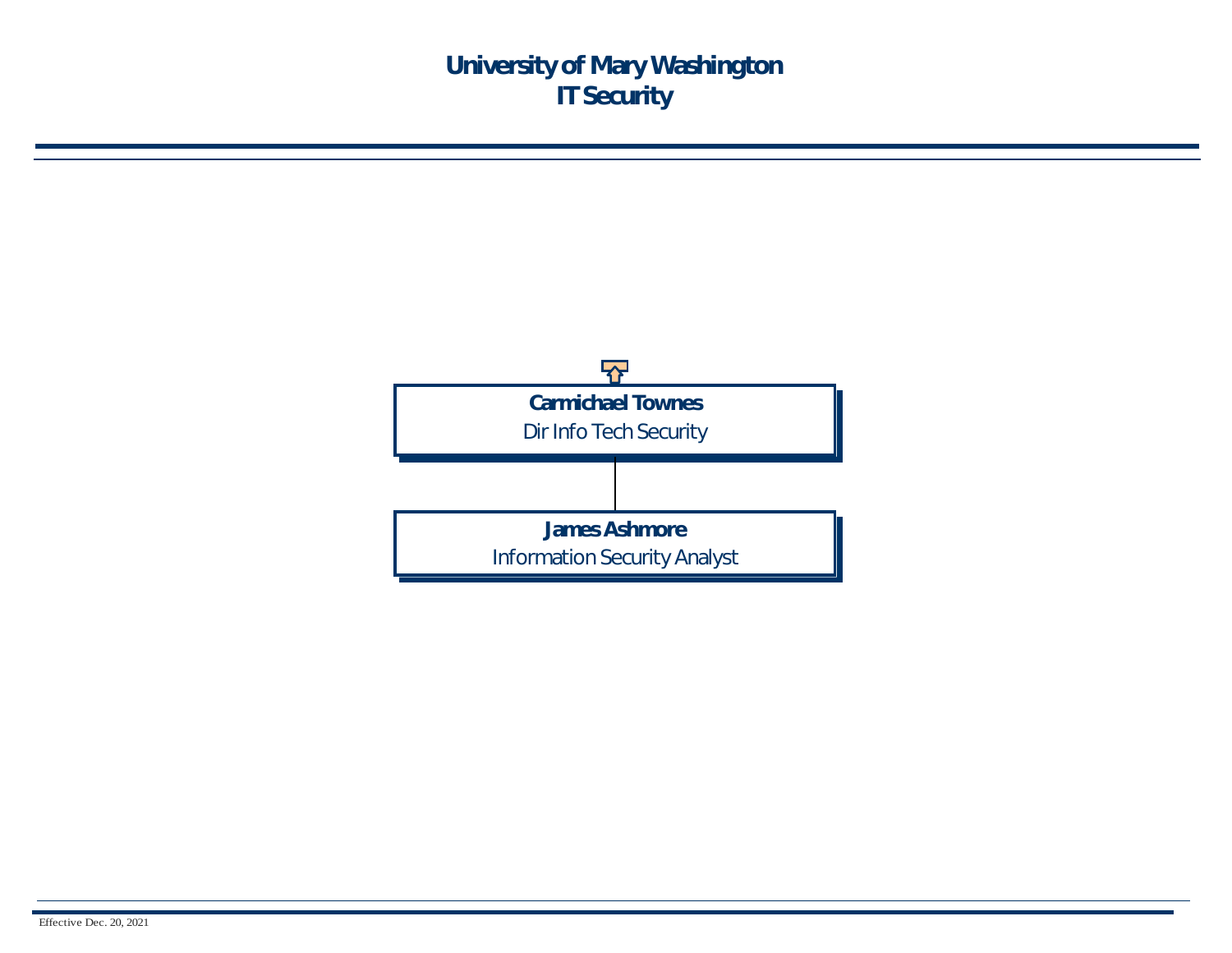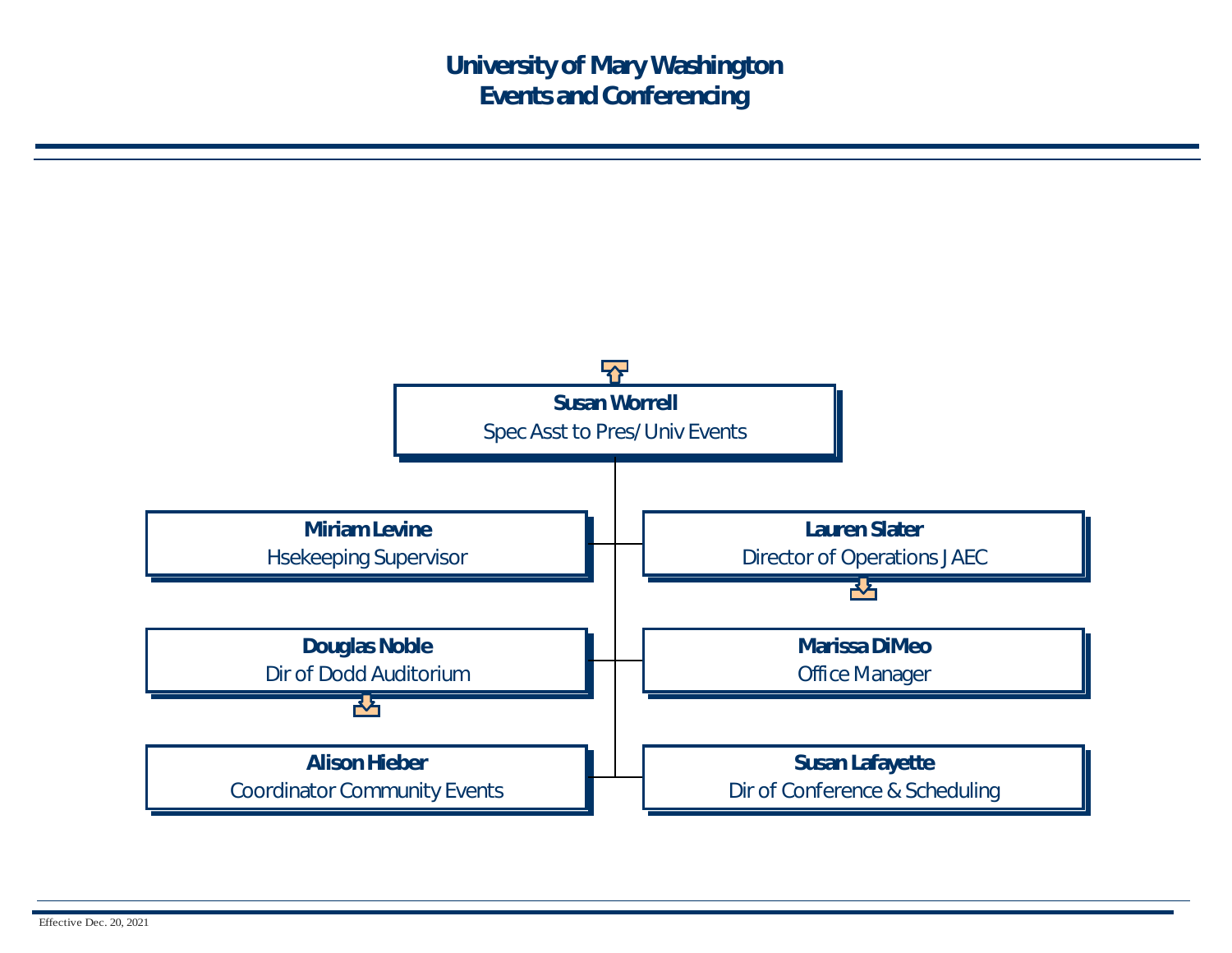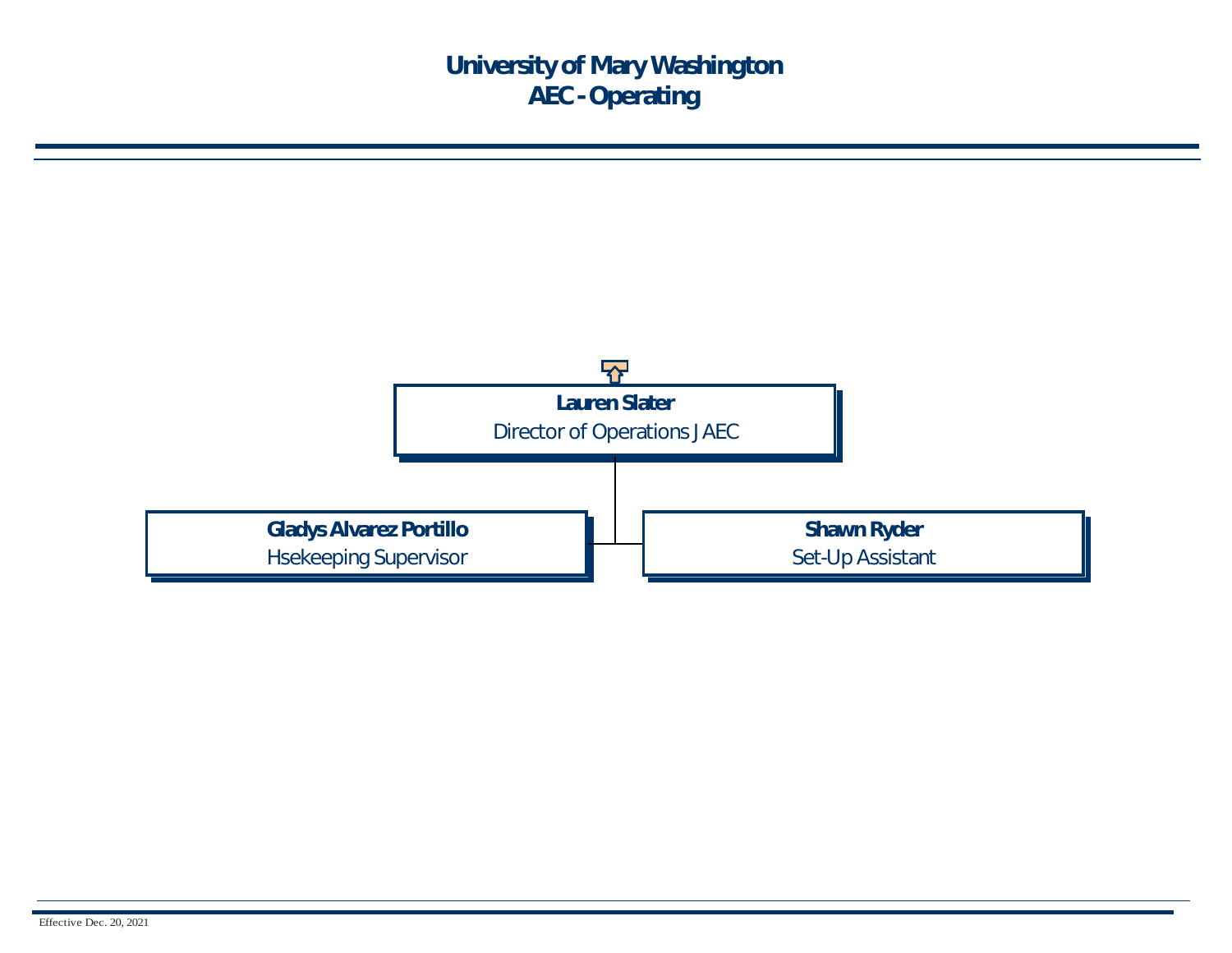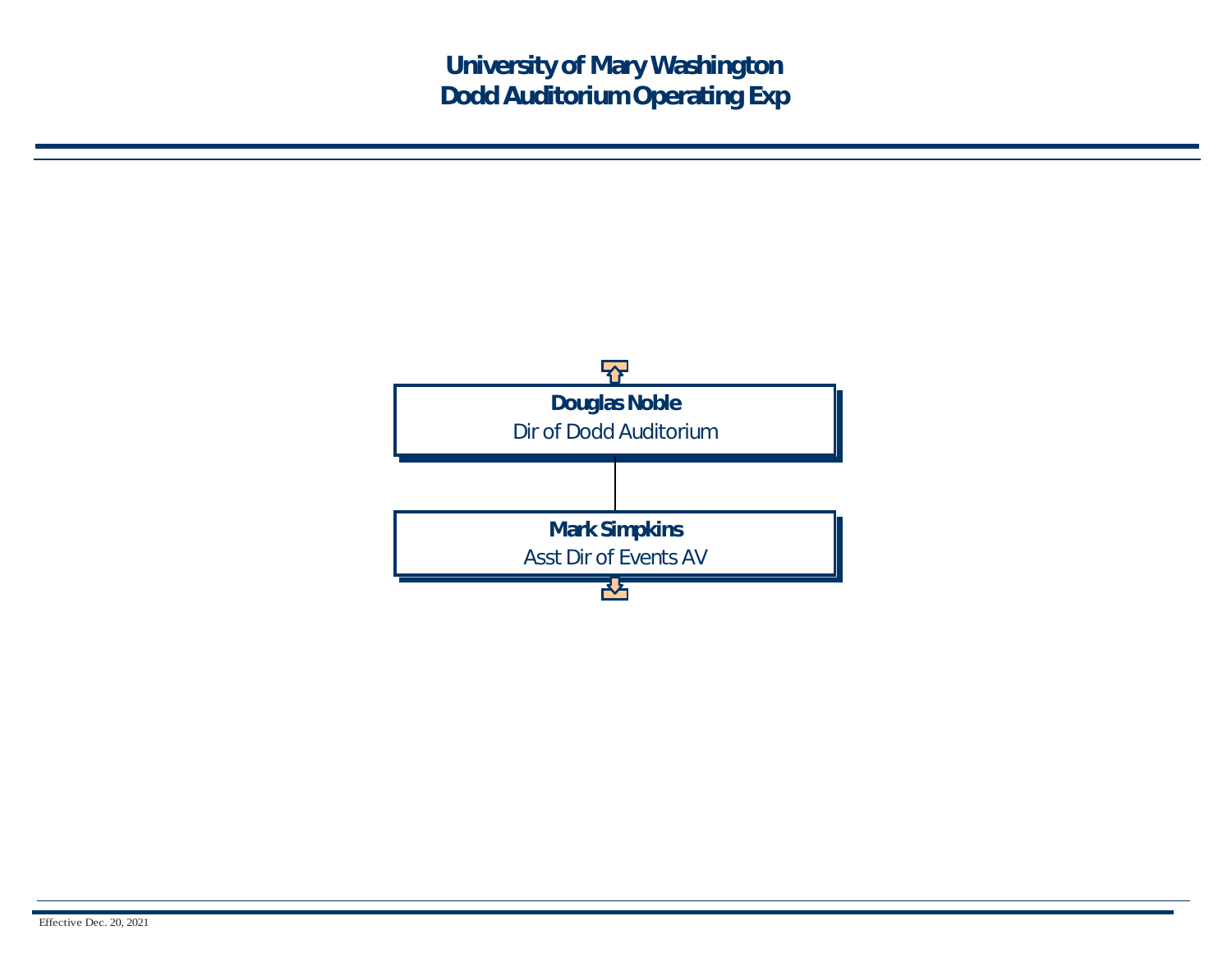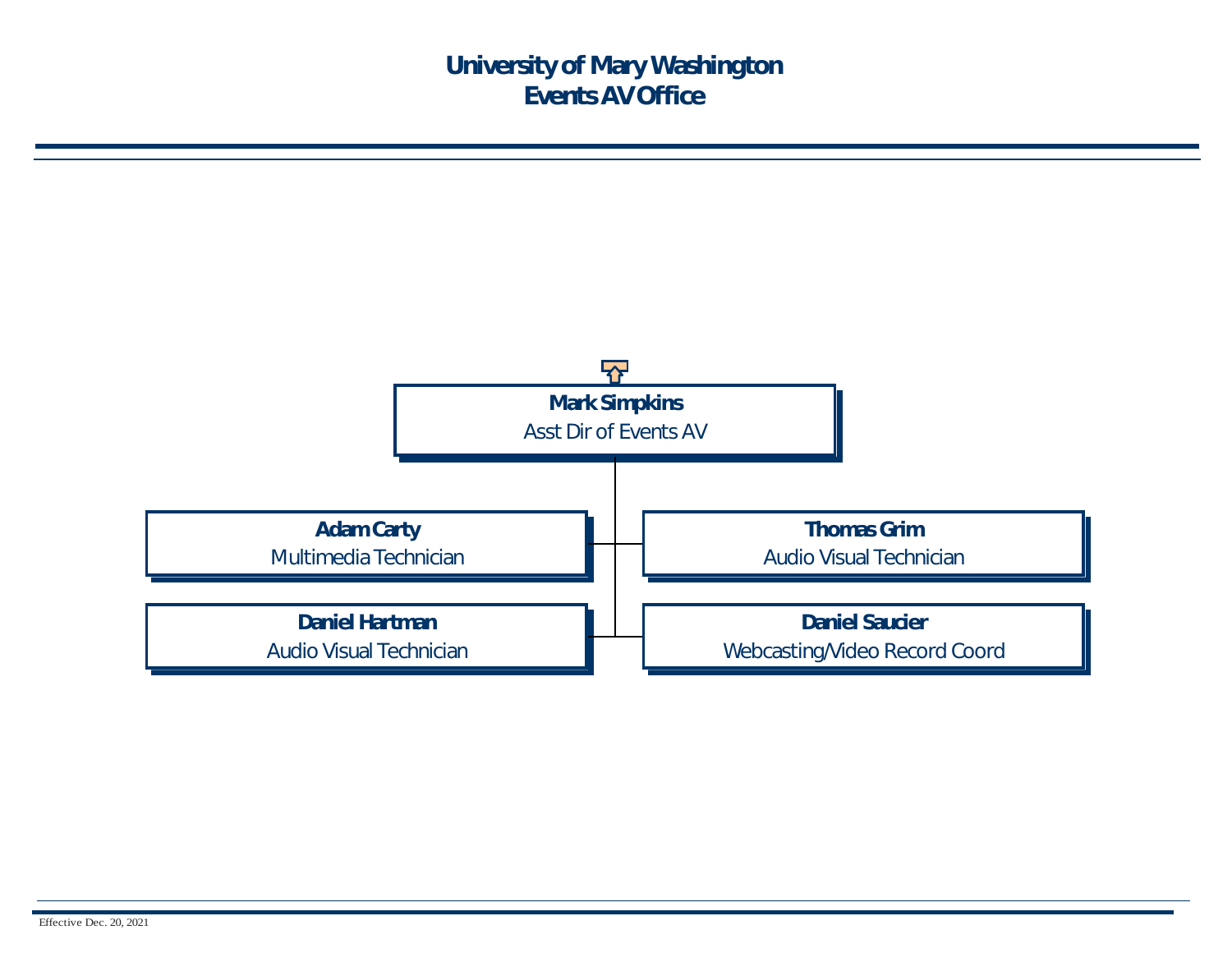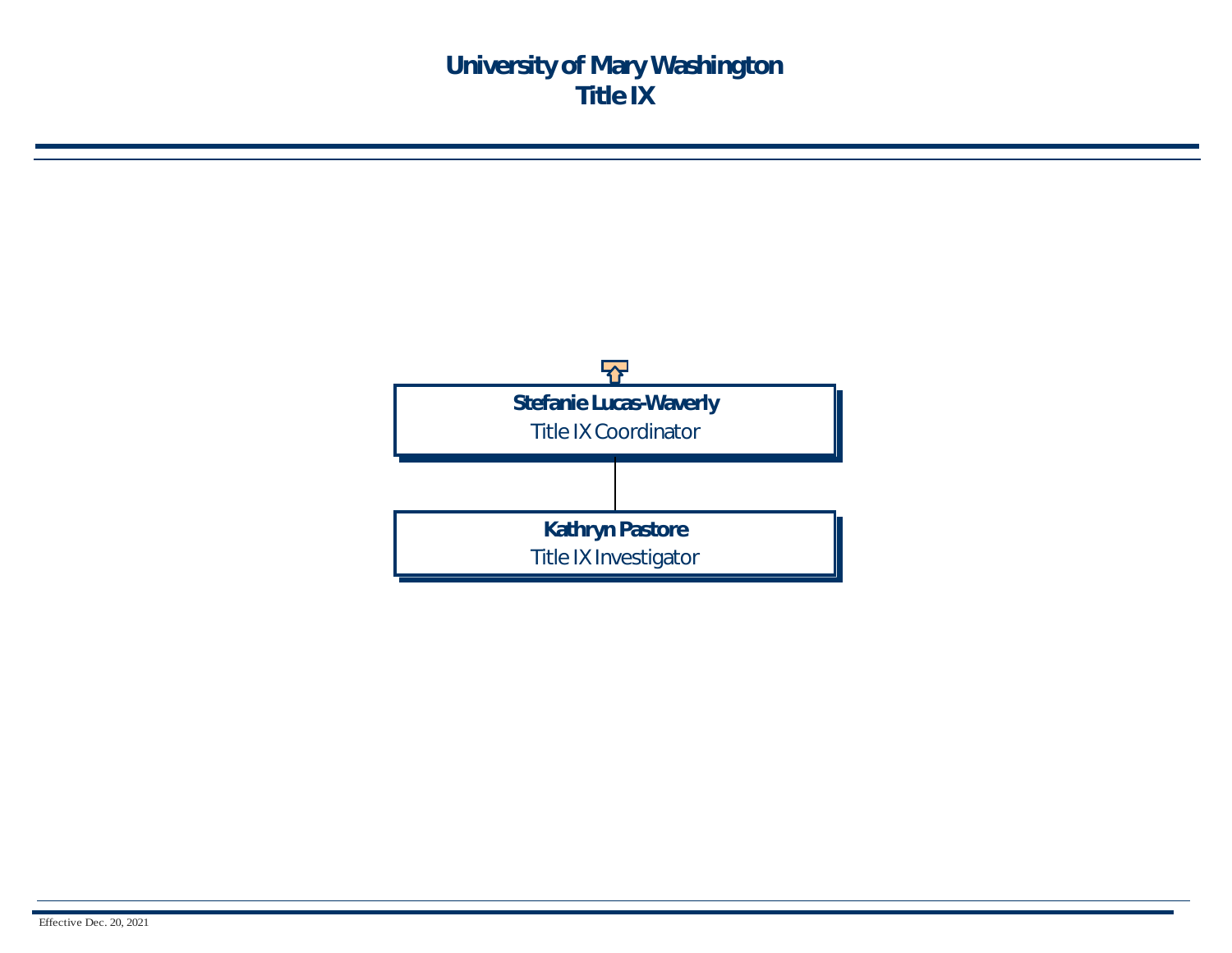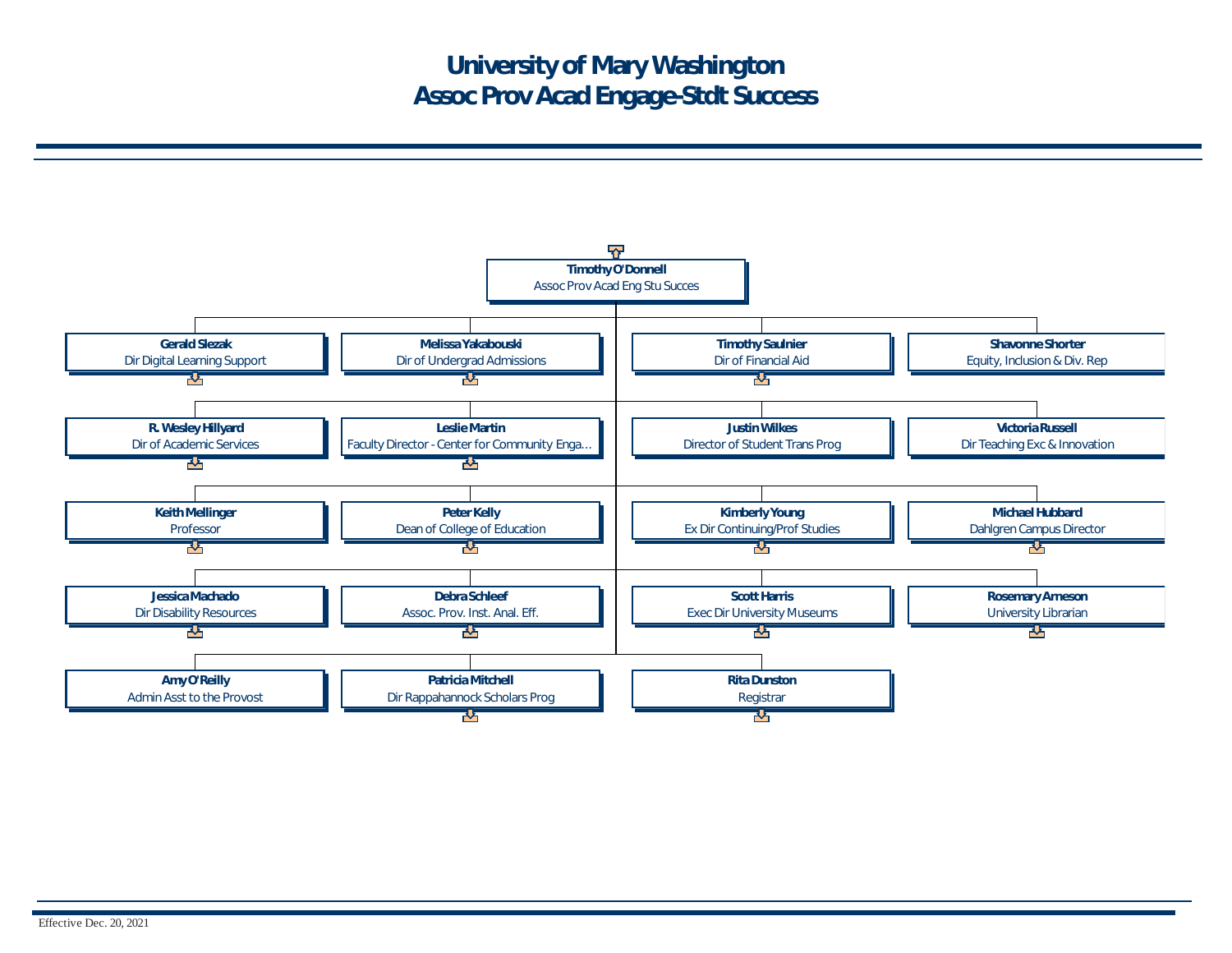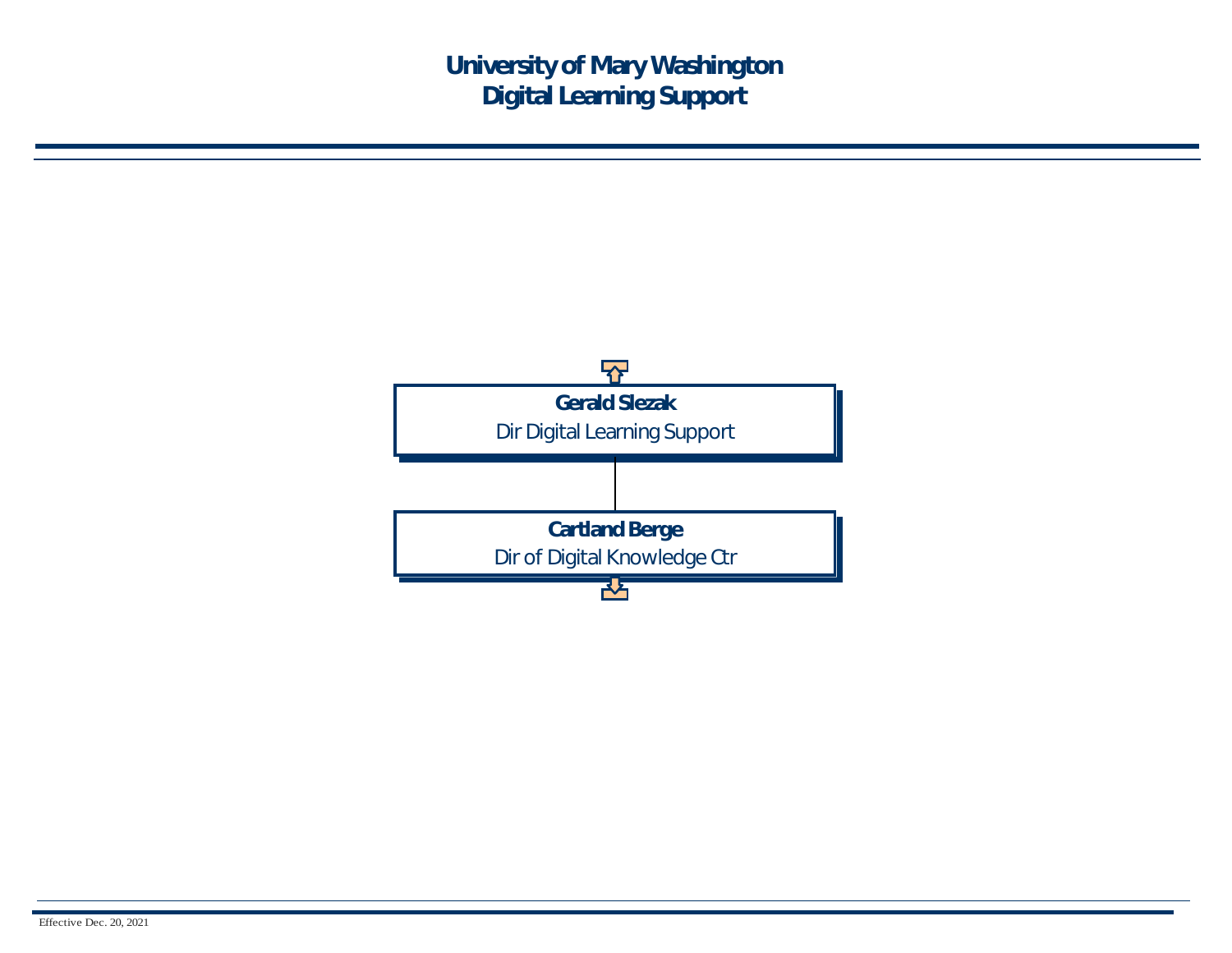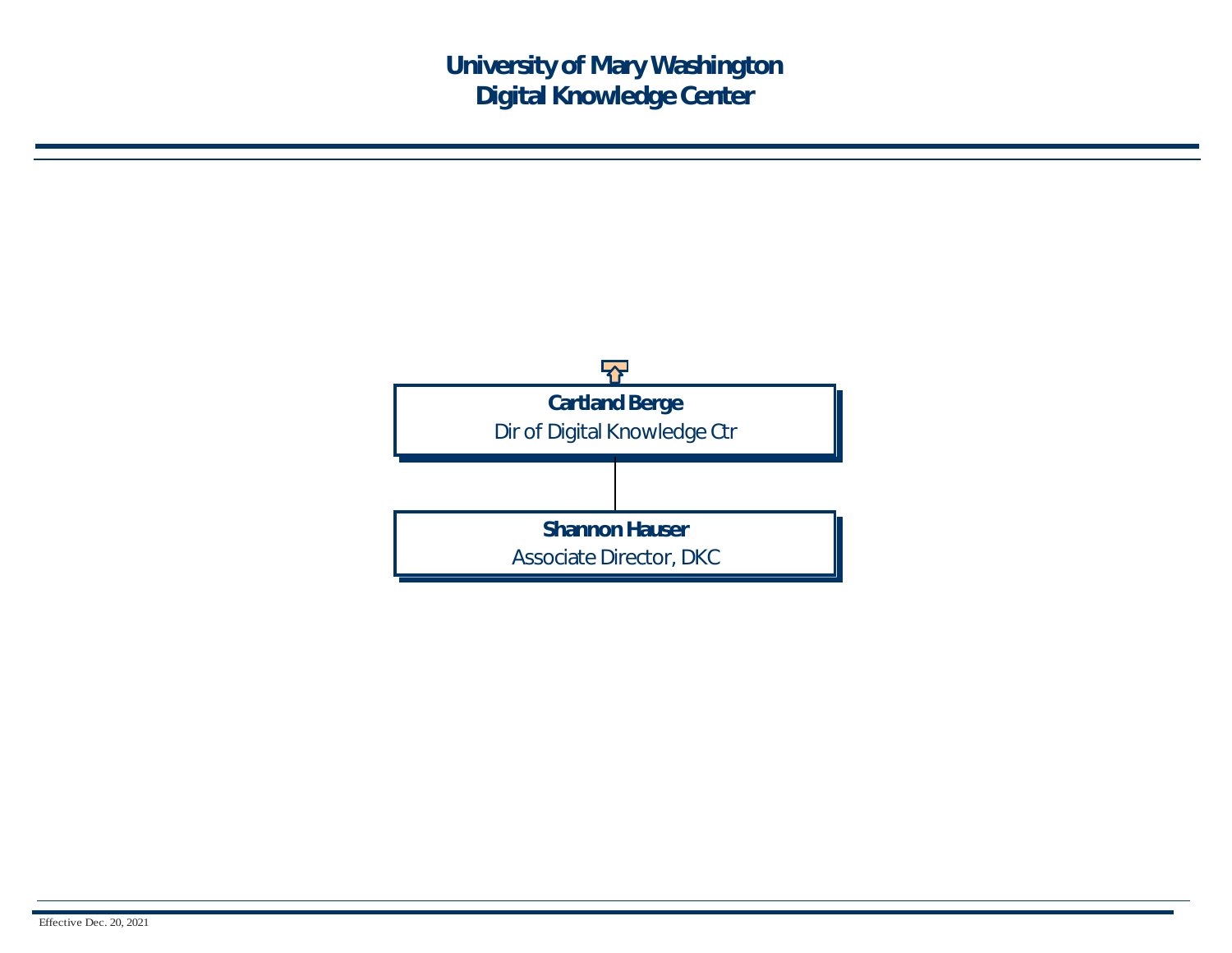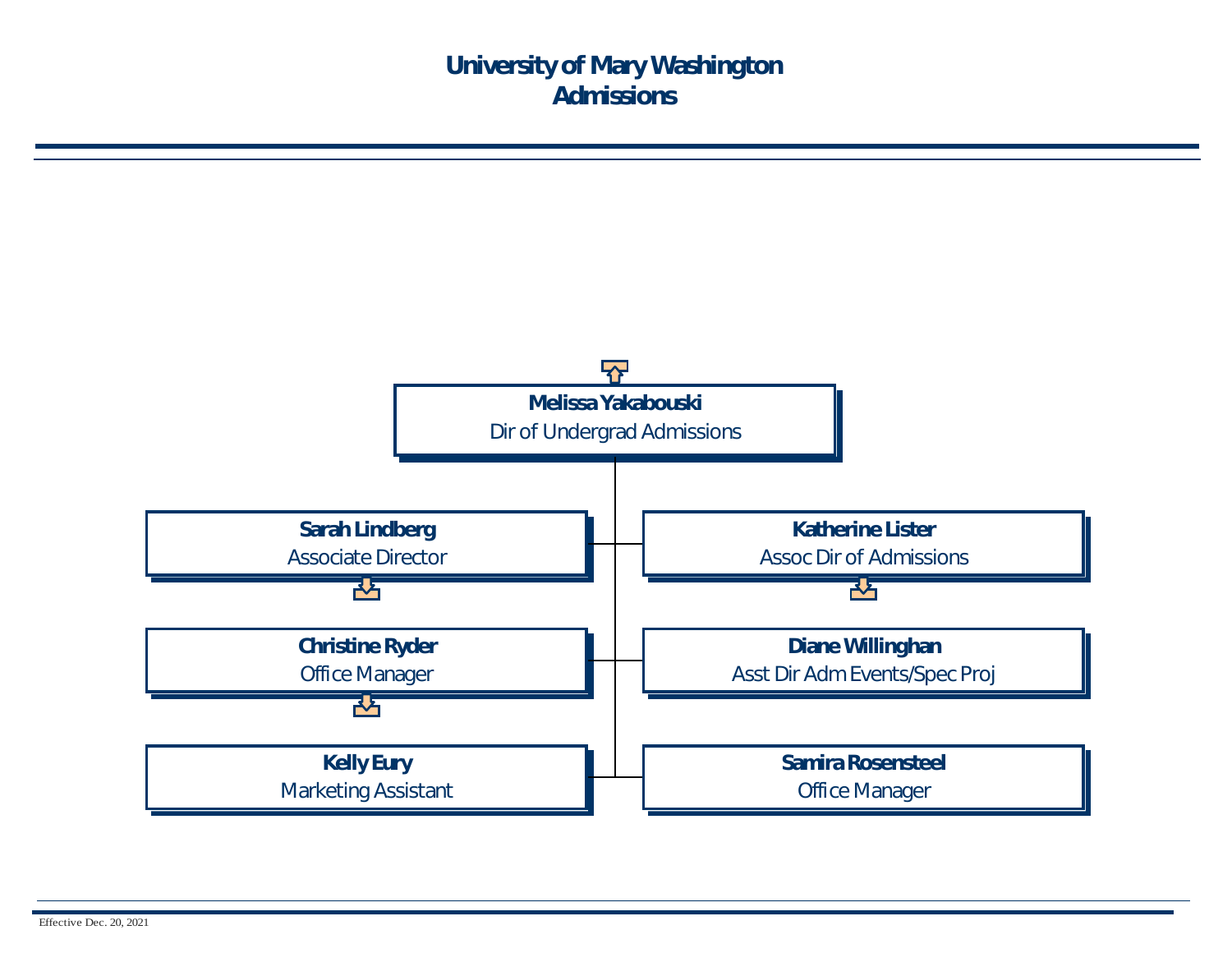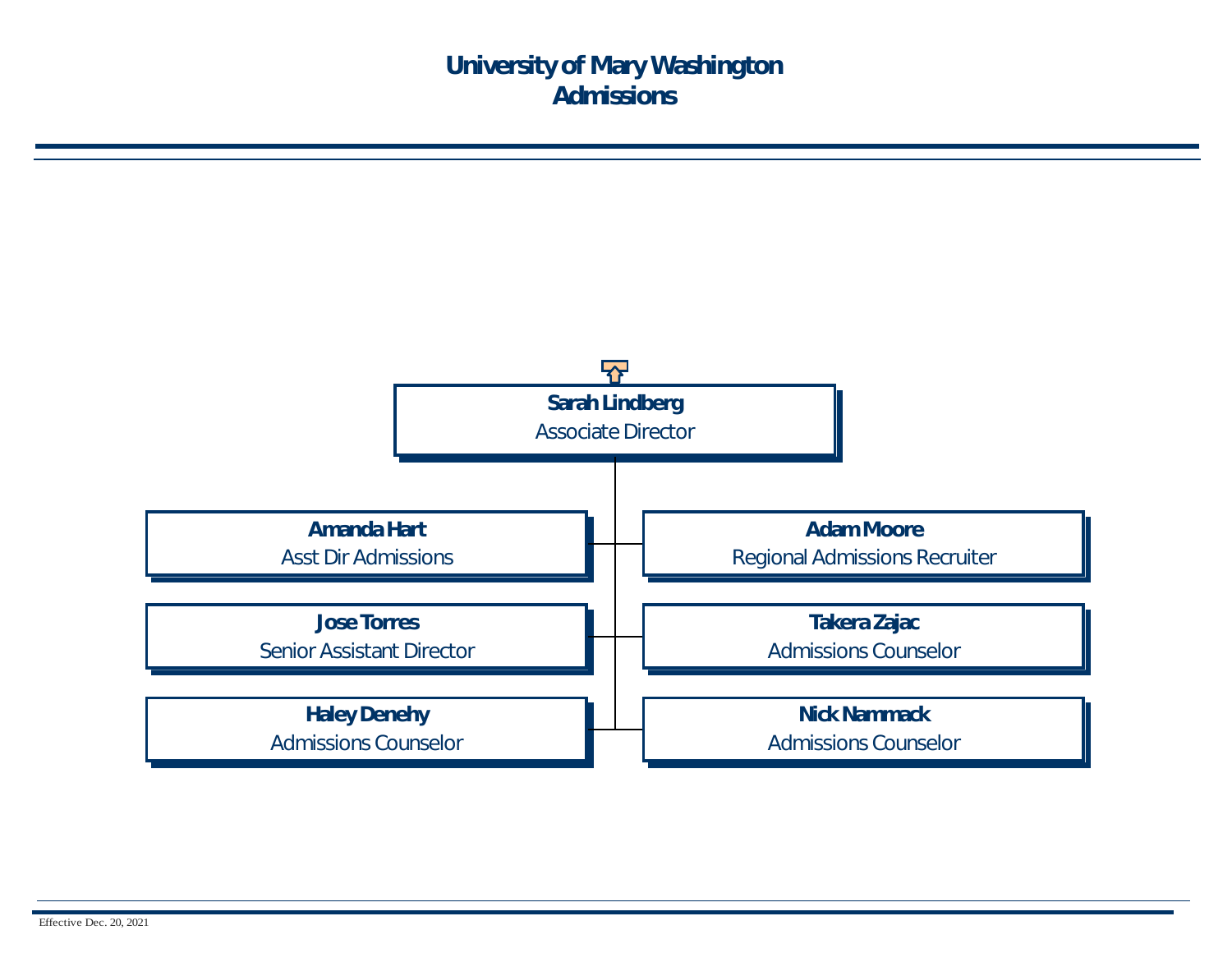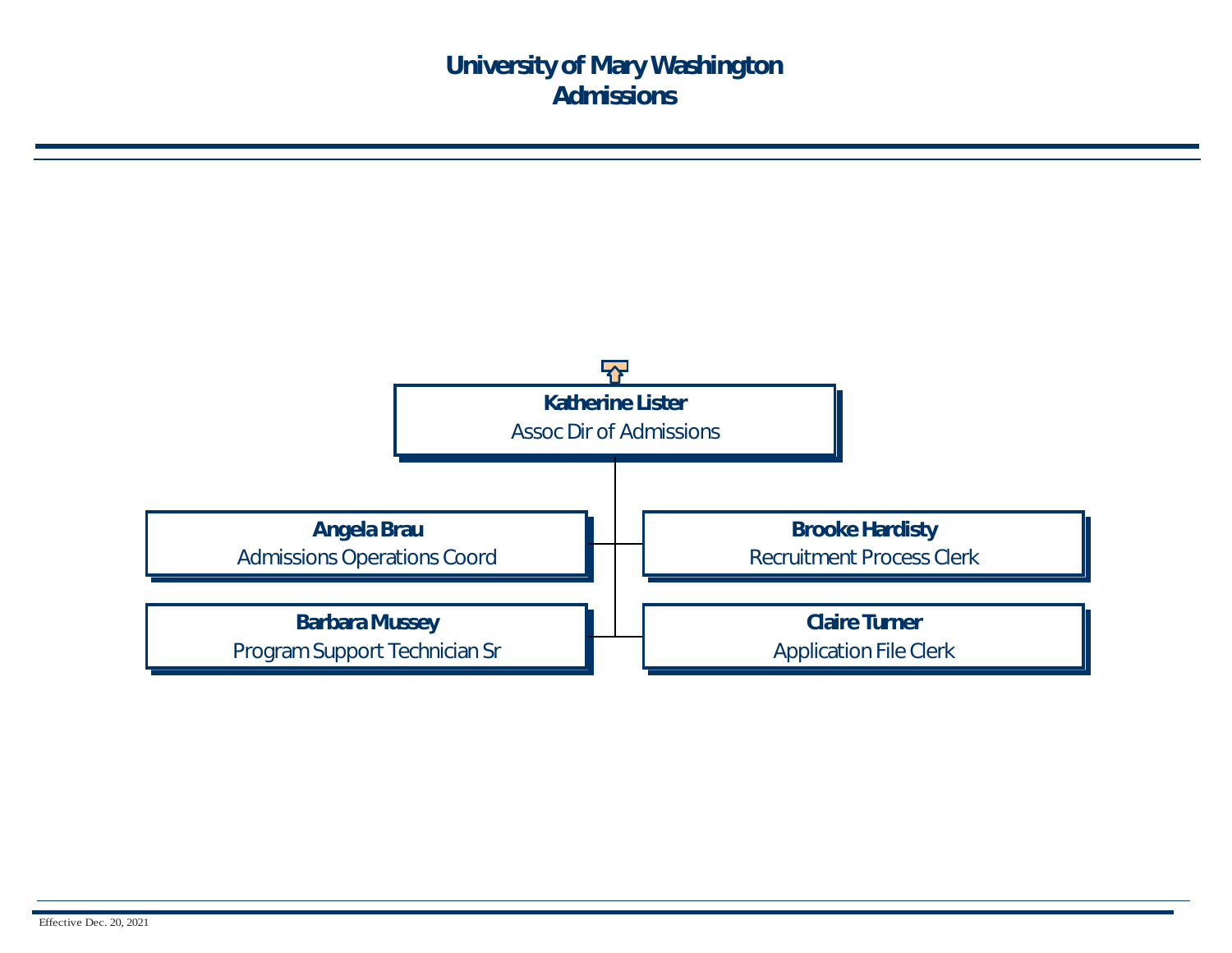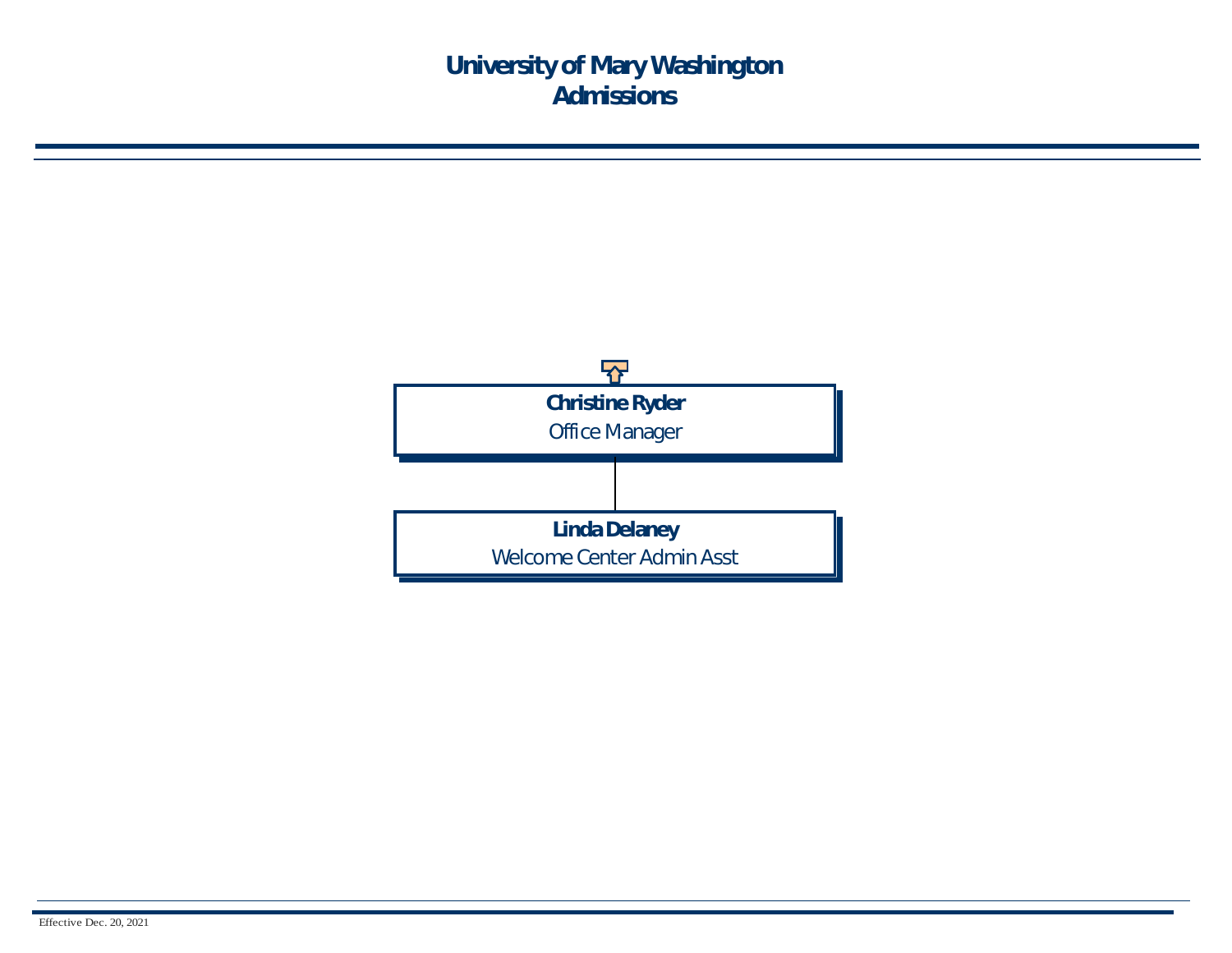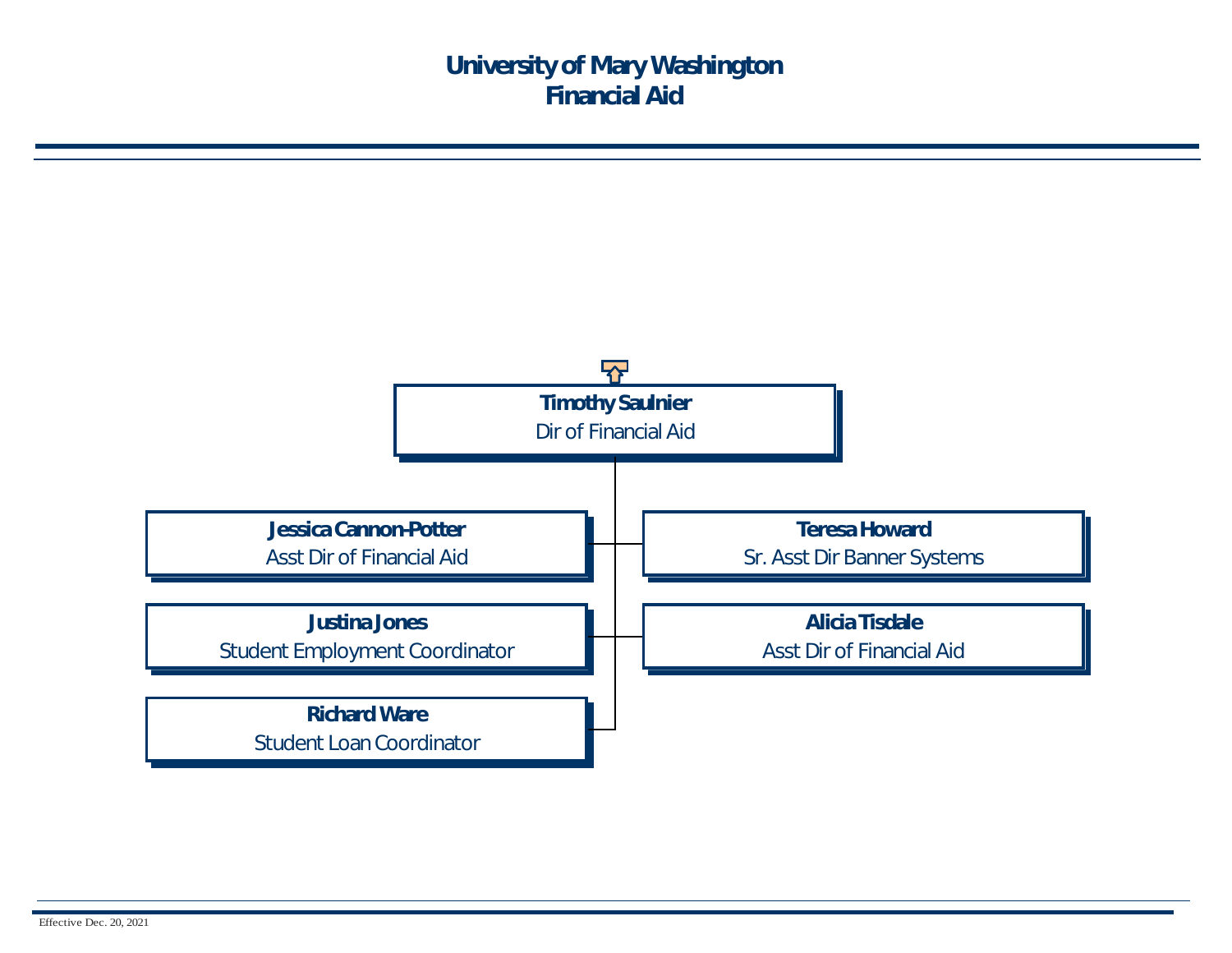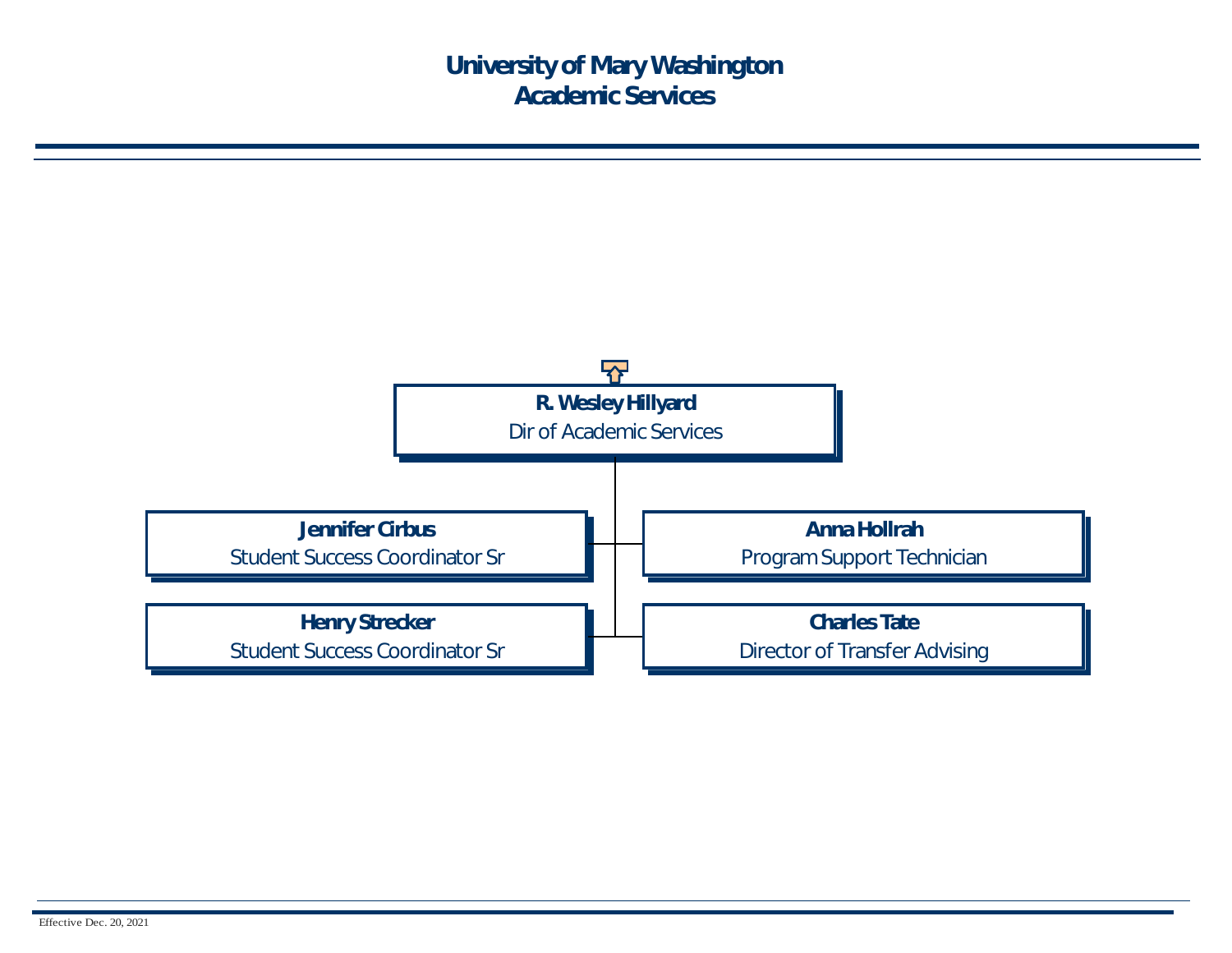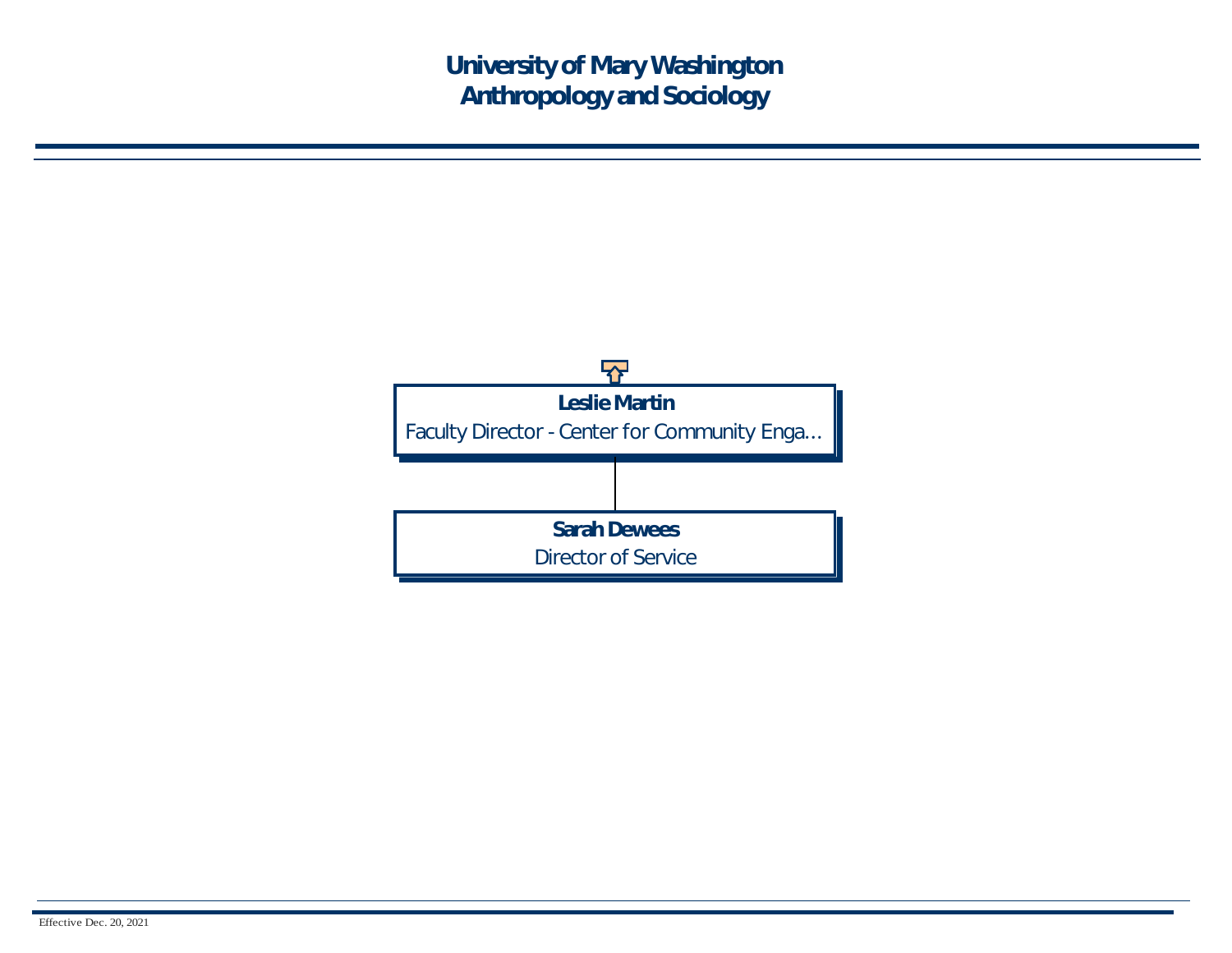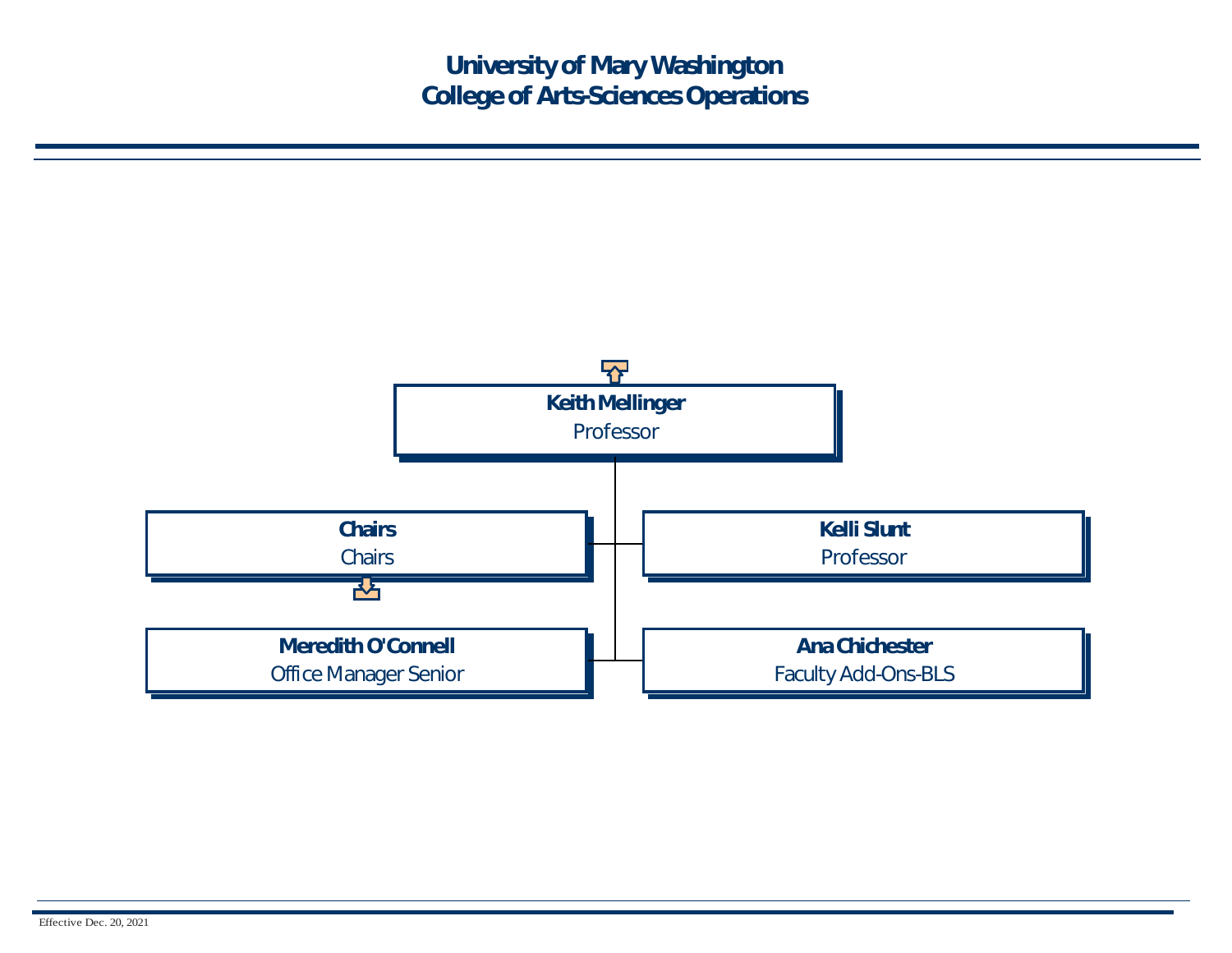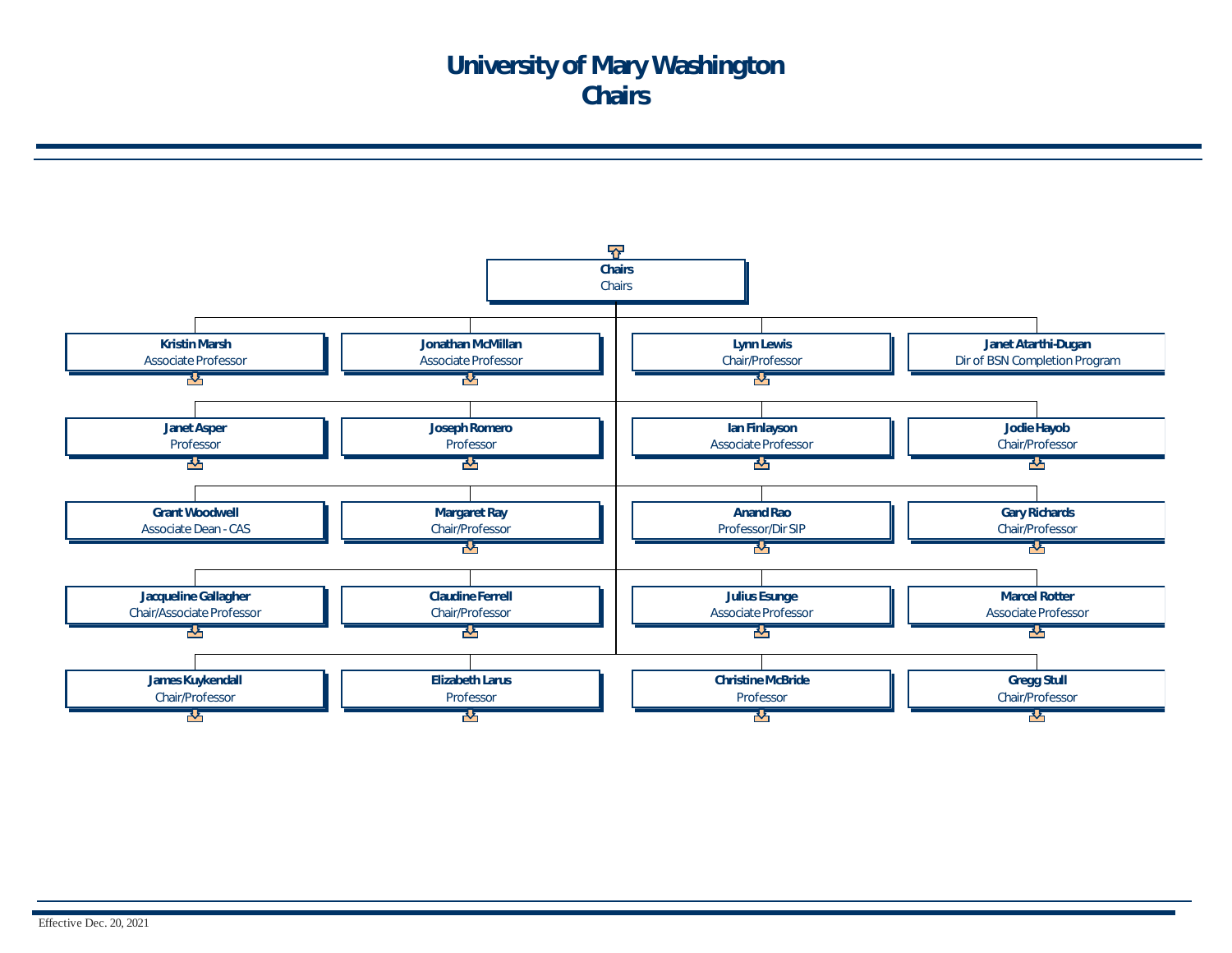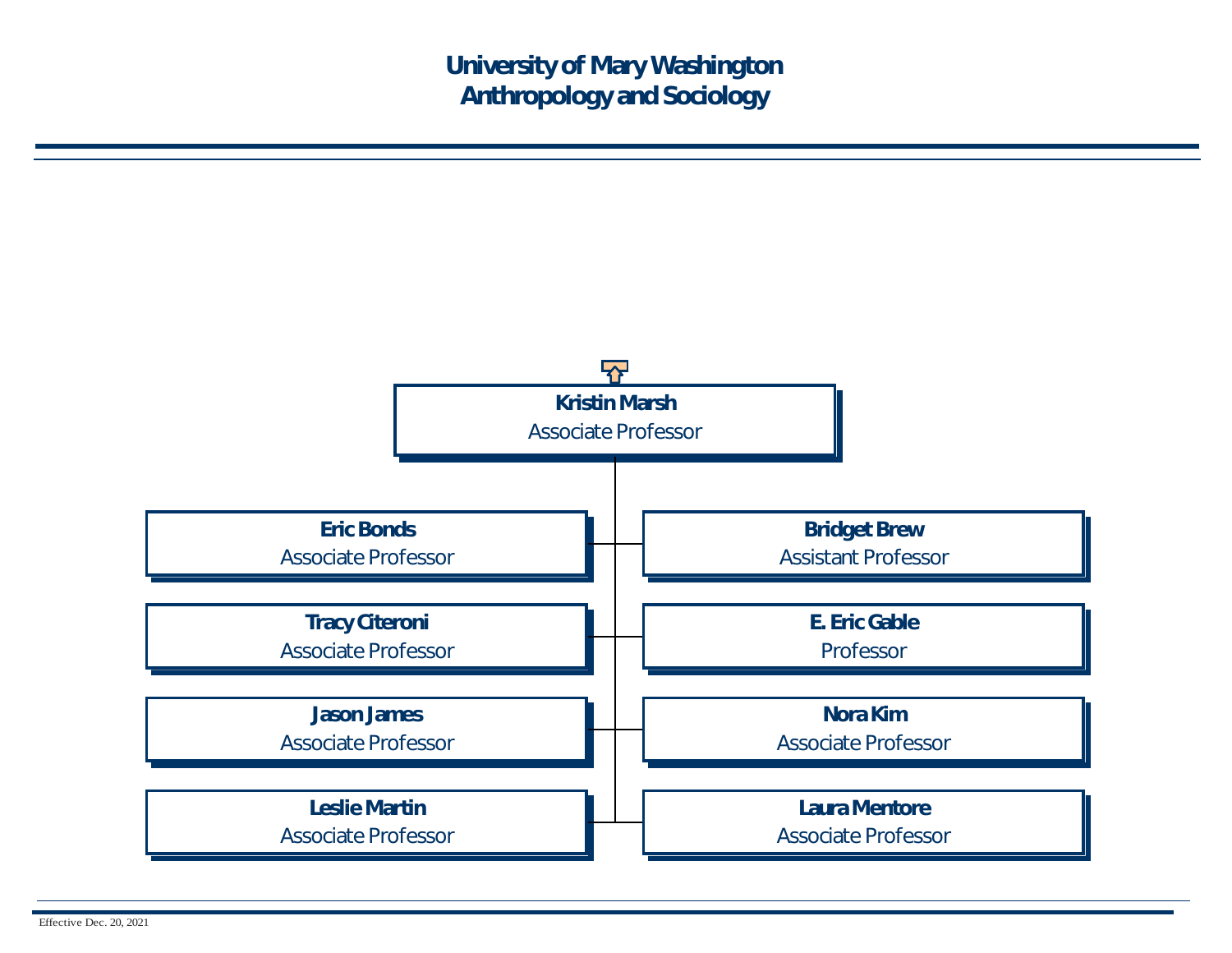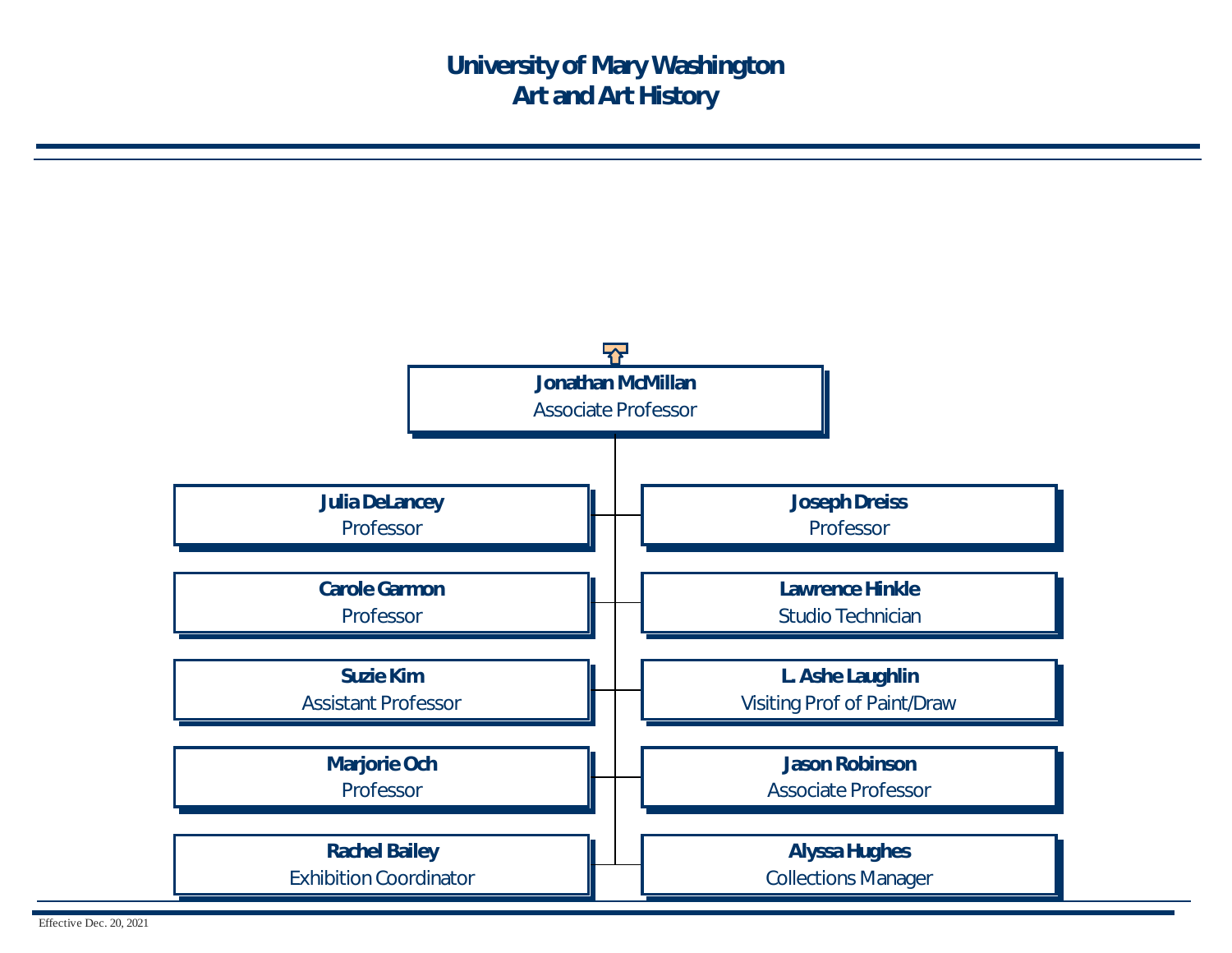

Effective Dec. 20, 2021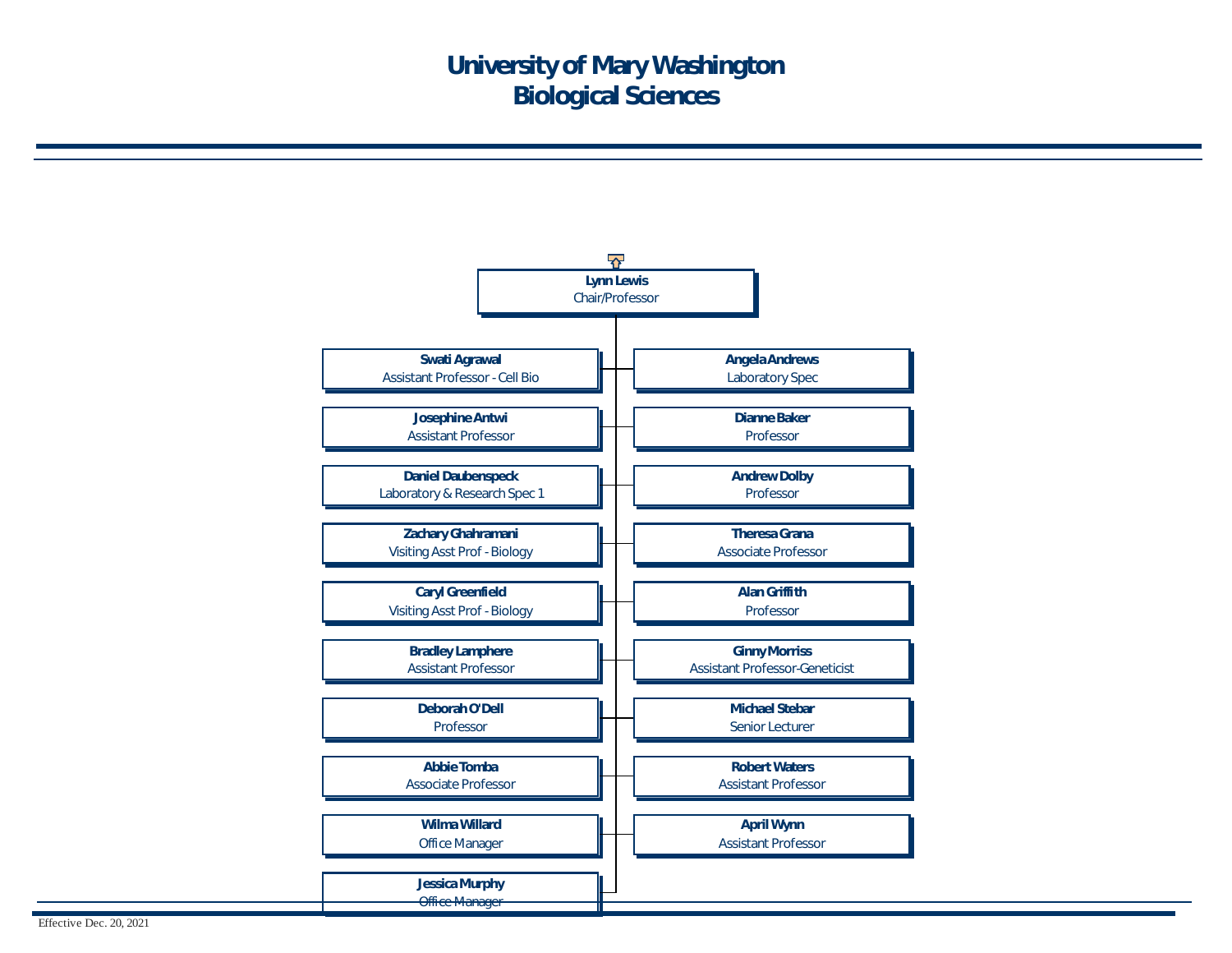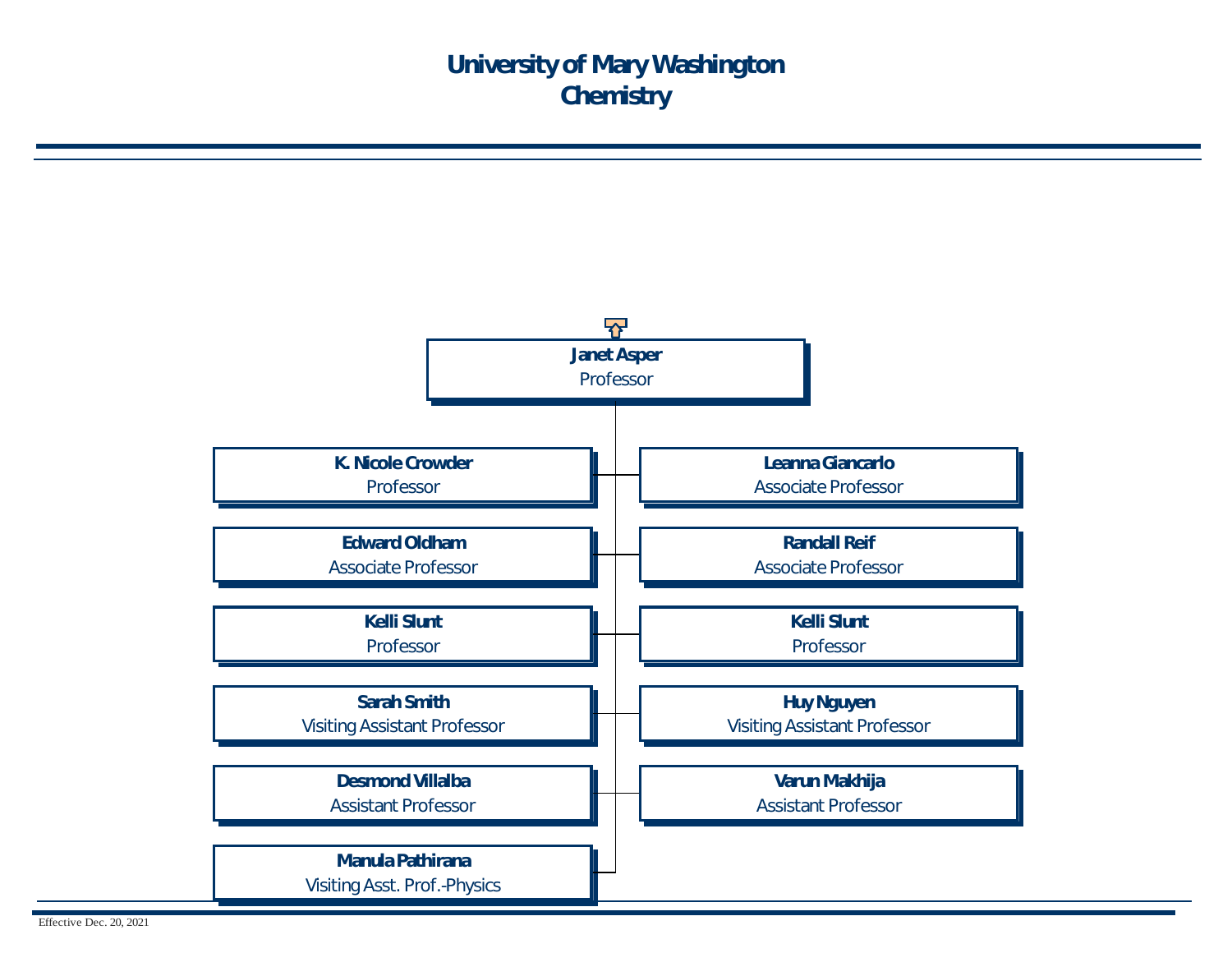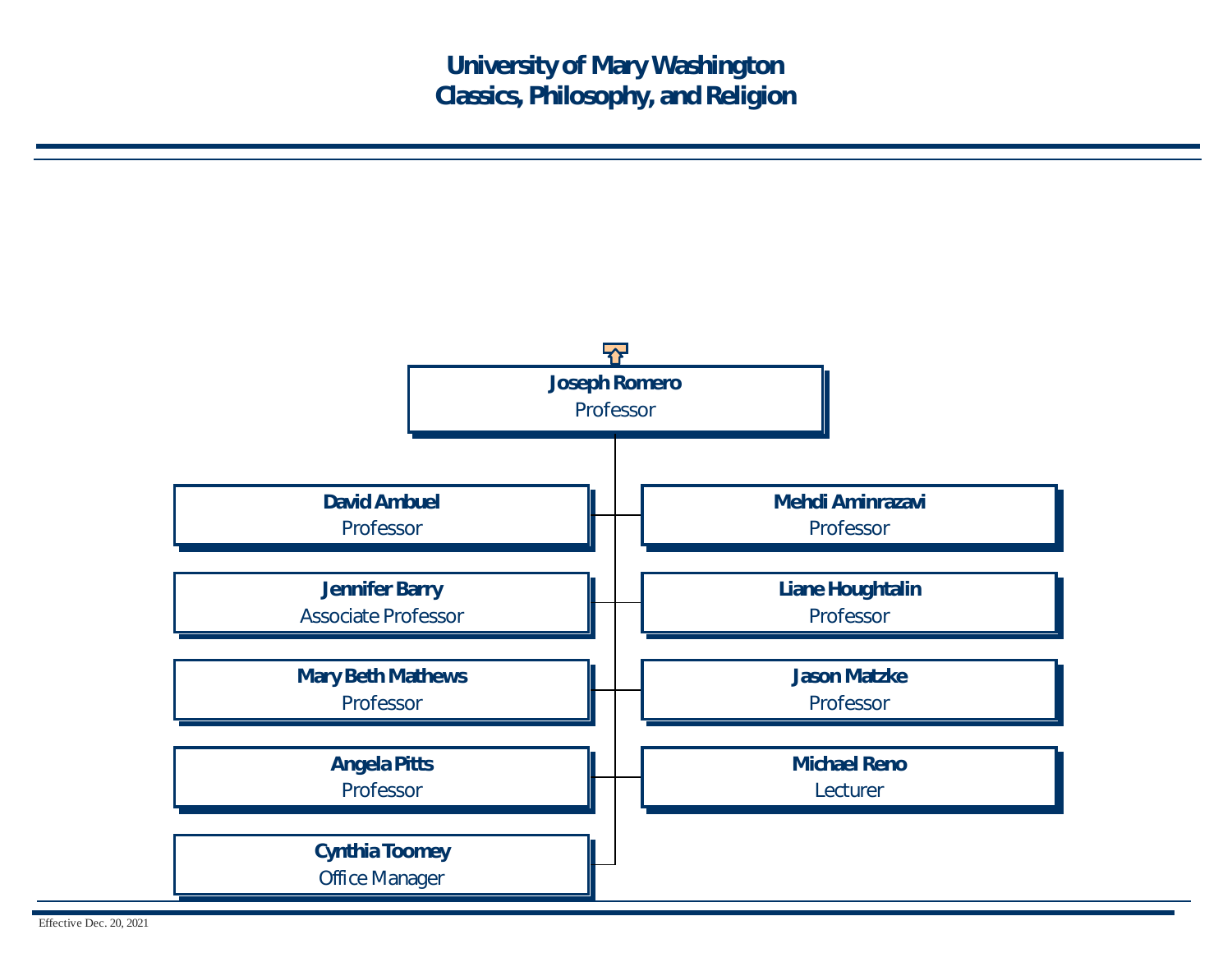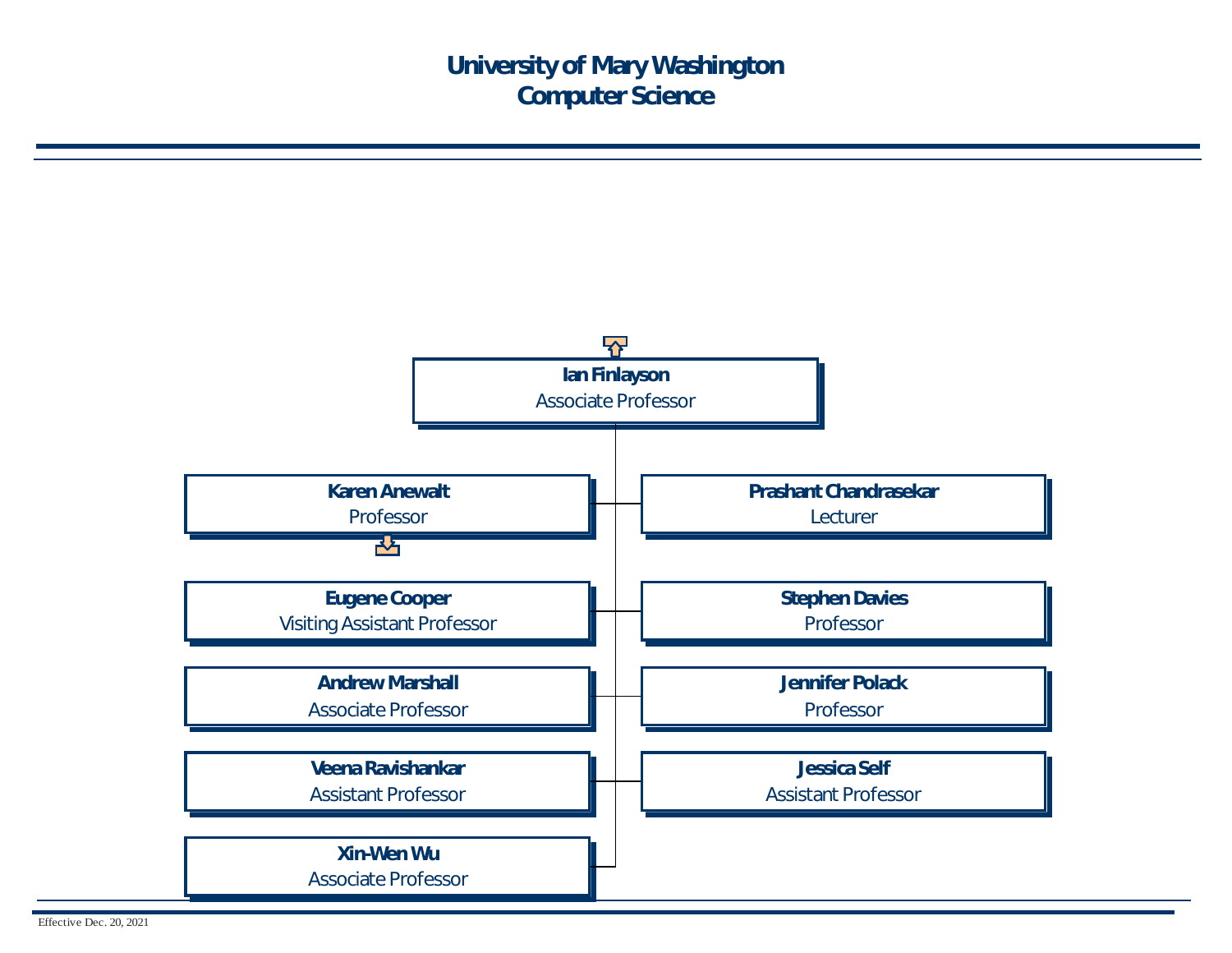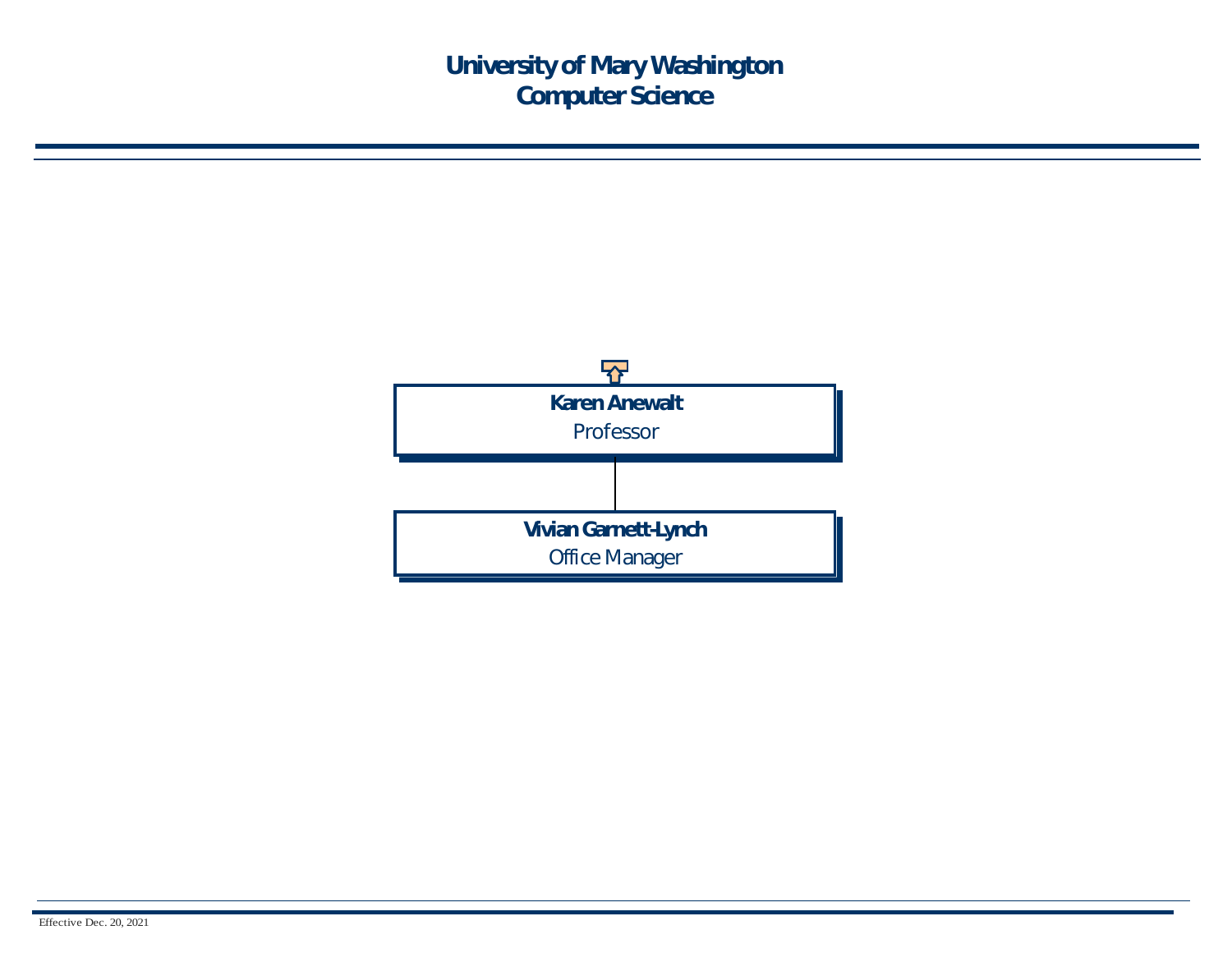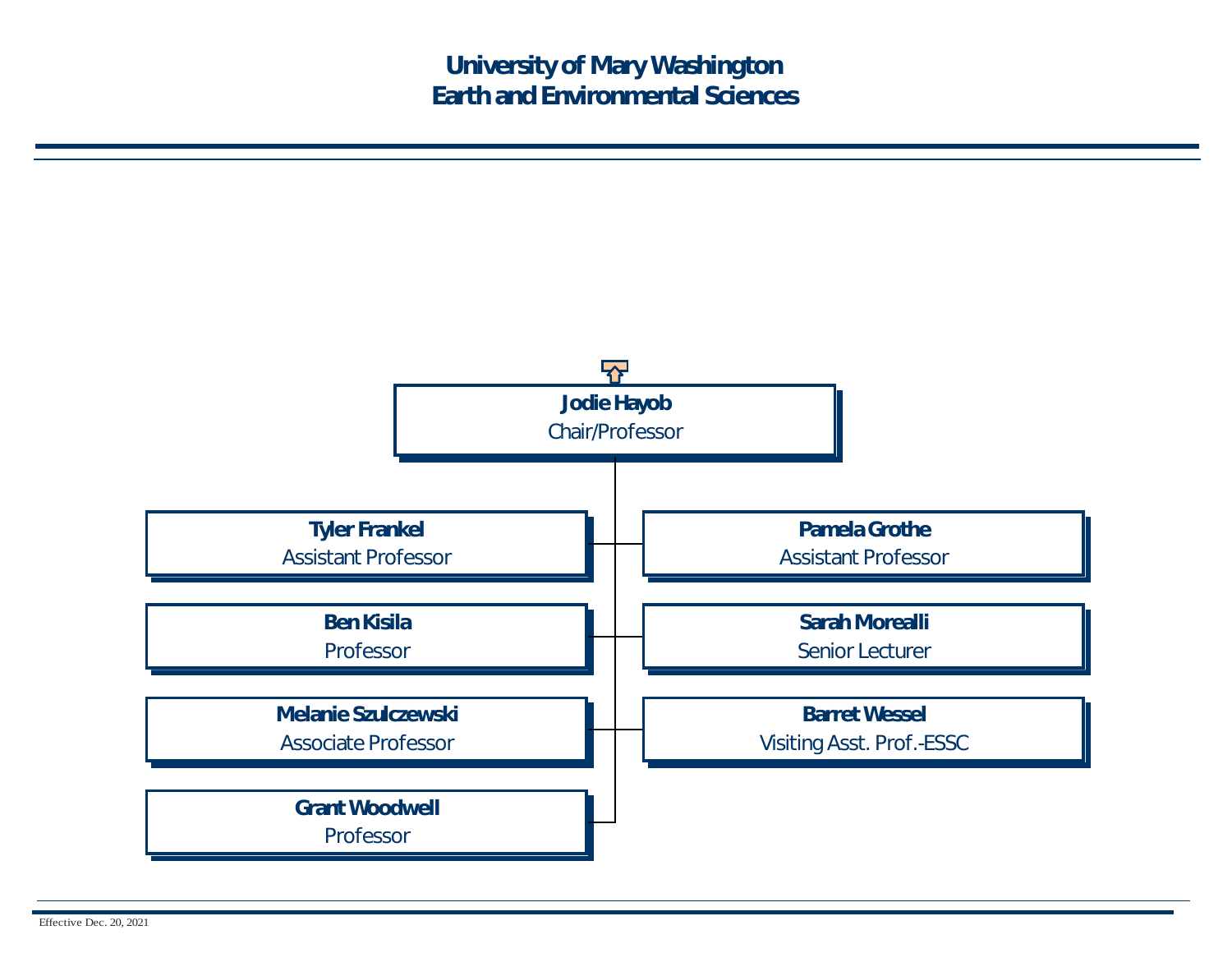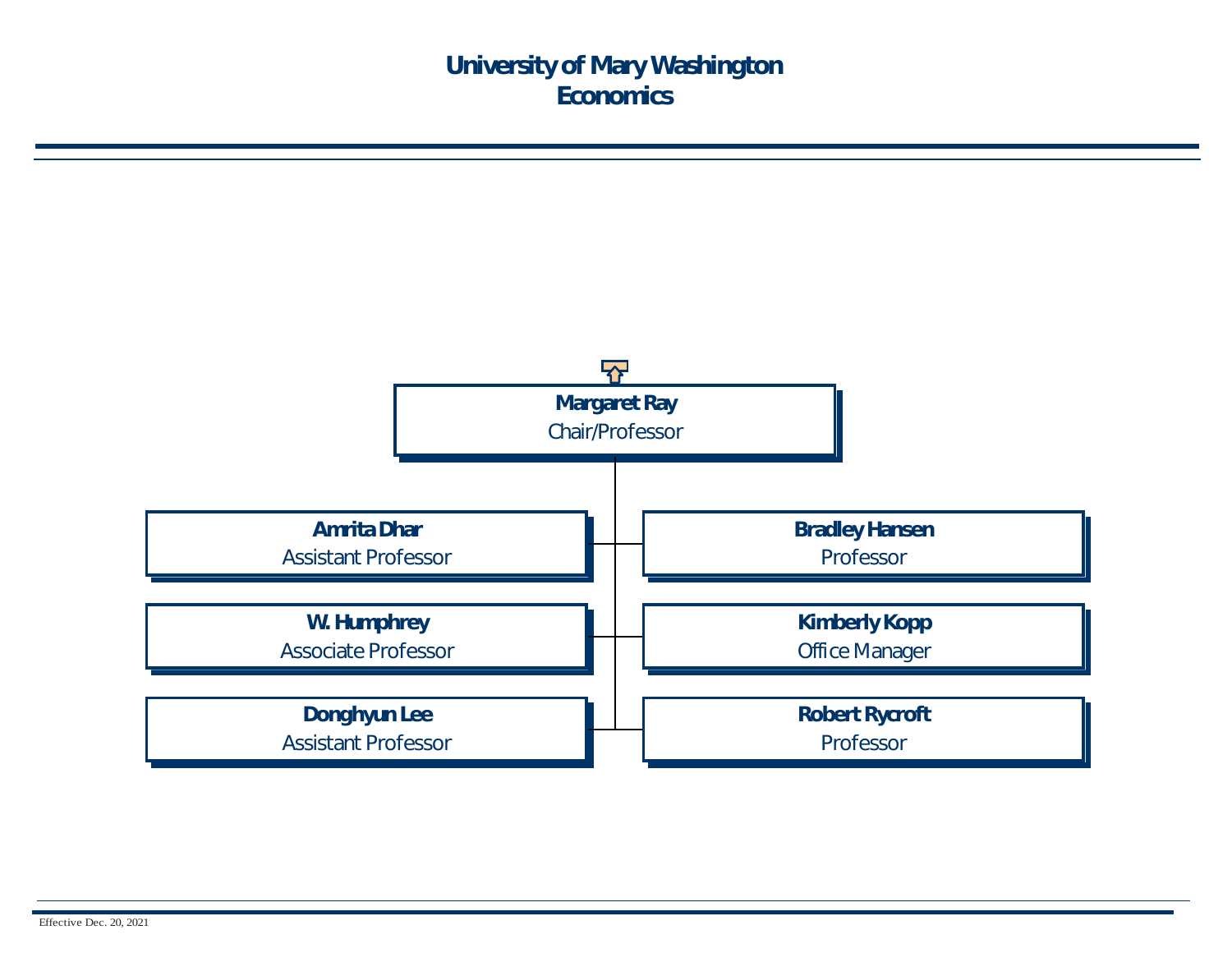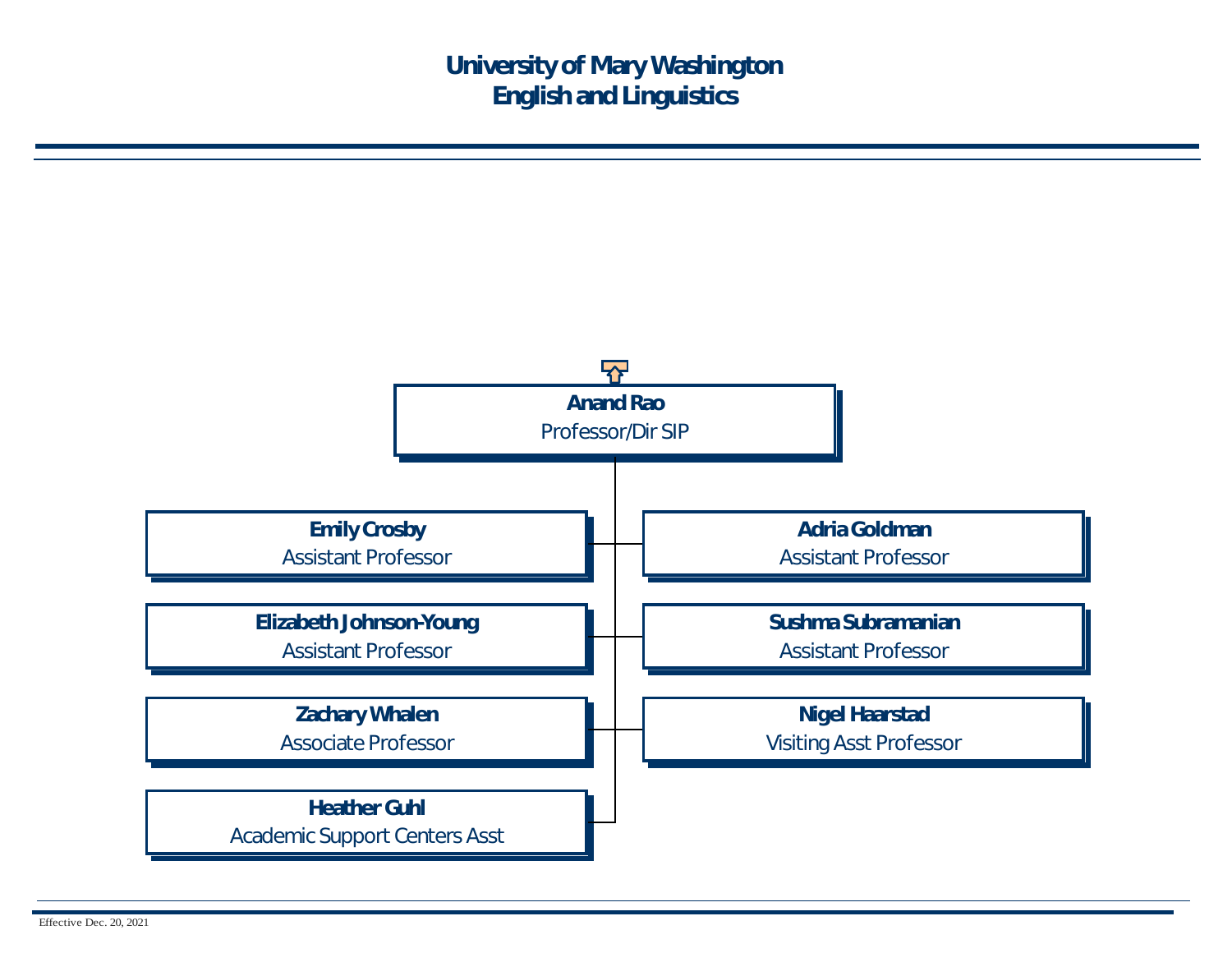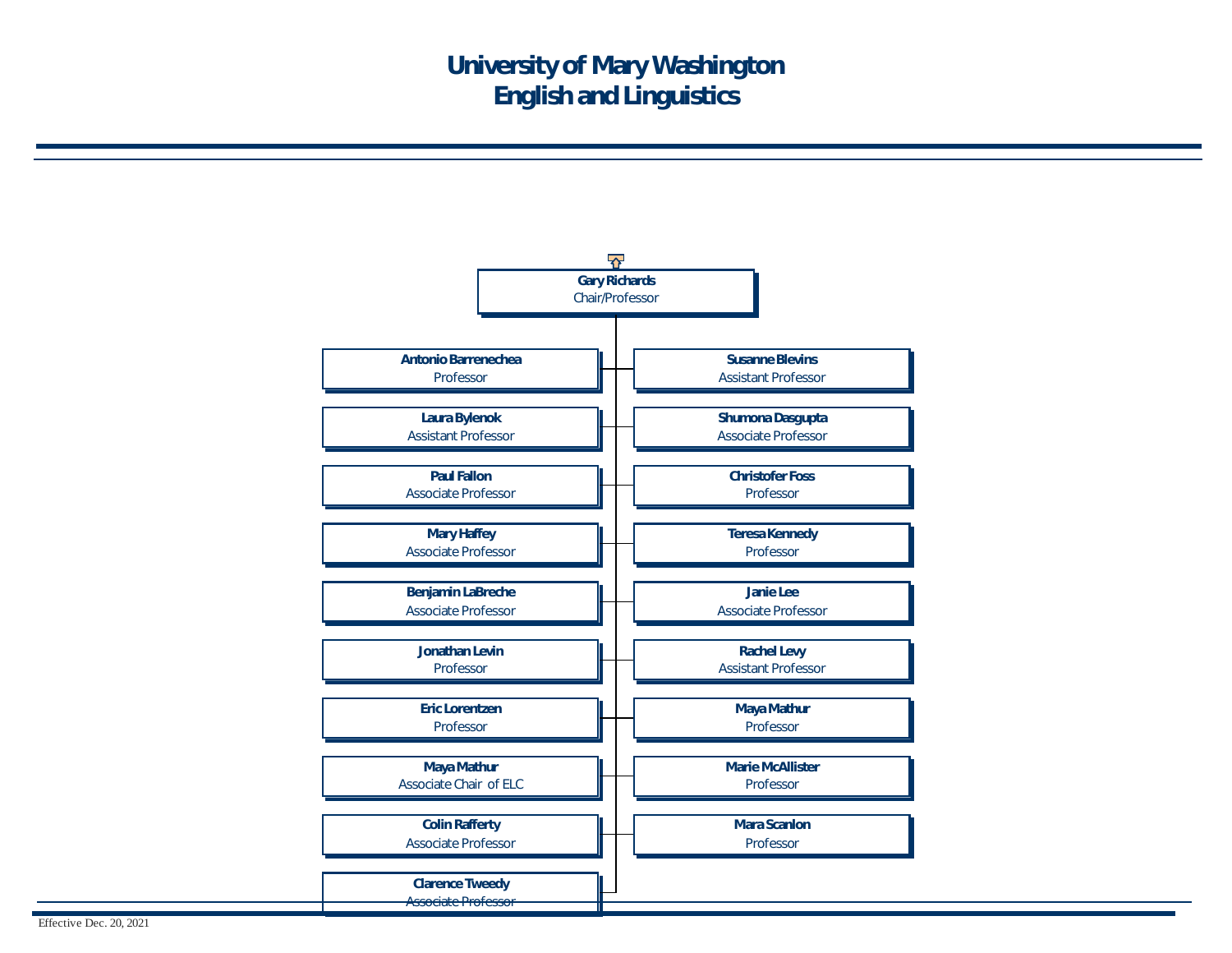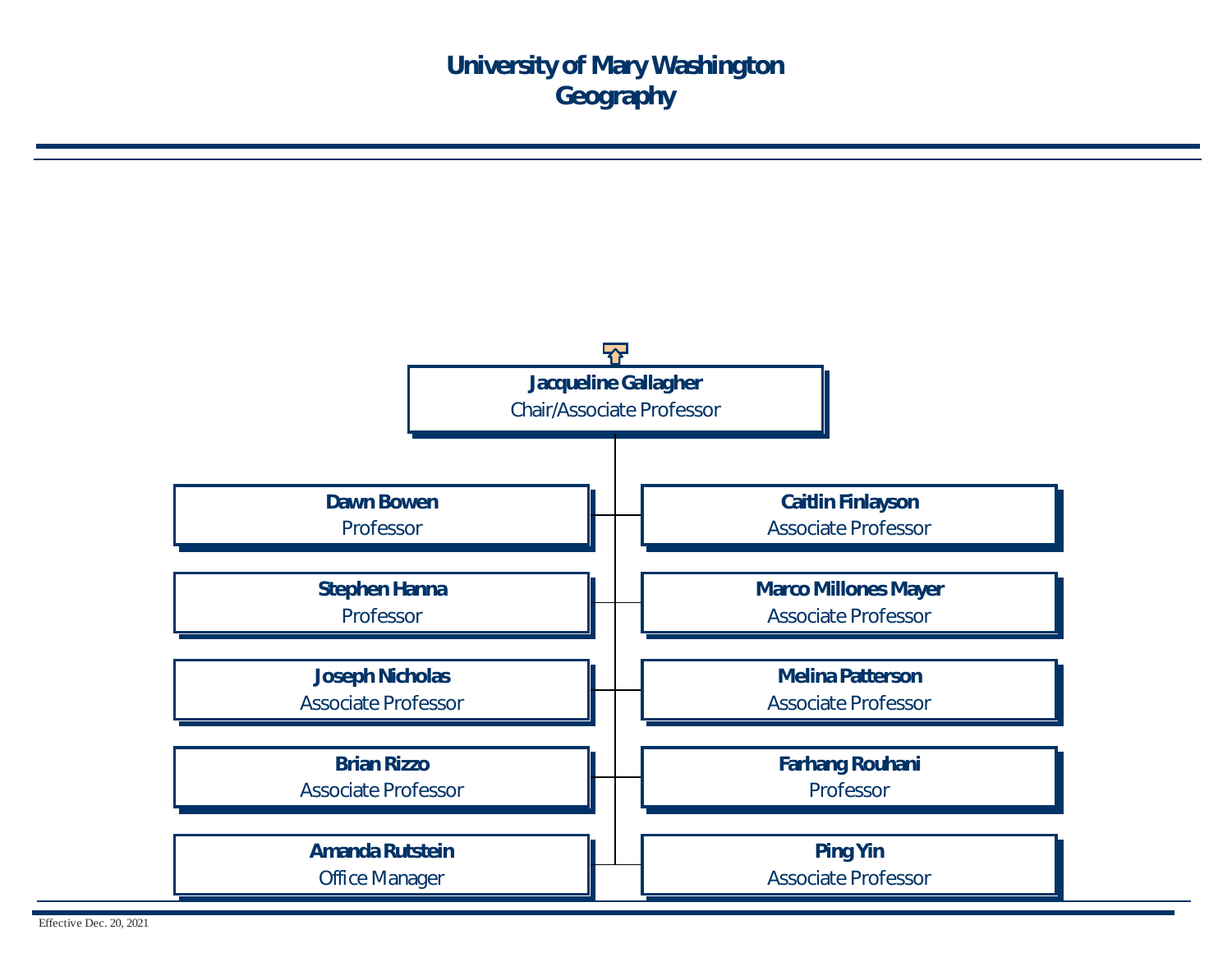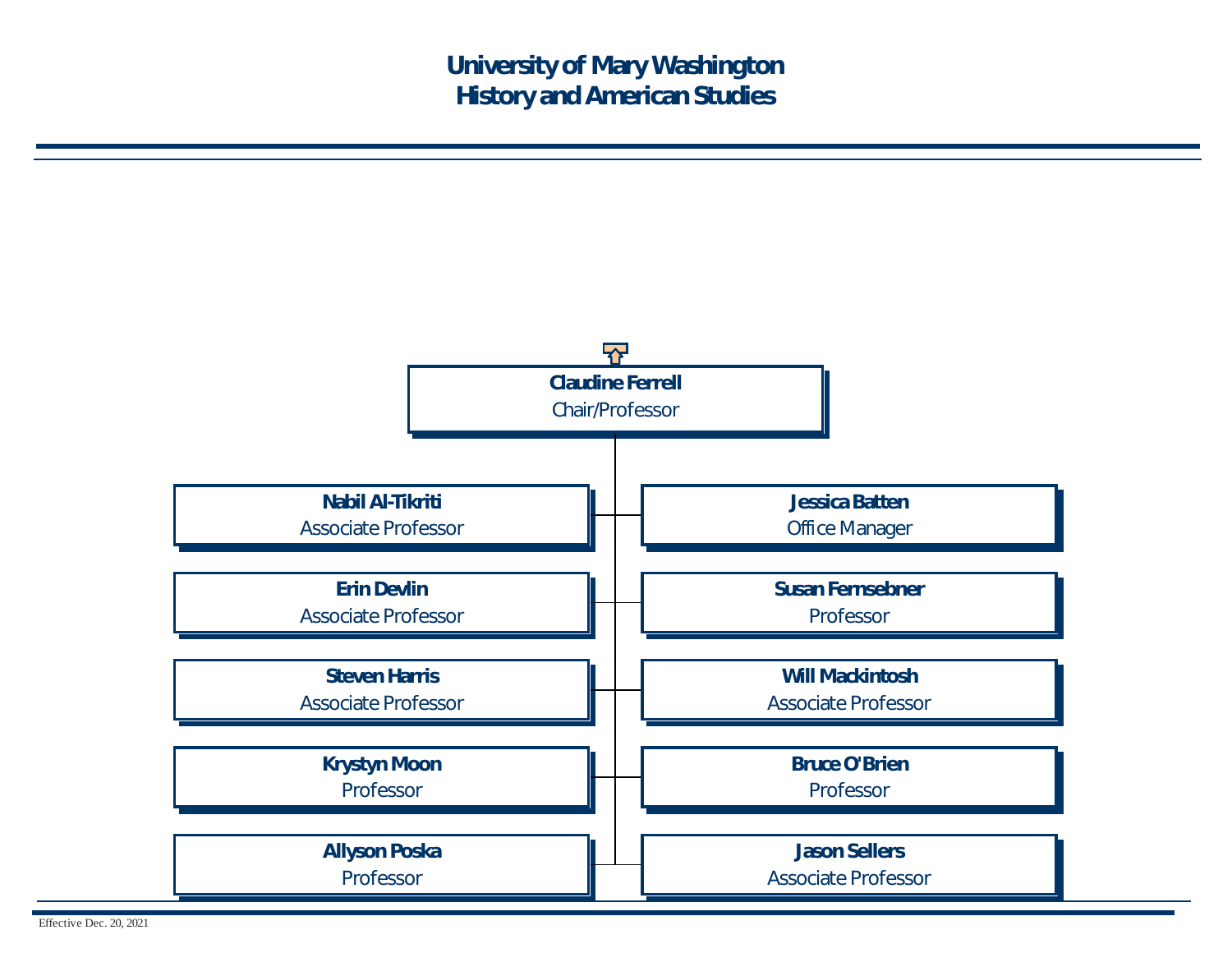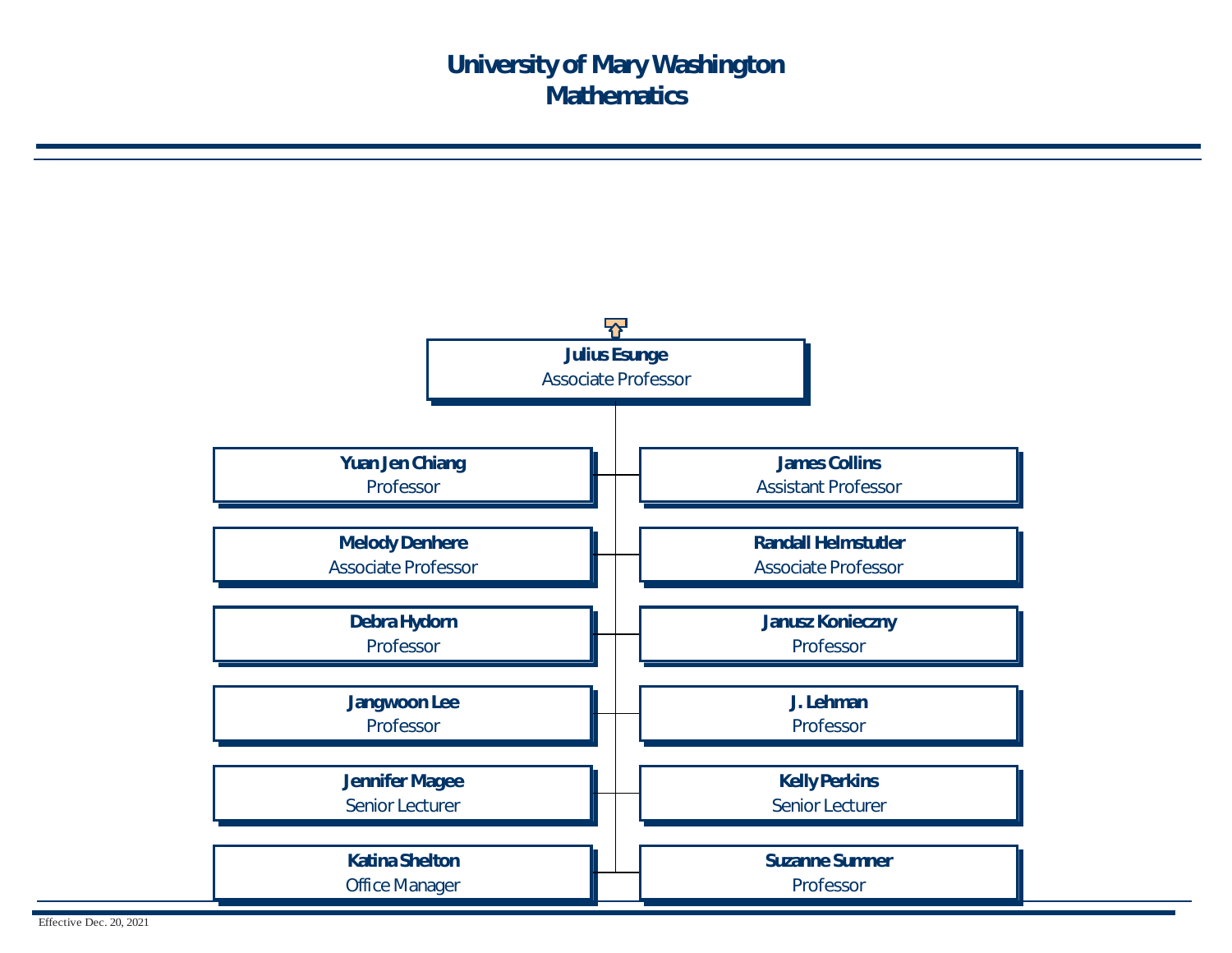

Effective Dec. 20, 2021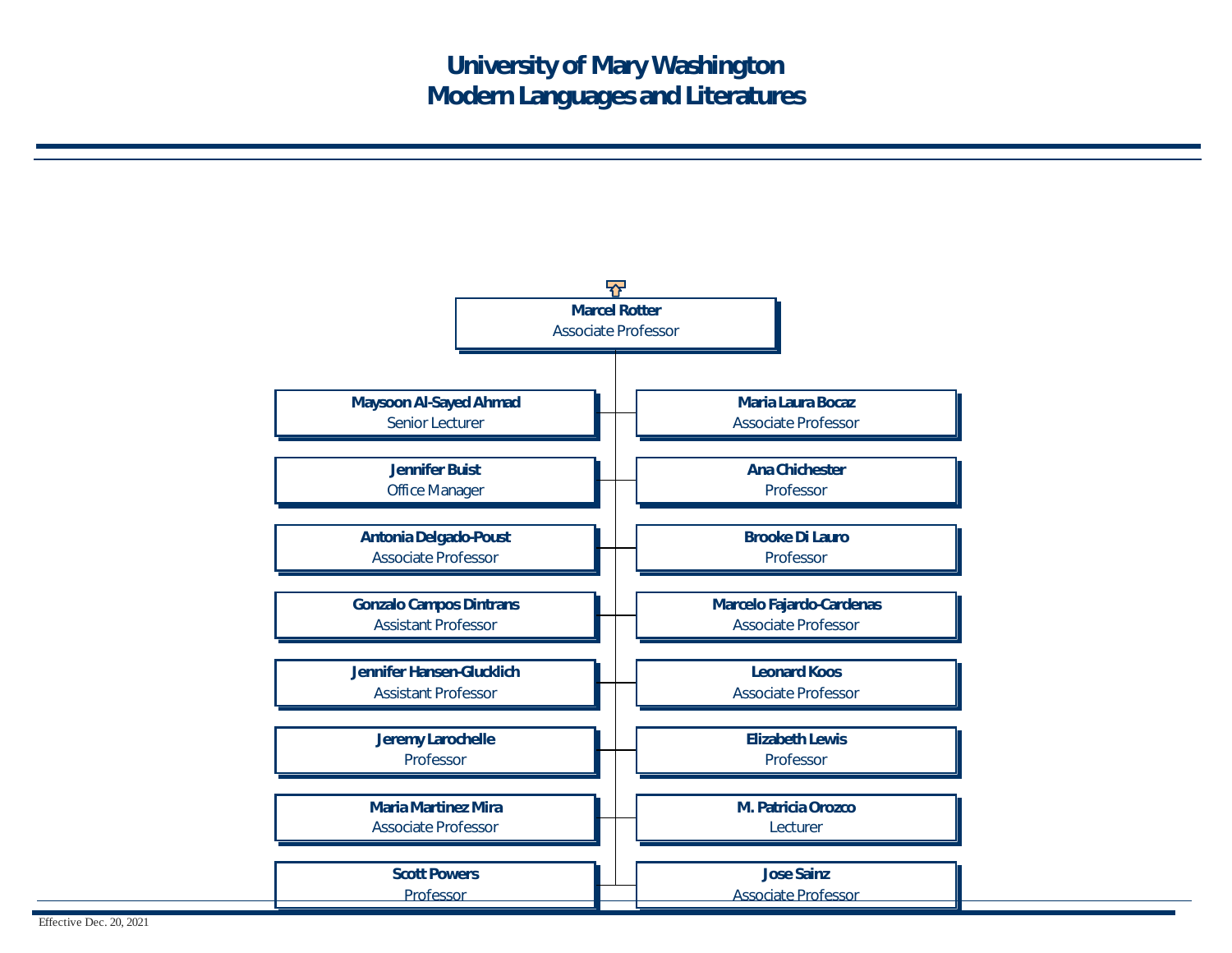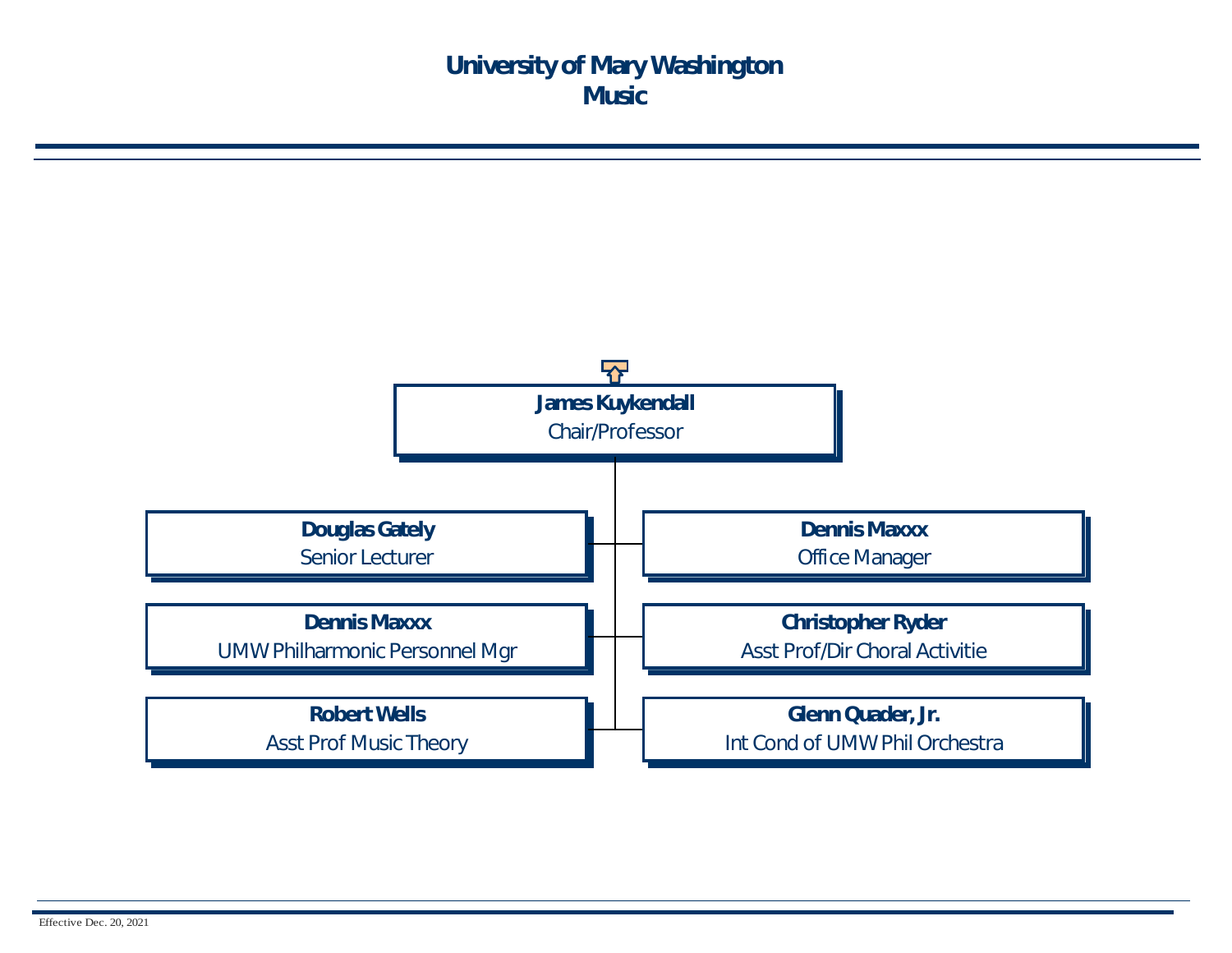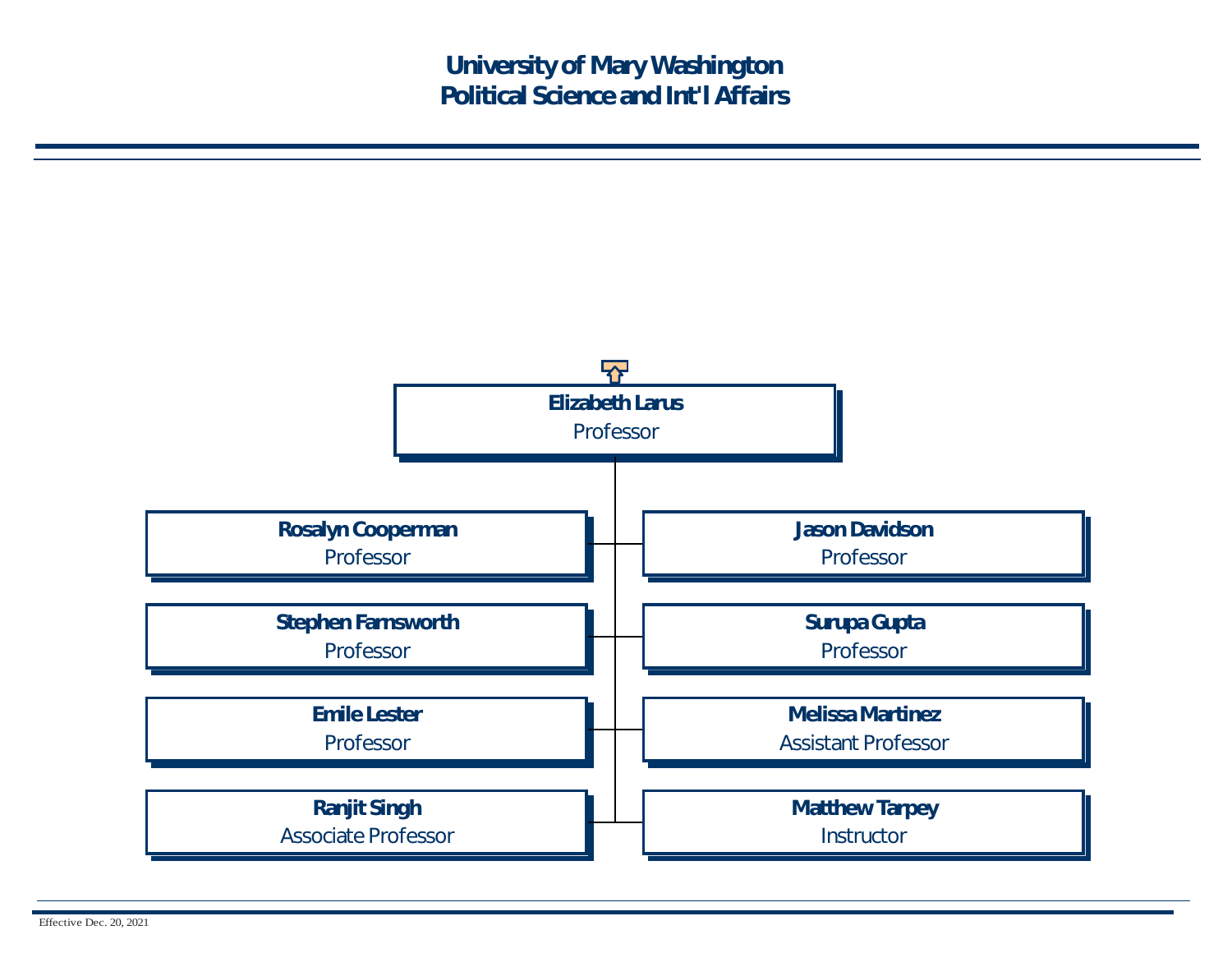

Effective Dec. 20, 2021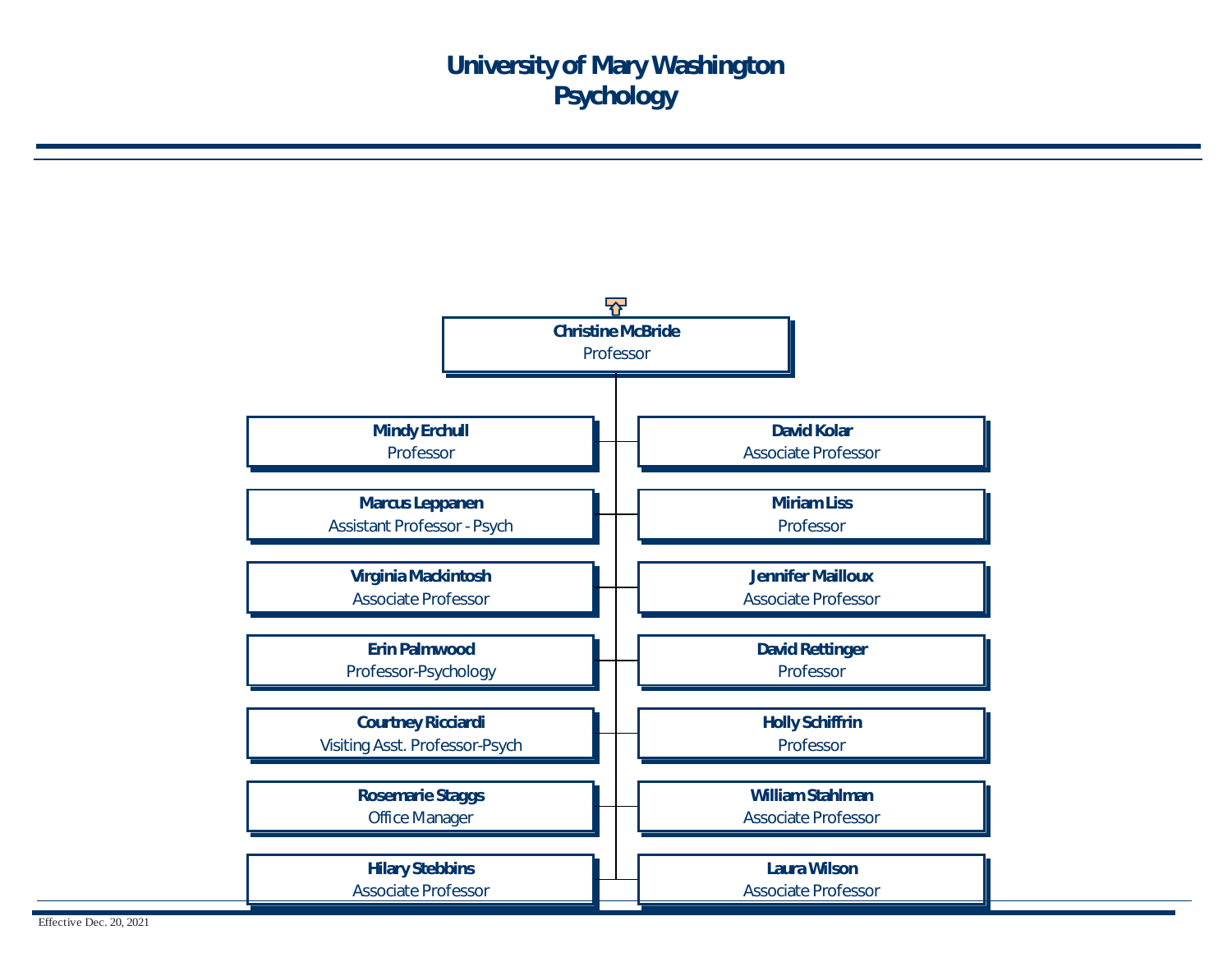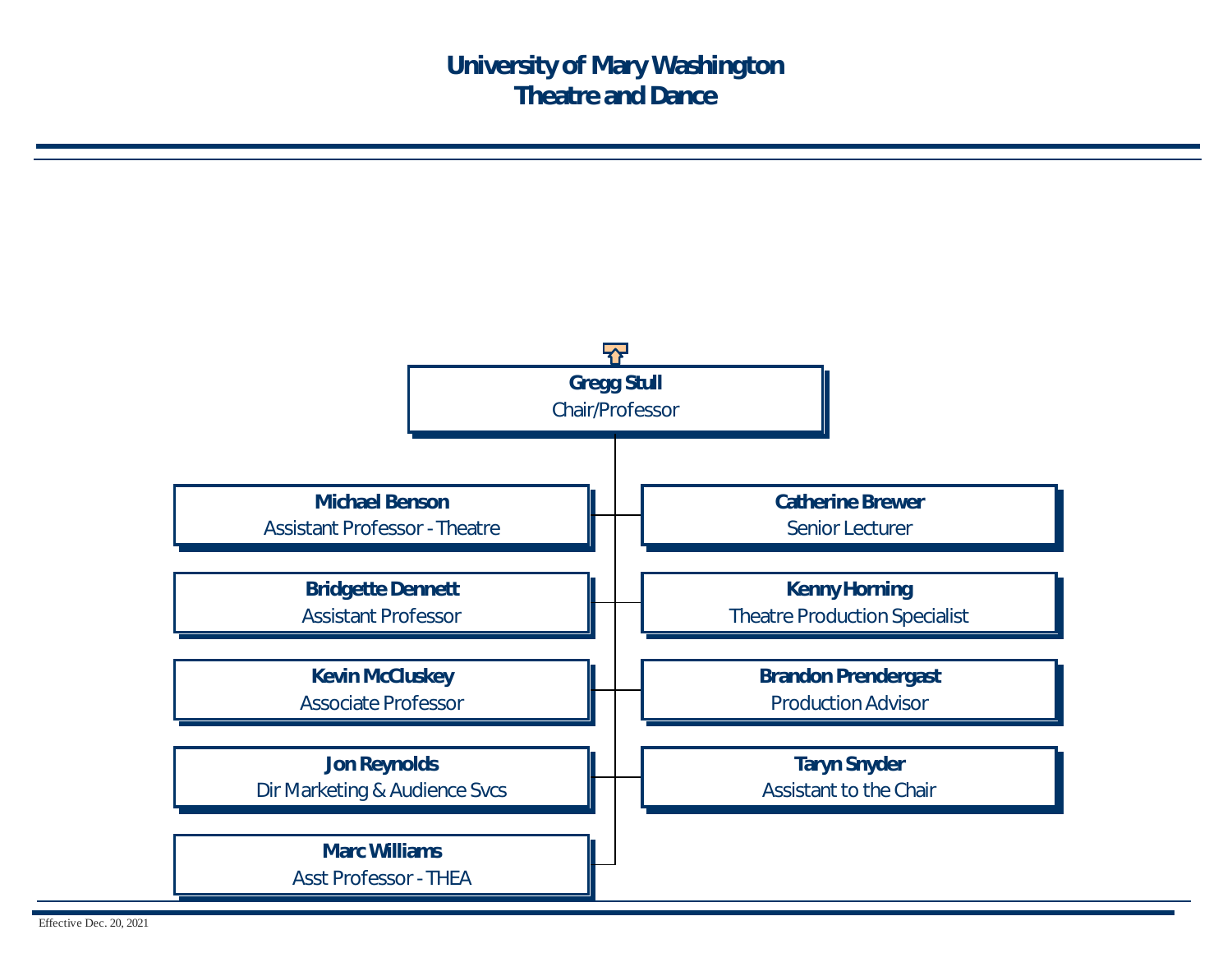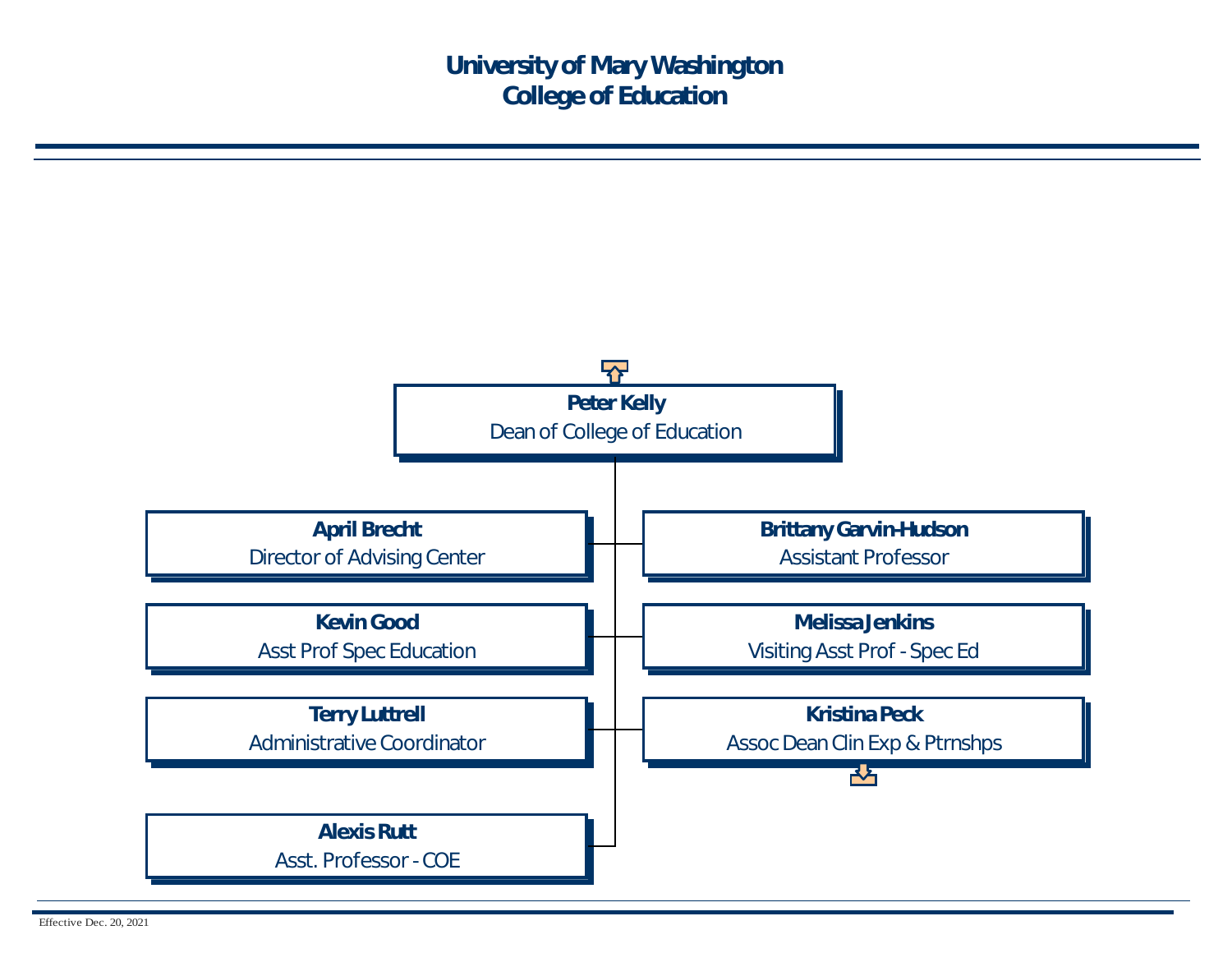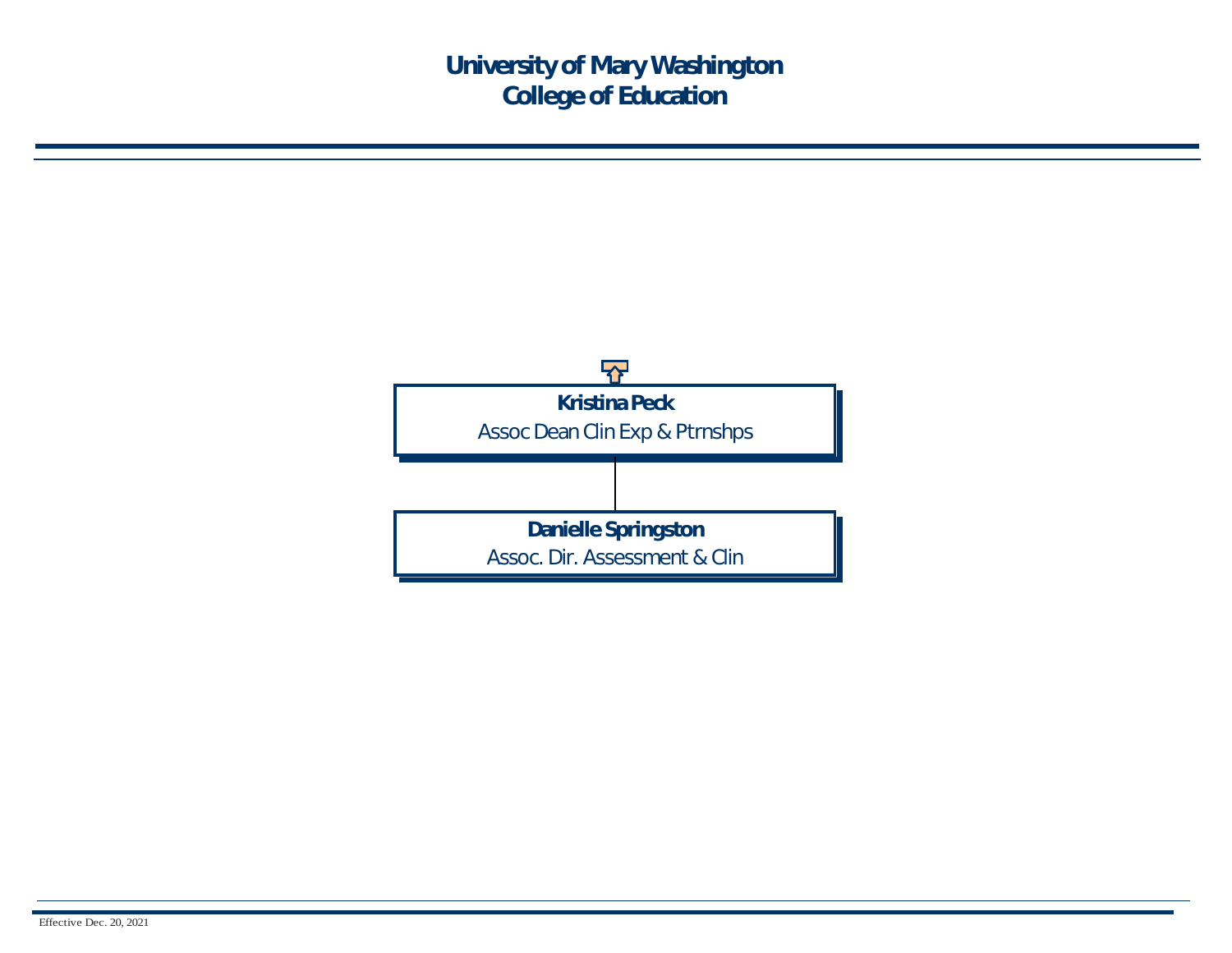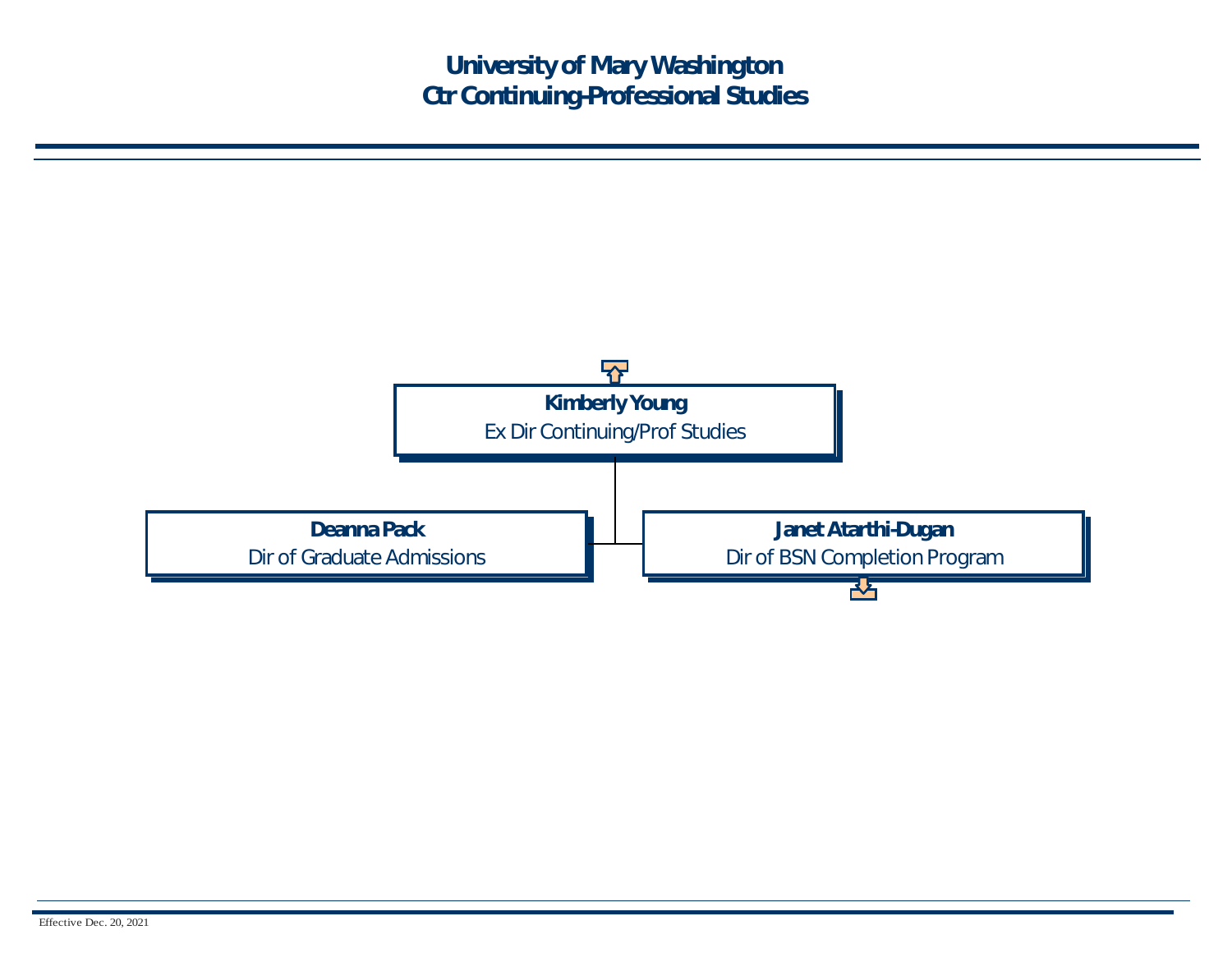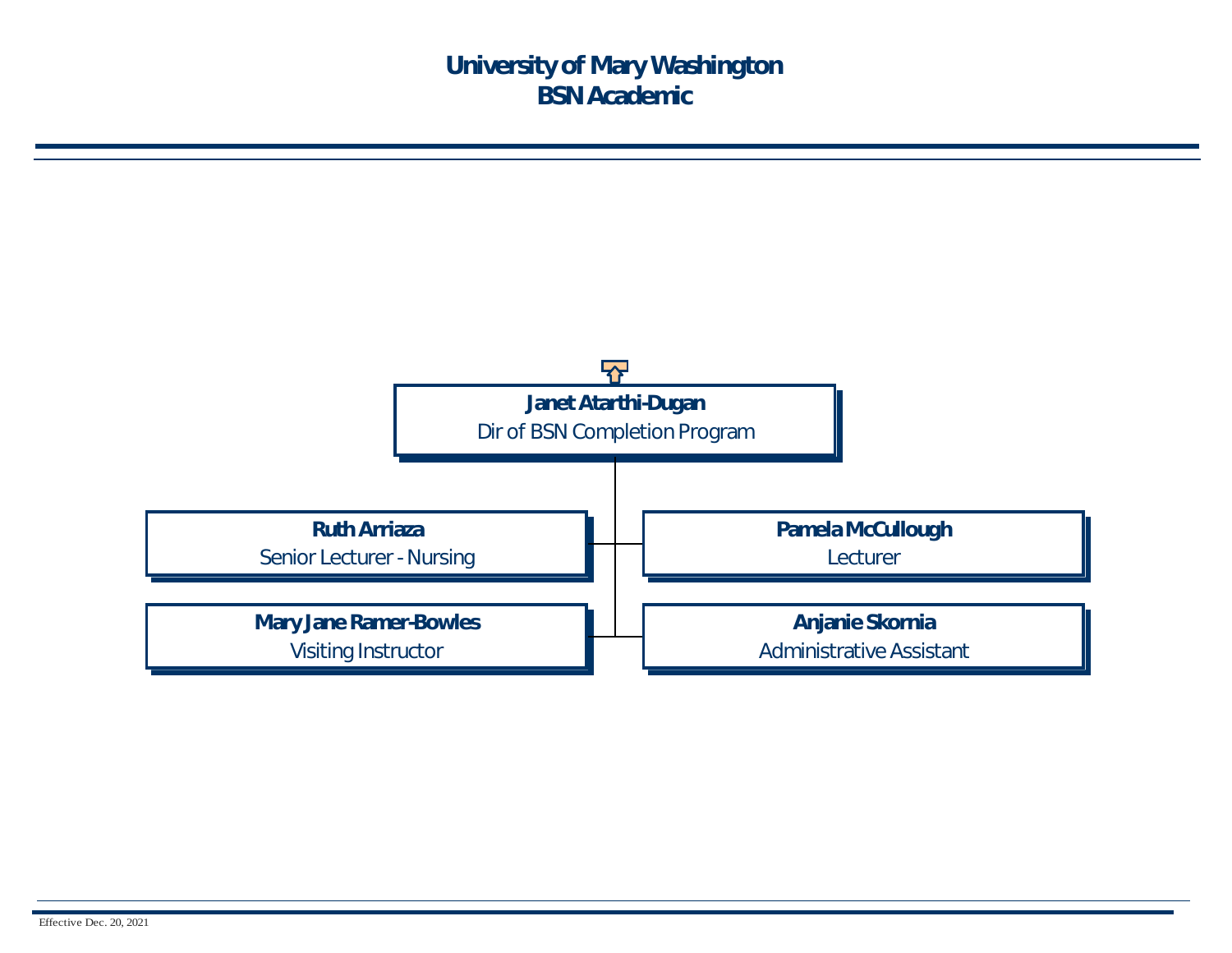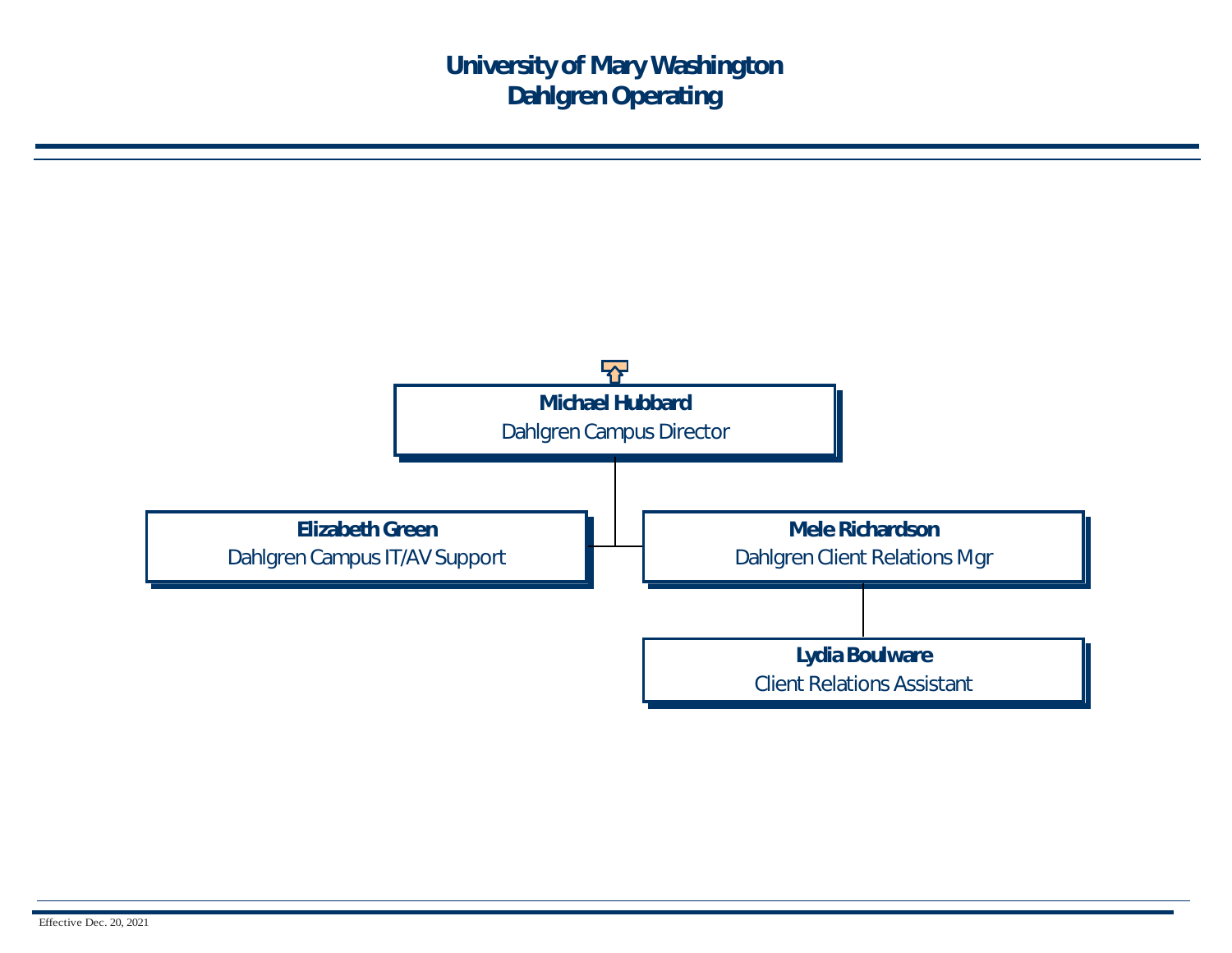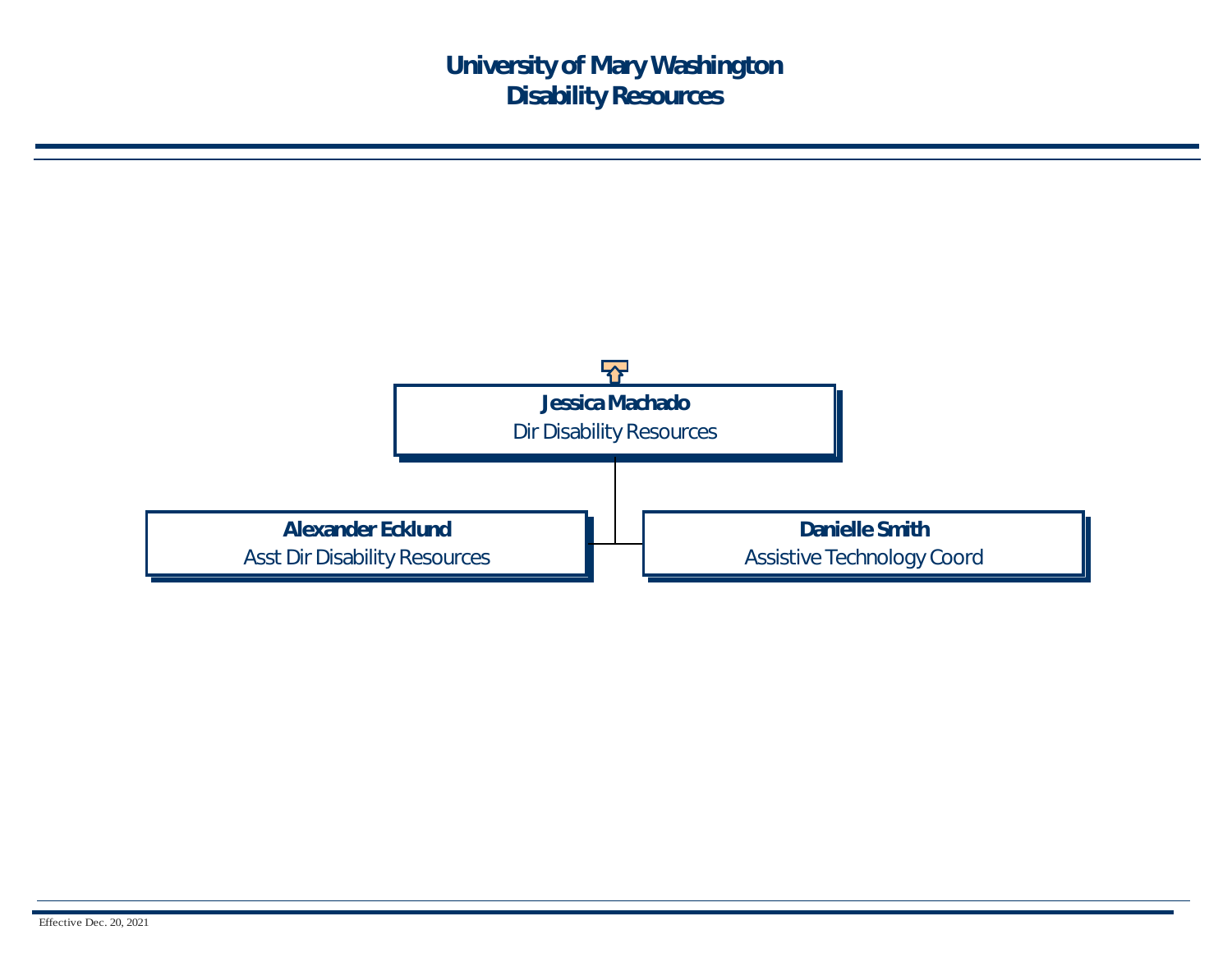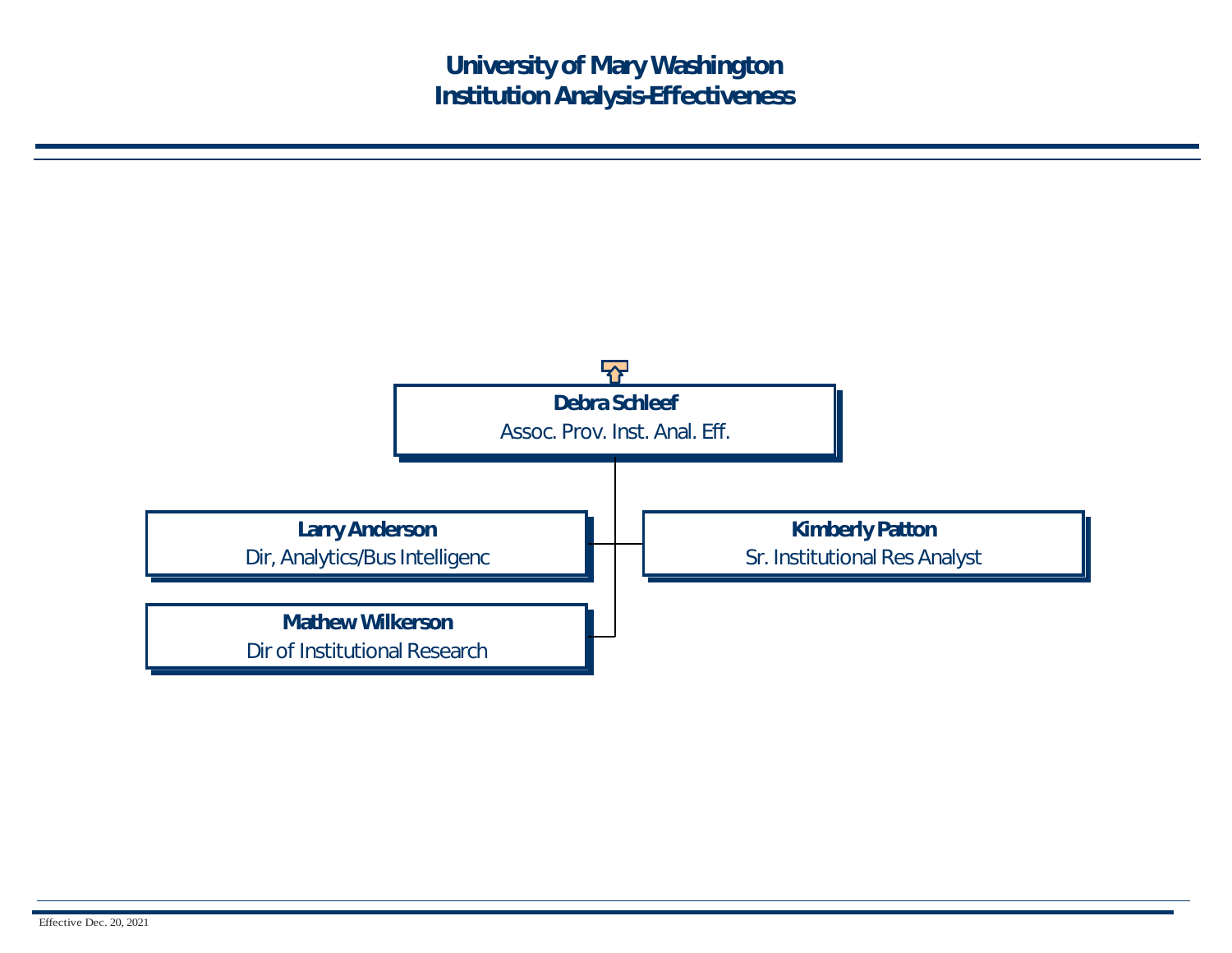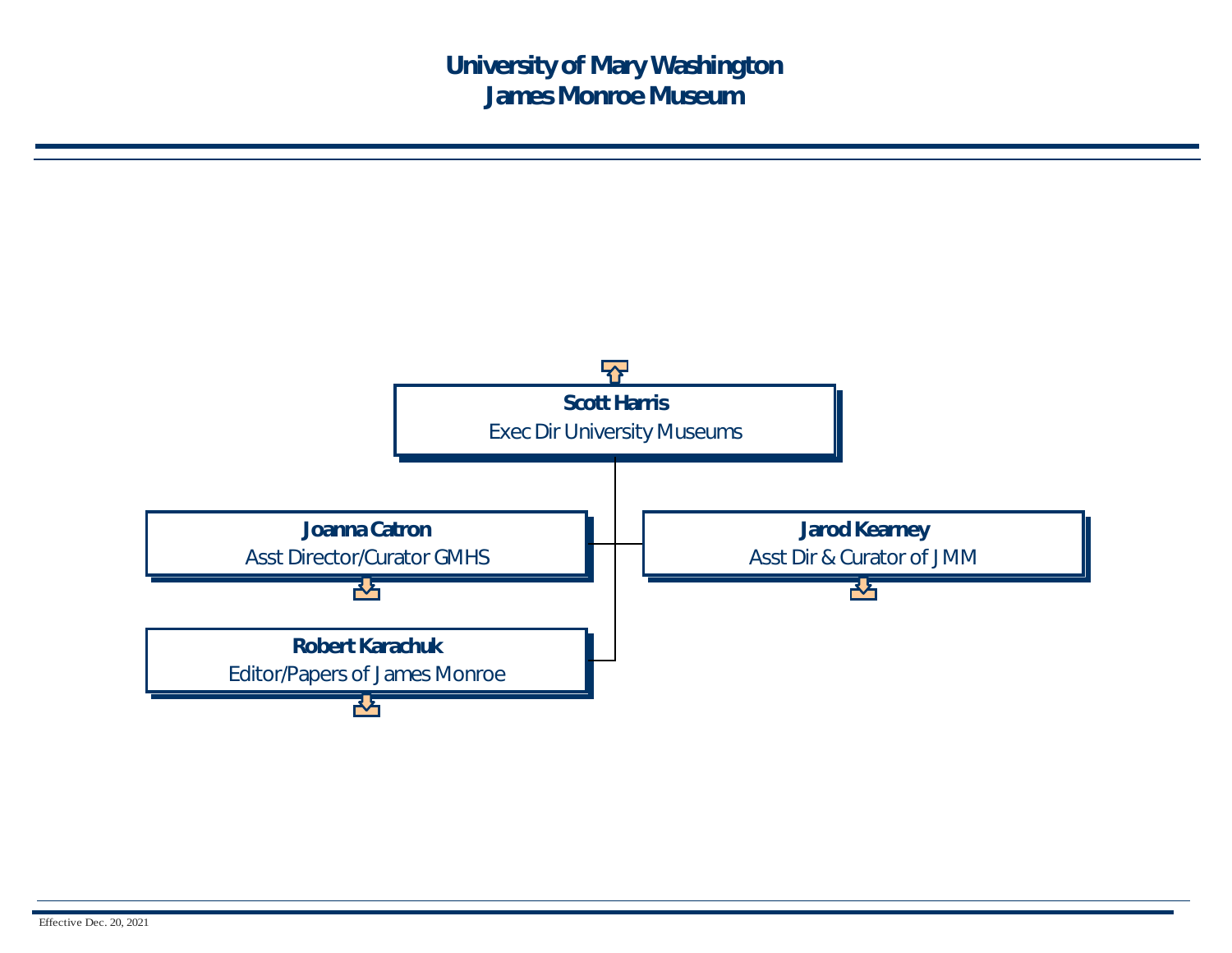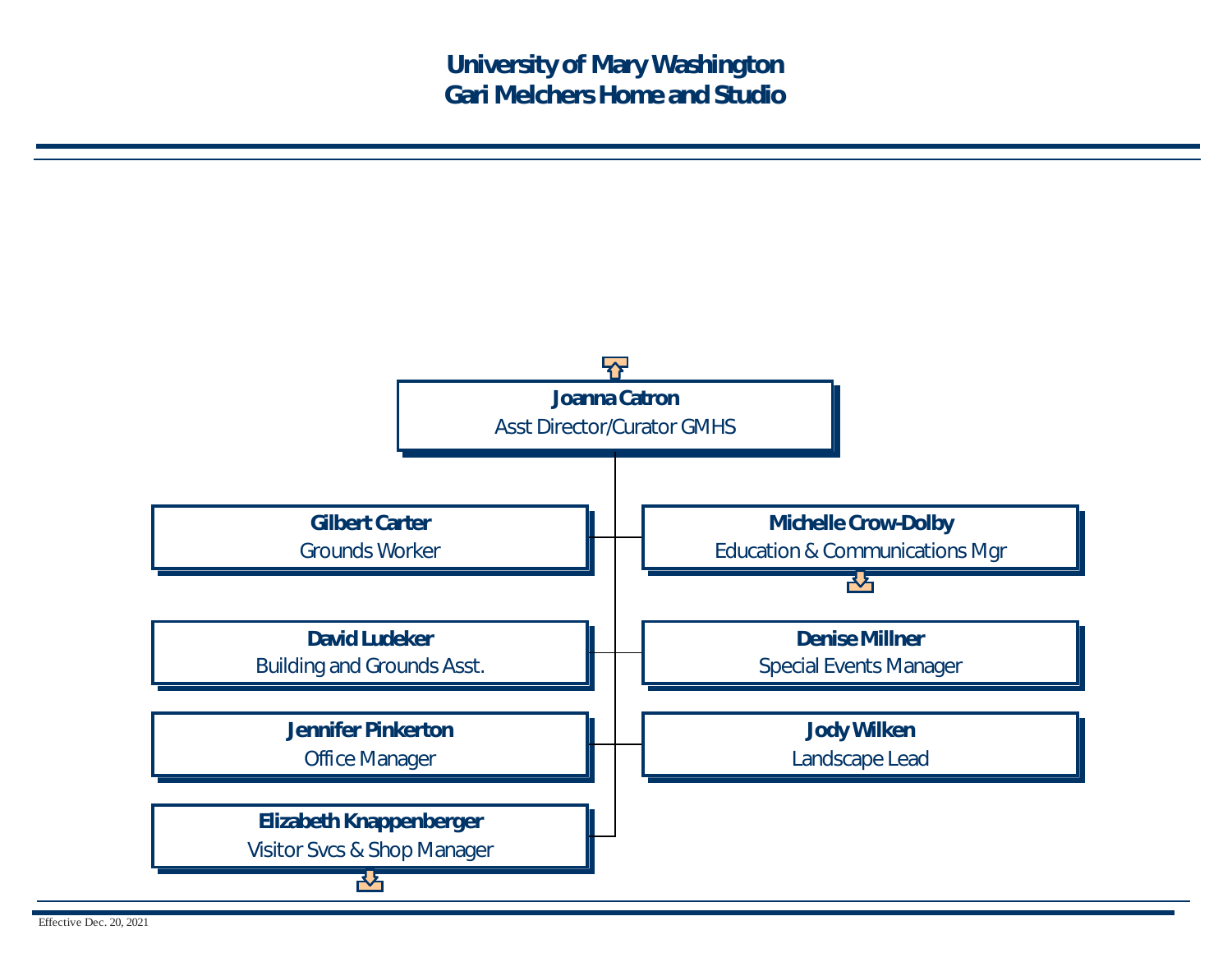

Effective Dec. 20, 2021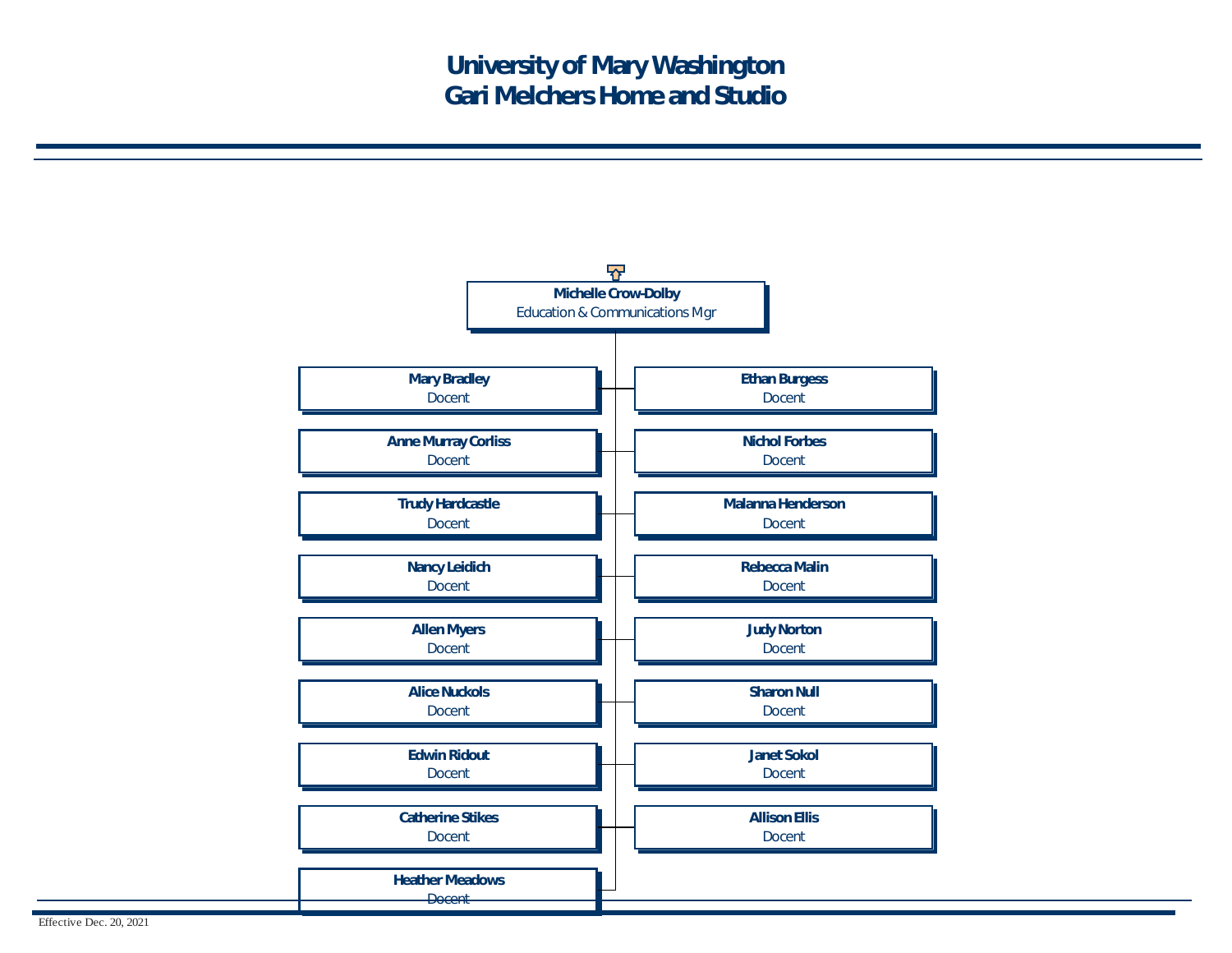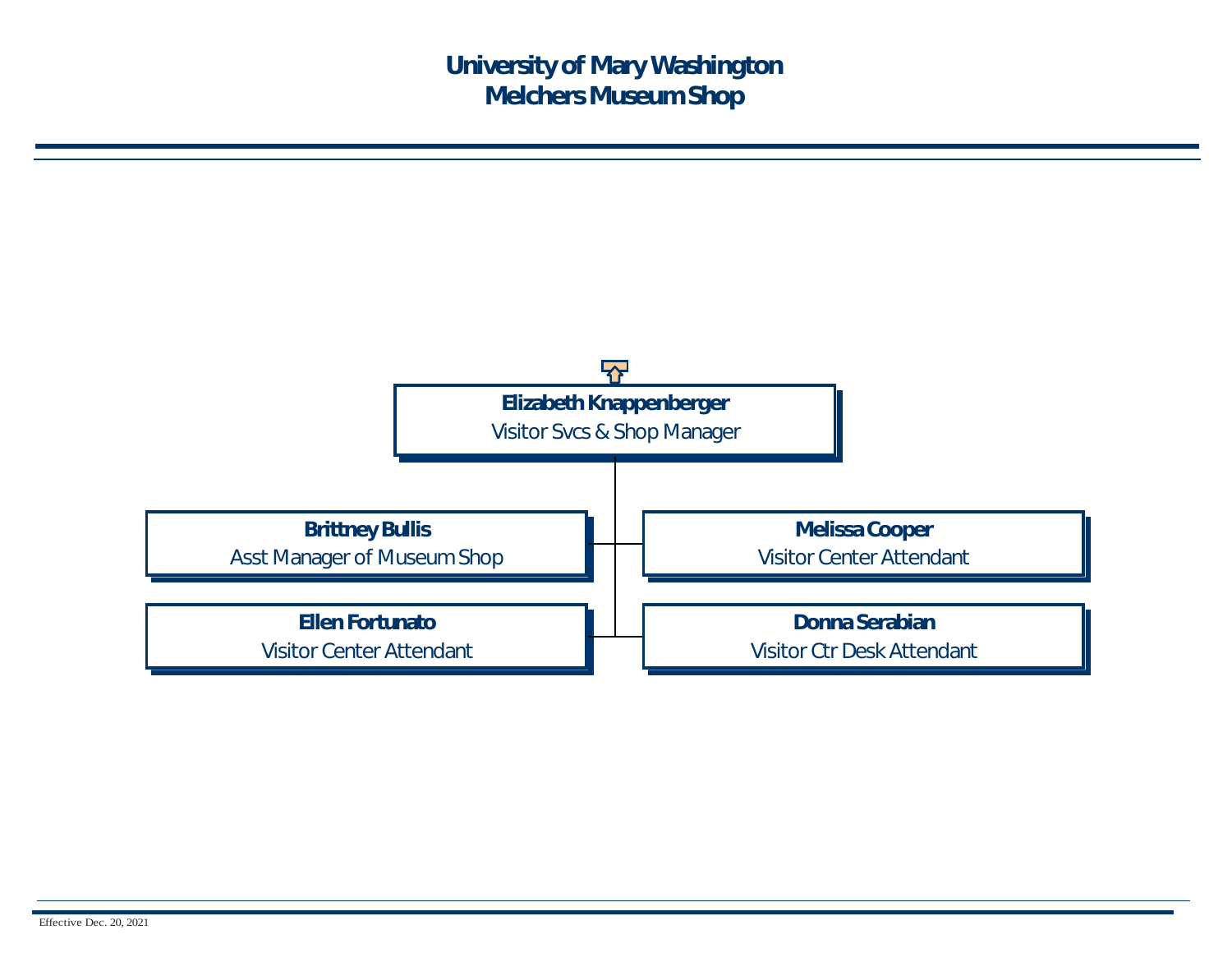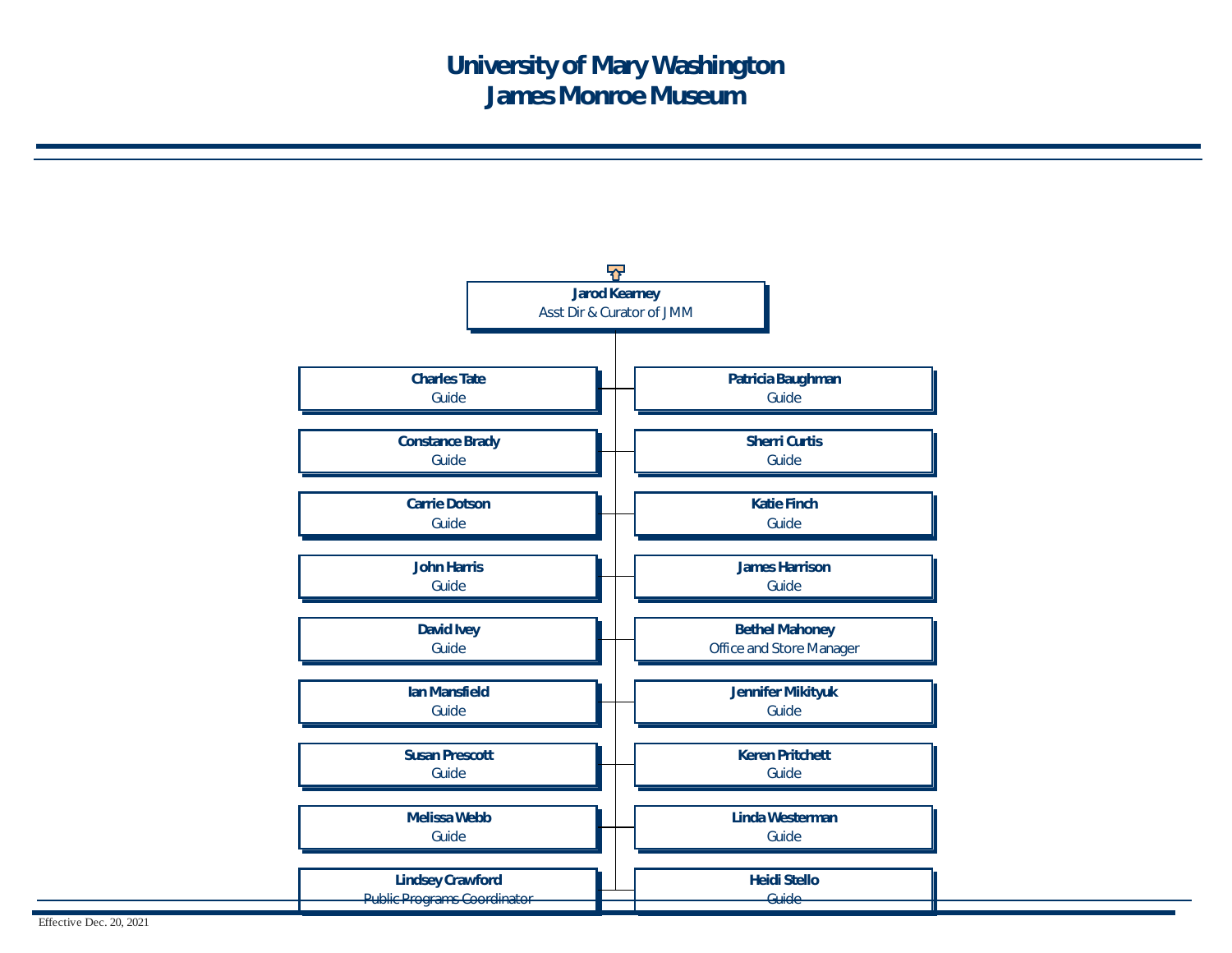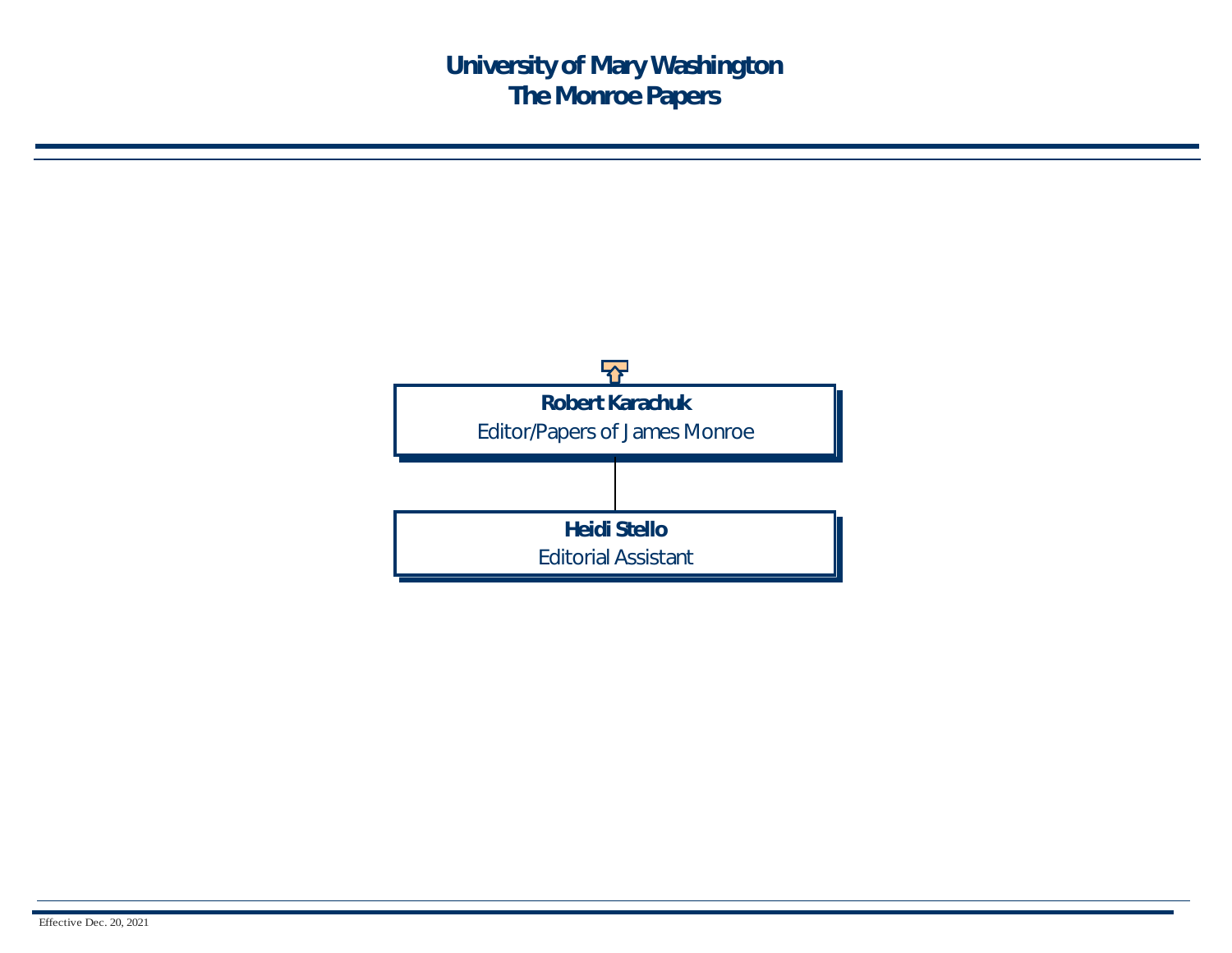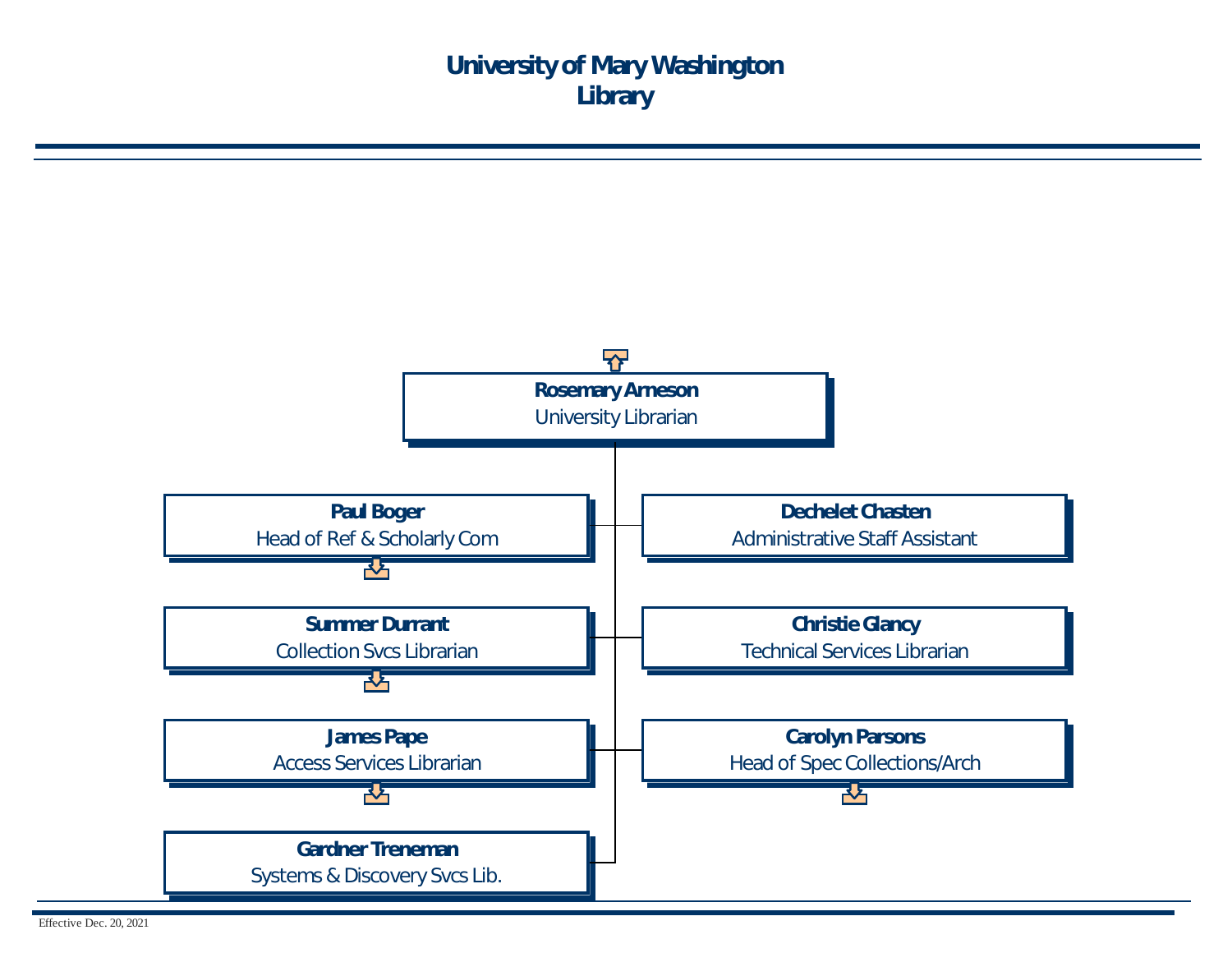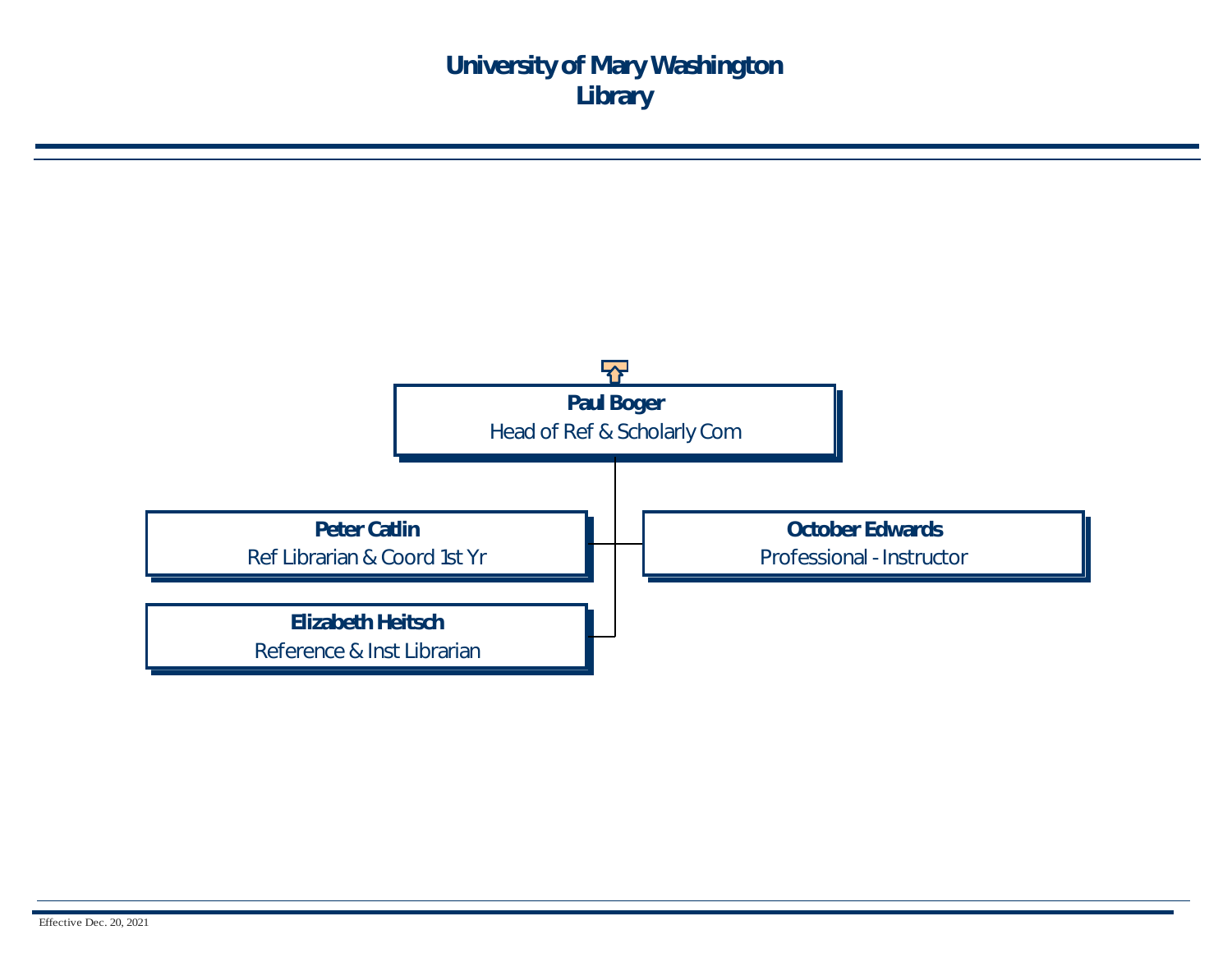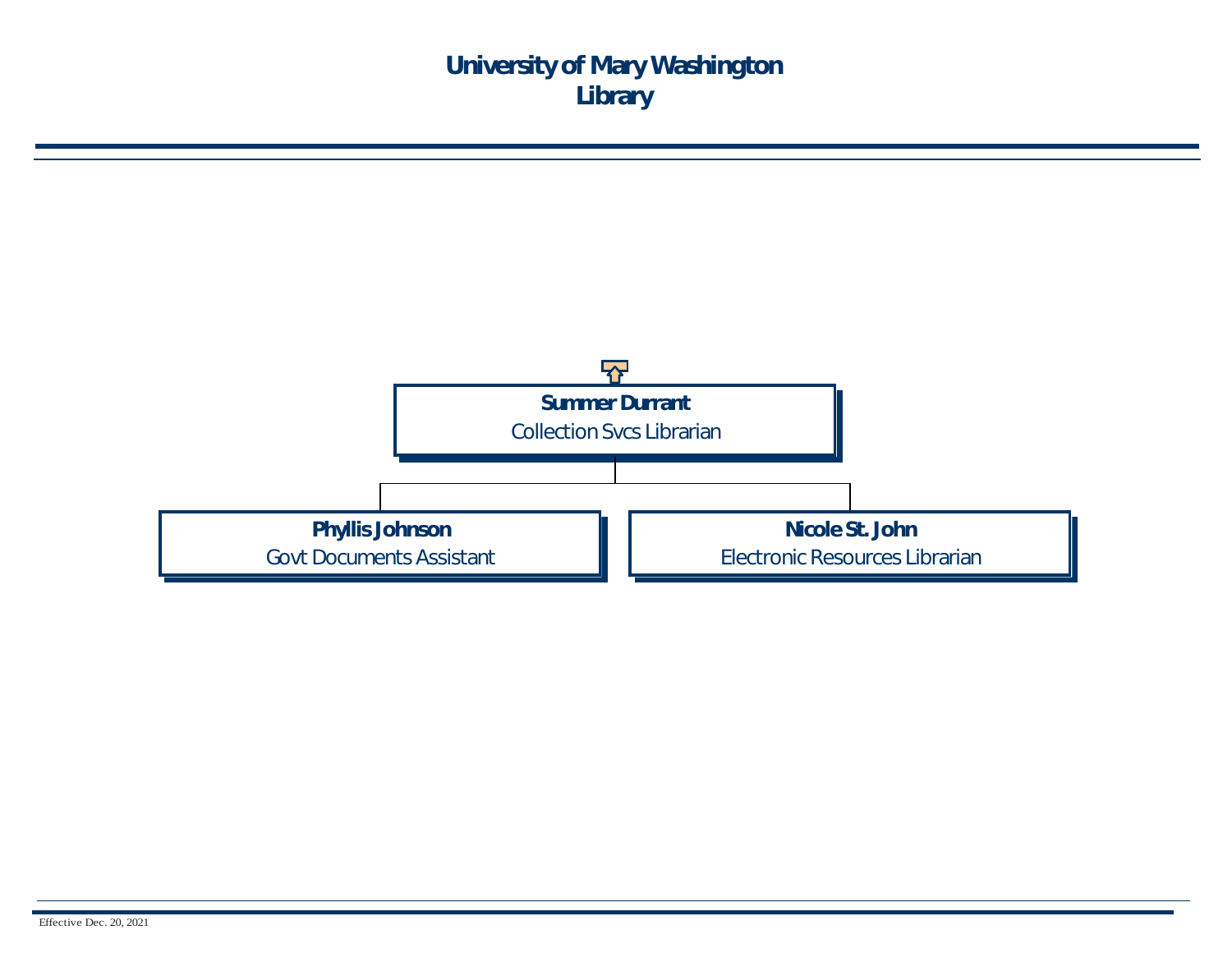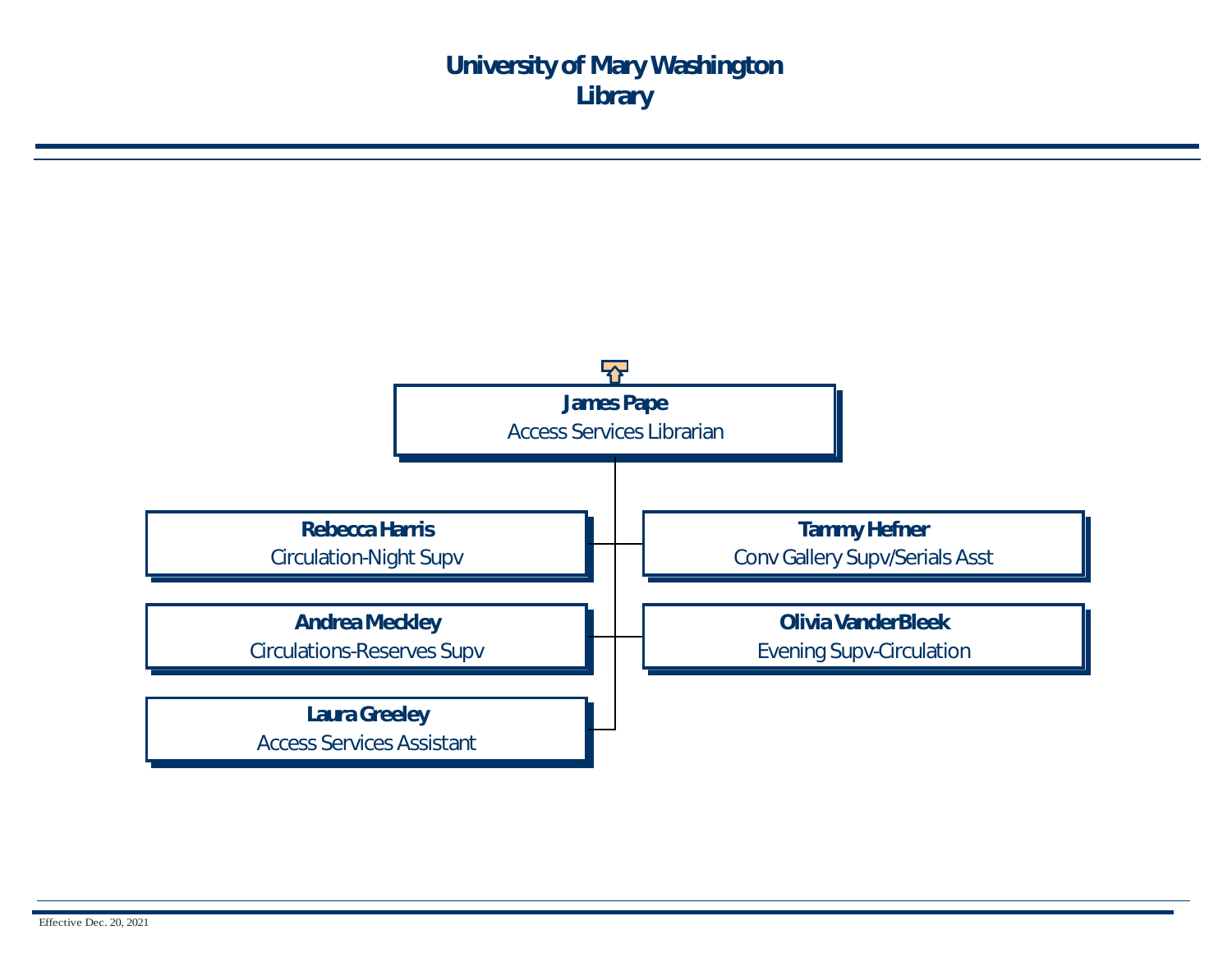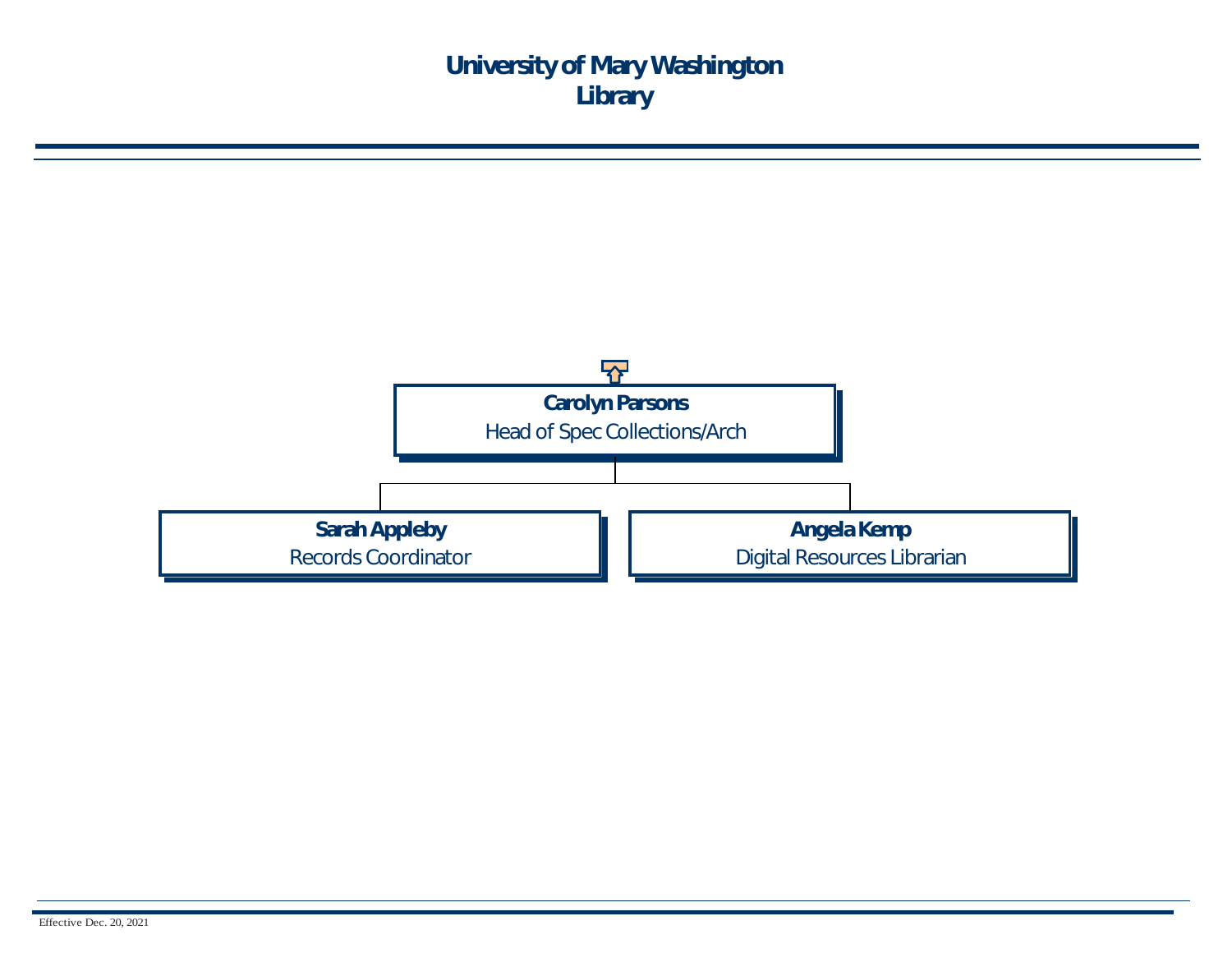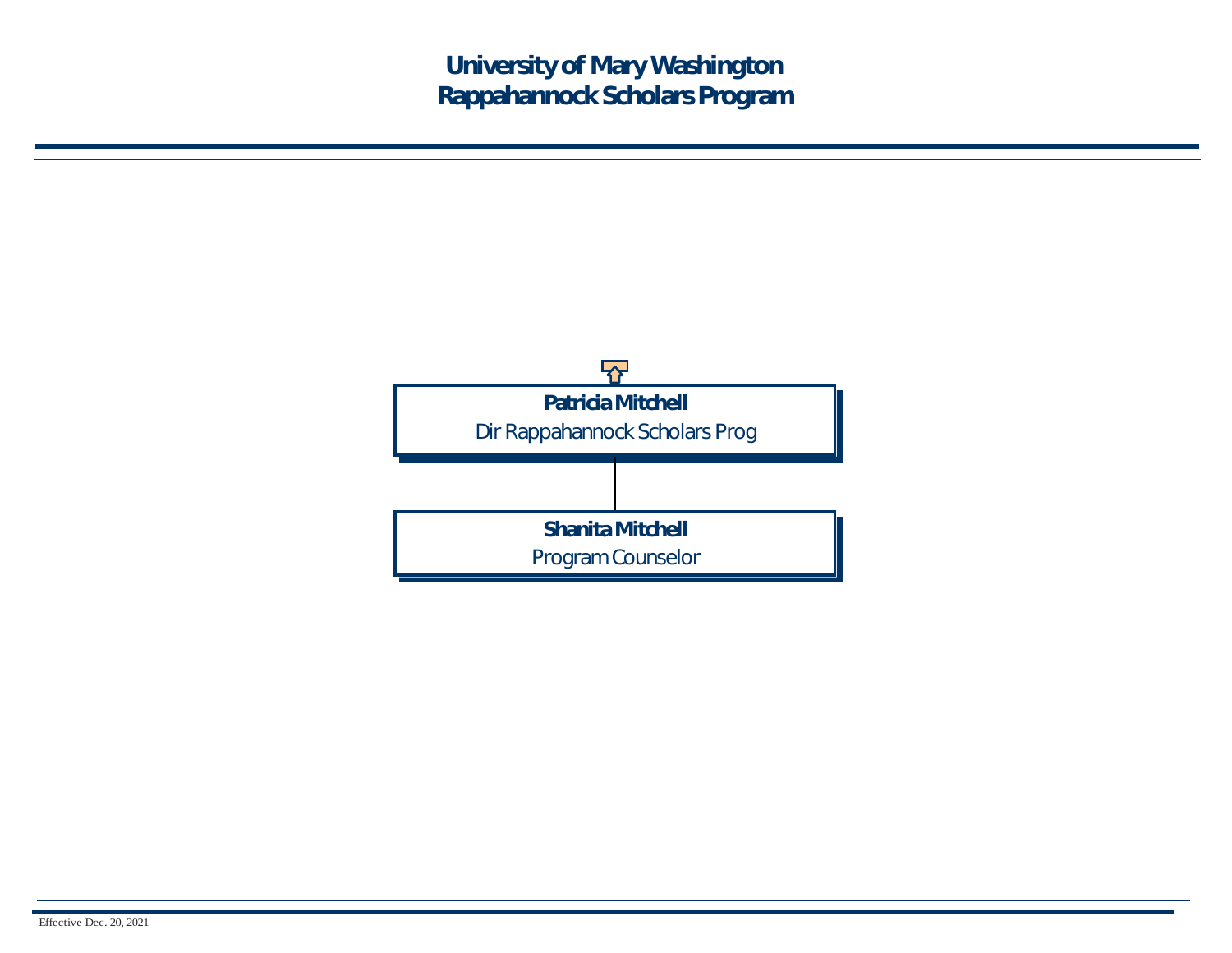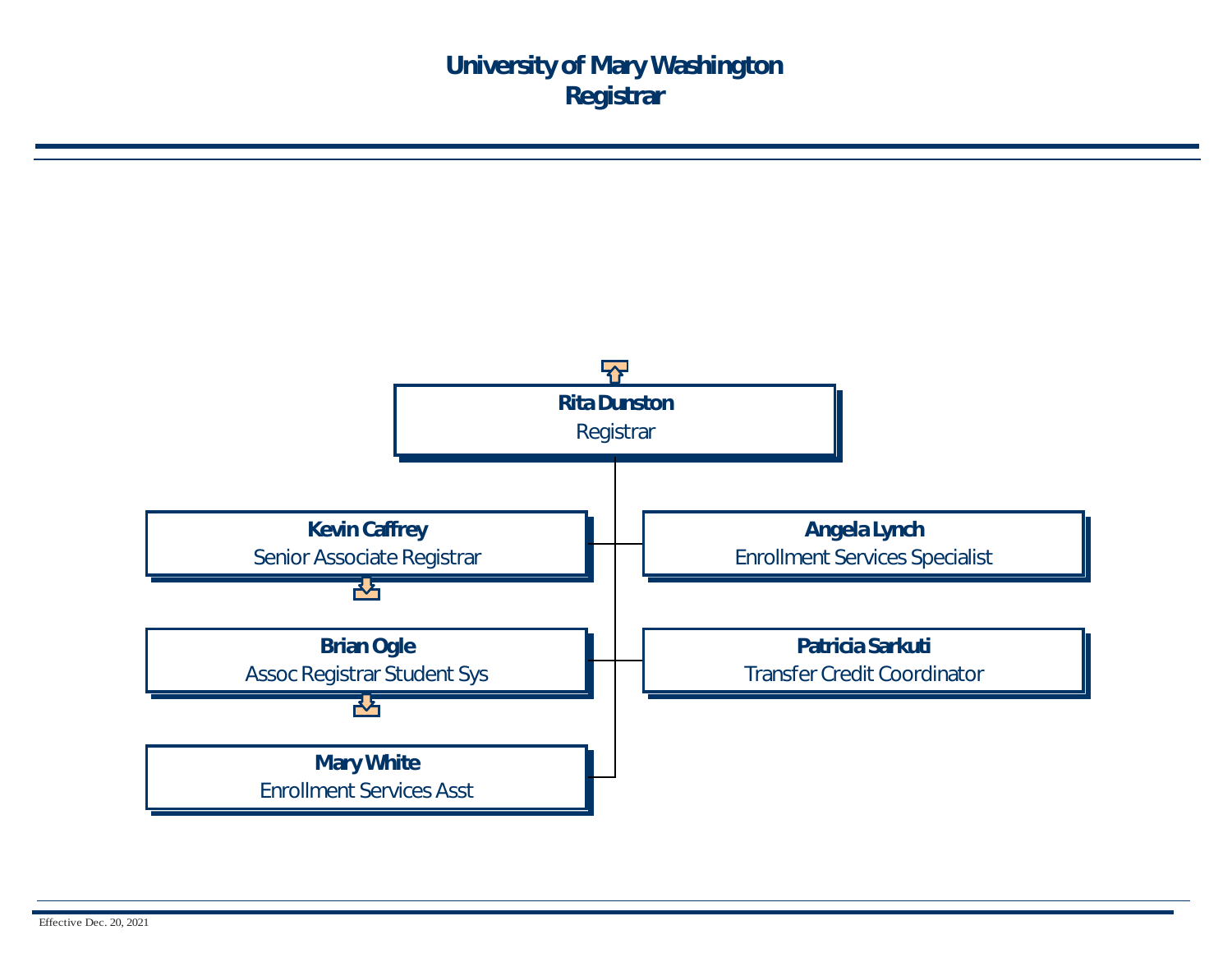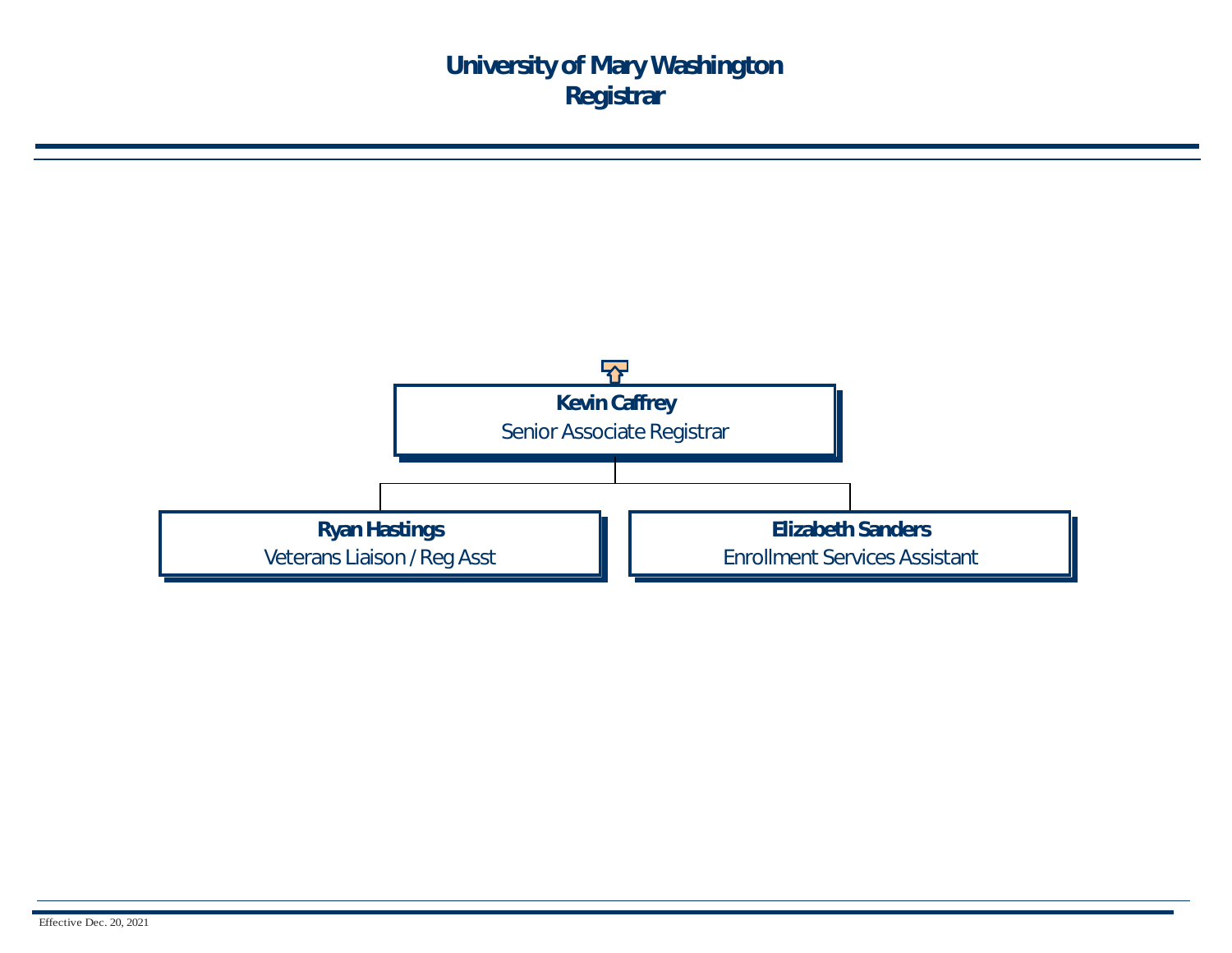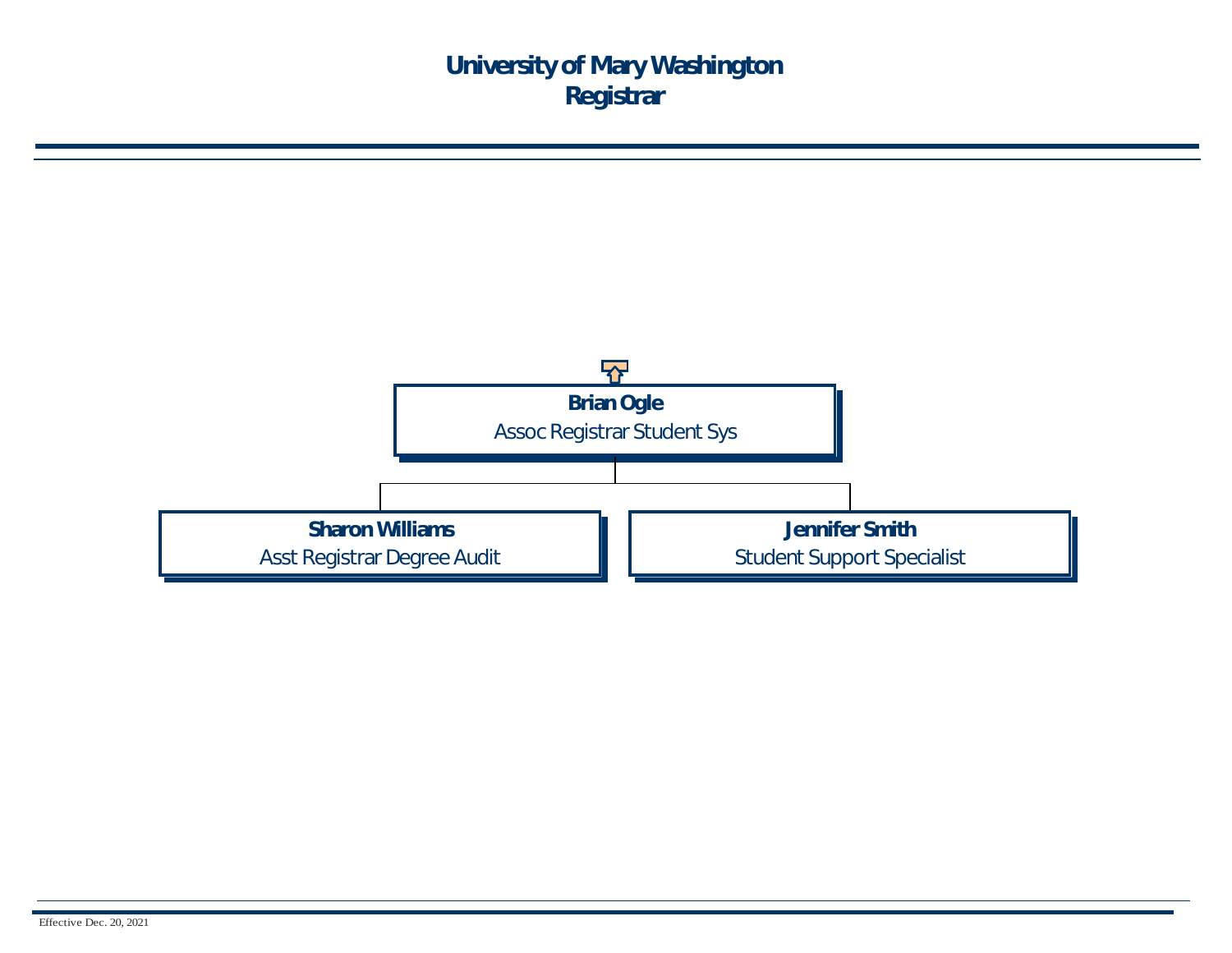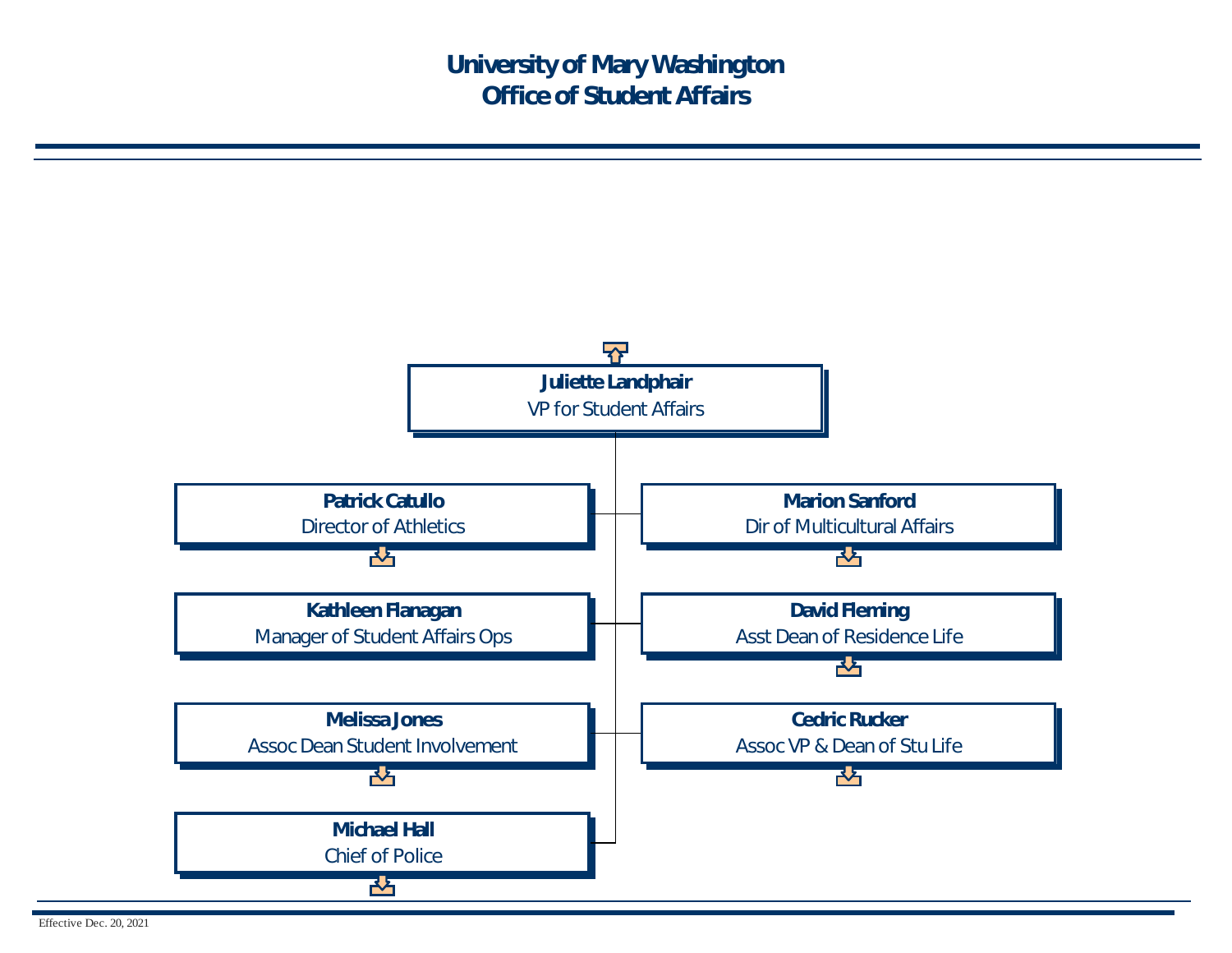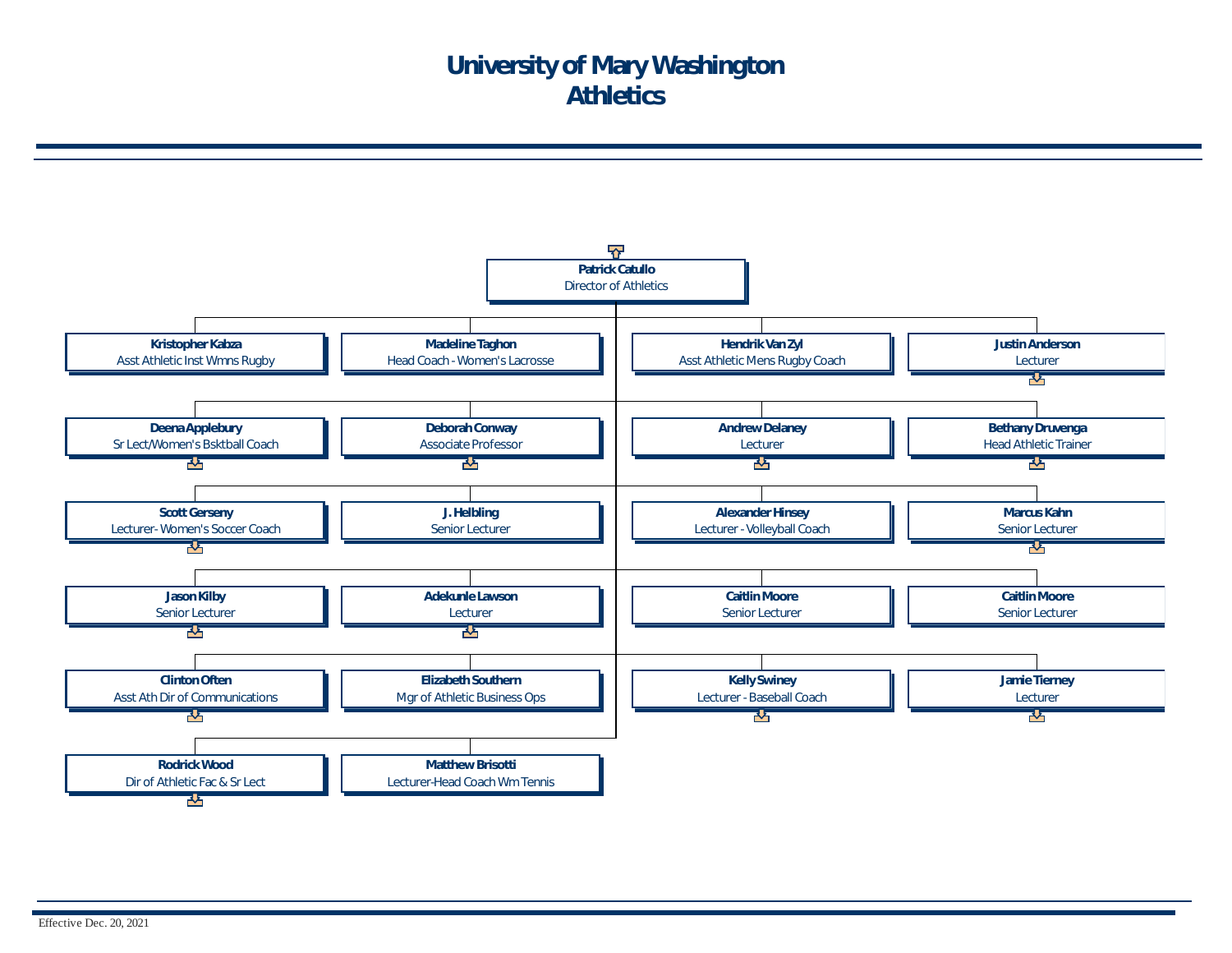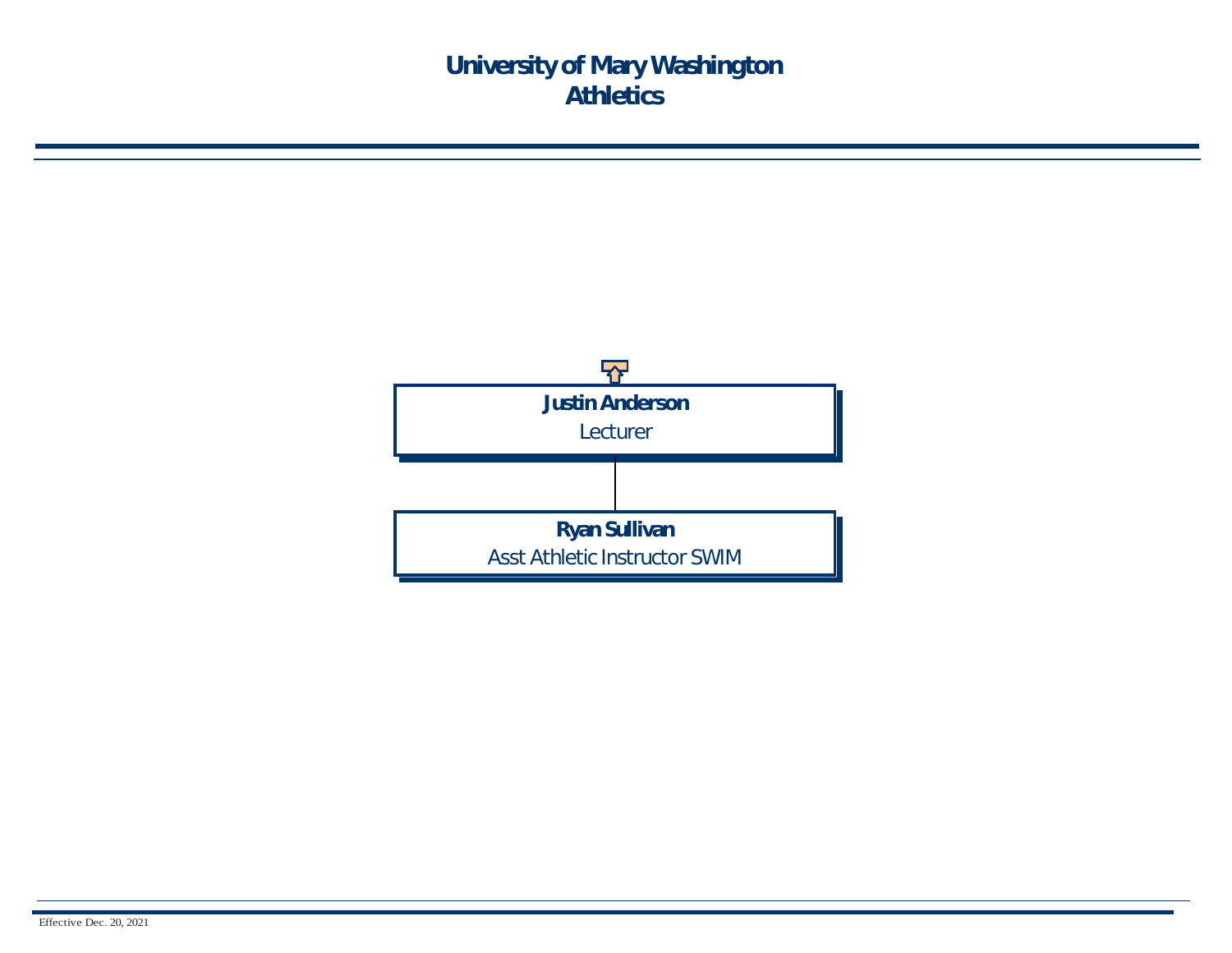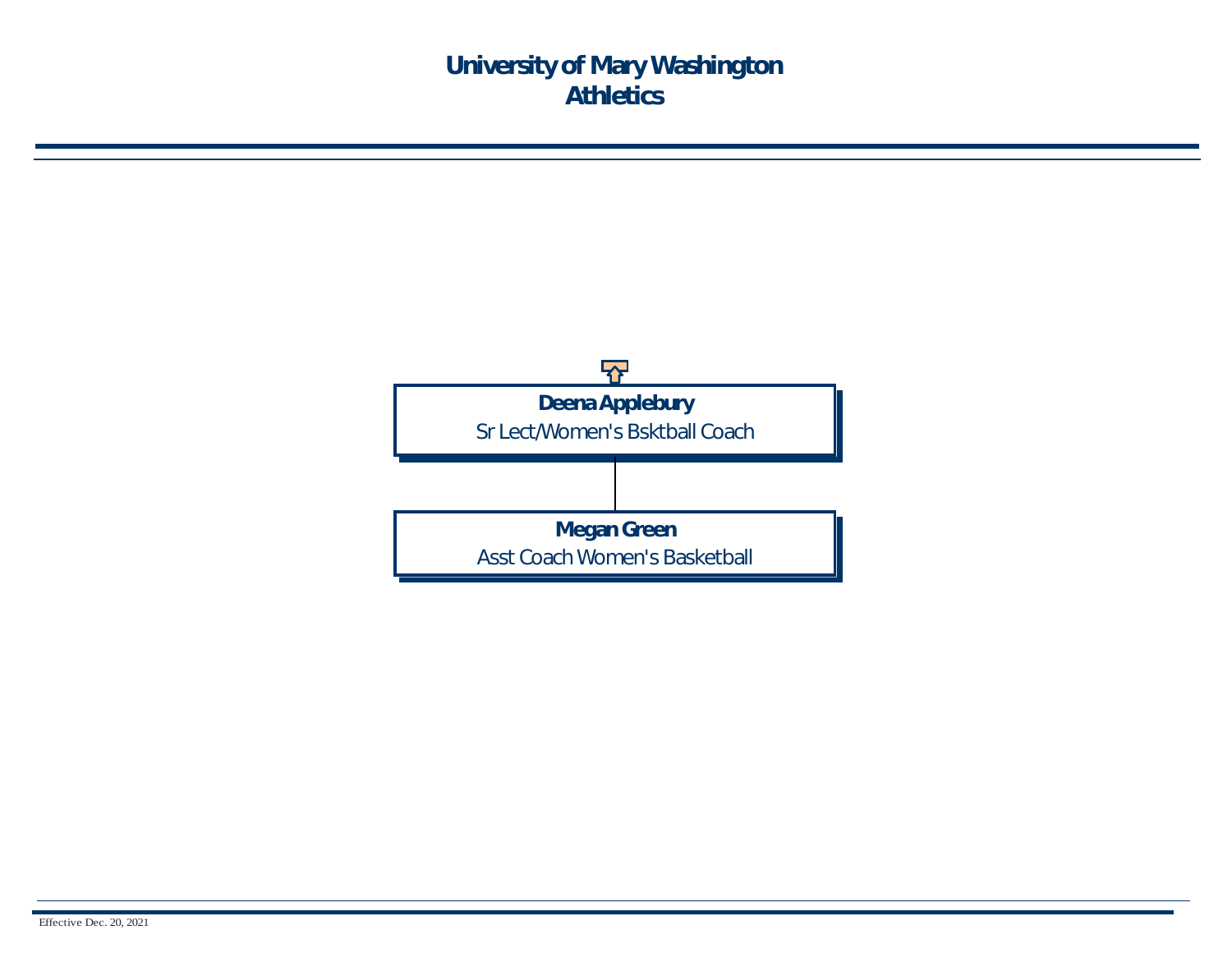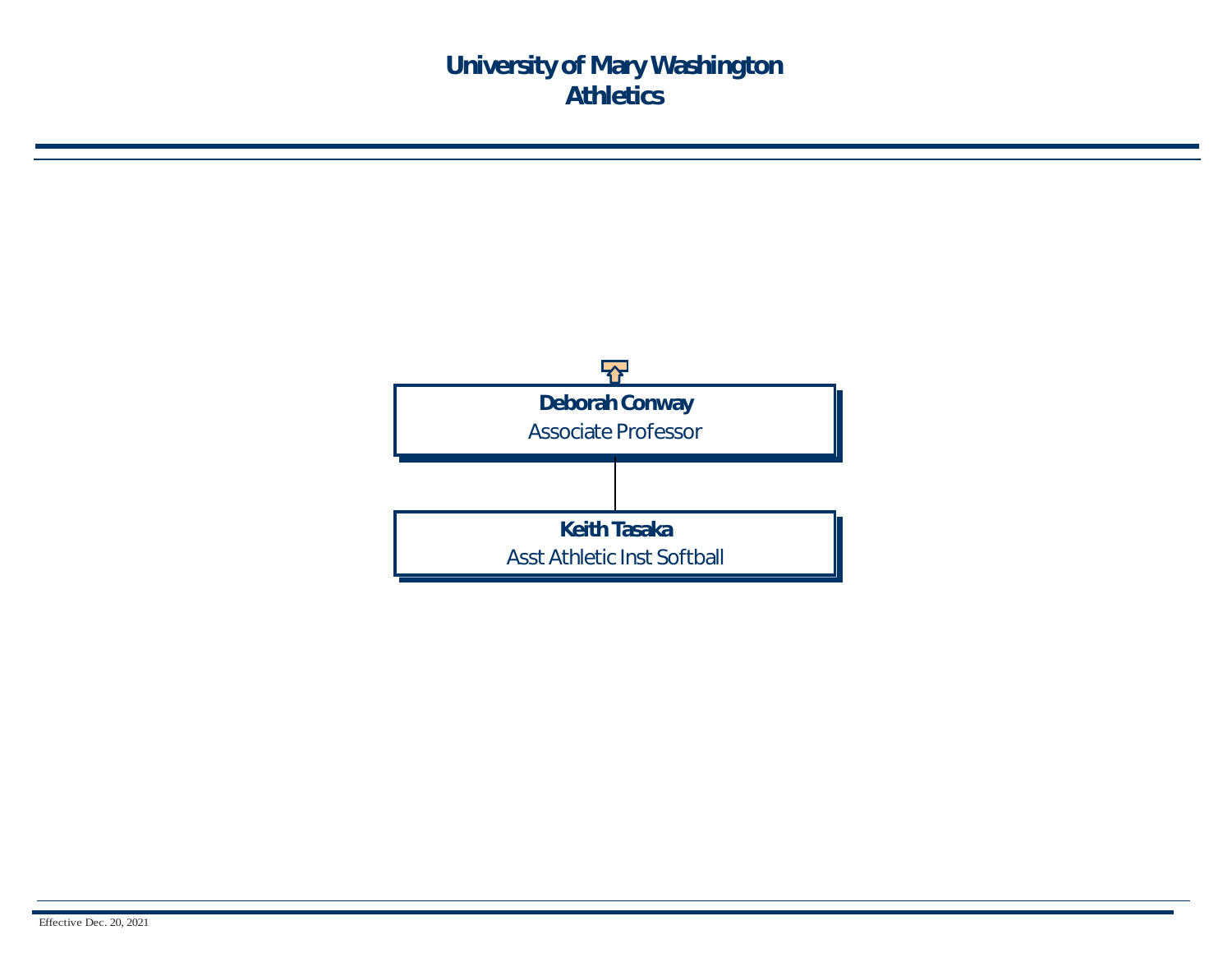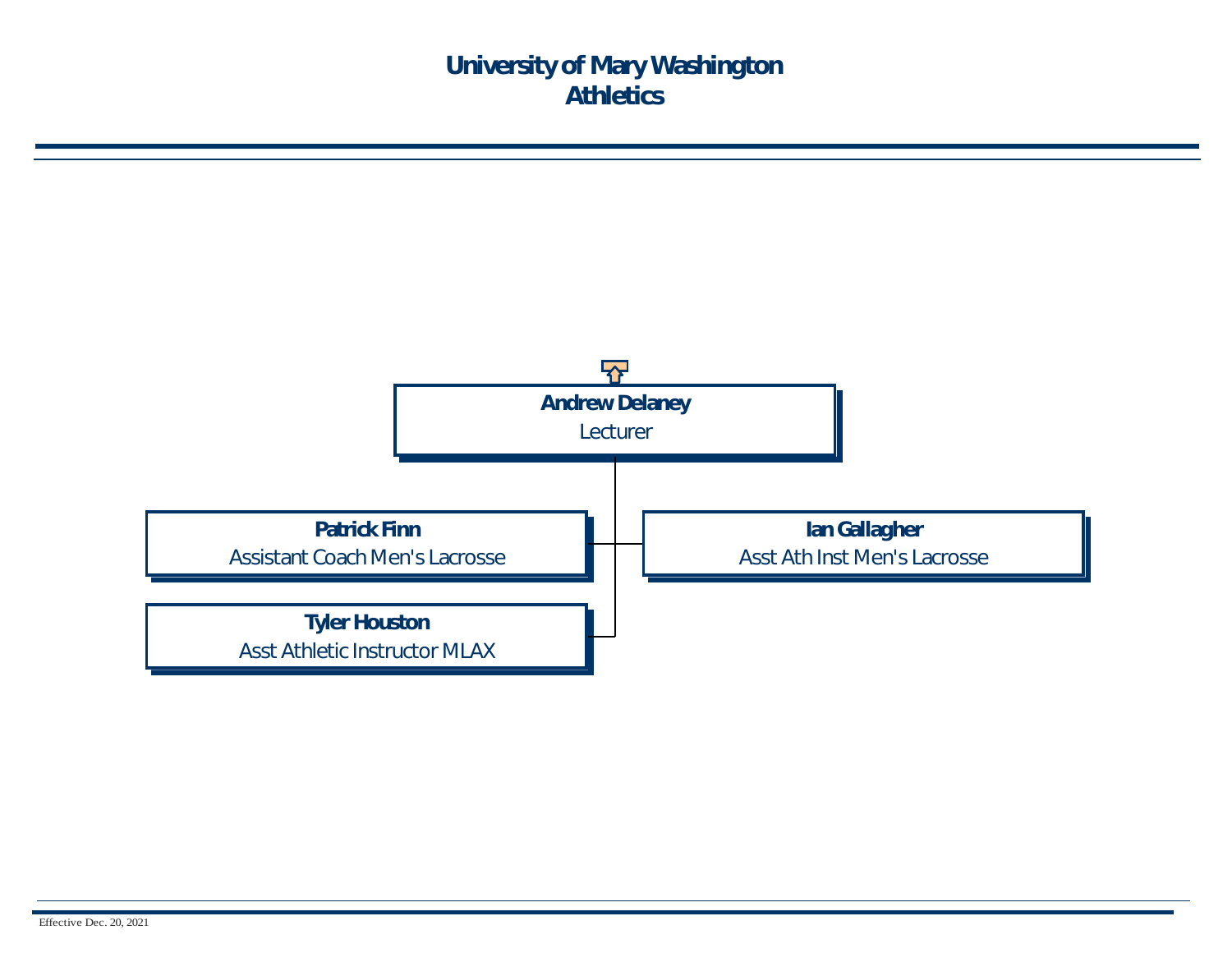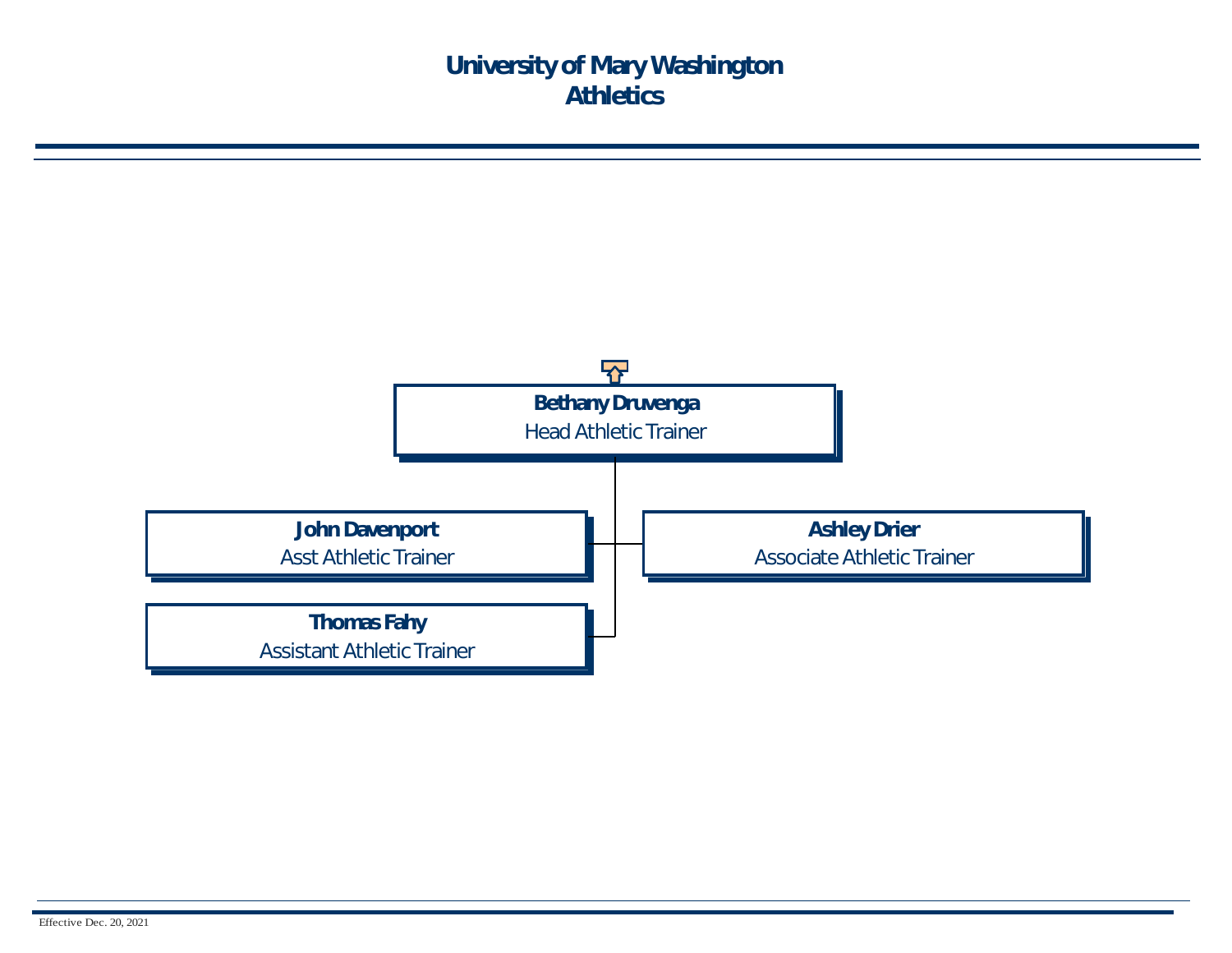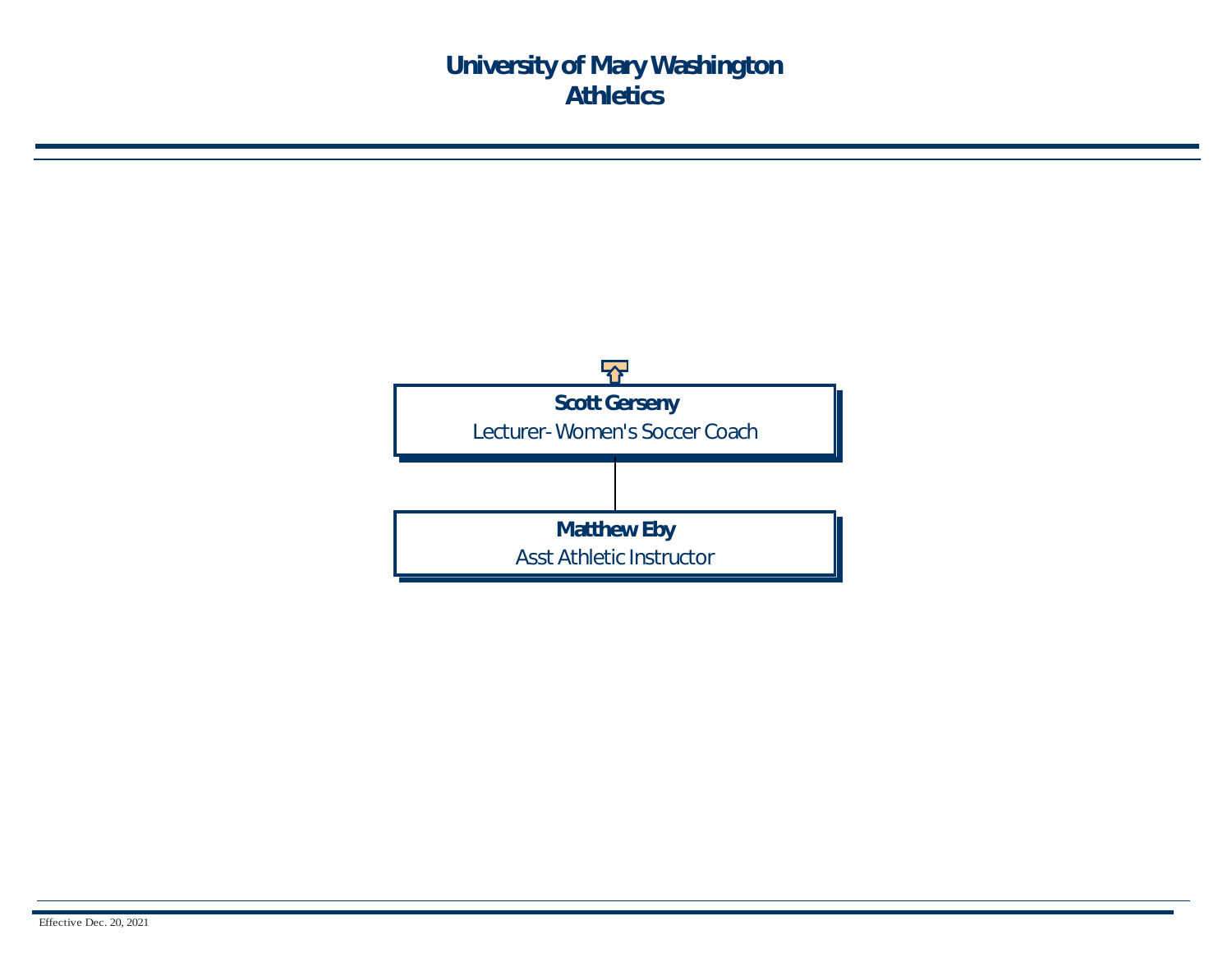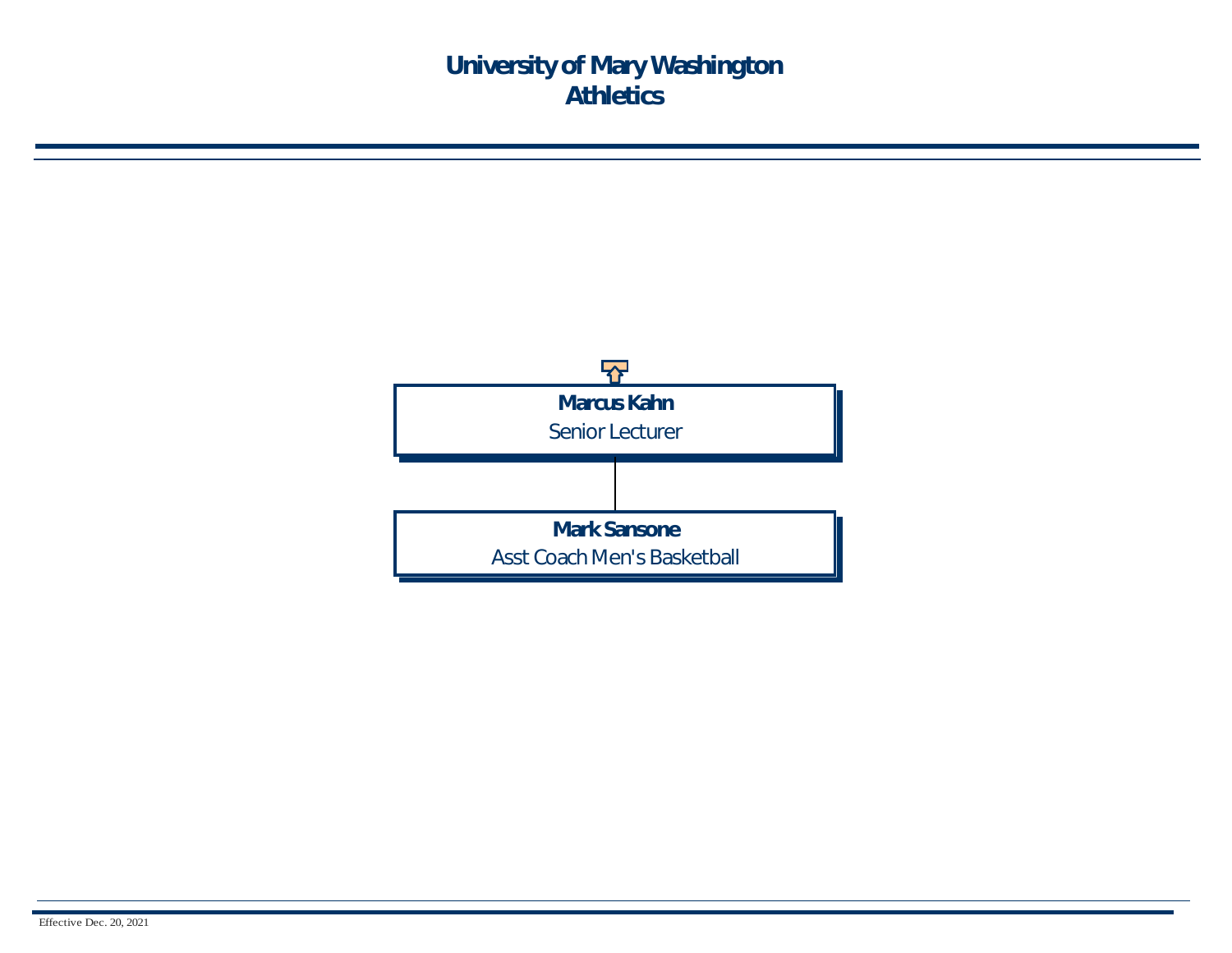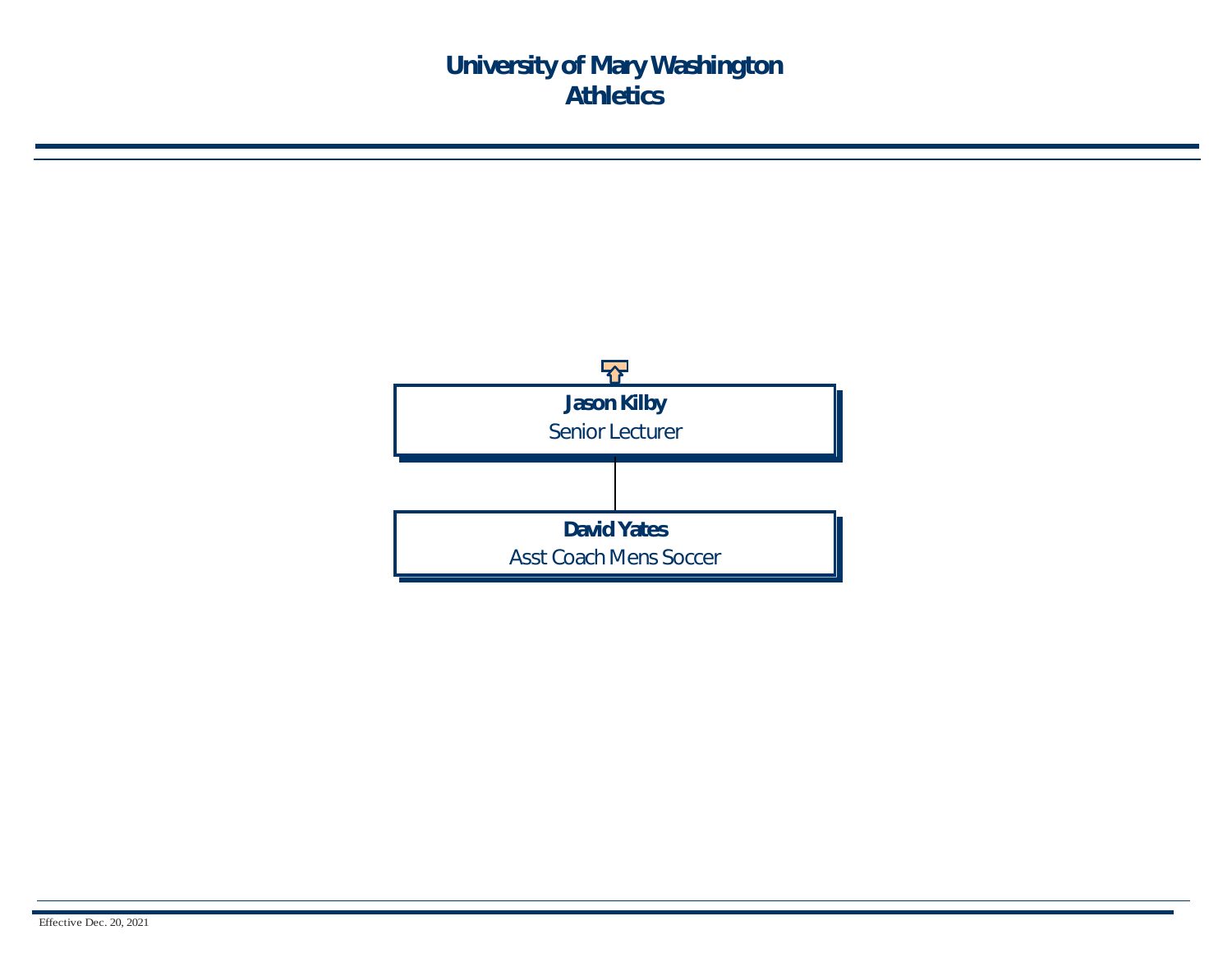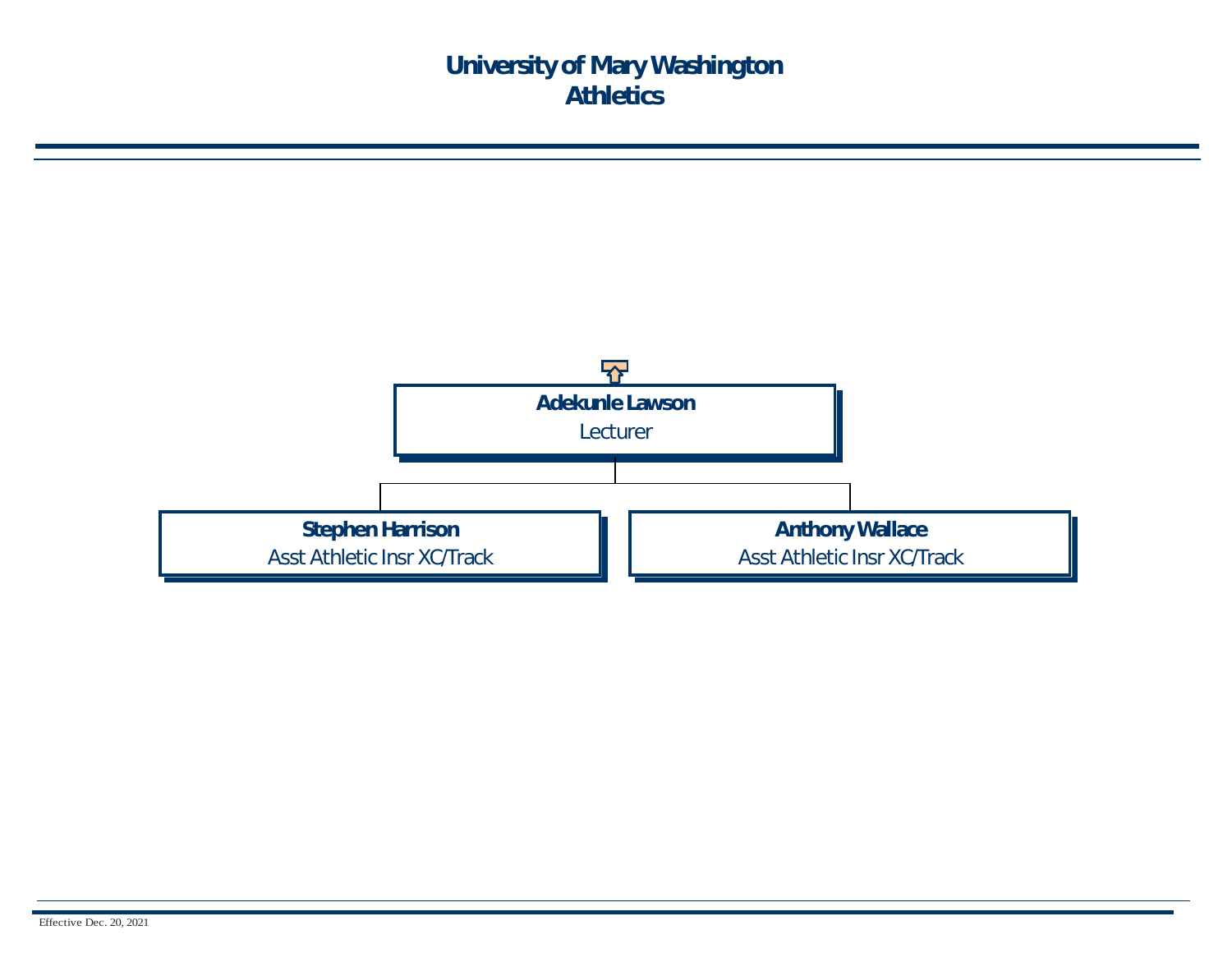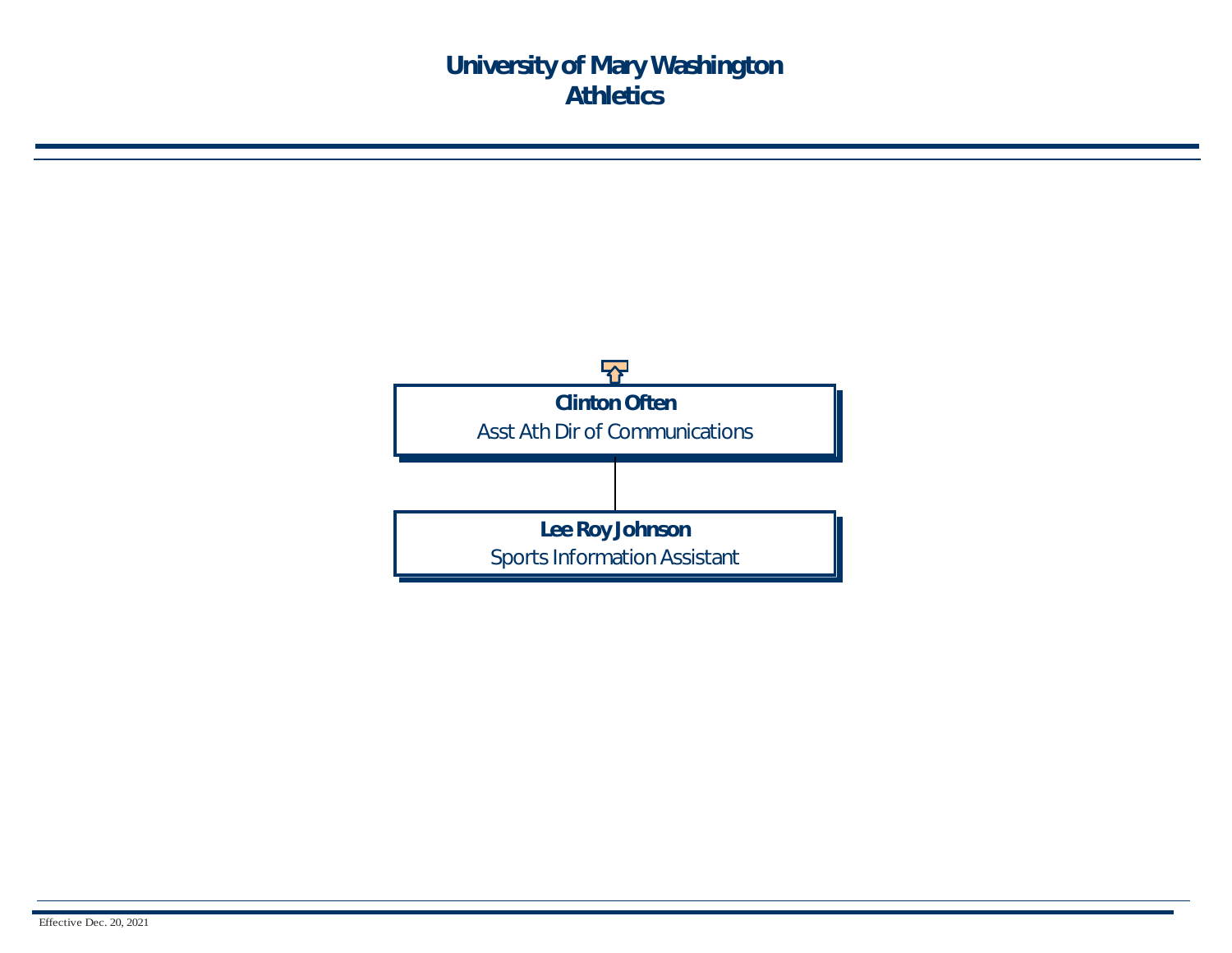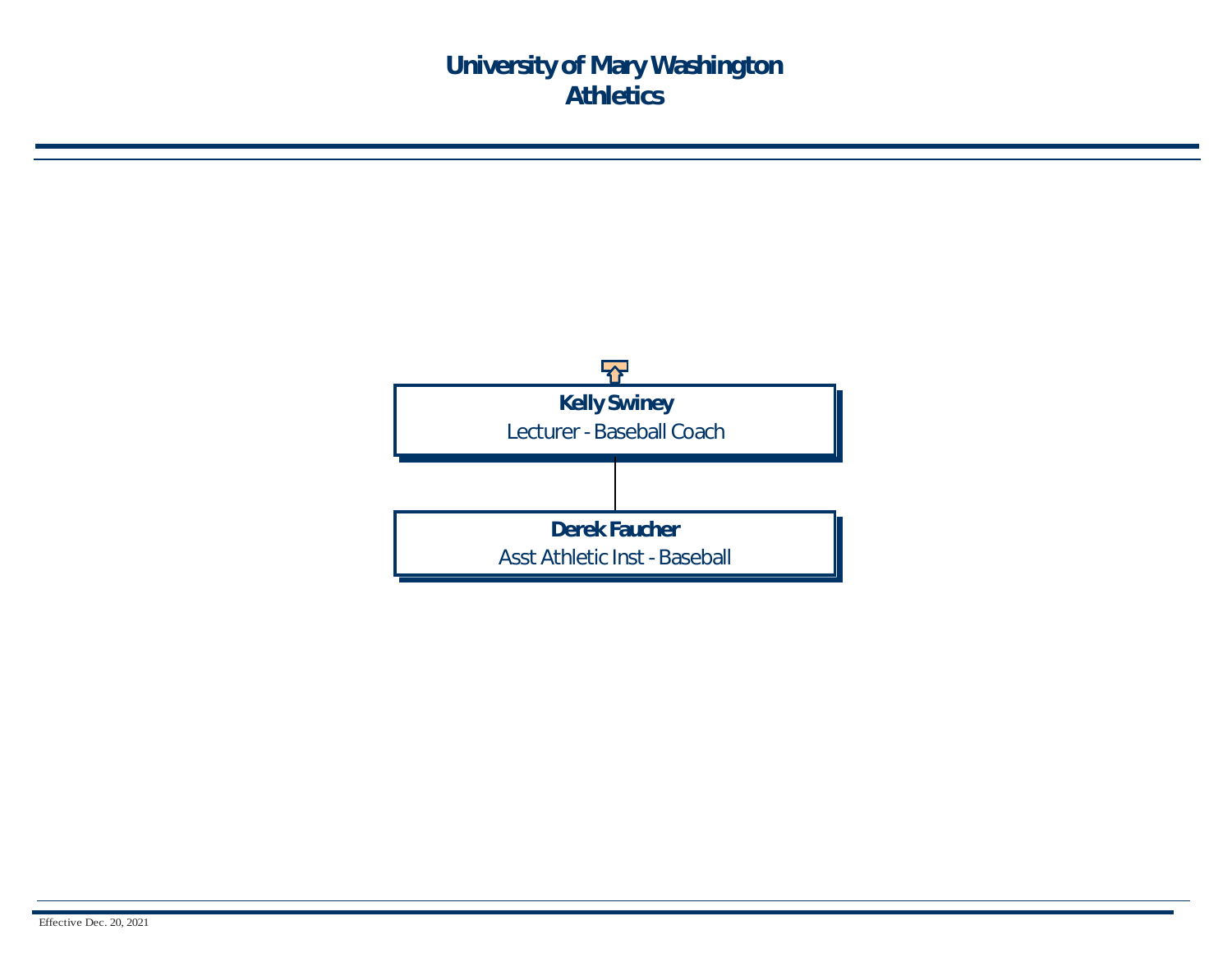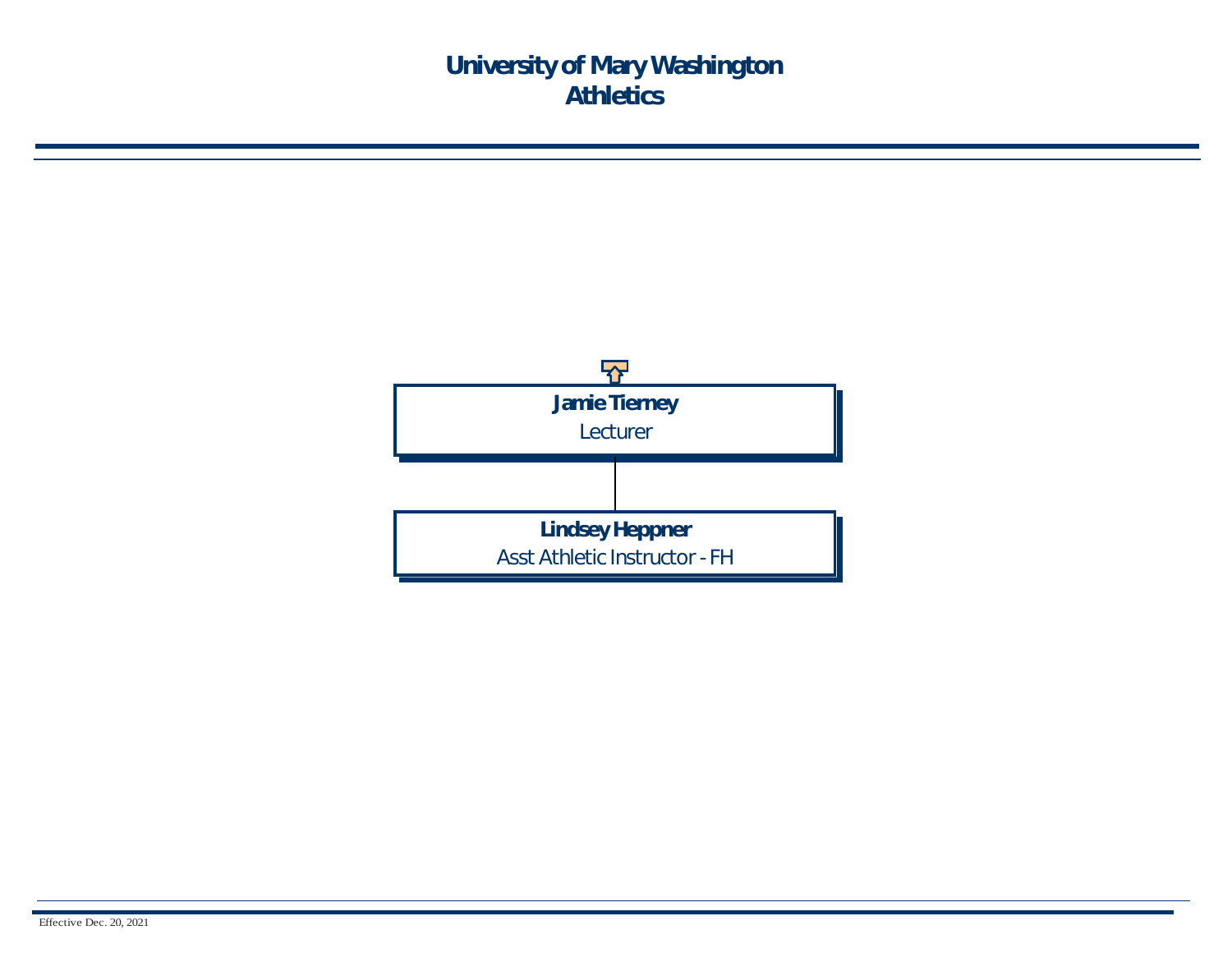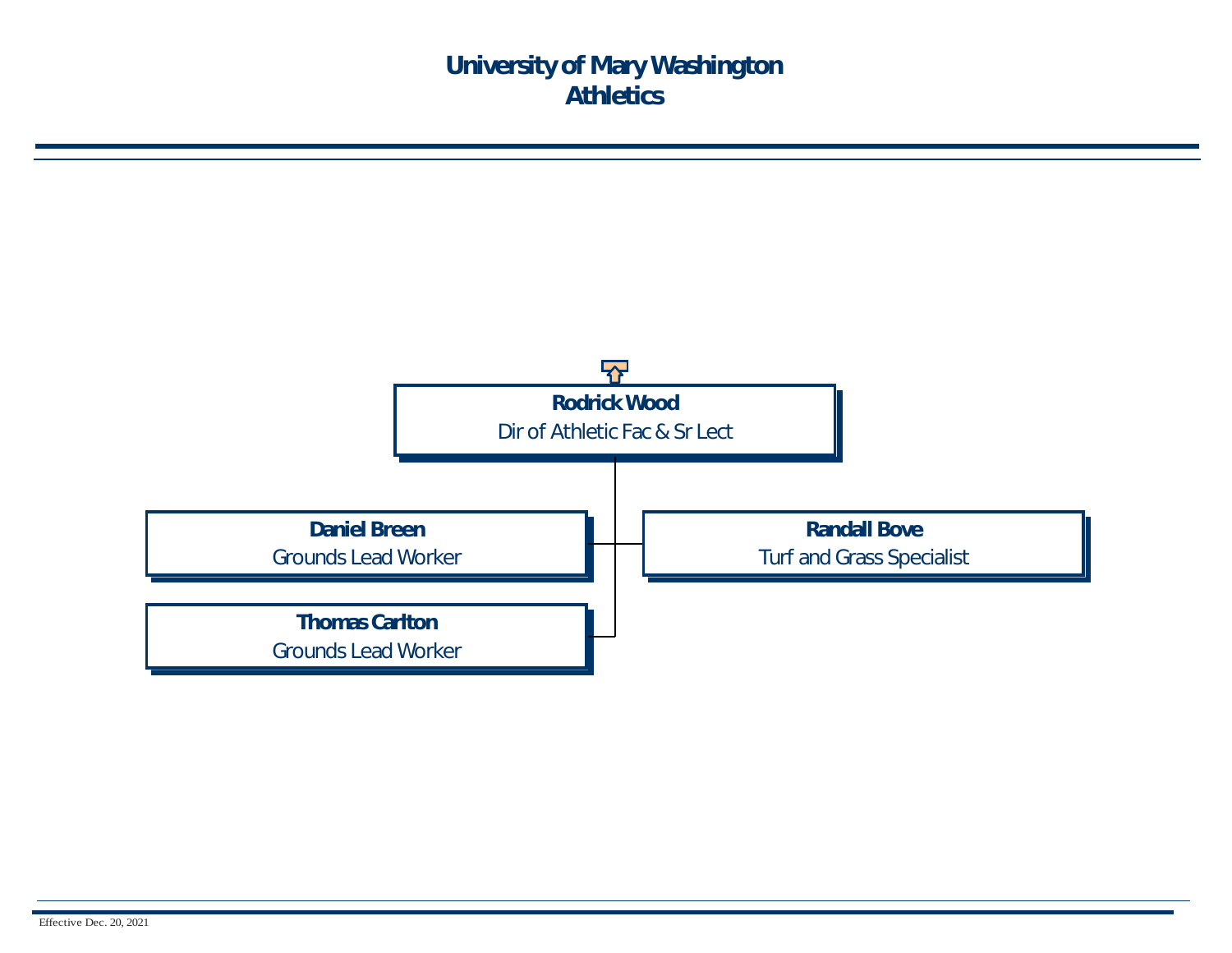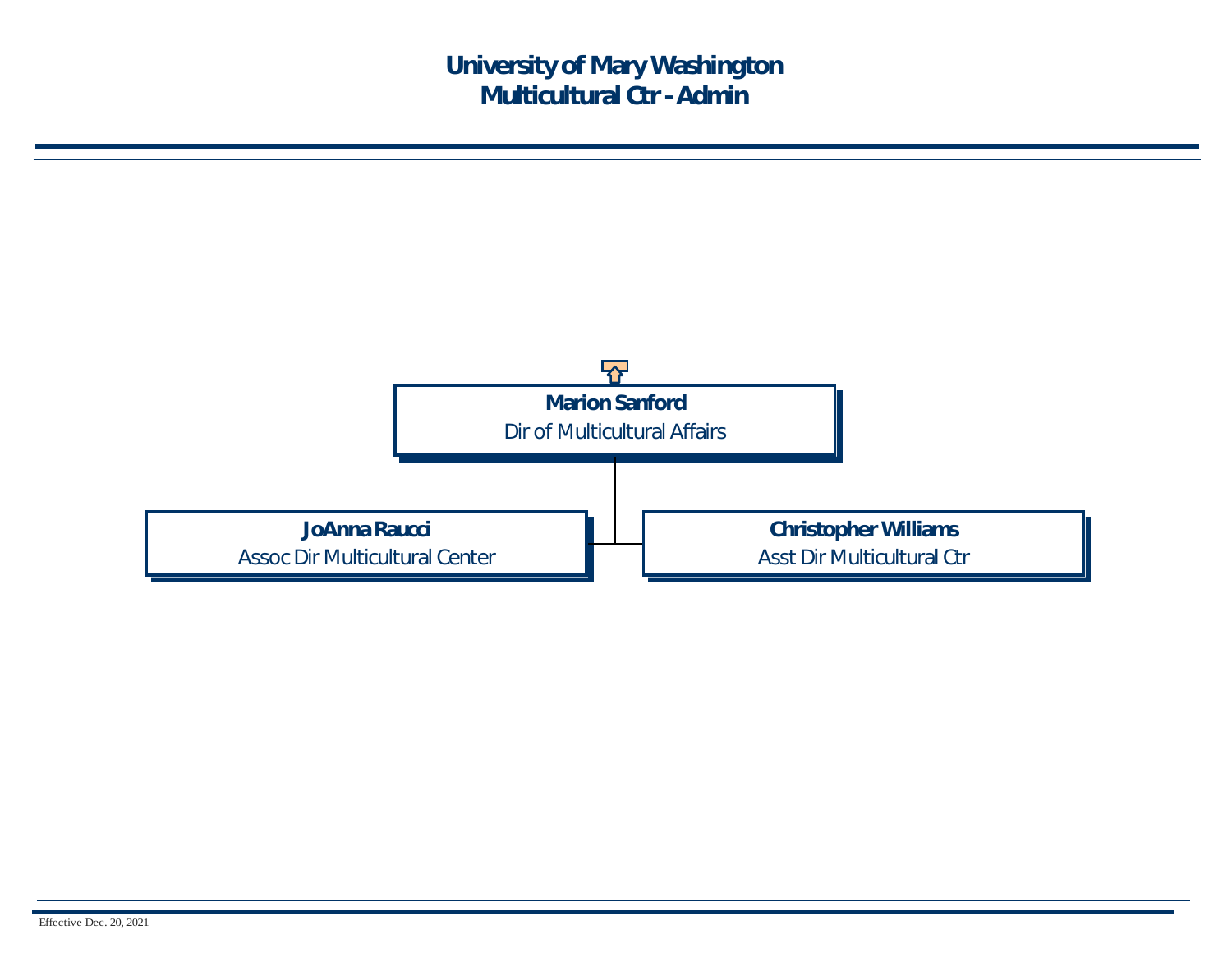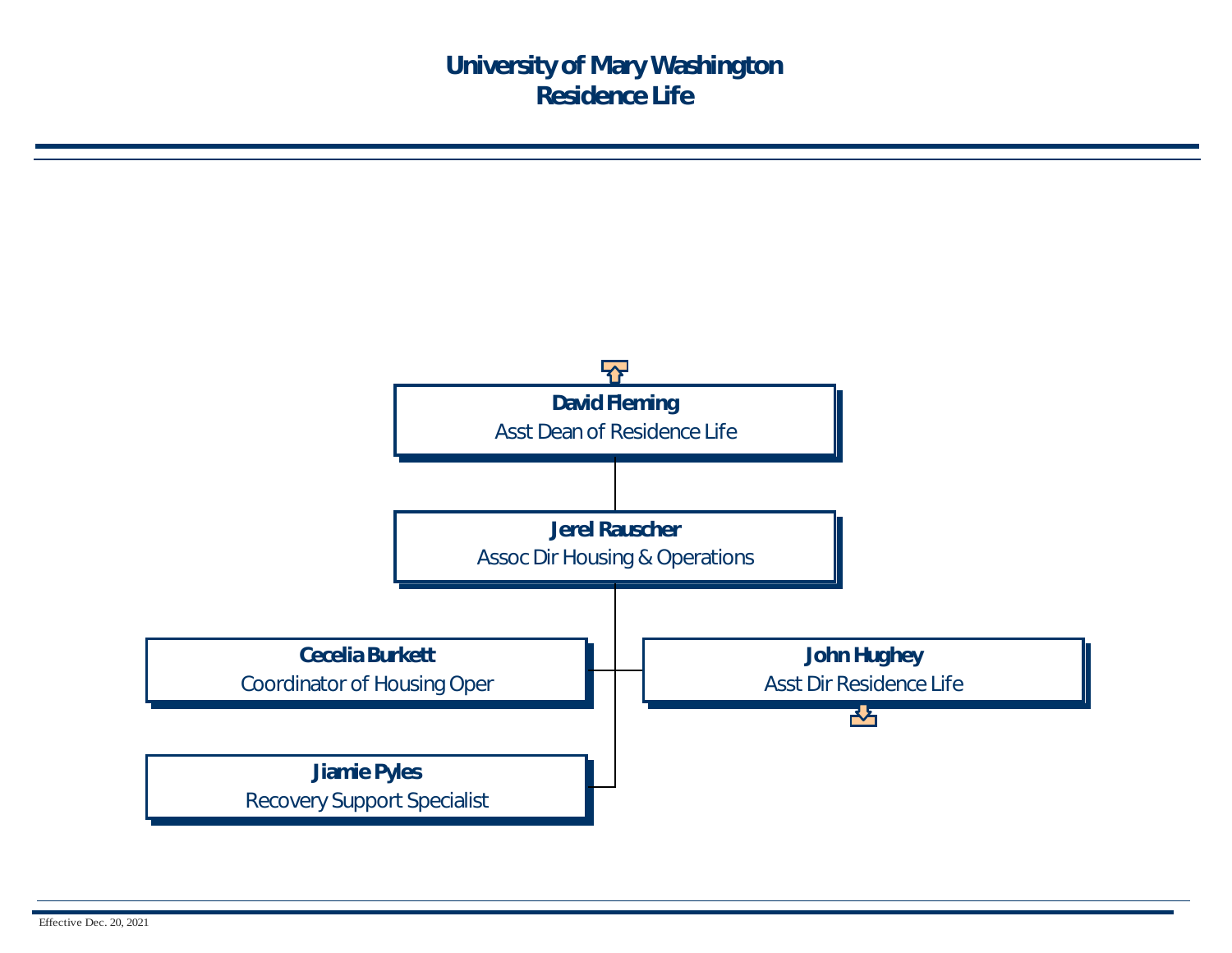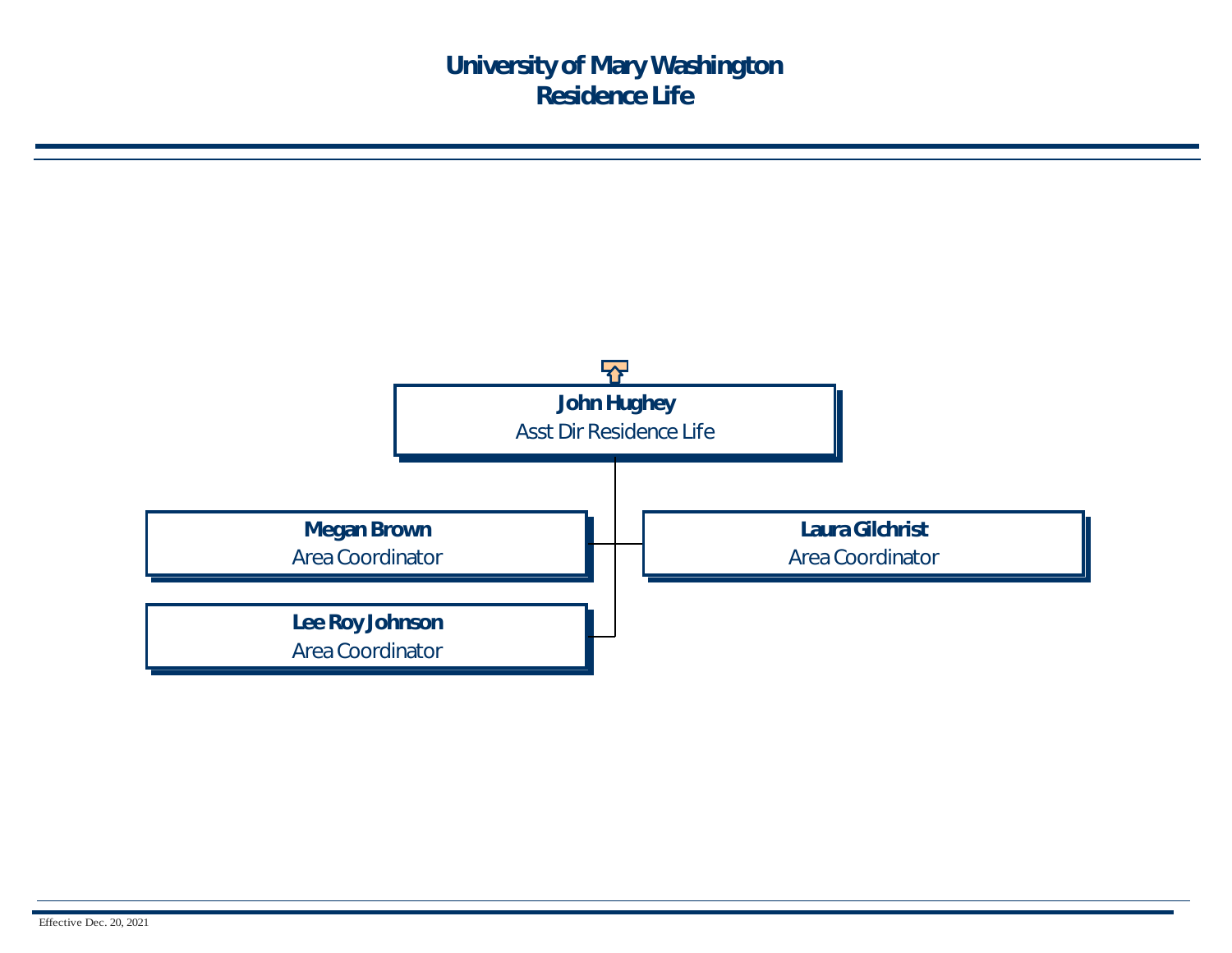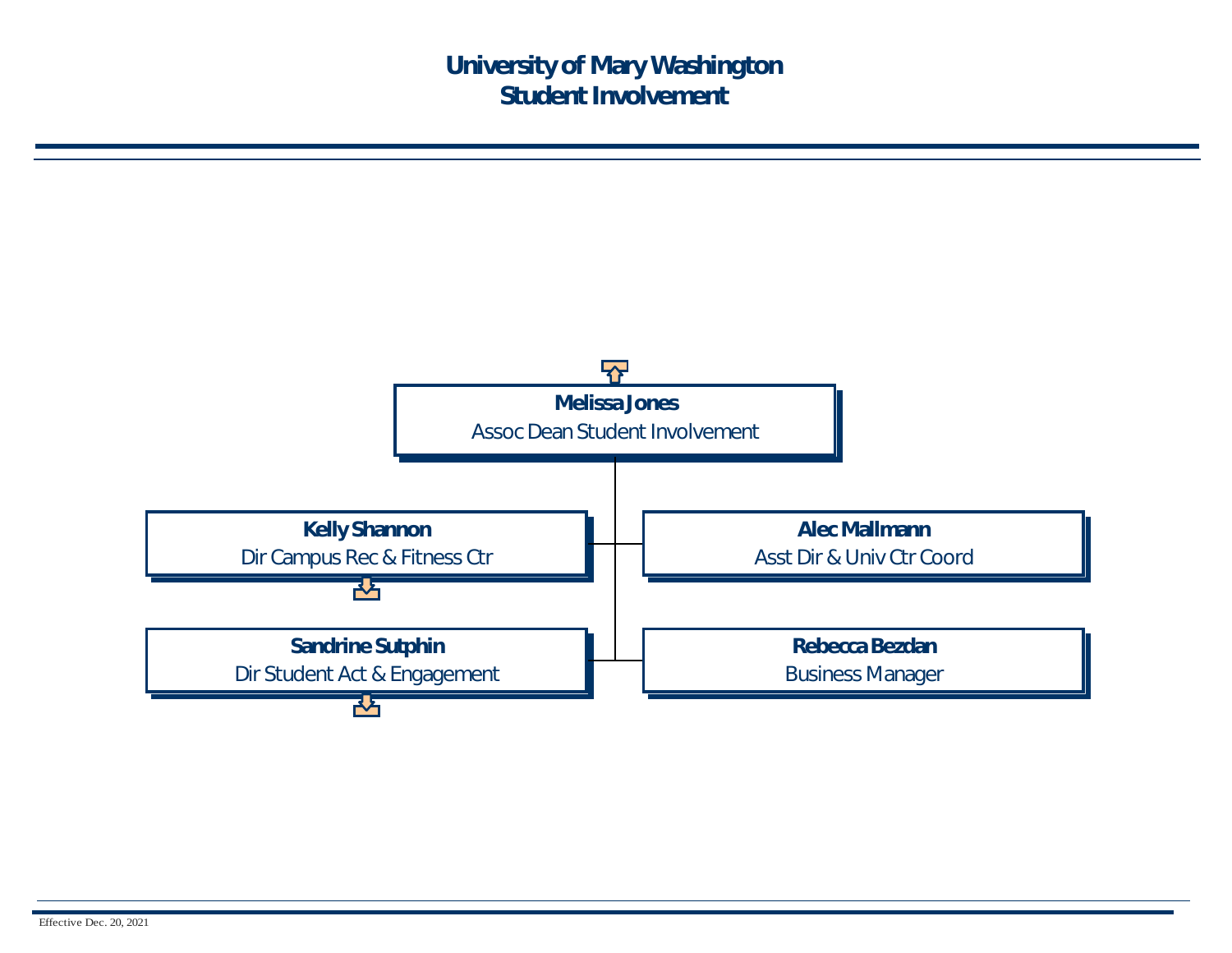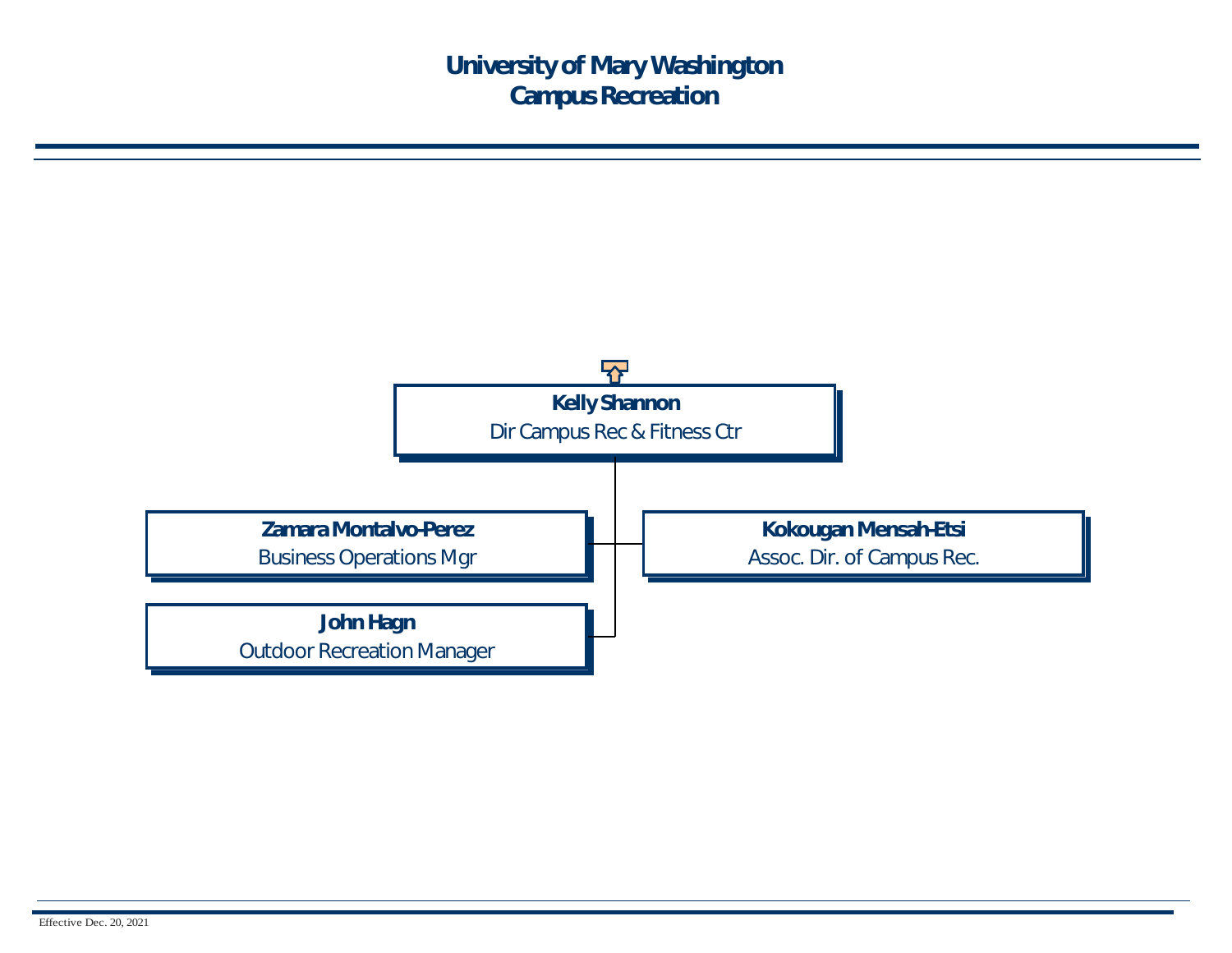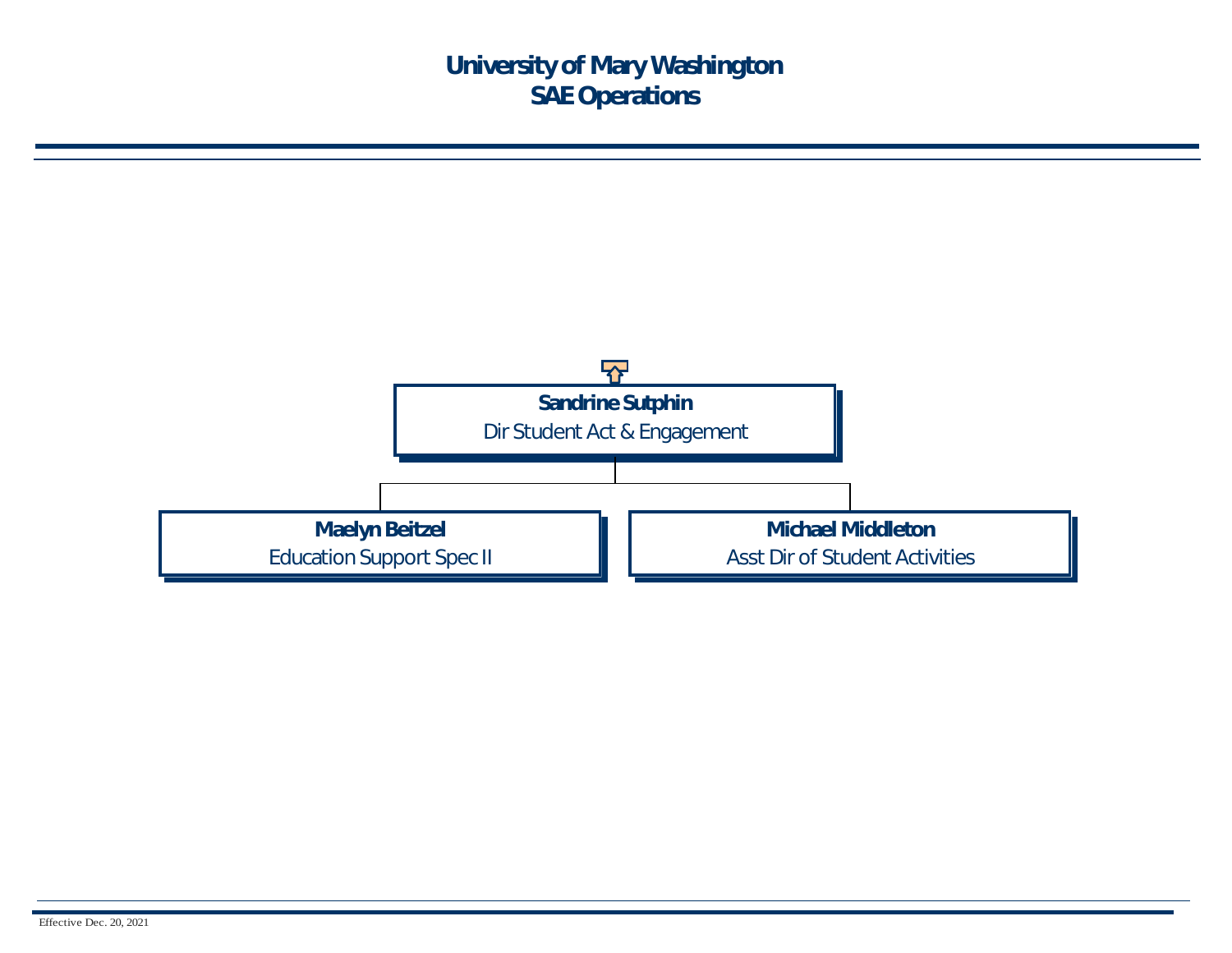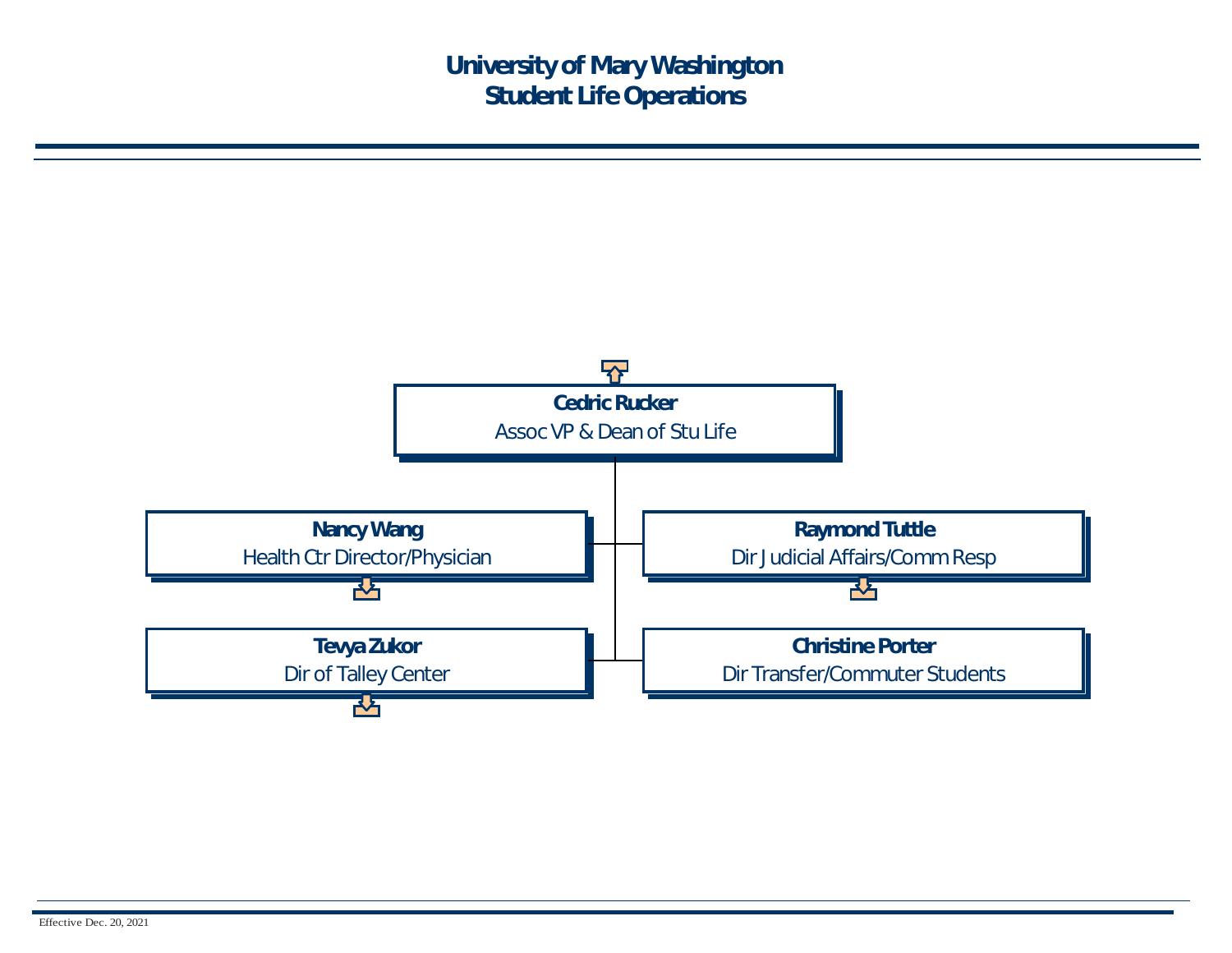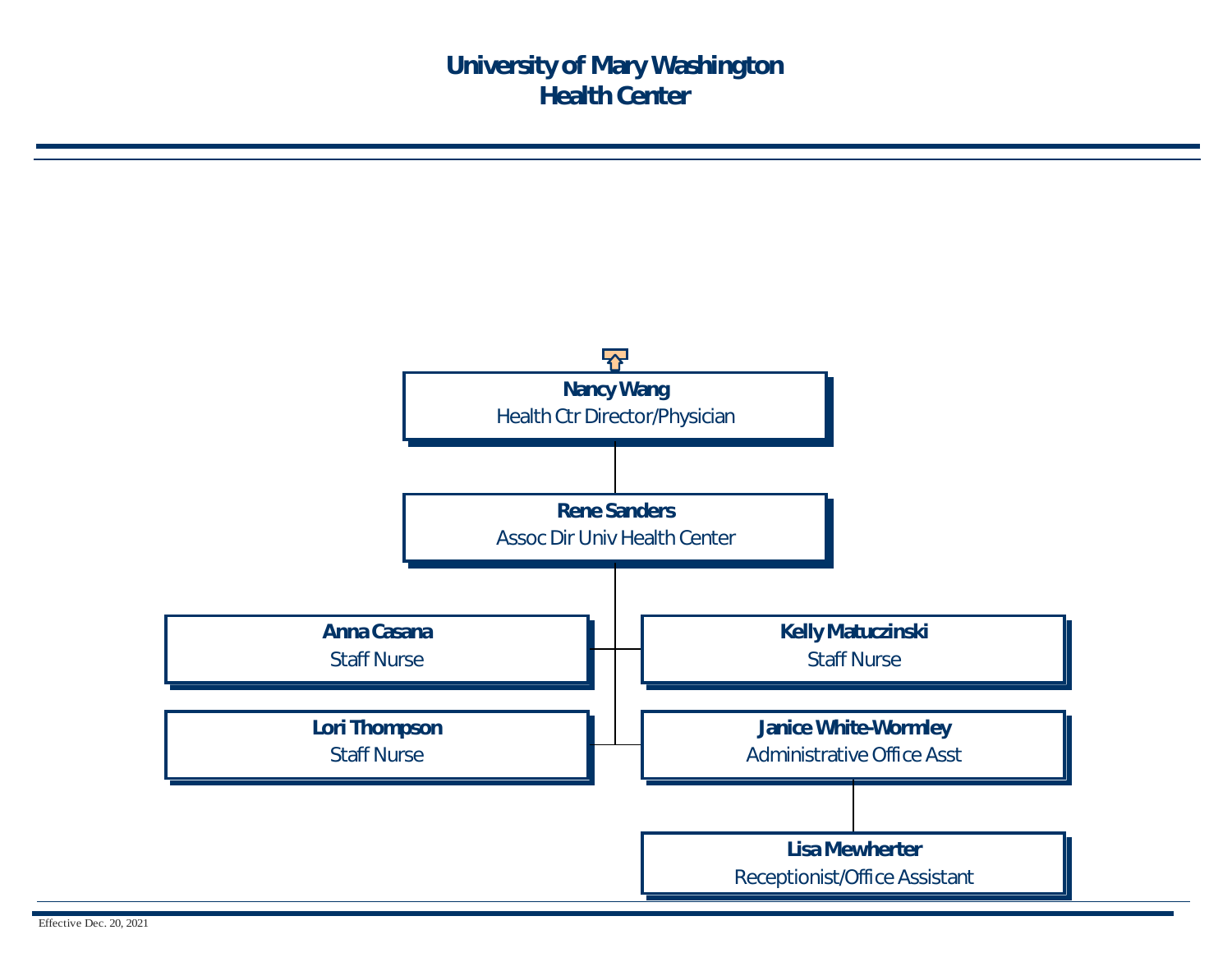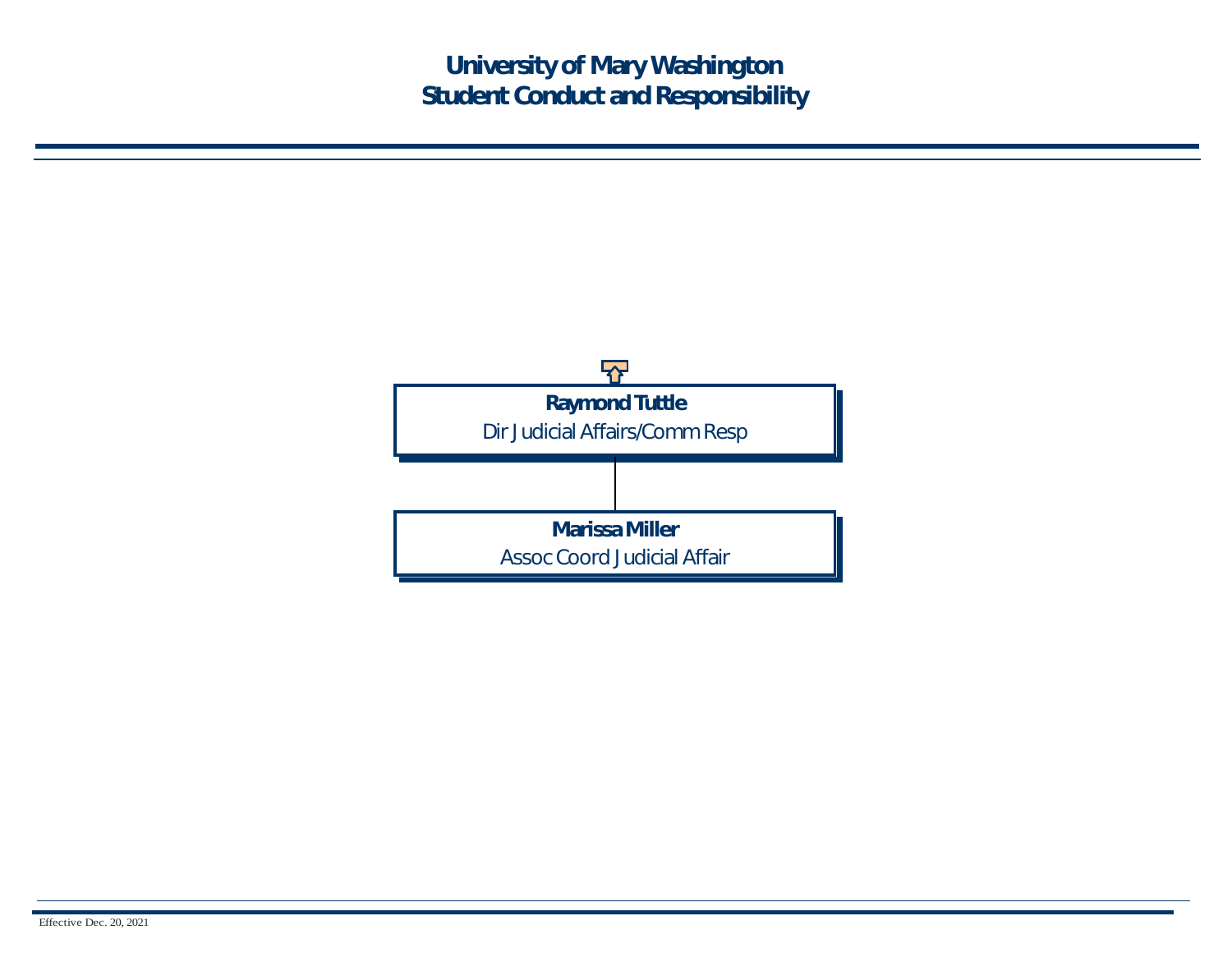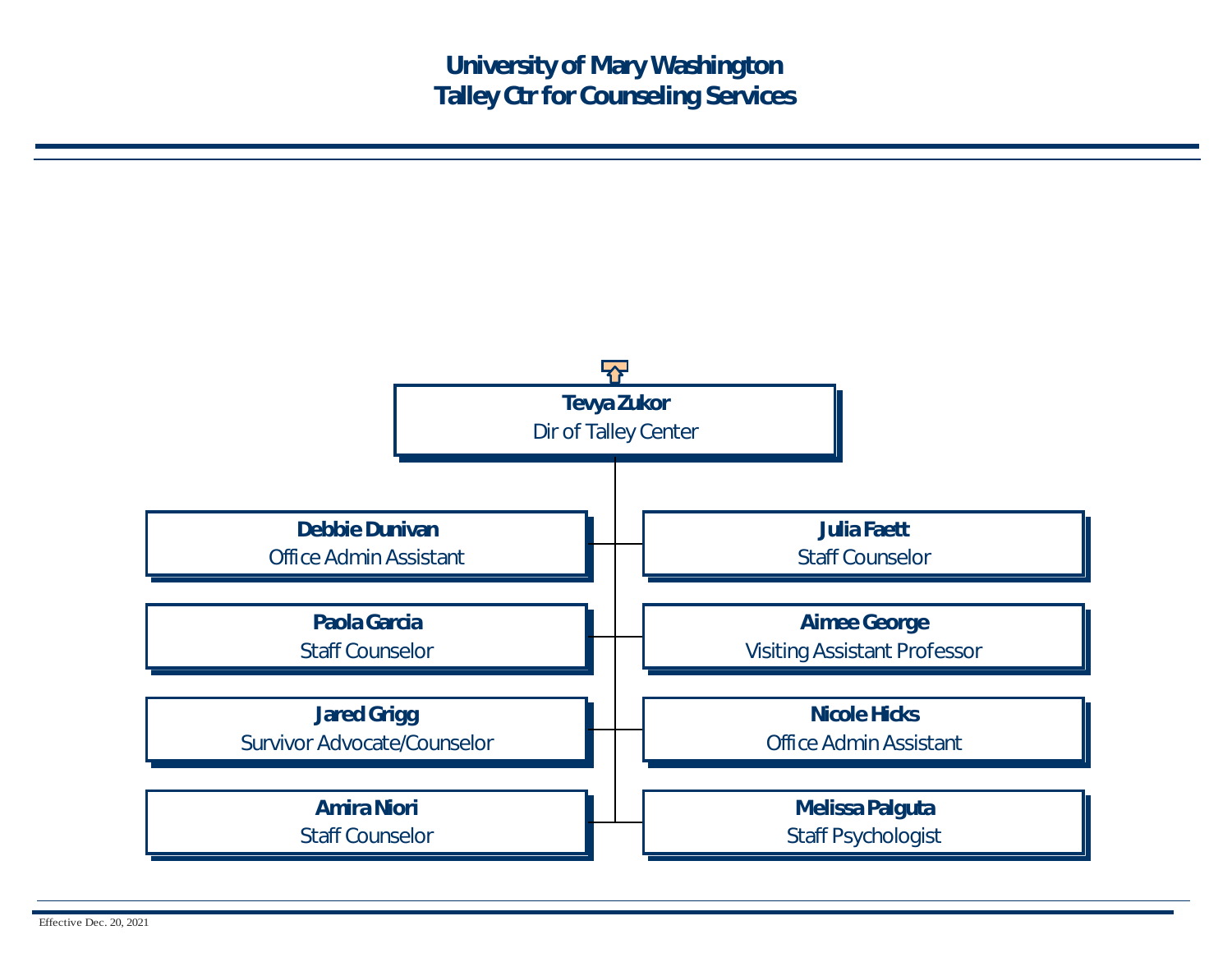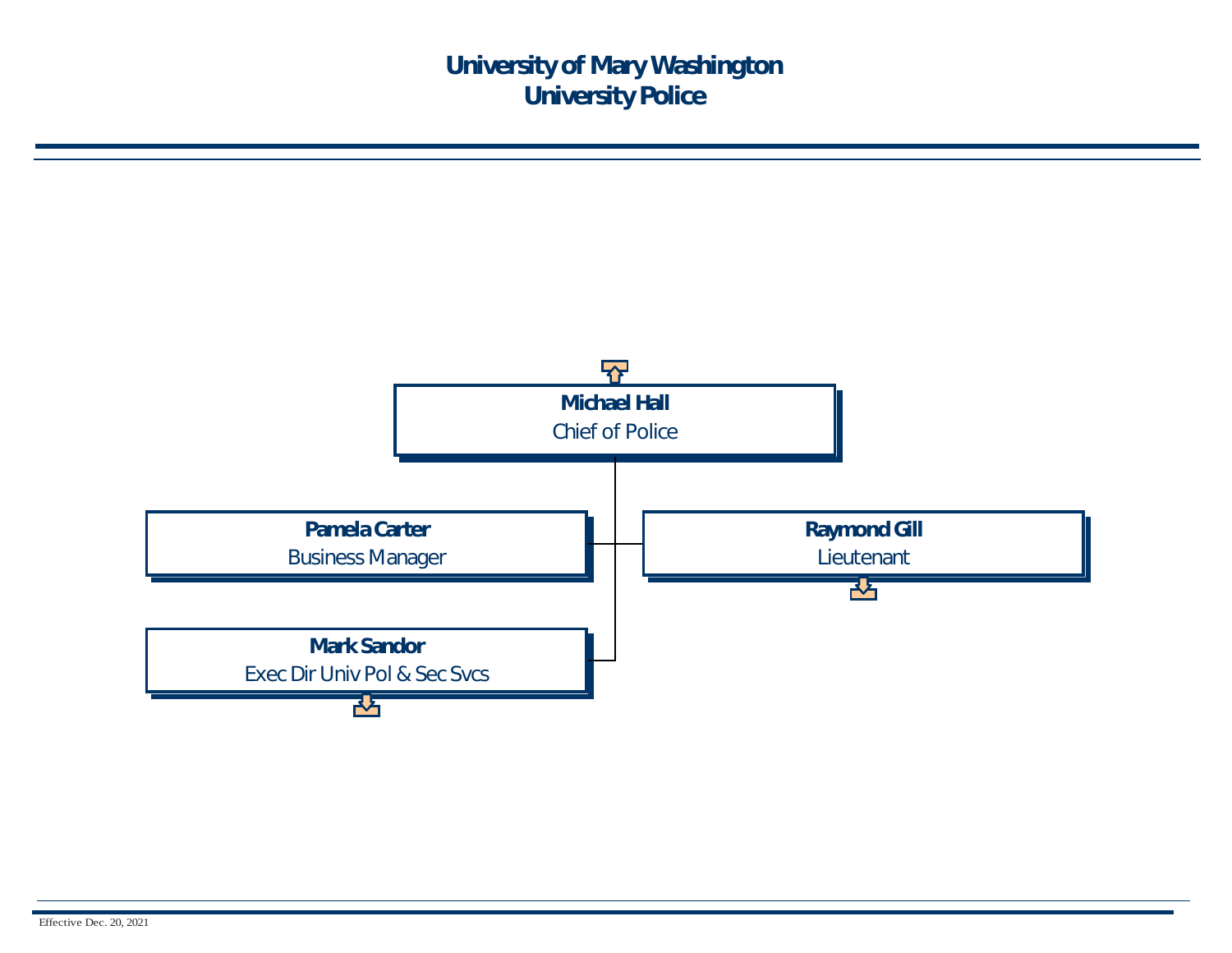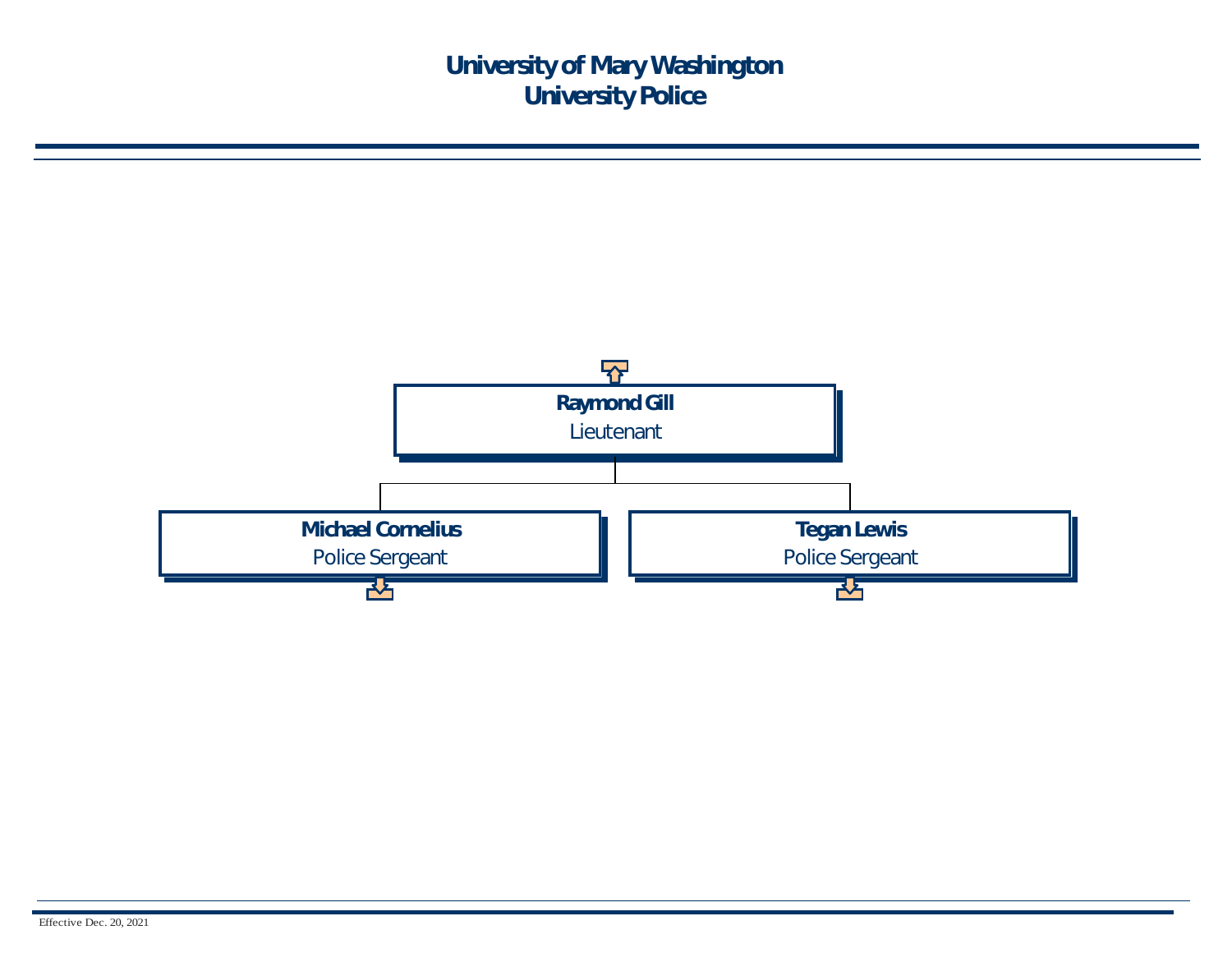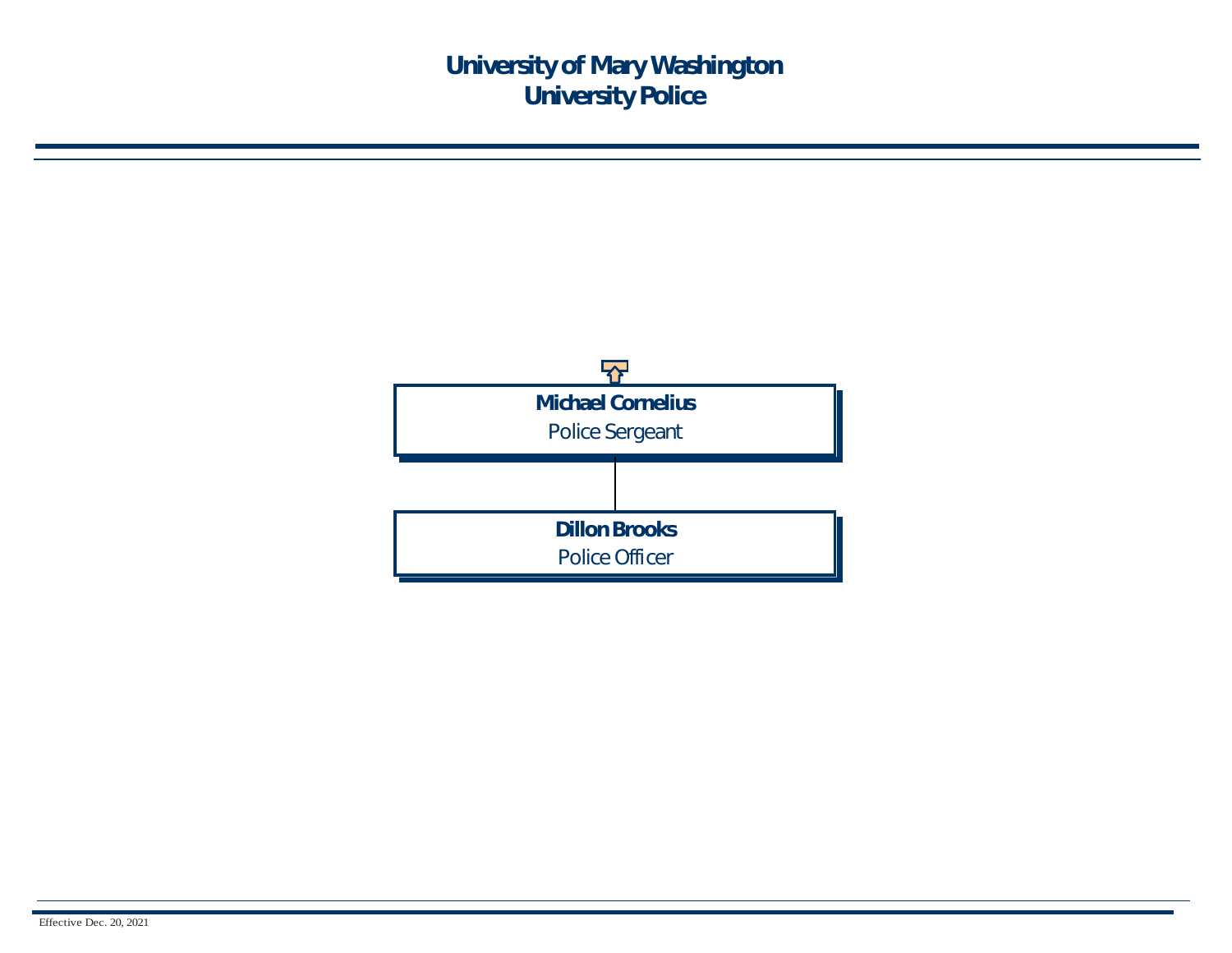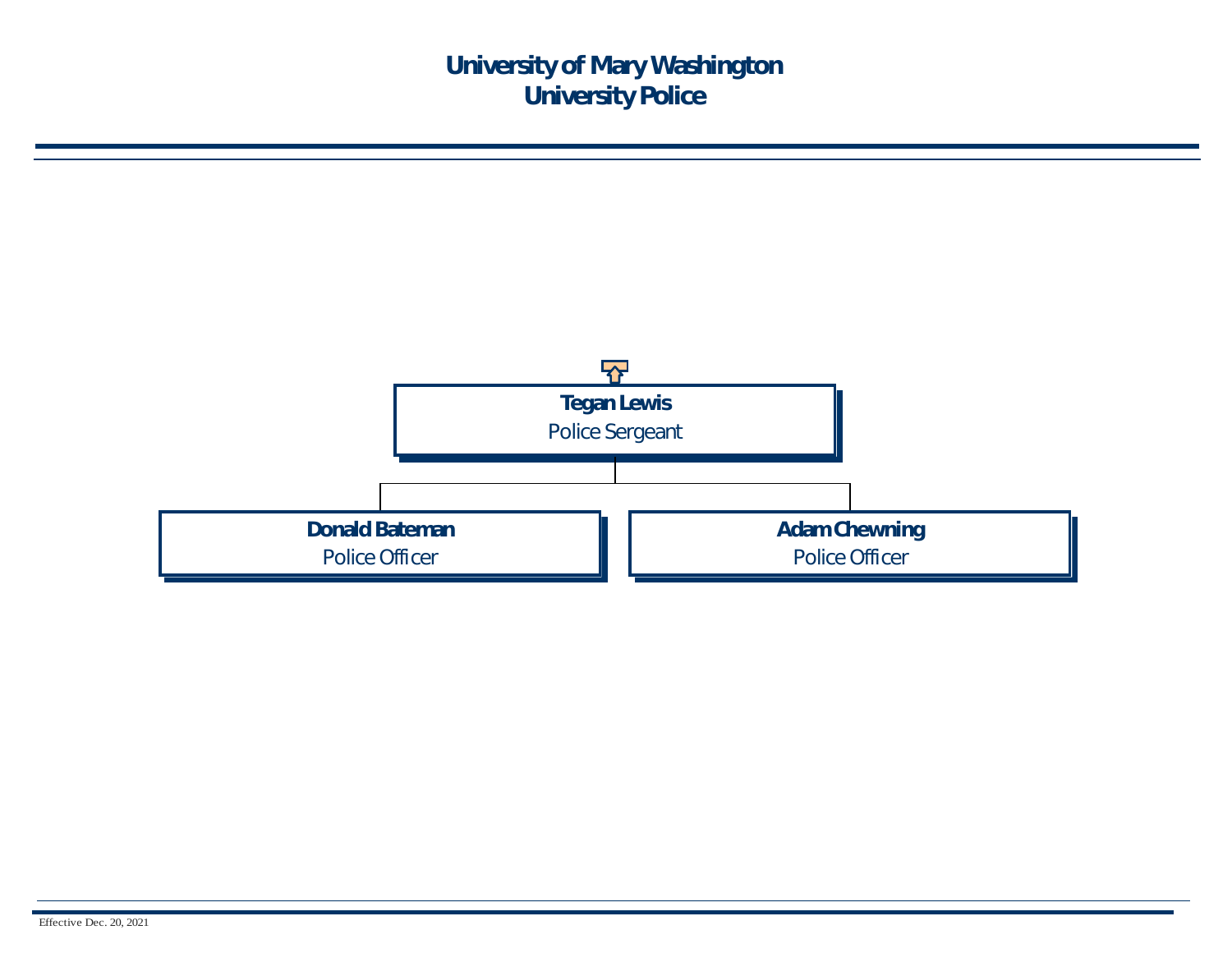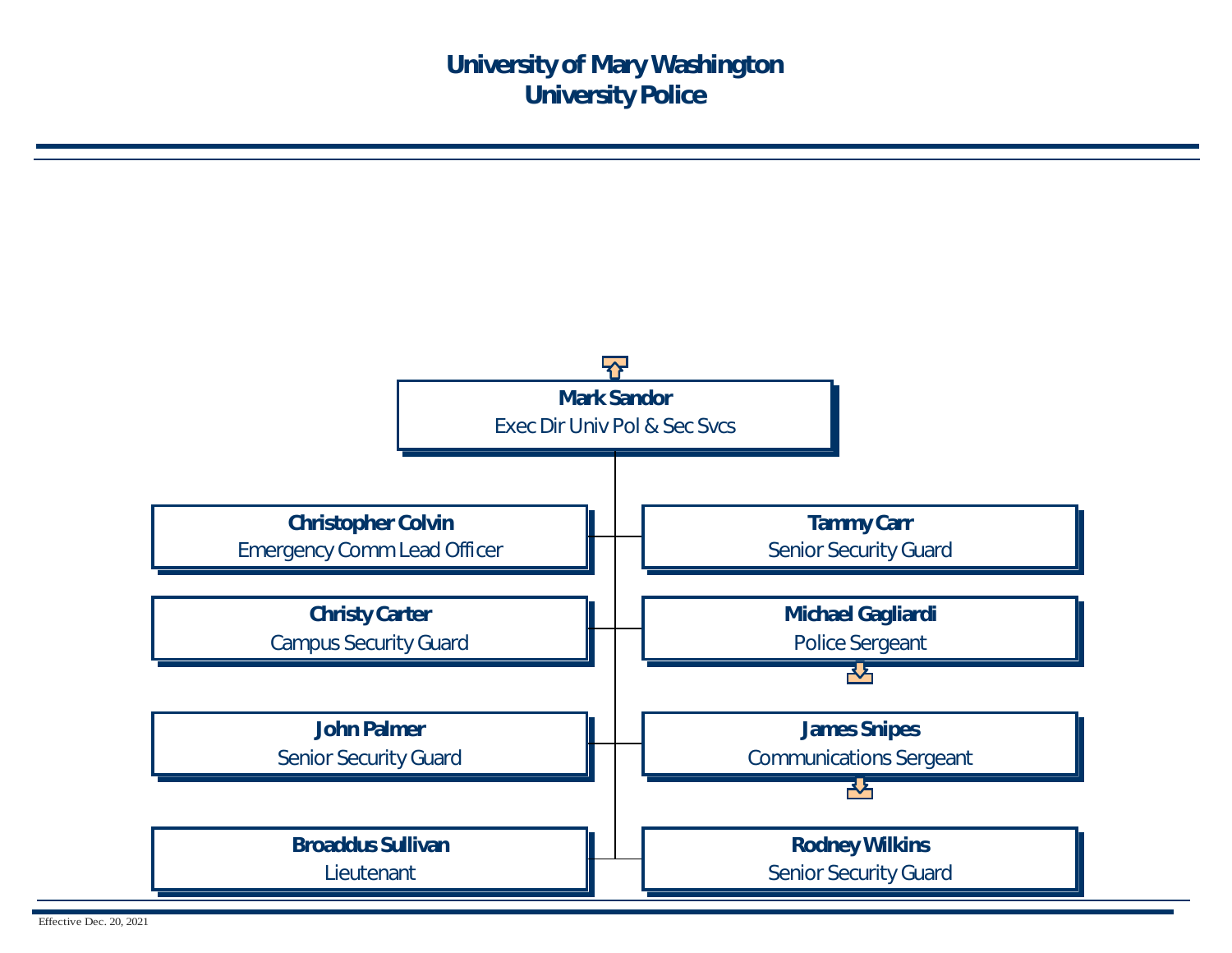